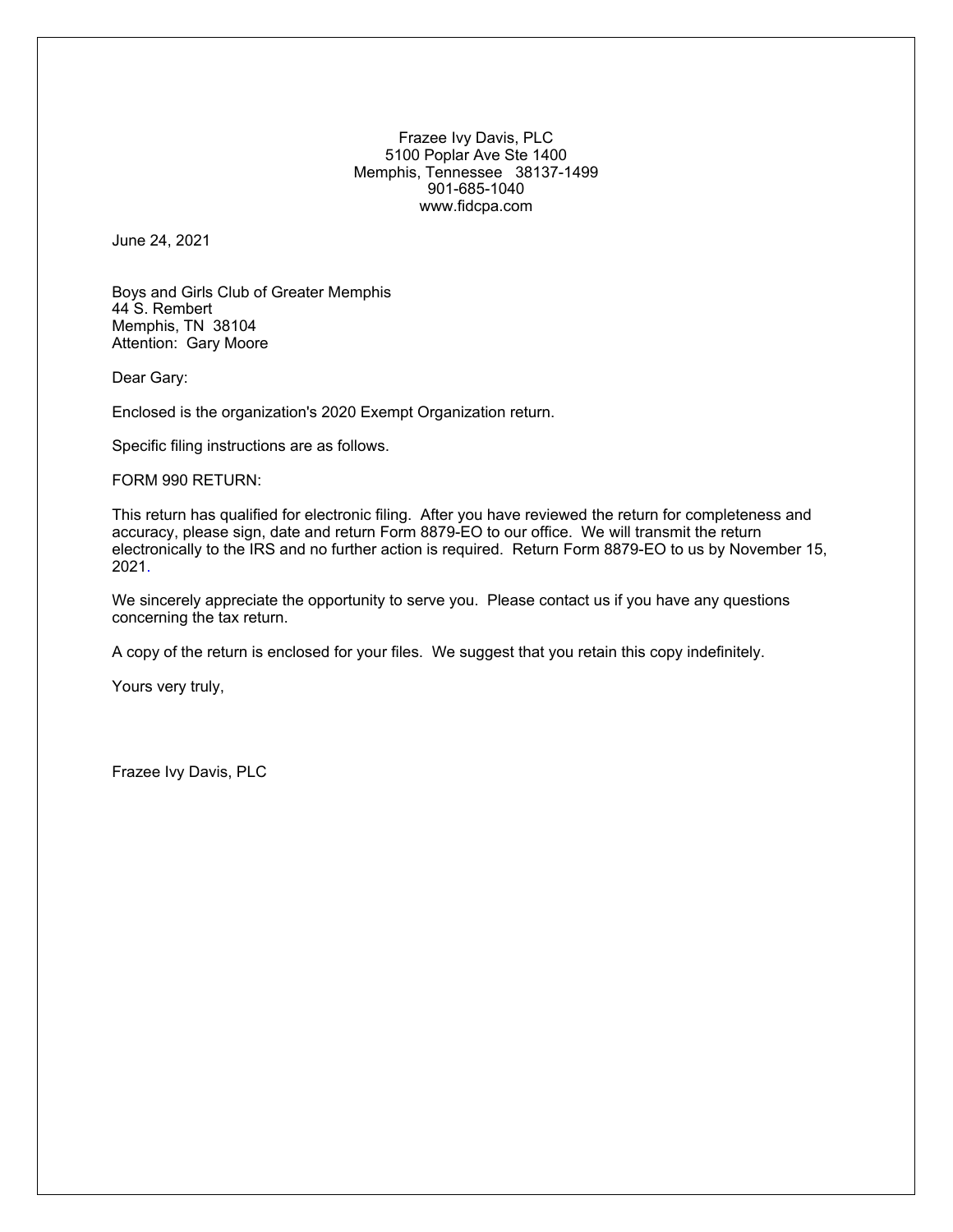|  | <br> | . .<br><b>STATISTICS</b> |
|--|------|--------------------------|
|  |      |                          |
|  |      |                          |
|  |      |                          |
|  |      |                          |
|  |      |                          |
|  |      |                          |
|  |      |                          |

| Form 8879-EO                                                                      | <b>IRS e-file Signature Authorization</b><br>for an Exempt Organization                                                                                                                                                                                                                                                                                                                                                                                                                                                                                                                                                                                                                                                                                                                                                                                                                                                                                                                                                                                                                                                                                                                                                                                                                                                                                                                                                            |                            | OMB No. 1545-0047                                 |
|-----------------------------------------------------------------------------------|------------------------------------------------------------------------------------------------------------------------------------------------------------------------------------------------------------------------------------------------------------------------------------------------------------------------------------------------------------------------------------------------------------------------------------------------------------------------------------------------------------------------------------------------------------------------------------------------------------------------------------------------------------------------------------------------------------------------------------------------------------------------------------------------------------------------------------------------------------------------------------------------------------------------------------------------------------------------------------------------------------------------------------------------------------------------------------------------------------------------------------------------------------------------------------------------------------------------------------------------------------------------------------------------------------------------------------------------------------------------------------------------------------------------------------|----------------------------|---------------------------------------------------|
|                                                                                   |                                                                                                                                                                                                                                                                                                                                                                                                                                                                                                                                                                                                                                                                                                                                                                                                                                                                                                                                                                                                                                                                                                                                                                                                                                                                                                                                                                                                                                    |                            |                                                   |
| Department of the Treasury<br>Internal Revenue Service                            | Do not send to the IRS. Keep for your records.<br>Go to www.irs.gov/Form8879EO for the latest information.                                                                                                                                                                                                                                                                                                                                                                                                                                                                                                                                                                                                                                                                                                                                                                                                                                                                                                                                                                                                                                                                                                                                                                                                                                                                                                                         |                            | 2020                                              |
| Name of exempt organization or person subject to tax                              |                                                                                                                                                                                                                                                                                                                                                                                                                                                                                                                                                                                                                                                                                                                                                                                                                                                                                                                                                                                                                                                                                                                                                                                                                                                                                                                                                                                                                                    |                            | Taxpayer identification number                    |
|                                                                                   |                                                                                                                                                                                                                                                                                                                                                                                                                                                                                                                                                                                                                                                                                                                                                                                                                                                                                                                                                                                                                                                                                                                                                                                                                                                                                                                                                                                                                                    |                            |                                                   |
|                                                                                   | BOYS AND GIRLS CLUB OF GREATER MEMPHIS                                                                                                                                                                                                                                                                                                                                                                                                                                                                                                                                                                                                                                                                                                                                                                                                                                                                                                                                                                                                                                                                                                                                                                                                                                                                                                                                                                                             |                            | **-***6371                                        |
| Name and title of officer or person subject to tax<br>GARY W. MOORE<br><b>CFO</b> |                                                                                                                                                                                                                                                                                                                                                                                                                                                                                                                                                                                                                                                                                                                                                                                                                                                                                                                                                                                                                                                                                                                                                                                                                                                                                                                                                                                                                                    |                            |                                                   |
| Part I                                                                            | Type of Return and Return Information (Whole Dollars Only)                                                                                                                                                                                                                                                                                                                                                                                                                                                                                                                                                                                                                                                                                                                                                                                                                                                                                                                                                                                                                                                                                                                                                                                                                                                                                                                                                                         |                            |                                                   |
|                                                                                   | Check the box for the return for which you are using this Form 8879-EO and enter the applicable amount, if any, from the return. If you<br>check the box on line 1a, 2a, 3a, 4a, 5a, 6a, or 7a below, and the amount on that line for the return being filed with this form was<br>blank, then leave line 1b, 2b, 3b, 4b, 5b, 6b, or 7b, whichever is applicable, blank (do not enter -0-). But, if you entered -0- on the<br>return, then enter -0- on the applicable line below. Do not complete more than one line in Part I.                                                                                                                                                                                                                                                                                                                                                                                                                                                                                                                                                                                                                                                                                                                                                                                                                                                                                                   |                            |                                                   |
|                                                                                   |                                                                                                                                                                                                                                                                                                                                                                                                                                                                                                                                                                                                                                                                                                                                                                                                                                                                                                                                                                                                                                                                                                                                                                                                                                                                                                                                                                                                                                    |                            |                                                   |
| 2a Form 990-EZ check here $\blacktriangleright$                                   |                                                                                                                                                                                                                                                                                                                                                                                                                                                                                                                                                                                                                                                                                                                                                                                                                                                                                                                                                                                                                                                                                                                                                                                                                                                                                                                                                                                                                                    |                            |                                                   |
| 3a Form 1120-POL check here                                                       |                                                                                                                                                                                                                                                                                                                                                                                                                                                                                                                                                                                                                                                                                                                                                                                                                                                                                                                                                                                                                                                                                                                                                                                                                                                                                                                                                                                                                                    |                            |                                                   |
| 4a Form 990-PF check here                                                         |                                                                                                                                                                                                                                                                                                                                                                                                                                                                                                                                                                                                                                                                                                                                                                                                                                                                                                                                                                                                                                                                                                                                                                                                                                                                                                                                                                                                                                    |                            |                                                   |
| 5a Form 8868 check here                                                           |                                                                                                                                                                                                                                                                                                                                                                                                                                                                                                                                                                                                                                                                                                                                                                                                                                                                                                                                                                                                                                                                                                                                                                                                                                                                                                                                                                                                                                    |                            |                                                   |
| 6a Form 990-T check here                                                          |                                                                                                                                                                                                                                                                                                                                                                                                                                                                                                                                                                                                                                                                                                                                                                                                                                                                                                                                                                                                                                                                                                                                                                                                                                                                                                                                                                                                                                    |                            |                                                   |
| 7a Form 4720 check here<br>Part II                                                | ▶∣<br>Declaration and Signature Authorization of Officer or Person Subject to Tax                                                                                                                                                                                                                                                                                                                                                                                                                                                                                                                                                                                                                                                                                                                                                                                                                                                                                                                                                                                                                                                                                                                                                                                                                                                                                                                                                  |                            |                                                   |
|                                                                                   | Under penalties of perjury, I declare that $\boxed{\mathbf{X}}$ I am an officer of the above organization or $\boxed{\phantom{\mathbf{1}}}$ I am a person subject to tax with respect to                                                                                                                                                                                                                                                                                                                                                                                                                                                                                                                                                                                                                                                                                                                                                                                                                                                                                                                                                                                                                                                                                                                                                                                                                                           |                            |                                                   |
|                                                                                   |                                                                                                                                                                                                                                                                                                                                                                                                                                                                                                                                                                                                                                                                                                                                                                                                                                                                                                                                                                                                                                                                                                                                                                                                                                                                                                                                                                                                                                    |                            |                                                   |
| PIN: check one box only                                                           | true, correct, and complete. I further declare that the amount in Part I above is the amount shown on the copy of the electronic return.<br>I consent to allow my intermediate service provider, transmitter, or electronic return originator (ERO) to send the return to the IRS and<br>to receive from the IRS (a) an acknowledgement of receipt or reason for rejection of the transmission, (b) the reason for any delay in<br>processing the return or refund, and (c) the date of any refund. If applicable, I authorize the U.S. Treasury and its designated Financial<br>Agent to initiate an electronic funds withdrawal (direct debit) entry to the financial institution account indicated in the tax preparation<br>software for payment of the federal taxes owed on this return, and the financial institution to debit the entry to this account. To revoke<br>a payment, I must contact the U.S. Treasury Financial Agent at 1-888-353-4537 no later than 2 business days prior to the payment<br>(settlement) date. I also authorize the financial institutions involved in the processing of the electronic payment of taxes to receive<br>confidential information necessary to answer inquiries and resolve issues related to the payment. I have selected a personal<br>identification number (PIN) as my signature for the electronic return and, if applicable, the consent to electronic funds withdrawal. |                            |                                                   |
|                                                                                   | $\overline{X}$ I authorize FRAZEE IVY DAVIS PLC                                                                                                                                                                                                                                                                                                                                                                                                                                                                                                                                                                                                                                                                                                                                                                                                                                                                                                                                                                                                                                                                                                                                                                                                                                                                                                                                                                                    |                            | 54321                                             |
|                                                                                   | and to enter my PIN<br>ERO firm name                                                                                                                                                                                                                                                                                                                                                                                                                                                                                                                                                                                                                                                                                                                                                                                                                                                                                                                                                                                                                                                                                                                                                                                                                                                                                                                                                                                               |                            | Enter five numbers, but<br>do not enter all zeros |
|                                                                                   | as my signature on the tax year 2020 electronically filed return. If I have indicated within this return that a copy of the return is being filed with<br>a state agency(ies) regulating charities as part of the IRS Fed/State program, I also authorize the aforementioned ERO to enter my<br>PIN on the return's disclosure consent screen.                                                                                                                                                                                                                                                                                                                                                                                                                                                                                                                                                                                                                                                                                                                                                                                                                                                                                                                                                                                                                                                                                     |                            |                                                   |
|                                                                                   | As an officer or person subject to tax with respect to the organization, I will enter my PIN as my signature on the tax year 2020<br>electronically filed return. If I have indicated within this return that a copy of the return is being filed with a state agency(ies)<br>regulating charities as part of the IRS Fed/State program, I will enter my PIN on the return's disclosure consent screen.                                                                                                                                                                                                                                                                                                                                                                                                                                                                                                                                                                                                                                                                                                                                                                                                                                                                                                                                                                                                                            |                            |                                                   |
| Signature of officer or person subject to tax<br>Part III                         | <b>Certification and Authentication</b>                                                                                                                                                                                                                                                                                                                                                                                                                                                                                                                                                                                                                                                                                                                                                                                                                                                                                                                                                                                                                                                                                                                                                                                                                                                                                                                                                                                            | Date $\blacktriangleright$ |                                                   |
|                                                                                   | <b>ERO's EFIN/PIN.</b> Enter your six-digit electronic filing identification                                                                                                                                                                                                                                                                                                                                                                                                                                                                                                                                                                                                                                                                                                                                                                                                                                                                                                                                                                                                                                                                                                                                                                                                                                                                                                                                                       |                            |                                                   |
|                                                                                   | 62271371098<br>number (EFIN) followed by your five-digit self-selected PIN.<br>Do not enter all zeros                                                                                                                                                                                                                                                                                                                                                                                                                                                                                                                                                                                                                                                                                                                                                                                                                                                                                                                                                                                                                                                                                                                                                                                                                                                                                                                              |                            |                                                   |
|                                                                                   | I certify that the above numeric entry is my PIN, which is my signature on the 2020 electronically filed return indicated above. I confirm<br>that I am submitting this return in accordance with the requirements of Pub. 4163, Modernized e-File (MeF) Information for Authorized                                                                                                                                                                                                                                                                                                                                                                                                                                                                                                                                                                                                                                                                                                                                                                                                                                                                                                                                                                                                                                                                                                                                                |                            |                                                   |

IRS <sub>e-file</sub> Providers for Business Returns. I certify that the above numeric entry is my PIN, which is my signature on the 2020 electronically filed return indicated above. I confirm that I am submitting this return in accordance with the requirements of Pub. 4163, Modernized e-File (MeF) Information for Authorized

| ERO's signature FRAZEE IVY DAVIS PLC |  |  | Date $\blacksquare$ |
|--------------------------------------|--|--|---------------------|
|                                      |  |  |                     |

Date  $\triangleright$  06/24/21

Form (2020) **8879-EO** 

#### **ERO Must Retain This Form - See Instructions Do Not Submit This Form to the IRS Unless Requested To Do So**

LHA For Paperwork Reduction Act Notice, see instructions.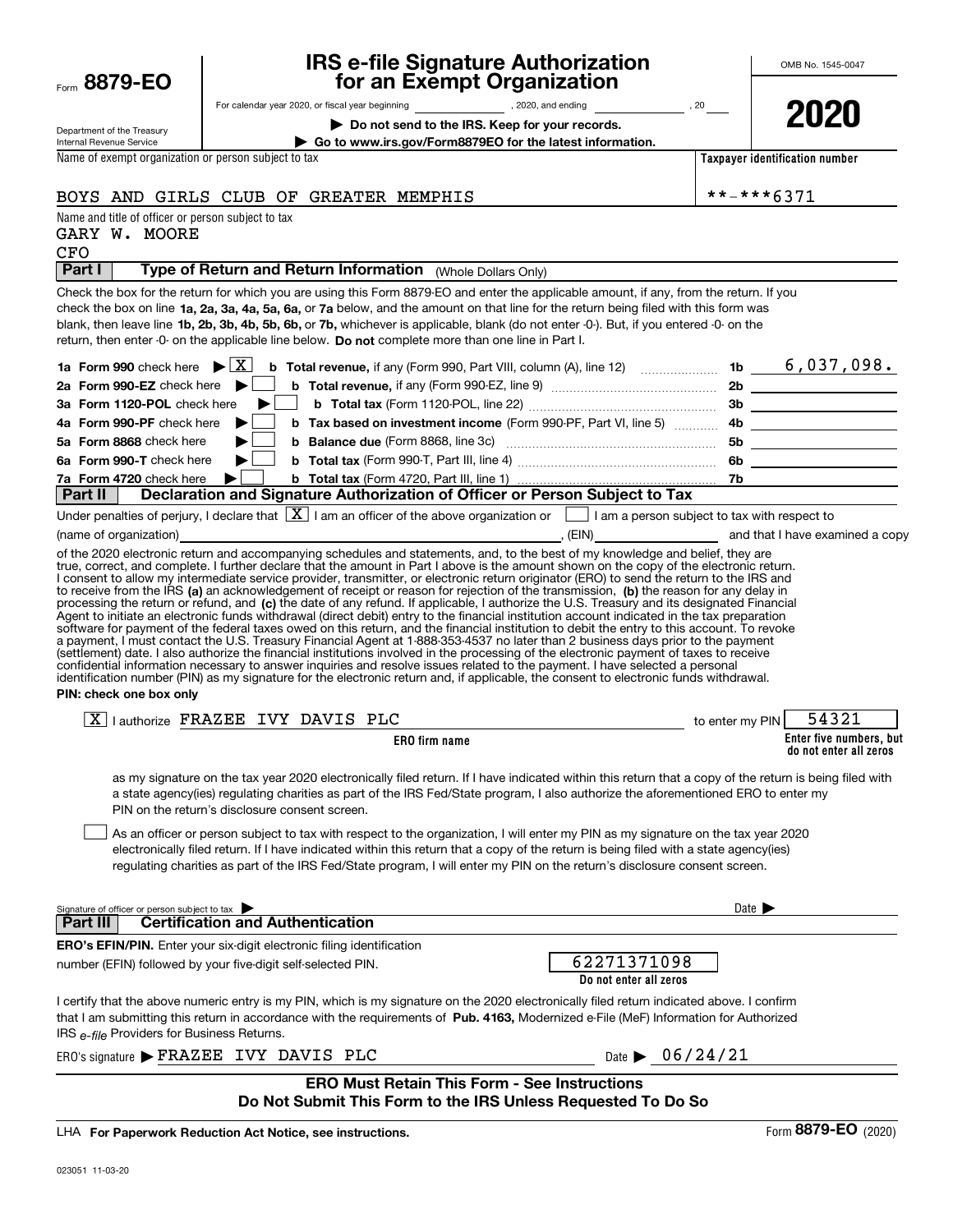(Rev. January 2020)

# **Application for Automatic Extension of Time To File an Exempt Organization Return**

OMB No. 1545-0047

Department of the Treasury Internal Revenue Service

**| File a separate application for each return.**

**| Go to www.irs.gov/Form8868 for the latest information.**

| internal Revenue Service | <b>Exactle www.irs.gov/Formoodo for the latest intermation.</b>                                                                          |
|--------------------------|------------------------------------------------------------------------------------------------------------------------------------------|
|                          | Electronic filing (e-file). You can electronically file Form 8868 to request a 6-month automatic extension of time to file any of the    |
|                          | forms listed below with the exception of Form 8870, Information Return for Transfers Associated With Certain Personal Benefit.           |
|                          | Contracts, for which an extension request must be sent to the IRS in paper format (see instructions). For more details on the electronic |
|                          | filing of this form, visit www.irs.gov/e-file-providers/e-file-for-charities-and-non-profits.                                            |
|                          | Automatic 6-Month Extension of Time. Only submit original (no copies needed).                                                            |

All corporations required to file an income tax return other than Form 990-T (including 1120-C filers), partnerships, REMICs, and trusts must use Form 7004 to request an extension of time to file income tax returns.

| Type or                                                                                                                           | Name of exempt organization or other filer, see instructions.                                                                                                                                                                                                                                                                                                                                                                                                                                                                                                                                                        |        |                                                                                                                                                                                                                     |              | Taxpayer identification number (TIN) |                                        |
|-----------------------------------------------------------------------------------------------------------------------------------|----------------------------------------------------------------------------------------------------------------------------------------------------------------------------------------------------------------------------------------------------------------------------------------------------------------------------------------------------------------------------------------------------------------------------------------------------------------------------------------------------------------------------------------------------------------------------------------------------------------------|--------|---------------------------------------------------------------------------------------------------------------------------------------------------------------------------------------------------------------------|--------------|--------------------------------------|----------------------------------------|
| print                                                                                                                             | **-***6371<br>BOYS AND GIRLS CLUB OF GREATER MEMPHIS                                                                                                                                                                                                                                                                                                                                                                                                                                                                                                                                                                 |        |                                                                                                                                                                                                                     |              |                                      |                                        |
| File by the<br>due date for<br>filing your<br>return. See                                                                         | Number, street, and room or suite no. If a P.O. box, see instructions.<br>44 S. REMBERT                                                                                                                                                                                                                                                                                                                                                                                                                                                                                                                              |        |                                                                                                                                                                                                                     |              |                                      |                                        |
| City, town or post office, state, and ZIP code. For a foreign address, see instructions.<br>instructions.<br>38104<br>MEMPHIS, TN |                                                                                                                                                                                                                                                                                                                                                                                                                                                                                                                                                                                                                      |        |                                                                                                                                                                                                                     |              |                                      |                                        |
|                                                                                                                                   | Enter the Return Code for the return that this application is for (file a separate application for each return)                                                                                                                                                                                                                                                                                                                                                                                                                                                                                                      |        |                                                                                                                                                                                                                     |              |                                      | $\mathbf 0$<br>1                       |
| <b>Application</b>                                                                                                                |                                                                                                                                                                                                                                                                                                                                                                                                                                                                                                                                                                                                                      | Return | Application                                                                                                                                                                                                         |              |                                      | Return                                 |
| Is For                                                                                                                            |                                                                                                                                                                                                                                                                                                                                                                                                                                                                                                                                                                                                                      | Code   | <b>Is For</b>                                                                                                                                                                                                       |              |                                      | Code                                   |
|                                                                                                                                   | Form 990 or Form 990-EZ                                                                                                                                                                                                                                                                                                                                                                                                                                                                                                                                                                                              | 01     | Form 990-T (corporation)                                                                                                                                                                                            |              |                                      | 07                                     |
| Form 990-BL                                                                                                                       |                                                                                                                                                                                                                                                                                                                                                                                                                                                                                                                                                                                                                      | 02     | Form 1041-A                                                                                                                                                                                                         |              |                                      | 08                                     |
|                                                                                                                                   | Form 4720 (individual)                                                                                                                                                                                                                                                                                                                                                                                                                                                                                                                                                                                               | 03     | Form 4720 (other than individual)                                                                                                                                                                                   |              |                                      | 09                                     |
| Form 990-PF                                                                                                                       |                                                                                                                                                                                                                                                                                                                                                                                                                                                                                                                                                                                                                      | 04     | Form 5227                                                                                                                                                                                                           |              |                                      | 10                                     |
|                                                                                                                                   | Form 990-T (sec. 401(a) or 408(a) trust)                                                                                                                                                                                                                                                                                                                                                                                                                                                                                                                                                                             | 05     | Form 6069                                                                                                                                                                                                           |              |                                      | 11                                     |
|                                                                                                                                   | Form 990-T (trust other than above)                                                                                                                                                                                                                                                                                                                                                                                                                                                                                                                                                                                  | 06     | Form 8870                                                                                                                                                                                                           |              |                                      | 12                                     |
| $box \blacktriangleright$<br>1.<br>2                                                                                              | Telephone No. ▶ $901 - 278 - 2947$<br>If this is for a Group Return, enter the organization's four digit Group Exemption Number (GEN) [15] If this is for the whole group, check this<br>. If it is for part of the group, check this box $\blacktriangleright$<br>I request an automatic 6-month extension of time until<br>the organization named above. The extension is for the organization's return for:<br>$\blacktriangleright$ $\boxed{\text{X}}$ calendar year 2020 or<br>tax year beginning<br>If the tax year entered in line 1 is for less than 12 months, check reason:<br>Change in accounting period |        | Fax No. $\blacktriangleright$<br>and attach a list with the names and TINs of all members the extension is for.<br>NOVEMBER 15, 2021 , to file the exempt organization return for<br>, and ending<br>Initial return | Final return |                                      |                                        |
|                                                                                                                                   | 3a If this application is for Forms 990-BL, 990-PF, 990-T, 4720, or 6069, enter the tentative tax, less<br>\$<br>any nonrefundable credits. See instructions.<br>За                                                                                                                                                                                                                                                                                                                                                                                                                                                  |        |                                                                                                                                                                                                                     | 0.           |                                      |                                        |
| b                                                                                                                                 | If this application is for Forms 990-PF, 990-T, 4720, or 6069, enter any refundable credits and                                                                                                                                                                                                                                                                                                                                                                                                                                                                                                                      |        |                                                                                                                                                                                                                     |              |                                      |                                        |
|                                                                                                                                   | estimated tax payments made. Include any prior year overpayment allowed as a credit.                                                                                                                                                                                                                                                                                                                                                                                                                                                                                                                                 |        |                                                                                                                                                                                                                     | 3b           | \$                                   | $0$ .                                  |
| c                                                                                                                                 | Balance due. Subtract line 3b from line 3a. Include your payment with this form, if required, by                                                                                                                                                                                                                                                                                                                                                                                                                                                                                                                     |        |                                                                                                                                                                                                                     |              |                                      |                                        |
|                                                                                                                                   | using EFTPS (Electronic Federal Tax Payment System). See instructions.                                                                                                                                                                                                                                                                                                                                                                                                                                                                                                                                               |        |                                                                                                                                                                                                                     | 3c           |                                      | 0.                                     |
| instructions.                                                                                                                     | Caution: If you are going to make an electronic funds withdrawal (direct debit) with this Form 8868, see Form 8453-EO and Form 8879-EO for payment                                                                                                                                                                                                                                                                                                                                                                                                                                                                   |        |                                                                                                                                                                                                                     |              |                                      |                                        |
| $\mathbf{1}$                                                                                                                      | Pro Bottomar And and Bank<br>iadh Daobhaile a Aoil Noileannacha bantarra                                                                                                                                                                                                                                                                                                                                                                                                                                                                                                                                             |        |                                                                                                                                                                                                                     |              |                                      | $F_{2}$ $\cdots$ 0000 $(D_{2}, 10000)$ |

**HA** For Privacy Act and Paperwork Reduction Act Notice, see instructions. **But a struction of the Constantion Constant** Form 8868 (Rev. 1-2020) LHA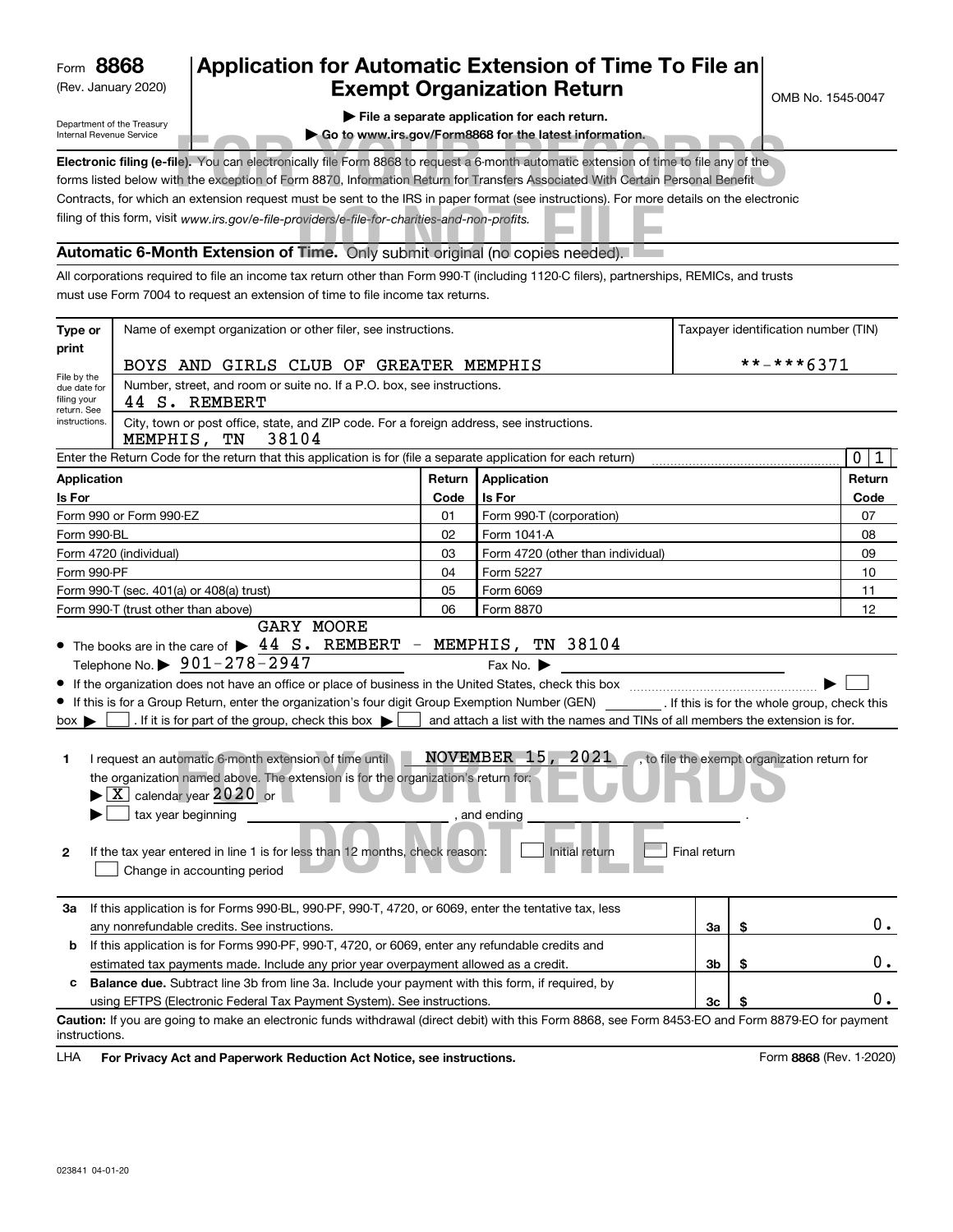| Form |  |
|------|--|

Department of the Treasury Internal Revenue Service

### **Return of Organization Exempt From Income Tax** EXTENDED TO NOVEMBER 15, 2021

**Under section 501(c), 527, or 4947(a)(1) of the Internal Revenue Code (except private foundations) 2020**

**| Do not enter social security numbers on this form as it may be made public.**

**| Go to www.irs.gov/Form990 for instructions and the latest information. Inspection**

OMB No. 1545-0047 **Open to Public** 

|                                                   | A For the 2020 calendar year, or tax year beginning                                                                                                                 | and ending |                                                         |                                                         |
|---------------------------------------------------|---------------------------------------------------------------------------------------------------------------------------------------------------------------------|------------|---------------------------------------------------------|---------------------------------------------------------|
| В<br>Check if<br>applicable:                      | <b>C</b> Name of organization                                                                                                                                       |            | D Employer identification number                        |                                                         |
| Address<br>change                                 | BOYS AND GIRLS CLUB OF GREATER MEMPHIS                                                                                                                              |            |                                                         |                                                         |
| Name<br>change                                    | Doing business as                                                                                                                                                   |            | **-***6371                                              |                                                         |
| Initial<br>return                                 | Number and street (or P.O. box if mail is not delivered to street address)                                                                                          | Room/suite | E Telephone number                                      |                                                         |
| Final<br>return/                                  | 44 S. REMBERT                                                                                                                                                       |            | $901 - 278 - 2947$                                      |                                                         |
| termin-<br>ated                                   | City or town, state or province, country, and ZIP or foreign postal code                                                                                            |            | <b>G</b> Gross receipts \$                              | 7,587,598.                                              |
| Amended<br>return                                 | MEMPHIS, TN 38104                                                                                                                                                   |            | H(a) Is this a group return                             |                                                         |
| Applica-<br>tion                                  | F Name and address of principal officer: GARY W. MOORE                                                                                                              |            | for subordinates?                                       | $\Box$ Yes $[\overline{\mathrm{X}}]$ No                 |
| pending                                           | SAME AS C ABOVE                                                                                                                                                     |            | $H(b)$ Are all subordinates included? $\Box$ Yes $\Box$ | ∣No                                                     |
| Tax-exempt status: $\boxed{\mathbf{X}}$ 501(c)(3) | $\sqrt{\bullet}$ (insert no.)<br>$4947(a)(1)$ or<br>$501(c)$ (                                                                                                      | 527        |                                                         | If "No," attach a list. See instructions                |
|                                                   | J Website: WWW.BGCM.ORG                                                                                                                                             |            | $H(c)$ Group exemption number $\blacktriangleright$     |                                                         |
|                                                   | K Form of organization: $\boxed{\mathbf{X}}$ Corporation<br>Trust<br>Association<br>Other $\blacktriangleright$                                                     |            |                                                         | L Year of formation: 1957 M State of legal domicile: TN |
| Part I<br>Summary                                 |                                                                                                                                                                     |            |                                                         |                                                         |
| 1.                                                | Briefly describe the organization's mission or most significant activities: THE ORGANIZATION OPERATES A                                                             |            |                                                         |                                                         |
|                                                   | COMPREHENSIVE ACTIVITY PROGRAM FOR BOYS AND GIRLS IN MEMPHIS,                                                                                                       |            |                                                         | TN.                                                     |
| 2                                                 | Check this box $\blacktriangleright \Box$ if the organization discontinued its operations or disposed of more than 25% of its net assets.                           |            |                                                         |                                                         |
| 3                                                 | Number of voting members of the governing body (Part VI, line 1a)                                                                                                   |            | 3                                                       | 20                                                      |
| 4                                                 |                                                                                                                                                                     |            | $\overline{\mathbf{4}}$                                 | $\overline{20}$                                         |
| 5                                                 | Total number of individuals employed in calendar year 2020 (Part V, line 2a) [11] [12] Total number of individuals employed in calendar year 2020 (Part V, line 2a) |            | 5                                                       | 191                                                     |
| 6                                                 |                                                                                                                                                                     |            | 6                                                       | 200                                                     |
|                                                   |                                                                                                                                                                     |            | 7a                                                      | 0.                                                      |
|                                                   | <b>b</b> Net unrelated business taxable income from Form 990-T, Part I, line 11                                                                                     |            | 7b                                                      | 0.                                                      |
|                                                   |                                                                                                                                                                     |            | <b>Prior Year</b>                                       | <b>Current Year</b>                                     |
| 8                                                 | Contributions and grants (Part VIII, line 1h)                                                                                                                       |            | 4,956,981.                                              | 5,495,113.                                              |
| 9                                                 | Program service revenue (Part VIII, line 2g)                                                                                                                        |            | 0.                                                      | О.                                                      |
| 10                                                |                                                                                                                                                                     |            | 384,022.                                                | 552, 432.                                               |
| 11                                                | Other revenue (Part VIII, column (A), lines 5, 6d, 8c, 9c, 10c, and 11e)                                                                                            |            | 33,070.                                                 | $-10,447.$                                              |
| 12                                                | Total revenue - add lines 8 through 11 (must equal Part VIII, column (A), line 12)                                                                                  |            | 5,374,073.                                              | 6,037,098.                                              |
| 13                                                | Grants and similar amounts paid (Part IX, column (A), lines 1-3)                                                                                                    |            | 0.                                                      | 0.                                                      |
| 14                                                | Benefits paid to or for members (Part IX, column (A), line 4)                                                                                                       |            | 0.                                                      | 0.                                                      |
| 15                                                | Salaries, other compensation, employee benefits (Part IX, column (A), lines 5-10)                                                                                   |            | 3,309,790.                                              | 2,686,274.                                              |
|                                                   |                                                                                                                                                                     |            | 0.                                                      | $0$ .                                                   |
|                                                   | $\blacktriangleright$ 148,866.<br><b>b</b> Total fundraising expenses (Part IX, column (D), line 25)                                                                |            |                                                         |                                                         |
|                                                   |                                                                                                                                                                     |            | 1,814,742.                                              | 1,725,526.                                              |
| 18                                                | Total expenses. Add lines 13-17 (must equal Part IX, column (A), line 25)                                                                                           |            | 5, 124, 532.                                            | 4,411,800.                                              |
| 19                                                |                                                                                                                                                                     |            | 249,541.                                                | 1,625,298.                                              |
|                                                   |                                                                                                                                                                     |            | <b>Beginning of Current Year</b>                        | <b>End of Year</b>                                      |
| äğ                                                | <b>20</b> Total assets (Part X, line 16)                                                                                                                            |            | 21,041,691.                                             | 23, 236, 560.                                           |
| Assets<br>Ralanc                                  | 21 Total liabilities (Part X, line 26)                                                                                                                              |            | 6, 252, 323.                                            | 5,876,289.                                              |
| 22                                                |                                                                                                                                                                     |            | 14,789,368.                                             | 17, 360, 271.                                           |
|                                                   |                                                                                                                                                                     |            |                                                         |                                                         |

Under penalties of perjury, I declare that I have examined this return, including accompanying schedules and statements, and to the best of my knowledge and belief, it is true, correct, and complete. Declaration of preparer (other than officer) is based on all information of which preparer has any knowledge.

| Sign                                                                                                                | Signature of officer                                                                                         |                           |            | Date                         |  |  |
|---------------------------------------------------------------------------------------------------------------------|--------------------------------------------------------------------------------------------------------------|---------------------------|------------|------------------------------|--|--|
| Here                                                                                                                | MOORE,<br>w.<br>CFO<br>GARY                                                                                  |                           |            |                              |  |  |
|                                                                                                                     | Type or print name and title                                                                                 |                           |            |                              |  |  |
|                                                                                                                     | Print/Type preparer's name                                                                                   | Preparer's signature      | Date       | <b>PTIN</b><br>Check         |  |  |
| Paid                                                                                                                | SMITHERS<br>SLATER<br>CPA                                                                                    | SMITHERS<br><b>SLATER</b> | CP06/24/21 | P00281055<br>self-emploved   |  |  |
| Preparer                                                                                                            | FRAZEE IVY DAVIS PLC<br>Firm's name                                                                          |                           |            | **-***6145<br>Firm's EIN     |  |  |
| Use Only                                                                                                            | Firm's address > 5100 POPLAR AVE STE 1400                                                                    |                           |            |                              |  |  |
|                                                                                                                     | MEMPHIS, TN 38137-1499                                                                                       |                           |            | Phone no. $901 - 685 - 1040$ |  |  |
| $\mathbf{X}$<br><b>No</b><br>Yes<br>May the IRS discuss this return with the preparer shown above? See instructions |                                                                                                              |                           |            |                              |  |  |
|                                                                                                                     | Form 990 (2020)<br>LHA For Paperwork Reduction Act Notice, see the separate instructions.<br>032001 12-23-20 |                           |            |                              |  |  |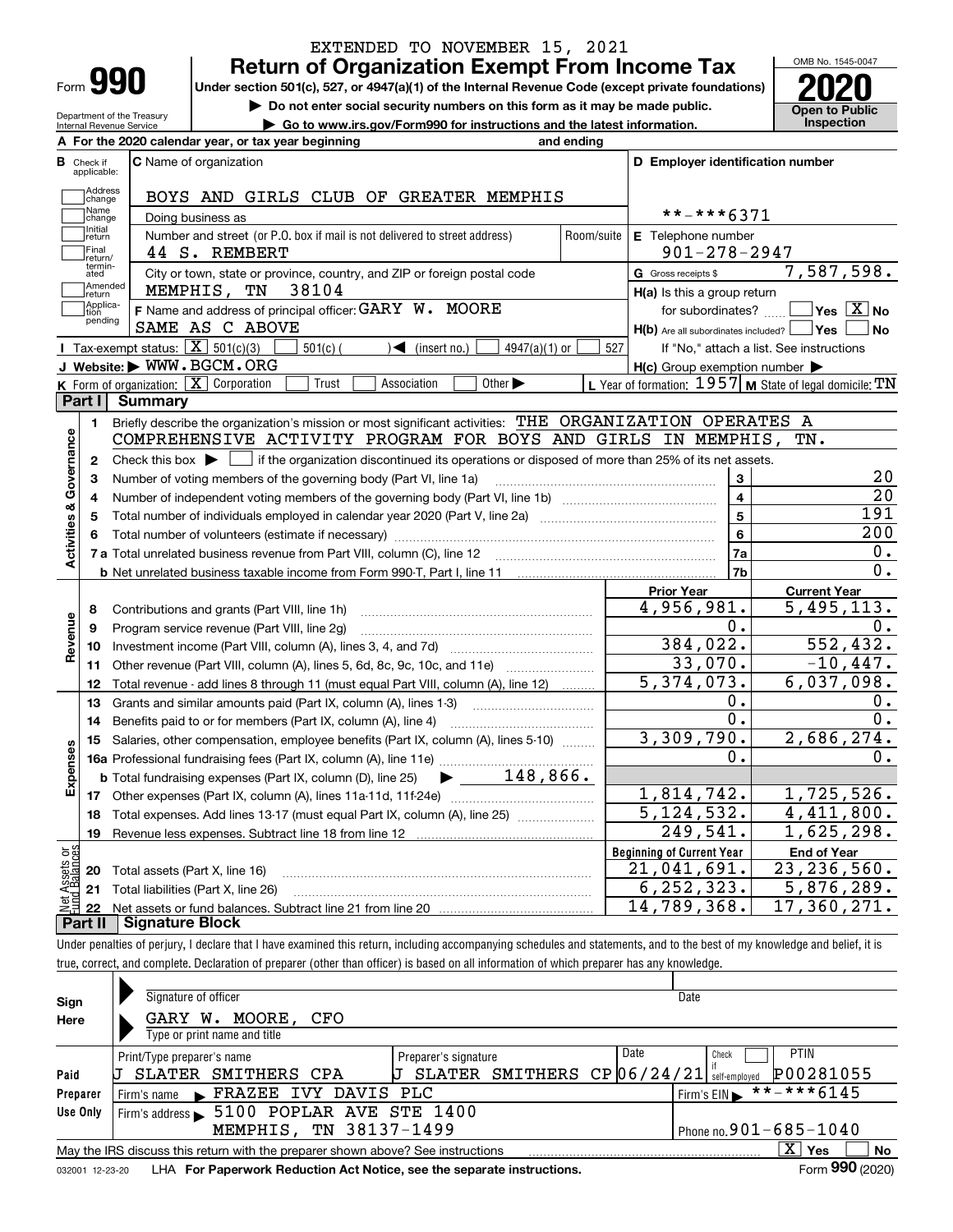|              | BOYS AND GIRLS CLUB OF GREATER MEMPHIS<br>Form 990 (2020)                                                                                    | **-***6371           | Page 2                                 |
|--------------|----------------------------------------------------------------------------------------------------------------------------------------------|----------------------|----------------------------------------|
|              | <b>Part III Statement of Program Service Accomplishments</b>                                                                                 |                      |                                        |
|              |                                                                                                                                              |                      |                                        |
| 1            | Briefly describe the organization's mission:                                                                                                 |                      |                                        |
|              | TO INSPIRE AND ENABLE ALL YOUNG PEOPLE, ESPECIALLY THOSE FROM                                                                                |                      |                                        |
|              | DISADVANTAGED CIRCUMSTANCES, TO REALIZE THEIR FULL POTENTIAL AS                                                                              |                      |                                        |
|              |                                                                                                                                              |                      |                                        |
|              | PRODUCTIVE, RESPONSIBLE AND CARING CITIZENS.                                                                                                 |                      |                                        |
|              |                                                                                                                                              |                      |                                        |
| $\mathbf{2}$ | Did the organization undertake any significant program services during the year which were not listed on the                                 |                      |                                        |
|              |                                                                                                                                              |                      | $\sqrt{}$ Yes $\sqrt{}$ X $\sqrt{}$ No |
|              | If "Yes," describe these new services on Schedule O.                                                                                         |                      |                                        |
| 3            | Did the organization cease conducting, or make significant changes in how it conducts, any program services?                                 | $\Box$ Yes $\Box$ No |                                        |
|              | If "Yes," describe these changes on Schedule O.                                                                                              |                      |                                        |
| 4            | Describe the organization's program service accomplishments for each of its three largest program services, as measured by expenses.         |                      |                                        |
|              | Section 501(c)(3) and 501(c)(4) organizations are required to report the amount of grants and allocations to others, the total expenses, and |                      |                                        |
|              | revenue, if any, for each program service reported.                                                                                          |                      |                                        |
| 4a           | $3,784,598$ and including grants of \$<br>(Code: ) (Expenses \$<br>) (Revenue \$                                                             |                      |                                        |
|              | MAINTAINING FACILITIES AND ADMINISTERING VARIOUS PROGRAMS FOR THE                                                                            |                      |                                        |
|              | BENEFIT OF LOCAL BOYS' AND GIRLS' CLUB MEMBERS. THE NUMBER OF BOYS AND                                                                       |                      |                                        |
|              | GIRLS SERVED IN 2020 WAS APPROXIMATELY 5200.                                                                                                 |                      |                                        |
|              |                                                                                                                                              |                      |                                        |
|              |                                                                                                                                              |                      |                                        |
|              |                                                                                                                                              |                      |                                        |
|              |                                                                                                                                              |                      |                                        |
|              |                                                                                                                                              |                      |                                        |
|              |                                                                                                                                              |                      |                                        |
|              |                                                                                                                                              |                      |                                        |
|              |                                                                                                                                              |                      |                                        |
|              |                                                                                                                                              |                      |                                        |
|              |                                                                                                                                              |                      |                                        |
| 4b           |                                                                                                                                              |                      |                                        |
|              |                                                                                                                                              |                      |                                        |
|              |                                                                                                                                              |                      |                                        |
|              |                                                                                                                                              |                      |                                        |
|              |                                                                                                                                              |                      |                                        |
|              |                                                                                                                                              |                      |                                        |
|              |                                                                                                                                              |                      |                                        |
|              |                                                                                                                                              |                      |                                        |
|              |                                                                                                                                              |                      |                                        |
|              |                                                                                                                                              |                      |                                        |
|              |                                                                                                                                              |                      |                                        |
|              |                                                                                                                                              |                      |                                        |
|              |                                                                                                                                              |                      |                                        |
|              |                                                                                                                                              |                      |                                        |
| 4с           | (Code: ) (Expenses \$<br>) (Revenue \$<br>including grants of \$                                                                             |                      |                                        |
|              |                                                                                                                                              |                      |                                        |
|              |                                                                                                                                              |                      |                                        |
|              |                                                                                                                                              |                      |                                        |
|              |                                                                                                                                              |                      |                                        |
|              |                                                                                                                                              |                      |                                        |
|              |                                                                                                                                              |                      |                                        |
|              |                                                                                                                                              |                      |                                        |
|              |                                                                                                                                              |                      |                                        |
|              |                                                                                                                                              |                      |                                        |
|              |                                                                                                                                              |                      |                                        |
|              |                                                                                                                                              |                      |                                        |
|              |                                                                                                                                              |                      |                                        |
| 4d           | Other program services (Describe on Schedule O.)                                                                                             |                      |                                        |
|              |                                                                                                                                              |                      |                                        |
|              | (Expenses \$<br>including grants of \$<br>(Revenue \$<br>3,784,598.                                                                          |                      |                                        |
| 4е           | Total program service expenses                                                                                                               |                      | $F_{\text{c}}$ QQO (2020)              |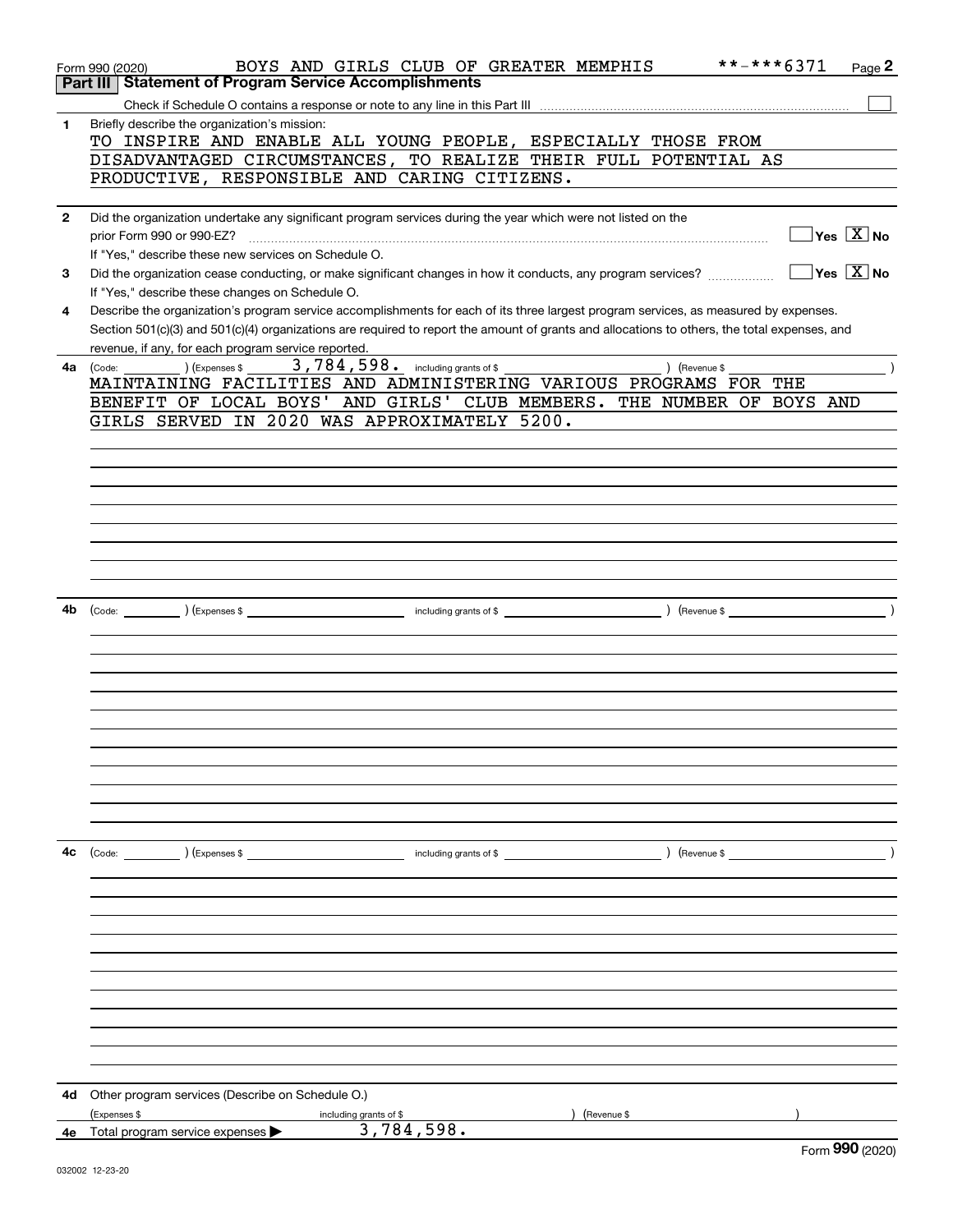|  | Form 990 (2020) |
|--|-----------------|
|  |                 |

|     |                                                                                                                                       |                 | Yes | No                      |
|-----|---------------------------------------------------------------------------------------------------------------------------------------|-----------------|-----|-------------------------|
| 1.  | Is the organization described in section $501(c)(3)$ or $4947(a)(1)$ (other than a private foundation)?                               |                 |     |                         |
|     |                                                                                                                                       | 1.              | х   |                         |
| 2   |                                                                                                                                       | $\mathbf{2}$    | X   |                         |
| 3   | Did the organization engage in direct or indirect political campaign activities on behalf of or in opposition to candidates for       |                 |     |                         |
|     |                                                                                                                                       | 3               |     | x                       |
| 4   | Section 501(c)(3) organizations. Did the organization engage in lobbying activities, or have a section 501(h) election in effect      |                 |     |                         |
|     |                                                                                                                                       | 4               |     | x                       |
| 5   | Is the organization a section 501(c)(4), 501(c)(5), or 501(c)(6) organization that receives membership dues, assessments, or          |                 |     |                         |
|     |                                                                                                                                       | 5               |     | x                       |
| 6   | Did the organization maintain any donor advised funds or any similar funds or accounts for which donors have the right to             |                 |     |                         |
|     | provide advice on the distribution or investment of amounts in such funds or accounts? If "Yes," complete Schedule D, Part I          | 6               |     | x                       |
| 7   | Did the organization receive or hold a conservation easement, including easements to preserve open space,                             |                 |     |                         |
|     |                                                                                                                                       | $\overline{7}$  |     | x                       |
| 8   | Did the organization maintain collections of works of art, historical treasures, or other similar assets? If "Yes," complete          |                 |     |                         |
|     |                                                                                                                                       | 8               |     | x                       |
| 9   | Did the organization report an amount in Part X, line 21, for escrow or custodial account liability, serve as a custodian for         |                 |     |                         |
|     | amounts not listed in Part X; or provide credit counseling, debt management, credit repair, or debt negotiation services?             |                 |     |                         |
|     |                                                                                                                                       | 9               |     | x                       |
| 10  | Did the organization, directly or through a related organization, hold assets in donor-restricted endowments                          |                 |     |                         |
|     |                                                                                                                                       | 10              | x   |                         |
| 11  | If the organization's answer to any of the following questions is "Yes," then complete Schedule D, Parts VI, VII, VIII, IX, or X      |                 |     |                         |
|     | as applicable.                                                                                                                        |                 |     |                         |
|     | a Did the organization report an amount for land, buildings, and equipment in Part X, line 10? If "Yes," complete Schedule D,         |                 |     |                         |
|     |                                                                                                                                       | 11a             | х   |                         |
|     | <b>b</b> Did the organization report an amount for investments - other securities in Part X, line 12, that is 5% or more of its total |                 |     |                         |
|     |                                                                                                                                       | 11 <sub>b</sub> | Х   |                         |
|     | c Did the organization report an amount for investments - program related in Part X, line 13, that is 5% or more of its total         |                 |     |                         |
|     |                                                                                                                                       | 11c             |     | x                       |
|     | d Did the organization report an amount for other assets in Part X, line 15, that is 5% or more of its total assets reported in       |                 |     |                         |
|     |                                                                                                                                       | 11d             |     | X.                      |
|     | e Did the organization report an amount for other liabilities in Part X, line 25? If "Yes," complete Schedule D, Part X               | <b>11e</b>      |     | $\overline{\mathbf{x}}$ |
|     | f Did the organization's separate or consolidated financial statements for the tax year include a footnote that addresses             |                 |     |                         |
|     | the organization's liability for uncertain tax positions under FIN 48 (ASC 740)? If "Yes," complete Schedule D, Part X                | 11f             |     | x                       |
|     | 12a Did the organization obtain separate, independent audited financial statements for the tax year? If "Yes." complete               |                 |     |                         |
|     |                                                                                                                                       | 12a             | х   |                         |
|     | <b>b</b> Was the organization included in consolidated, independent audited financial statements for the tax year?                    |                 |     |                         |
|     | If "Yes," and if the organization answered "No" to line 12a, then completing Schedule D, Parts XI and XII is optional                 | 12 <sub>b</sub> |     | х                       |
| 13  |                                                                                                                                       | 13              |     | X                       |
| 14a | Did the organization maintain an office, employees, or agents outside of the United States?                                           | 14a             |     | X                       |
|     | <b>b</b> Did the organization have aggregate revenues or expenses of more than \$10,000 from grantmaking, fundraising, business,      |                 |     |                         |
|     | investment, and program service activities outside the United States, or aggregate foreign investments valued at \$100,000            |                 |     |                         |
|     |                                                                                                                                       | 14b             |     | X                       |
| 15  | Did the organization report on Part IX, column (A), line 3, more than \$5,000 of grants or other assistance to or for any             |                 |     |                         |
|     |                                                                                                                                       | 15              |     | X                       |
| 16  | Did the organization report on Part IX, column (A), line 3, more than \$5,000 of aggregate grants or other assistance to              |                 |     |                         |
|     |                                                                                                                                       | 16              |     | x                       |
| 17  | Did the organization report a total of more than \$15,000 of expenses for professional fundraising services on Part IX,               |                 |     | x                       |
|     |                                                                                                                                       | 17              |     |                         |
| 18  | Did the organization report more than \$15,000 total of fundraising event gross income and contributions on Part VIII, lines          | 18              | х   |                         |
|     | Did the organization report more than \$15,000 of gross income from gaming activities on Part VIII, line 9a? If "Yes."                |                 |     |                         |
| 19  |                                                                                                                                       |                 |     | X                       |
|     |                                                                                                                                       | 19              |     | X                       |
| 20a | b If "Yes" to line 20a, did the organization attach a copy of its audited financial statements to this return?                        | 20a<br>20b      |     |                         |
|     | Did the organization report more than \$5,000 of grants or other assistance to any domestic organization or                           |                 |     |                         |
| 21  |                                                                                                                                       | 21              |     | X                       |
|     |                                                                                                                                       |                 |     |                         |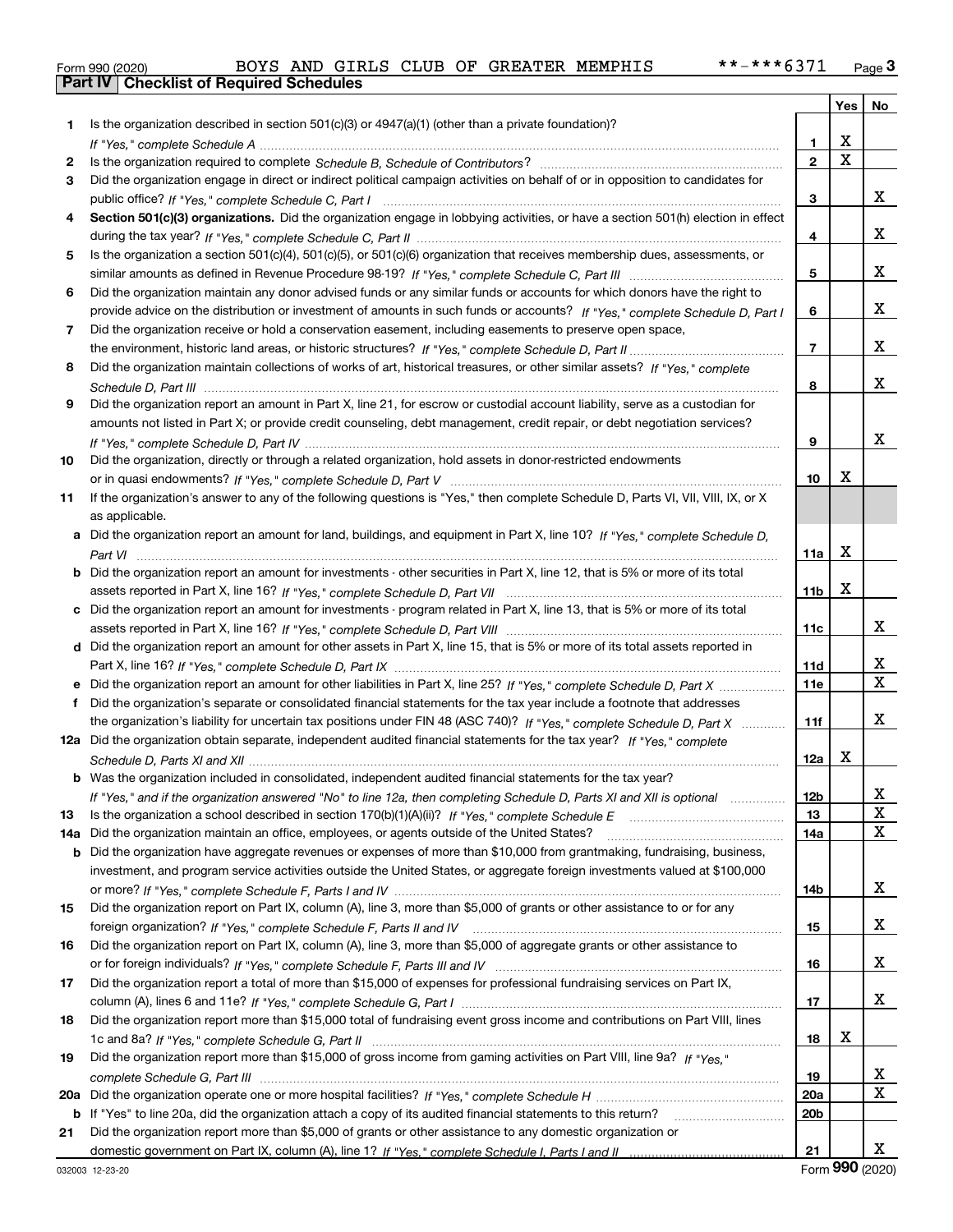|  | Form 990 (2020) |
|--|-----------------|
|  |                 |

*(continued)*

| Did the organization report more than \$5,000 of grants or other assistance to or for domestic individuals on<br>22<br>х<br>22<br>Did the organization answer "Yes" to Part VII, Section A, line 3, 4, or 5 about compensation of the organization's current<br>23<br>and former officers, directors, trustees, key employees, and highest compensated employees? If "Yes," complete<br>X<br>23<br>24a Did the organization have a tax-exempt bond issue with an outstanding principal amount of more than \$100,000 as of the<br>last day of the year, that was issued after December 31, 2002? If "Yes," answer lines 24b through 24d and complete<br>х<br>24a<br>24b<br>b Did the organization invest any proceeds of tax-exempt bonds beyond a temporary period exception?<br>c Did the organization maintain an escrow account other than a refunding escrow at any time during the year to defease<br>24c<br>24d<br>25a Section 501(c)(3), 501(c)(4), and 501(c)(29) organizations. Did the organization engage in an excess benefit<br>х<br>25a<br>b Is the organization aware that it engaged in an excess benefit transaction with a disqualified person in a prior year, and<br>that the transaction has not been reported on any of the organization's prior Forms 990 or 990-EZ? If "Yes," complete<br>х<br>25 <sub>b</sub><br>Schedule L, Part I<br>Did the organization report any amount on Part X, line 5 or 22, for receivables from or payables to any current<br>26<br>or former officer, director, trustee, key employee, creator or founder, substantial contributor, or 35%<br>х<br>26<br>Did the organization provide a grant or other assistance to any current or former officer, director, trustee, key employee,<br>27<br>creator or founder, substantial contributor or employee thereof, a grant selection committee member, or to a 35% controlled<br>x<br>entity (including an employee thereof) or family member of any of these persons? If "Yes," complete Schedule L, Part III<br>27<br>Was the organization a party to a business transaction with one of the following parties (see Schedule L, Part IV<br>28<br>instructions, for applicable filing thresholds, conditions, and exceptions):<br>a A current or former officer, director, trustee, key employee, creator or founder, or substantial contributor? If<br>х<br>28a<br>$\mathbf x$<br>28b<br>c A 35% controlled entity of one or more individuals and/or organizations described in lines 28a or 28b? If<br>х<br>28c<br>X<br>29<br>29<br>Did the organization receive contributions of art, historical treasures, or other similar assets, or qualified conservation<br>30<br>х<br>30<br>$\mathbf X$<br>31<br>31<br>Did the organization liquidate, terminate, or dissolve and cease operations? If "Yes," complete Schedule N, Part I<br>Did the organization sell, exchange, dispose of, or transfer more than 25% of its net assets? If "Yes," complete<br>32<br>х<br>32<br>Did the organization own 100% of an entity disregarded as separate from the organization under Regulations<br>33<br>х<br>33<br>Was the organization related to any tax-exempt or taxable entity? If "Yes," complete Schedule R, Part II, III, or IV, and<br>34<br>х<br>34<br>X<br>35a Did the organization have a controlled entity within the meaning of section 512(b)(13)?<br><b>35a</b><br><b>b</b> If "Yes" to line 35a, did the organization receive any payment from or engage in any transaction with a controlled entity<br>35b<br>Section 501(c)(3) organizations. Did the organization make any transfers to an exempt non-charitable related organization?<br>36<br>x<br>36<br>Did the organization conduct more than 5% of its activities through an entity that is not a related organization<br>37<br>x<br>and that is treated as a partnership for federal income tax purposes? If "Yes," complete Schedule R, Part VI<br>37<br>Did the organization complete Schedule O and provide explanations in Schedule O for Part VI, lines 11b and 19?<br>38<br>х<br>Note: All Form 990 filers are required to complete Schedule O<br>38<br><b>Part V</b><br><b>Statements Regarding Other IRS Filings and Tax Compliance</b><br>Check if Schedule O contains a response or note to any line in this Part V<br>Yes<br>No<br>232<br>1a Enter the number reported in Box 3 of Form 1096. Enter -0- if not applicable<br>1a<br>0<br><b>b</b> Enter the number of Forms W-2G included in line 1a. Enter -0- if not applicable<br>1b<br>Did the organization comply with backup withholding rules for reportable payments to vendors and reportable gaming<br>c<br>х<br>(gambling) winnings to prize winners?<br>1c |  | Yes | No |
|--------------------------------------------------------------------------------------------------------------------------------------------------------------------------------------------------------------------------------------------------------------------------------------------------------------------------------------------------------------------------------------------------------------------------------------------------------------------------------------------------------------------------------------------------------------------------------------------------------------------------------------------------------------------------------------------------------------------------------------------------------------------------------------------------------------------------------------------------------------------------------------------------------------------------------------------------------------------------------------------------------------------------------------------------------------------------------------------------------------------------------------------------------------------------------------------------------------------------------------------------------------------------------------------------------------------------------------------------------------------------------------------------------------------------------------------------------------------------------------------------------------------------------------------------------------------------------------------------------------------------------------------------------------------------------------------------------------------------------------------------------------------------------------------------------------------------------------------------------------------------------------------------------------------------------------------------------------------------------------------------------------------------------------------------------------------------------------------------------------------------------------------------------------------------------------------------------------------------------------------------------------------------------------------------------------------------------------------------------------------------------------------------------------------------------------------------------------------------------------------------------------------------------------------------------------------------------------------------------------------------------------------------------------------------------------------------------------------------------------------------------------------------------------------------------------------------------------------------------------------------------------------------------------------------------------------------------------------------------------------------------------------------------------------------------------------------------------------------------------------------------------------------------------------------------------------------------------------------------------------------------------------------------------------------------------------------------------------------------------------------------------------------------------------------------------------------------------------------------------------------------------------------------------------------------------------------------------------------------------------------------------------------------------------------------------------------------------------------------------------------------------------------------------------------------------------------------------------------------------------------------------------------------------------------------------------------------------------------------------------------------------------------------------------------------------------------------------------------------------------------------------------------------------------------------------------------------------------------------------------------------------------------------------------------------------------------------------------------------------------------------------------------------------------------------------------------------------------------------------------------------------------------------------------------------------------------------------------------------------------------------------------------------------------------------------------------------|--|-----|----|
|                                                                                                                                                                                                                                                                                                                                                                                                                                                                                                                                                                                                                                                                                                                                                                                                                                                                                                                                                                                                                                                                                                                                                                                                                                                                                                                                                                                                                                                                                                                                                                                                                                                                                                                                                                                                                                                                                                                                                                                                                                                                                                                                                                                                                                                                                                                                                                                                                                                                                                                                                                                                                                                                                                                                                                                                                                                                                                                                                                                                                                                                                                                                                                                                                                                                                                                                                                                                                                                                                                                                                                                                                                                                                                                                                                                                                                                                                                                                                                                                                                                                                                                                                                                                                                                                                                                                                                                                                                                                                                                                                                                                                                                                                                        |  |     |    |
|                                                                                                                                                                                                                                                                                                                                                                                                                                                                                                                                                                                                                                                                                                                                                                                                                                                                                                                                                                                                                                                                                                                                                                                                                                                                                                                                                                                                                                                                                                                                                                                                                                                                                                                                                                                                                                                                                                                                                                                                                                                                                                                                                                                                                                                                                                                                                                                                                                                                                                                                                                                                                                                                                                                                                                                                                                                                                                                                                                                                                                                                                                                                                                                                                                                                                                                                                                                                                                                                                                                                                                                                                                                                                                                                                                                                                                                                                                                                                                                                                                                                                                                                                                                                                                                                                                                                                                                                                                                                                                                                                                                                                                                                                                        |  |     |    |
|                                                                                                                                                                                                                                                                                                                                                                                                                                                                                                                                                                                                                                                                                                                                                                                                                                                                                                                                                                                                                                                                                                                                                                                                                                                                                                                                                                                                                                                                                                                                                                                                                                                                                                                                                                                                                                                                                                                                                                                                                                                                                                                                                                                                                                                                                                                                                                                                                                                                                                                                                                                                                                                                                                                                                                                                                                                                                                                                                                                                                                                                                                                                                                                                                                                                                                                                                                                                                                                                                                                                                                                                                                                                                                                                                                                                                                                                                                                                                                                                                                                                                                                                                                                                                                                                                                                                                                                                                                                                                                                                                                                                                                                                                                        |  |     |    |
|                                                                                                                                                                                                                                                                                                                                                                                                                                                                                                                                                                                                                                                                                                                                                                                                                                                                                                                                                                                                                                                                                                                                                                                                                                                                                                                                                                                                                                                                                                                                                                                                                                                                                                                                                                                                                                                                                                                                                                                                                                                                                                                                                                                                                                                                                                                                                                                                                                                                                                                                                                                                                                                                                                                                                                                                                                                                                                                                                                                                                                                                                                                                                                                                                                                                                                                                                                                                                                                                                                                                                                                                                                                                                                                                                                                                                                                                                                                                                                                                                                                                                                                                                                                                                                                                                                                                                                                                                                                                                                                                                                                                                                                                                                        |  |     |    |
|                                                                                                                                                                                                                                                                                                                                                                                                                                                                                                                                                                                                                                                                                                                                                                                                                                                                                                                                                                                                                                                                                                                                                                                                                                                                                                                                                                                                                                                                                                                                                                                                                                                                                                                                                                                                                                                                                                                                                                                                                                                                                                                                                                                                                                                                                                                                                                                                                                                                                                                                                                                                                                                                                                                                                                                                                                                                                                                                                                                                                                                                                                                                                                                                                                                                                                                                                                                                                                                                                                                                                                                                                                                                                                                                                                                                                                                                                                                                                                                                                                                                                                                                                                                                                                                                                                                                                                                                                                                                                                                                                                                                                                                                                                        |  |     |    |
|                                                                                                                                                                                                                                                                                                                                                                                                                                                                                                                                                                                                                                                                                                                                                                                                                                                                                                                                                                                                                                                                                                                                                                                                                                                                                                                                                                                                                                                                                                                                                                                                                                                                                                                                                                                                                                                                                                                                                                                                                                                                                                                                                                                                                                                                                                                                                                                                                                                                                                                                                                                                                                                                                                                                                                                                                                                                                                                                                                                                                                                                                                                                                                                                                                                                                                                                                                                                                                                                                                                                                                                                                                                                                                                                                                                                                                                                                                                                                                                                                                                                                                                                                                                                                                                                                                                                                                                                                                                                                                                                                                                                                                                                                                        |  |     |    |
|                                                                                                                                                                                                                                                                                                                                                                                                                                                                                                                                                                                                                                                                                                                                                                                                                                                                                                                                                                                                                                                                                                                                                                                                                                                                                                                                                                                                                                                                                                                                                                                                                                                                                                                                                                                                                                                                                                                                                                                                                                                                                                                                                                                                                                                                                                                                                                                                                                                                                                                                                                                                                                                                                                                                                                                                                                                                                                                                                                                                                                                                                                                                                                                                                                                                                                                                                                                                                                                                                                                                                                                                                                                                                                                                                                                                                                                                                                                                                                                                                                                                                                                                                                                                                                                                                                                                                                                                                                                                                                                                                                                                                                                                                                        |  |     |    |
|                                                                                                                                                                                                                                                                                                                                                                                                                                                                                                                                                                                                                                                                                                                                                                                                                                                                                                                                                                                                                                                                                                                                                                                                                                                                                                                                                                                                                                                                                                                                                                                                                                                                                                                                                                                                                                                                                                                                                                                                                                                                                                                                                                                                                                                                                                                                                                                                                                                                                                                                                                                                                                                                                                                                                                                                                                                                                                                                                                                                                                                                                                                                                                                                                                                                                                                                                                                                                                                                                                                                                                                                                                                                                                                                                                                                                                                                                                                                                                                                                                                                                                                                                                                                                                                                                                                                                                                                                                                                                                                                                                                                                                                                                                        |  |     |    |
|                                                                                                                                                                                                                                                                                                                                                                                                                                                                                                                                                                                                                                                                                                                                                                                                                                                                                                                                                                                                                                                                                                                                                                                                                                                                                                                                                                                                                                                                                                                                                                                                                                                                                                                                                                                                                                                                                                                                                                                                                                                                                                                                                                                                                                                                                                                                                                                                                                                                                                                                                                                                                                                                                                                                                                                                                                                                                                                                                                                                                                                                                                                                                                                                                                                                                                                                                                                                                                                                                                                                                                                                                                                                                                                                                                                                                                                                                                                                                                                                                                                                                                                                                                                                                                                                                                                                                                                                                                                                                                                                                                                                                                                                                                        |  |     |    |
|                                                                                                                                                                                                                                                                                                                                                                                                                                                                                                                                                                                                                                                                                                                                                                                                                                                                                                                                                                                                                                                                                                                                                                                                                                                                                                                                                                                                                                                                                                                                                                                                                                                                                                                                                                                                                                                                                                                                                                                                                                                                                                                                                                                                                                                                                                                                                                                                                                                                                                                                                                                                                                                                                                                                                                                                                                                                                                                                                                                                                                                                                                                                                                                                                                                                                                                                                                                                                                                                                                                                                                                                                                                                                                                                                                                                                                                                                                                                                                                                                                                                                                                                                                                                                                                                                                                                                                                                                                                                                                                                                                                                                                                                                                        |  |     |    |
|                                                                                                                                                                                                                                                                                                                                                                                                                                                                                                                                                                                                                                                                                                                                                                                                                                                                                                                                                                                                                                                                                                                                                                                                                                                                                                                                                                                                                                                                                                                                                                                                                                                                                                                                                                                                                                                                                                                                                                                                                                                                                                                                                                                                                                                                                                                                                                                                                                                                                                                                                                                                                                                                                                                                                                                                                                                                                                                                                                                                                                                                                                                                                                                                                                                                                                                                                                                                                                                                                                                                                                                                                                                                                                                                                                                                                                                                                                                                                                                                                                                                                                                                                                                                                                                                                                                                                                                                                                                                                                                                                                                                                                                                                                        |  |     |    |
|                                                                                                                                                                                                                                                                                                                                                                                                                                                                                                                                                                                                                                                                                                                                                                                                                                                                                                                                                                                                                                                                                                                                                                                                                                                                                                                                                                                                                                                                                                                                                                                                                                                                                                                                                                                                                                                                                                                                                                                                                                                                                                                                                                                                                                                                                                                                                                                                                                                                                                                                                                                                                                                                                                                                                                                                                                                                                                                                                                                                                                                                                                                                                                                                                                                                                                                                                                                                                                                                                                                                                                                                                                                                                                                                                                                                                                                                                                                                                                                                                                                                                                                                                                                                                                                                                                                                                                                                                                                                                                                                                                                                                                                                                                        |  |     |    |
|                                                                                                                                                                                                                                                                                                                                                                                                                                                                                                                                                                                                                                                                                                                                                                                                                                                                                                                                                                                                                                                                                                                                                                                                                                                                                                                                                                                                                                                                                                                                                                                                                                                                                                                                                                                                                                                                                                                                                                                                                                                                                                                                                                                                                                                                                                                                                                                                                                                                                                                                                                                                                                                                                                                                                                                                                                                                                                                                                                                                                                                                                                                                                                                                                                                                                                                                                                                                                                                                                                                                                                                                                                                                                                                                                                                                                                                                                                                                                                                                                                                                                                                                                                                                                                                                                                                                                                                                                                                                                                                                                                                                                                                                                                        |  |     |    |
|                                                                                                                                                                                                                                                                                                                                                                                                                                                                                                                                                                                                                                                                                                                                                                                                                                                                                                                                                                                                                                                                                                                                                                                                                                                                                                                                                                                                                                                                                                                                                                                                                                                                                                                                                                                                                                                                                                                                                                                                                                                                                                                                                                                                                                                                                                                                                                                                                                                                                                                                                                                                                                                                                                                                                                                                                                                                                                                                                                                                                                                                                                                                                                                                                                                                                                                                                                                                                                                                                                                                                                                                                                                                                                                                                                                                                                                                                                                                                                                                                                                                                                                                                                                                                                                                                                                                                                                                                                                                                                                                                                                                                                                                                                        |  |     |    |
|                                                                                                                                                                                                                                                                                                                                                                                                                                                                                                                                                                                                                                                                                                                                                                                                                                                                                                                                                                                                                                                                                                                                                                                                                                                                                                                                                                                                                                                                                                                                                                                                                                                                                                                                                                                                                                                                                                                                                                                                                                                                                                                                                                                                                                                                                                                                                                                                                                                                                                                                                                                                                                                                                                                                                                                                                                                                                                                                                                                                                                                                                                                                                                                                                                                                                                                                                                                                                                                                                                                                                                                                                                                                                                                                                                                                                                                                                                                                                                                                                                                                                                                                                                                                                                                                                                                                                                                                                                                                                                                                                                                                                                                                                                        |  |     |    |
|                                                                                                                                                                                                                                                                                                                                                                                                                                                                                                                                                                                                                                                                                                                                                                                                                                                                                                                                                                                                                                                                                                                                                                                                                                                                                                                                                                                                                                                                                                                                                                                                                                                                                                                                                                                                                                                                                                                                                                                                                                                                                                                                                                                                                                                                                                                                                                                                                                                                                                                                                                                                                                                                                                                                                                                                                                                                                                                                                                                                                                                                                                                                                                                                                                                                                                                                                                                                                                                                                                                                                                                                                                                                                                                                                                                                                                                                                                                                                                                                                                                                                                                                                                                                                                                                                                                                                                                                                                                                                                                                                                                                                                                                                                        |  |     |    |
|                                                                                                                                                                                                                                                                                                                                                                                                                                                                                                                                                                                                                                                                                                                                                                                                                                                                                                                                                                                                                                                                                                                                                                                                                                                                                                                                                                                                                                                                                                                                                                                                                                                                                                                                                                                                                                                                                                                                                                                                                                                                                                                                                                                                                                                                                                                                                                                                                                                                                                                                                                                                                                                                                                                                                                                                                                                                                                                                                                                                                                                                                                                                                                                                                                                                                                                                                                                                                                                                                                                                                                                                                                                                                                                                                                                                                                                                                                                                                                                                                                                                                                                                                                                                                                                                                                                                                                                                                                                                                                                                                                                                                                                                                                        |  |     |    |
|                                                                                                                                                                                                                                                                                                                                                                                                                                                                                                                                                                                                                                                                                                                                                                                                                                                                                                                                                                                                                                                                                                                                                                                                                                                                                                                                                                                                                                                                                                                                                                                                                                                                                                                                                                                                                                                                                                                                                                                                                                                                                                                                                                                                                                                                                                                                                                                                                                                                                                                                                                                                                                                                                                                                                                                                                                                                                                                                                                                                                                                                                                                                                                                                                                                                                                                                                                                                                                                                                                                                                                                                                                                                                                                                                                                                                                                                                                                                                                                                                                                                                                                                                                                                                                                                                                                                                                                                                                                                                                                                                                                                                                                                                                        |  |     |    |
|                                                                                                                                                                                                                                                                                                                                                                                                                                                                                                                                                                                                                                                                                                                                                                                                                                                                                                                                                                                                                                                                                                                                                                                                                                                                                                                                                                                                                                                                                                                                                                                                                                                                                                                                                                                                                                                                                                                                                                                                                                                                                                                                                                                                                                                                                                                                                                                                                                                                                                                                                                                                                                                                                                                                                                                                                                                                                                                                                                                                                                                                                                                                                                                                                                                                                                                                                                                                                                                                                                                                                                                                                                                                                                                                                                                                                                                                                                                                                                                                                                                                                                                                                                                                                                                                                                                                                                                                                                                                                                                                                                                                                                                                                                        |  |     |    |
|                                                                                                                                                                                                                                                                                                                                                                                                                                                                                                                                                                                                                                                                                                                                                                                                                                                                                                                                                                                                                                                                                                                                                                                                                                                                                                                                                                                                                                                                                                                                                                                                                                                                                                                                                                                                                                                                                                                                                                                                                                                                                                                                                                                                                                                                                                                                                                                                                                                                                                                                                                                                                                                                                                                                                                                                                                                                                                                                                                                                                                                                                                                                                                                                                                                                                                                                                                                                                                                                                                                                                                                                                                                                                                                                                                                                                                                                                                                                                                                                                                                                                                                                                                                                                                                                                                                                                                                                                                                                                                                                                                                                                                                                                                        |  |     |    |
|                                                                                                                                                                                                                                                                                                                                                                                                                                                                                                                                                                                                                                                                                                                                                                                                                                                                                                                                                                                                                                                                                                                                                                                                                                                                                                                                                                                                                                                                                                                                                                                                                                                                                                                                                                                                                                                                                                                                                                                                                                                                                                                                                                                                                                                                                                                                                                                                                                                                                                                                                                                                                                                                                                                                                                                                                                                                                                                                                                                                                                                                                                                                                                                                                                                                                                                                                                                                                                                                                                                                                                                                                                                                                                                                                                                                                                                                                                                                                                                                                                                                                                                                                                                                                                                                                                                                                                                                                                                                                                                                                                                                                                                                                                        |  |     |    |
|                                                                                                                                                                                                                                                                                                                                                                                                                                                                                                                                                                                                                                                                                                                                                                                                                                                                                                                                                                                                                                                                                                                                                                                                                                                                                                                                                                                                                                                                                                                                                                                                                                                                                                                                                                                                                                                                                                                                                                                                                                                                                                                                                                                                                                                                                                                                                                                                                                                                                                                                                                                                                                                                                                                                                                                                                                                                                                                                                                                                                                                                                                                                                                                                                                                                                                                                                                                                                                                                                                                                                                                                                                                                                                                                                                                                                                                                                                                                                                                                                                                                                                                                                                                                                                                                                                                                                                                                                                                                                                                                                                                                                                                                                                        |  |     |    |
|                                                                                                                                                                                                                                                                                                                                                                                                                                                                                                                                                                                                                                                                                                                                                                                                                                                                                                                                                                                                                                                                                                                                                                                                                                                                                                                                                                                                                                                                                                                                                                                                                                                                                                                                                                                                                                                                                                                                                                                                                                                                                                                                                                                                                                                                                                                                                                                                                                                                                                                                                                                                                                                                                                                                                                                                                                                                                                                                                                                                                                                                                                                                                                                                                                                                                                                                                                                                                                                                                                                                                                                                                                                                                                                                                                                                                                                                                                                                                                                                                                                                                                                                                                                                                                                                                                                                                                                                                                                                                                                                                                                                                                                                                                        |  |     |    |
|                                                                                                                                                                                                                                                                                                                                                                                                                                                                                                                                                                                                                                                                                                                                                                                                                                                                                                                                                                                                                                                                                                                                                                                                                                                                                                                                                                                                                                                                                                                                                                                                                                                                                                                                                                                                                                                                                                                                                                                                                                                                                                                                                                                                                                                                                                                                                                                                                                                                                                                                                                                                                                                                                                                                                                                                                                                                                                                                                                                                                                                                                                                                                                                                                                                                                                                                                                                                                                                                                                                                                                                                                                                                                                                                                                                                                                                                                                                                                                                                                                                                                                                                                                                                                                                                                                                                                                                                                                                                                                                                                                                                                                                                                                        |  |     |    |
|                                                                                                                                                                                                                                                                                                                                                                                                                                                                                                                                                                                                                                                                                                                                                                                                                                                                                                                                                                                                                                                                                                                                                                                                                                                                                                                                                                                                                                                                                                                                                                                                                                                                                                                                                                                                                                                                                                                                                                                                                                                                                                                                                                                                                                                                                                                                                                                                                                                                                                                                                                                                                                                                                                                                                                                                                                                                                                                                                                                                                                                                                                                                                                                                                                                                                                                                                                                                                                                                                                                                                                                                                                                                                                                                                                                                                                                                                                                                                                                                                                                                                                                                                                                                                                                                                                                                                                                                                                                                                                                                                                                                                                                                                                        |  |     |    |
|                                                                                                                                                                                                                                                                                                                                                                                                                                                                                                                                                                                                                                                                                                                                                                                                                                                                                                                                                                                                                                                                                                                                                                                                                                                                                                                                                                                                                                                                                                                                                                                                                                                                                                                                                                                                                                                                                                                                                                                                                                                                                                                                                                                                                                                                                                                                                                                                                                                                                                                                                                                                                                                                                                                                                                                                                                                                                                                                                                                                                                                                                                                                                                                                                                                                                                                                                                                                                                                                                                                                                                                                                                                                                                                                                                                                                                                                                                                                                                                                                                                                                                                                                                                                                                                                                                                                                                                                                                                                                                                                                                                                                                                                                                        |  |     |    |
|                                                                                                                                                                                                                                                                                                                                                                                                                                                                                                                                                                                                                                                                                                                                                                                                                                                                                                                                                                                                                                                                                                                                                                                                                                                                                                                                                                                                                                                                                                                                                                                                                                                                                                                                                                                                                                                                                                                                                                                                                                                                                                                                                                                                                                                                                                                                                                                                                                                                                                                                                                                                                                                                                                                                                                                                                                                                                                                                                                                                                                                                                                                                                                                                                                                                                                                                                                                                                                                                                                                                                                                                                                                                                                                                                                                                                                                                                                                                                                                                                                                                                                                                                                                                                                                                                                                                                                                                                                                                                                                                                                                                                                                                                                        |  |     |    |
|                                                                                                                                                                                                                                                                                                                                                                                                                                                                                                                                                                                                                                                                                                                                                                                                                                                                                                                                                                                                                                                                                                                                                                                                                                                                                                                                                                                                                                                                                                                                                                                                                                                                                                                                                                                                                                                                                                                                                                                                                                                                                                                                                                                                                                                                                                                                                                                                                                                                                                                                                                                                                                                                                                                                                                                                                                                                                                                                                                                                                                                                                                                                                                                                                                                                                                                                                                                                                                                                                                                                                                                                                                                                                                                                                                                                                                                                                                                                                                                                                                                                                                                                                                                                                                                                                                                                                                                                                                                                                                                                                                                                                                                                                                        |  |     |    |
|                                                                                                                                                                                                                                                                                                                                                                                                                                                                                                                                                                                                                                                                                                                                                                                                                                                                                                                                                                                                                                                                                                                                                                                                                                                                                                                                                                                                                                                                                                                                                                                                                                                                                                                                                                                                                                                                                                                                                                                                                                                                                                                                                                                                                                                                                                                                                                                                                                                                                                                                                                                                                                                                                                                                                                                                                                                                                                                                                                                                                                                                                                                                                                                                                                                                                                                                                                                                                                                                                                                                                                                                                                                                                                                                                                                                                                                                                                                                                                                                                                                                                                                                                                                                                                                                                                                                                                                                                                                                                                                                                                                                                                                                                                        |  |     |    |
|                                                                                                                                                                                                                                                                                                                                                                                                                                                                                                                                                                                                                                                                                                                                                                                                                                                                                                                                                                                                                                                                                                                                                                                                                                                                                                                                                                                                                                                                                                                                                                                                                                                                                                                                                                                                                                                                                                                                                                                                                                                                                                                                                                                                                                                                                                                                                                                                                                                                                                                                                                                                                                                                                                                                                                                                                                                                                                                                                                                                                                                                                                                                                                                                                                                                                                                                                                                                                                                                                                                                                                                                                                                                                                                                                                                                                                                                                                                                                                                                                                                                                                                                                                                                                                                                                                                                                                                                                                                                                                                                                                                                                                                                                                        |  |     |    |
|                                                                                                                                                                                                                                                                                                                                                                                                                                                                                                                                                                                                                                                                                                                                                                                                                                                                                                                                                                                                                                                                                                                                                                                                                                                                                                                                                                                                                                                                                                                                                                                                                                                                                                                                                                                                                                                                                                                                                                                                                                                                                                                                                                                                                                                                                                                                                                                                                                                                                                                                                                                                                                                                                                                                                                                                                                                                                                                                                                                                                                                                                                                                                                                                                                                                                                                                                                                                                                                                                                                                                                                                                                                                                                                                                                                                                                                                                                                                                                                                                                                                                                                                                                                                                                                                                                                                                                                                                                                                                                                                                                                                                                                                                                        |  |     |    |
|                                                                                                                                                                                                                                                                                                                                                                                                                                                                                                                                                                                                                                                                                                                                                                                                                                                                                                                                                                                                                                                                                                                                                                                                                                                                                                                                                                                                                                                                                                                                                                                                                                                                                                                                                                                                                                                                                                                                                                                                                                                                                                                                                                                                                                                                                                                                                                                                                                                                                                                                                                                                                                                                                                                                                                                                                                                                                                                                                                                                                                                                                                                                                                                                                                                                                                                                                                                                                                                                                                                                                                                                                                                                                                                                                                                                                                                                                                                                                                                                                                                                                                                                                                                                                                                                                                                                                                                                                                                                                                                                                                                                                                                                                                        |  |     |    |
|                                                                                                                                                                                                                                                                                                                                                                                                                                                                                                                                                                                                                                                                                                                                                                                                                                                                                                                                                                                                                                                                                                                                                                                                                                                                                                                                                                                                                                                                                                                                                                                                                                                                                                                                                                                                                                                                                                                                                                                                                                                                                                                                                                                                                                                                                                                                                                                                                                                                                                                                                                                                                                                                                                                                                                                                                                                                                                                                                                                                                                                                                                                                                                                                                                                                                                                                                                                                                                                                                                                                                                                                                                                                                                                                                                                                                                                                                                                                                                                                                                                                                                                                                                                                                                                                                                                                                                                                                                                                                                                                                                                                                                                                                                        |  |     |    |
|                                                                                                                                                                                                                                                                                                                                                                                                                                                                                                                                                                                                                                                                                                                                                                                                                                                                                                                                                                                                                                                                                                                                                                                                                                                                                                                                                                                                                                                                                                                                                                                                                                                                                                                                                                                                                                                                                                                                                                                                                                                                                                                                                                                                                                                                                                                                                                                                                                                                                                                                                                                                                                                                                                                                                                                                                                                                                                                                                                                                                                                                                                                                                                                                                                                                                                                                                                                                                                                                                                                                                                                                                                                                                                                                                                                                                                                                                                                                                                                                                                                                                                                                                                                                                                                                                                                                                                                                                                                                                                                                                                                                                                                                                                        |  |     |    |
|                                                                                                                                                                                                                                                                                                                                                                                                                                                                                                                                                                                                                                                                                                                                                                                                                                                                                                                                                                                                                                                                                                                                                                                                                                                                                                                                                                                                                                                                                                                                                                                                                                                                                                                                                                                                                                                                                                                                                                                                                                                                                                                                                                                                                                                                                                                                                                                                                                                                                                                                                                                                                                                                                                                                                                                                                                                                                                                                                                                                                                                                                                                                                                                                                                                                                                                                                                                                                                                                                                                                                                                                                                                                                                                                                                                                                                                                                                                                                                                                                                                                                                                                                                                                                                                                                                                                                                                                                                                                                                                                                                                                                                                                                                        |  |     |    |
|                                                                                                                                                                                                                                                                                                                                                                                                                                                                                                                                                                                                                                                                                                                                                                                                                                                                                                                                                                                                                                                                                                                                                                                                                                                                                                                                                                                                                                                                                                                                                                                                                                                                                                                                                                                                                                                                                                                                                                                                                                                                                                                                                                                                                                                                                                                                                                                                                                                                                                                                                                                                                                                                                                                                                                                                                                                                                                                                                                                                                                                                                                                                                                                                                                                                                                                                                                                                                                                                                                                                                                                                                                                                                                                                                                                                                                                                                                                                                                                                                                                                                                                                                                                                                                                                                                                                                                                                                                                                                                                                                                                                                                                                                                        |  |     |    |
|                                                                                                                                                                                                                                                                                                                                                                                                                                                                                                                                                                                                                                                                                                                                                                                                                                                                                                                                                                                                                                                                                                                                                                                                                                                                                                                                                                                                                                                                                                                                                                                                                                                                                                                                                                                                                                                                                                                                                                                                                                                                                                                                                                                                                                                                                                                                                                                                                                                                                                                                                                                                                                                                                                                                                                                                                                                                                                                                                                                                                                                                                                                                                                                                                                                                                                                                                                                                                                                                                                                                                                                                                                                                                                                                                                                                                                                                                                                                                                                                                                                                                                                                                                                                                                                                                                                                                                                                                                                                                                                                                                                                                                                                                                        |  |     |    |
|                                                                                                                                                                                                                                                                                                                                                                                                                                                                                                                                                                                                                                                                                                                                                                                                                                                                                                                                                                                                                                                                                                                                                                                                                                                                                                                                                                                                                                                                                                                                                                                                                                                                                                                                                                                                                                                                                                                                                                                                                                                                                                                                                                                                                                                                                                                                                                                                                                                                                                                                                                                                                                                                                                                                                                                                                                                                                                                                                                                                                                                                                                                                                                                                                                                                                                                                                                                                                                                                                                                                                                                                                                                                                                                                                                                                                                                                                                                                                                                                                                                                                                                                                                                                                                                                                                                                                                                                                                                                                                                                                                                                                                                                                                        |  |     |    |
|                                                                                                                                                                                                                                                                                                                                                                                                                                                                                                                                                                                                                                                                                                                                                                                                                                                                                                                                                                                                                                                                                                                                                                                                                                                                                                                                                                                                                                                                                                                                                                                                                                                                                                                                                                                                                                                                                                                                                                                                                                                                                                                                                                                                                                                                                                                                                                                                                                                                                                                                                                                                                                                                                                                                                                                                                                                                                                                                                                                                                                                                                                                                                                                                                                                                                                                                                                                                                                                                                                                                                                                                                                                                                                                                                                                                                                                                                                                                                                                                                                                                                                                                                                                                                                                                                                                                                                                                                                                                                                                                                                                                                                                                                                        |  |     |    |
|                                                                                                                                                                                                                                                                                                                                                                                                                                                                                                                                                                                                                                                                                                                                                                                                                                                                                                                                                                                                                                                                                                                                                                                                                                                                                                                                                                                                                                                                                                                                                                                                                                                                                                                                                                                                                                                                                                                                                                                                                                                                                                                                                                                                                                                                                                                                                                                                                                                                                                                                                                                                                                                                                                                                                                                                                                                                                                                                                                                                                                                                                                                                                                                                                                                                                                                                                                                                                                                                                                                                                                                                                                                                                                                                                                                                                                                                                                                                                                                                                                                                                                                                                                                                                                                                                                                                                                                                                                                                                                                                                                                                                                                                                                        |  |     |    |
|                                                                                                                                                                                                                                                                                                                                                                                                                                                                                                                                                                                                                                                                                                                                                                                                                                                                                                                                                                                                                                                                                                                                                                                                                                                                                                                                                                                                                                                                                                                                                                                                                                                                                                                                                                                                                                                                                                                                                                                                                                                                                                                                                                                                                                                                                                                                                                                                                                                                                                                                                                                                                                                                                                                                                                                                                                                                                                                                                                                                                                                                                                                                                                                                                                                                                                                                                                                                                                                                                                                                                                                                                                                                                                                                                                                                                                                                                                                                                                                                                                                                                                                                                                                                                                                                                                                                                                                                                                                                                                                                                                                                                                                                                                        |  |     |    |
|                                                                                                                                                                                                                                                                                                                                                                                                                                                                                                                                                                                                                                                                                                                                                                                                                                                                                                                                                                                                                                                                                                                                                                                                                                                                                                                                                                                                                                                                                                                                                                                                                                                                                                                                                                                                                                                                                                                                                                                                                                                                                                                                                                                                                                                                                                                                                                                                                                                                                                                                                                                                                                                                                                                                                                                                                                                                                                                                                                                                                                                                                                                                                                                                                                                                                                                                                                                                                                                                                                                                                                                                                                                                                                                                                                                                                                                                                                                                                                                                                                                                                                                                                                                                                                                                                                                                                                                                                                                                                                                                                                                                                                                                                                        |  |     |    |
|                                                                                                                                                                                                                                                                                                                                                                                                                                                                                                                                                                                                                                                                                                                                                                                                                                                                                                                                                                                                                                                                                                                                                                                                                                                                                                                                                                                                                                                                                                                                                                                                                                                                                                                                                                                                                                                                                                                                                                                                                                                                                                                                                                                                                                                                                                                                                                                                                                                                                                                                                                                                                                                                                                                                                                                                                                                                                                                                                                                                                                                                                                                                                                                                                                                                                                                                                                                                                                                                                                                                                                                                                                                                                                                                                                                                                                                                                                                                                                                                                                                                                                                                                                                                                                                                                                                                                                                                                                                                                                                                                                                                                                                                                                        |  |     |    |
|                                                                                                                                                                                                                                                                                                                                                                                                                                                                                                                                                                                                                                                                                                                                                                                                                                                                                                                                                                                                                                                                                                                                                                                                                                                                                                                                                                                                                                                                                                                                                                                                                                                                                                                                                                                                                                                                                                                                                                                                                                                                                                                                                                                                                                                                                                                                                                                                                                                                                                                                                                                                                                                                                                                                                                                                                                                                                                                                                                                                                                                                                                                                                                                                                                                                                                                                                                                                                                                                                                                                                                                                                                                                                                                                                                                                                                                                                                                                                                                                                                                                                                                                                                                                                                                                                                                                                                                                                                                                                                                                                                                                                                                                                                        |  |     |    |
|                                                                                                                                                                                                                                                                                                                                                                                                                                                                                                                                                                                                                                                                                                                                                                                                                                                                                                                                                                                                                                                                                                                                                                                                                                                                                                                                                                                                                                                                                                                                                                                                                                                                                                                                                                                                                                                                                                                                                                                                                                                                                                                                                                                                                                                                                                                                                                                                                                                                                                                                                                                                                                                                                                                                                                                                                                                                                                                                                                                                                                                                                                                                                                                                                                                                                                                                                                                                                                                                                                                                                                                                                                                                                                                                                                                                                                                                                                                                                                                                                                                                                                                                                                                                                                                                                                                                                                                                                                                                                                                                                                                                                                                                                                        |  |     |    |
|                                                                                                                                                                                                                                                                                                                                                                                                                                                                                                                                                                                                                                                                                                                                                                                                                                                                                                                                                                                                                                                                                                                                                                                                                                                                                                                                                                                                                                                                                                                                                                                                                                                                                                                                                                                                                                                                                                                                                                                                                                                                                                                                                                                                                                                                                                                                                                                                                                                                                                                                                                                                                                                                                                                                                                                                                                                                                                                                                                                                                                                                                                                                                                                                                                                                                                                                                                                                                                                                                                                                                                                                                                                                                                                                                                                                                                                                                                                                                                                                                                                                                                                                                                                                                                                                                                                                                                                                                                                                                                                                                                                                                                                                                                        |  |     |    |
|                                                                                                                                                                                                                                                                                                                                                                                                                                                                                                                                                                                                                                                                                                                                                                                                                                                                                                                                                                                                                                                                                                                                                                                                                                                                                                                                                                                                                                                                                                                                                                                                                                                                                                                                                                                                                                                                                                                                                                                                                                                                                                                                                                                                                                                                                                                                                                                                                                                                                                                                                                                                                                                                                                                                                                                                                                                                                                                                                                                                                                                                                                                                                                                                                                                                                                                                                                                                                                                                                                                                                                                                                                                                                                                                                                                                                                                                                                                                                                                                                                                                                                                                                                                                                                                                                                                                                                                                                                                                                                                                                                                                                                                                                                        |  |     |    |
|                                                                                                                                                                                                                                                                                                                                                                                                                                                                                                                                                                                                                                                                                                                                                                                                                                                                                                                                                                                                                                                                                                                                                                                                                                                                                                                                                                                                                                                                                                                                                                                                                                                                                                                                                                                                                                                                                                                                                                                                                                                                                                                                                                                                                                                                                                                                                                                                                                                                                                                                                                                                                                                                                                                                                                                                                                                                                                                                                                                                                                                                                                                                                                                                                                                                                                                                                                                                                                                                                                                                                                                                                                                                                                                                                                                                                                                                                                                                                                                                                                                                                                                                                                                                                                                                                                                                                                                                                                                                                                                                                                                                                                                                                                        |  |     |    |
|                                                                                                                                                                                                                                                                                                                                                                                                                                                                                                                                                                                                                                                                                                                                                                                                                                                                                                                                                                                                                                                                                                                                                                                                                                                                                                                                                                                                                                                                                                                                                                                                                                                                                                                                                                                                                                                                                                                                                                                                                                                                                                                                                                                                                                                                                                                                                                                                                                                                                                                                                                                                                                                                                                                                                                                                                                                                                                                                                                                                                                                                                                                                                                                                                                                                                                                                                                                                                                                                                                                                                                                                                                                                                                                                                                                                                                                                                                                                                                                                                                                                                                                                                                                                                                                                                                                                                                                                                                                                                                                                                                                                                                                                                                        |  |     |    |
|                                                                                                                                                                                                                                                                                                                                                                                                                                                                                                                                                                                                                                                                                                                                                                                                                                                                                                                                                                                                                                                                                                                                                                                                                                                                                                                                                                                                                                                                                                                                                                                                                                                                                                                                                                                                                                                                                                                                                                                                                                                                                                                                                                                                                                                                                                                                                                                                                                                                                                                                                                                                                                                                                                                                                                                                                                                                                                                                                                                                                                                                                                                                                                                                                                                                                                                                                                                                                                                                                                                                                                                                                                                                                                                                                                                                                                                                                                                                                                                                                                                                                                                                                                                                                                                                                                                                                                                                                                                                                                                                                                                                                                                                                                        |  |     |    |
|                                                                                                                                                                                                                                                                                                                                                                                                                                                                                                                                                                                                                                                                                                                                                                                                                                                                                                                                                                                                                                                                                                                                                                                                                                                                                                                                                                                                                                                                                                                                                                                                                                                                                                                                                                                                                                                                                                                                                                                                                                                                                                                                                                                                                                                                                                                                                                                                                                                                                                                                                                                                                                                                                                                                                                                                                                                                                                                                                                                                                                                                                                                                                                                                                                                                                                                                                                                                                                                                                                                                                                                                                                                                                                                                                                                                                                                                                                                                                                                                                                                                                                                                                                                                                                                                                                                                                                                                                                                                                                                                                                                                                                                                                                        |  |     |    |
|                                                                                                                                                                                                                                                                                                                                                                                                                                                                                                                                                                                                                                                                                                                                                                                                                                                                                                                                                                                                                                                                                                                                                                                                                                                                                                                                                                                                                                                                                                                                                                                                                                                                                                                                                                                                                                                                                                                                                                                                                                                                                                                                                                                                                                                                                                                                                                                                                                                                                                                                                                                                                                                                                                                                                                                                                                                                                                                                                                                                                                                                                                                                                                                                                                                                                                                                                                                                                                                                                                                                                                                                                                                                                                                                                                                                                                                                                                                                                                                                                                                                                                                                                                                                                                                                                                                                                                                                                                                                                                                                                                                                                                                                                                        |  |     |    |
|                                                                                                                                                                                                                                                                                                                                                                                                                                                                                                                                                                                                                                                                                                                                                                                                                                                                                                                                                                                                                                                                                                                                                                                                                                                                                                                                                                                                                                                                                                                                                                                                                                                                                                                                                                                                                                                                                                                                                                                                                                                                                                                                                                                                                                                                                                                                                                                                                                                                                                                                                                                                                                                                                                                                                                                                                                                                                                                                                                                                                                                                                                                                                                                                                                                                                                                                                                                                                                                                                                                                                                                                                                                                                                                                                                                                                                                                                                                                                                                                                                                                                                                                                                                                                                                                                                                                                                                                                                                                                                                                                                                                                                                                                                        |  |     |    |
|                                                                                                                                                                                                                                                                                                                                                                                                                                                                                                                                                                                                                                                                                                                                                                                                                                                                                                                                                                                                                                                                                                                                                                                                                                                                                                                                                                                                                                                                                                                                                                                                                                                                                                                                                                                                                                                                                                                                                                                                                                                                                                                                                                                                                                                                                                                                                                                                                                                                                                                                                                                                                                                                                                                                                                                                                                                                                                                                                                                                                                                                                                                                                                                                                                                                                                                                                                                                                                                                                                                                                                                                                                                                                                                                                                                                                                                                                                                                                                                                                                                                                                                                                                                                                                                                                                                                                                                                                                                                                                                                                                                                                                                                                                        |  |     |    |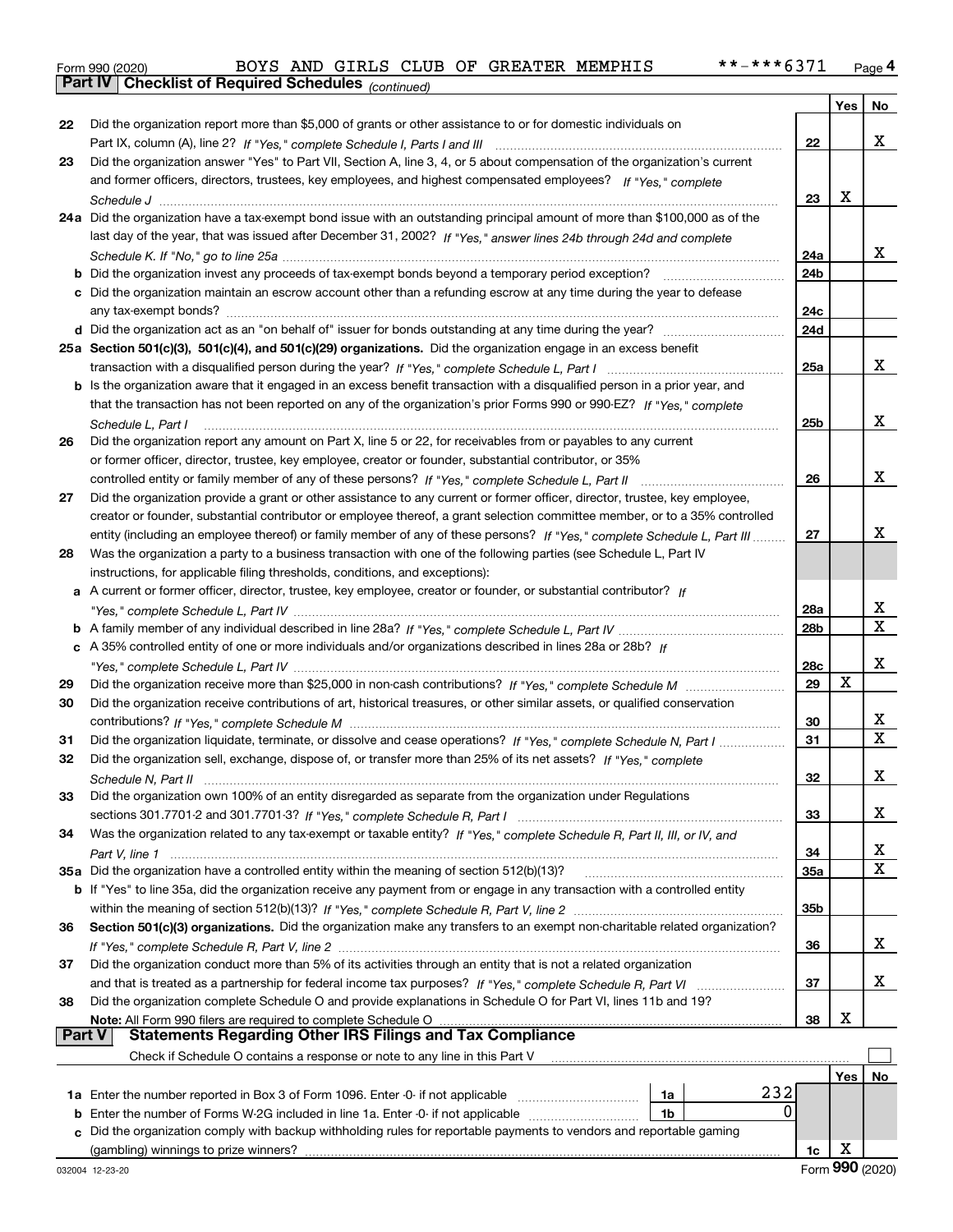|               | **-***6371<br>BOYS AND GIRLS CLUB OF GREATER MEMPHIS<br>Form 990 (2020)                                                                         |     |     | $_{\text{Page}}$ 5 |
|---------------|-------------------------------------------------------------------------------------------------------------------------------------------------|-----|-----|--------------------|
| <b>Part V</b> | Statements Regarding Other IRS Filings and Tax Compliance (continued)                                                                           |     |     |                    |
|               |                                                                                                                                                 |     | Yes | No                 |
|               | 2a Enter the number of employees reported on Form W-3, Transmittal of Wage and Tax Statements,                                                  |     |     |                    |
|               | 191<br>filed for the calendar year ending with or within the year covered by this return<br>2a                                                  |     |     |                    |
|               |                                                                                                                                                 | 2b  | х   |                    |
|               |                                                                                                                                                 |     |     |                    |
| За            | Did the organization have unrelated business gross income of \$1,000 or more during the year?                                                   | 3a  |     | х                  |
|               |                                                                                                                                                 | 3b  |     |                    |
|               | 4a At any time during the calendar year, did the organization have an interest in, or a signature or other authority over, a                    |     |     |                    |
|               |                                                                                                                                                 | 4a  |     | х                  |
|               | <b>b</b> If "Yes," enter the name of the foreign country $\blacktriangleright$                                                                  |     |     |                    |
|               | See instructions for filing requirements for FinCEN Form 114, Report of Foreign Bank and Financial Accounts (FBAR).                             |     |     |                    |
| 5a            | Was the organization a party to a prohibited tax shelter transaction at any time during the tax year?                                           | 5а  |     | х                  |
| b             |                                                                                                                                                 | 5b  |     | X                  |
| с             |                                                                                                                                                 | 5c  |     |                    |
|               | 6a Does the organization have annual gross receipts that are normally greater than \$100,000, and did the organization solicit                  |     |     |                    |
|               | any contributions that were not tax deductible as charitable contributions?                                                                     | 6a  |     | x                  |
|               | <b>b</b> If "Yes," did the organization include with every solicitation an express statement that such contributions or gifts                   |     |     |                    |
|               | were not tax deductible?                                                                                                                        | 6b  |     |                    |
| 7             | Organizations that may receive deductible contributions under section 170(c).                                                                   |     |     |                    |
| а             | Did the organization receive a payment in excess of \$75 made partly as a contribution and partly for goods and services provided to the payor? | 7a  |     | х                  |
| b             | If "Yes," did the organization notify the donor of the value of the goods or services provided?                                                 | 7b  |     |                    |
| c             | Did the organization sell, exchange, or otherwise dispose of tangible personal property for which it was required                               |     |     |                    |
|               |                                                                                                                                                 | 7c  |     | х                  |
| d             | 7d                                                                                                                                              |     |     |                    |
| е             |                                                                                                                                                 | 7e  |     | х<br>x             |
| f             | Did the organization, during the year, pay premiums, directly or indirectly, on a personal benefit contract?                                    | 7f  |     |                    |
| g             | If the organization received a contribution of qualified intellectual property, did the organization file Form 8899 as required?                | 7g  |     |                    |
| h             | If the organization received a contribution of cars, boats, airplanes, or other vehicles, did the organization file a Form 1098-C?              | 7h  |     |                    |
| 8             | Sponsoring organizations maintaining donor advised funds. Did a donor advised fund maintained by the                                            | 8   |     |                    |
|               | sponsoring organization have excess business holdings at any time during the year?<br>Sponsoring organizations maintaining donor advised funds. |     |     |                    |
| 9             | Did the sponsoring organization make any taxable distributions under section 4966?                                                              | 9а  |     |                    |
| а<br>b        | Did the sponsoring organization make a distribution to a donor, donor advisor, or related person?                                               | 9b  |     |                    |
| 10            | Section 501(c)(7) organizations. Enter:                                                                                                         |     |     |                    |
| а             | 10a<br>Initiation fees and capital contributions included on Part VIII, line 12 [111] [11] [11] [12] [11] [11] [12] [                           |     |     |                    |
|               | 10 <sub>b</sub><br>Gross receipts, included on Form 990, Part VIII, line 12, for public use of club facilities                                  |     |     |                    |
| 11            | Section 501(c)(12) organizations. Enter:                                                                                                        |     |     |                    |
| а             | 11a<br>Gross income from members or shareholders                                                                                                |     |     |                    |
| b             | Gross income from other sources (Do not net amounts due or paid to other sources against                                                        |     |     |                    |
|               | 11 <sub>b</sub><br>amounts due or received from them.)                                                                                          |     |     |                    |
|               | 12a Section 4947(a)(1) non-exempt charitable trusts. Is the organization filing Form 990 in lieu of Form 1041?                                  | 12a |     |                    |
|               | 12b<br><b>b</b> If "Yes," enter the amount of tax-exempt interest received or accrued during the year <i>manument</i> of                        |     |     |                    |
| 13            | Section 501(c)(29) qualified nonprofit health insurance issuers.                                                                                |     |     |                    |
| a             | Is the organization licensed to issue qualified health plans in more than one state?                                                            | 13a |     |                    |
|               | Note: See the instructions for additional information the organization must report on Schedule O.                                               |     |     |                    |
| b             | Enter the amount of reserves the organization is required to maintain by the states in which the                                                |     |     |                    |
|               | 13 <sub>b</sub>                                                                                                                                 |     |     |                    |
| с             | 13 <sub>c</sub>                                                                                                                                 |     |     |                    |
| 14a           | Did the organization receive any payments for indoor tanning services during the tax year?                                                      | 14a |     | X                  |
|               | <b>b</b> If "Yes," has it filed a Form 720 to report these payments? If "No," provide an explanation on Schedule O                              | 14b |     |                    |
| 15            | Is the organization subject to the section 4960 tax on payment(s) of more than \$1,000,000 in remuneration or                                   |     |     |                    |
|               |                                                                                                                                                 | 15  |     | х                  |
|               | If "Yes," see instructions and file Form 4720, Schedule N.                                                                                      |     |     |                    |
| 16            | Is the organization an educational institution subject to the section 4968 excise tax on net investment income?                                 | 16  |     | х                  |
|               | If "Yes," complete Form 4720, Schedule O.                                                                                                       |     |     |                    |

Form (2020) **990**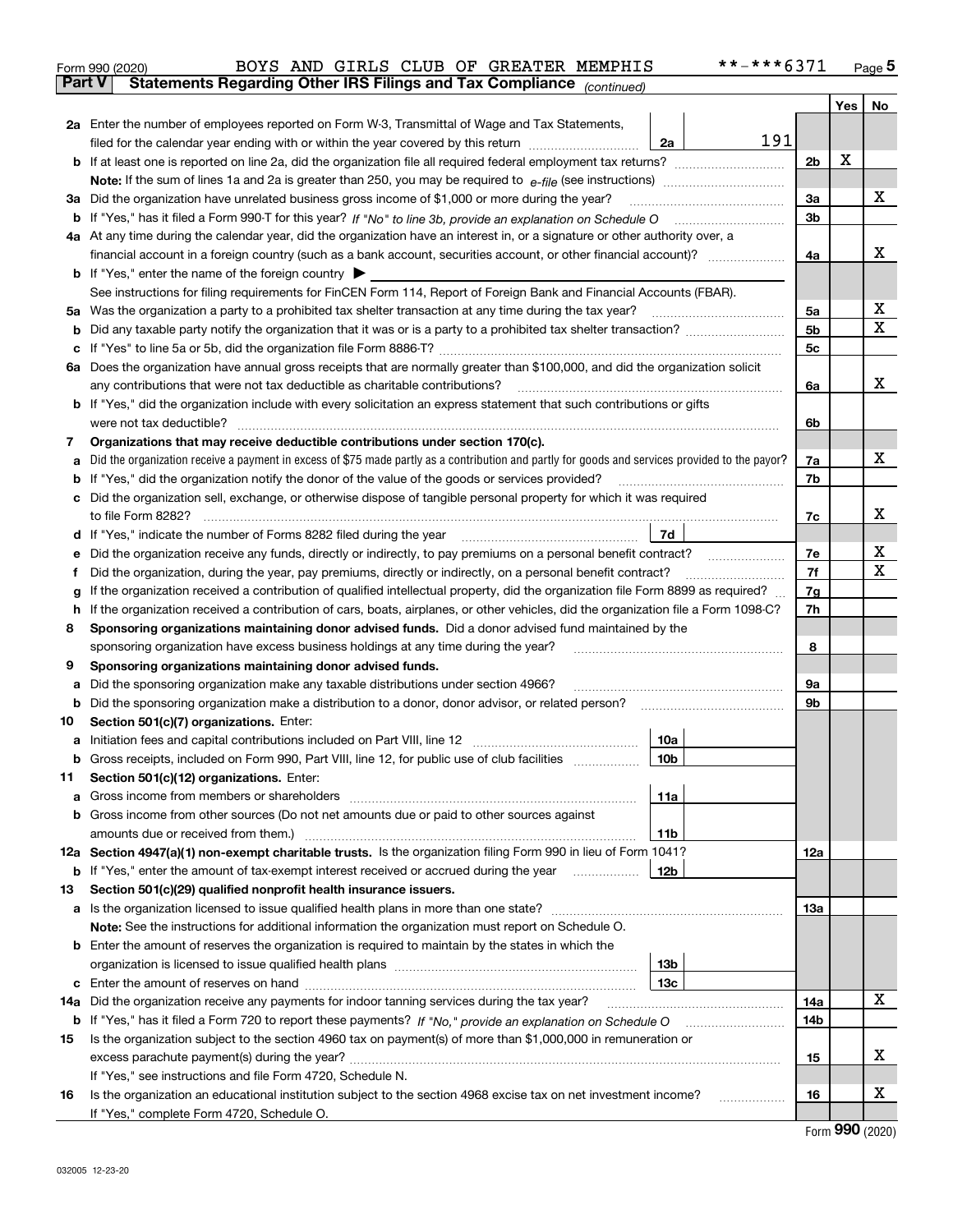|  | Form 990 (2020) |
|--|-----------------|
|  |                 |

*For each "Yes" response to lines 2 through 7b below, and for a "No" response to line 8a, 8b, or 10b below, describe the circumstances, processes, or changes on Schedule O. See instructions.* Form 990 (2020) **COMPART 1990 (2020)** BOYS AND GIRLS CLUB OF GREATER MEMPHIS **Form 1990 (2020)** Fage 6<br>**Part VI Governance, Management, and Disclosure** *For each "Yes" response to lines 2 through 7b below, and for a "No"* 

|    | Check if Schedule O contains a response or note to any line in this Part VI [11] [11] [11] [11] Check if Schedule O contains a response or note to any line in this Part VI                                                    |                 |     | $\overline{\mathbf{x}}$ |
|----|--------------------------------------------------------------------------------------------------------------------------------------------------------------------------------------------------------------------------------|-----------------|-----|-------------------------|
|    | Section A. Governing Body and Management                                                                                                                                                                                       |                 |     |                         |
|    |                                                                                                                                                                                                                                |                 | Yes | No                      |
|    | 20<br>1a<br><b>1a</b> Enter the number of voting members of the governing body at the end of the tax year                                                                                                                      |                 |     |                         |
|    | If there are material differences in voting rights among members of the governing body, or if the governing                                                                                                                    |                 |     |                         |
|    | body delegated broad authority to an executive committee or similar committee, explain on Schedule O.                                                                                                                          |                 |     |                         |
| b  | 20<br>Enter the number of voting members included on line 1a, above, who are independent<br>1b                                                                                                                                 |                 |     |                         |
| 2  | Did any officer, director, trustee, or key employee have a family relationship or a business relationship with any other                                                                                                       |                 |     |                         |
|    | officer, director, trustee, or key employee?                                                                                                                                                                                   | 2               |     | х                       |
| 3  | Did the organization delegate control over management duties customarily performed by or under the direct supervision                                                                                                          |                 |     |                         |
|    | of officers, directors, trustees, or key employees to a management company or other person?                                                                                                                                    | з               |     | х                       |
| 4  | Did the organization make any significant changes to its governing documents since the prior Form 990 was filed?                                                                                                               | 4               |     | $\mathbf X$             |
| 5  | Did the organization become aware during the year of a significant diversion of the organization's assets?                                                                                                                     | 5               |     | X                       |
| 6  | Did the organization have members or stockholders?                                                                                                                                                                             | 6               |     | X                       |
| 7a | Did the organization have members, stockholders, or other persons who had the power to elect or appoint one or                                                                                                                 |                 |     |                         |
|    | more members of the governing body?                                                                                                                                                                                            | 7a              |     | х                       |
|    | <b>b</b> Are any governance decisions of the organization reserved to (or subject to approval by) members, stockholders, or                                                                                                    |                 |     |                         |
|    | persons other than the governing body?                                                                                                                                                                                         | 7b              |     | x                       |
| 8  | Did the organization contemporaneously document the meetings held or written actions undertaken during the year by the following:                                                                                              |                 |     |                         |
| a  |                                                                                                                                                                                                                                | 8a              | х   |                         |
| b  | Each committee with authority to act on behalf of the governing body?                                                                                                                                                          | 8b              | X   |                         |
| 9  | Is there any officer, director, trustee, or key employee listed in Part VII, Section A, who cannot be reached at the                                                                                                           |                 |     |                         |
|    |                                                                                                                                                                                                                                | 9               |     | x                       |
|    | Section B. Policies <sub>(This Section B requests information about policies not required by the Internal Revenue Code.)</sub>                                                                                                 |                 |     |                         |
|    |                                                                                                                                                                                                                                |                 | Yes | No                      |
|    |                                                                                                                                                                                                                                | 10a             |     | х                       |
|    | b If "Yes," did the organization have written policies and procedures governing the activities of such chapters, affiliates,                                                                                                   |                 |     |                         |
|    | and branches to ensure their operations are consistent with the organization's exempt purposes?                                                                                                                                | 10 <sub>b</sub> |     |                         |
|    | 11a Has the organization provided a complete copy of this Form 990 to all members of its governing body before filing the form?                                                                                                | 11a             | x   |                         |
|    | <b>b</b> Describe in Schedule O the process, if any, used by the organization to review this Form 990.                                                                                                                         |                 |     |                         |
|    |                                                                                                                                                                                                                                | 12a             | х   |                         |
|    |                                                                                                                                                                                                                                | 12 <sub>b</sub> | X   |                         |
|    | c Did the organization regularly and consistently monitor and enforce compliance with the policy? If "Yes," describe                                                                                                           |                 |     |                         |
|    | in Schedule O how this was done with the continuum control to the control of the control of the control of the                                                                                                                 | 12c             | X   |                         |
| 13 | Did the organization have a written whistleblower policy?                                                                                                                                                                      | 13              | X   |                         |
| 14 | Did the organization have a written document retention and destruction policy?                                                                                                                                                 | 14              | X   |                         |
| 15 | Did the process for determining compensation of the following persons include a review and approval by independent                                                                                                             |                 |     |                         |
|    | persons, comparability data, and contemporaneous substantiation of the deliberation and decision?                                                                                                                              |                 |     |                         |
|    | a The organization's CEO, Executive Director, or top management official manufactured content content of the organization's CEO, Executive Director, or top management official manufactured content of the state of the state | 15a             | х   |                         |
|    | b Other officers or key employees of the organization manufactured content to the organization manufactured content of the organization manufactured content of the organization manufactured content of the organization manu | 15b             | х   |                         |
|    | If "Yes" to line 15a or 15b, describe the process in Schedule O (see instructions).                                                                                                                                            |                 |     |                         |
|    | 16a Did the organization invest in, contribute assets to, or participate in a joint venture or similar arrangement with a                                                                                                      |                 |     |                         |
|    | taxable entity during the year?                                                                                                                                                                                                | 16a             |     | х                       |
|    | b If "Yes," did the organization follow a written policy or procedure requiring the organization to evaluate its participation                                                                                                 |                 |     |                         |
|    | in joint venture arrangements under applicable federal tax law, and take steps to safeguard the organization's                                                                                                                 |                 |     |                         |
|    | <b>Section C. Disclosure</b>                                                                                                                                                                                                   | 16b             |     |                         |
|    |                                                                                                                                                                                                                                |                 |     |                         |
| 17 | List the states with which a copy of this Form 990 is required to be filed $\blacktriangleright\text{TN}$                                                                                                                      |                 |     |                         |
| 18 | Section 6104 requires an organization to make its Forms 1023 (1024 or 1024-A, if applicable), 990, and 990-T (Section 501(c)(3)s only) available                                                                               |                 |     |                         |
|    | for public inspection. Indicate how you made these available. Check all that apply.                                                                                                                                            |                 |     |                         |
|    | X   Own website<br>$X$ Another's website<br>$X$ Upon request<br>Other (explain on Schedule O)                                                                                                                                  |                 |     |                         |
| 19 | Describe on Schedule O whether (and if so, how) the organization made its governing documents, conflict of interest policy, and financial                                                                                      |                 |     |                         |
|    | statements available to the public during the tax year.                                                                                                                                                                        |                 |     |                         |
| 20 | State the name, address, and telephone number of the person who possesses the organization's books and records<br>GARY MOORE - 901-278-2947                                                                                    |                 |     |                         |
|    | 38104<br>44 S. REMBERT, MEMPHIS, TN                                                                                                                                                                                            |                 |     |                         |
|    |                                                                                                                                                                                                                                |                 |     |                         |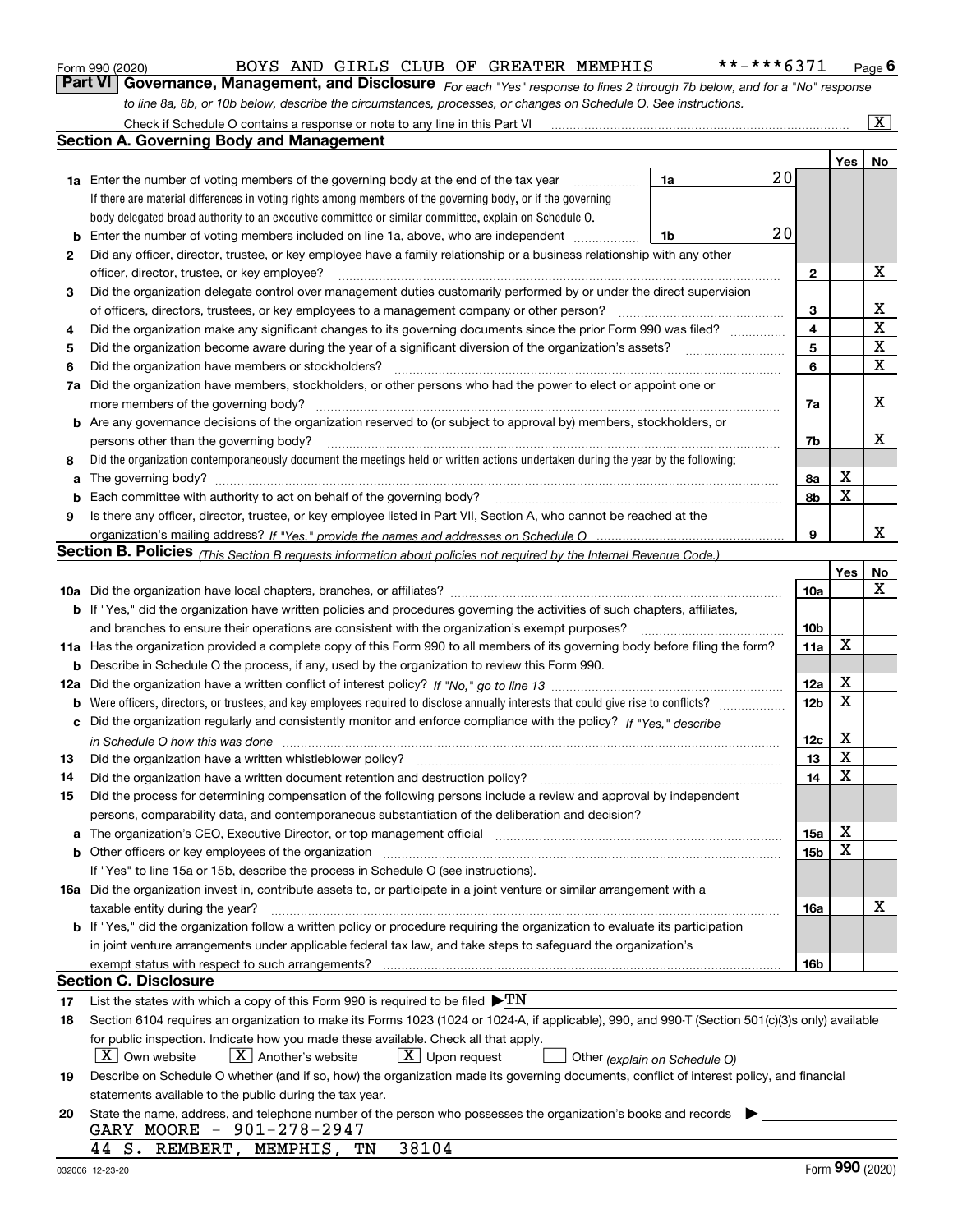$\mathcal{L}^{\text{max}}$ 

| Form 990 (2020) |                                                                                            |  |  | BOYS AND GIRLS CLUB OF GREATER MEMPHIS | **-***6371 | Page 7 |
|-----------------|--------------------------------------------------------------------------------------------|--|--|----------------------------------------|------------|--------|
|                 | Part VII Compensation of Officers, Directors, Trustees, Key Employees, Highest Compensated |  |  |                                        |            |        |
|                 | <b>Employees, and Independent Contractors</b>                                              |  |  |                                        |            |        |

Check if Schedule O contains a response or note to any line in this Part VII

**Section A. Officers, Directors, Trustees, Key Employees, and Highest Compensated Employees**

**1a**  Complete this table for all persons required to be listed. Report compensation for the calendar year ending with or within the organization's tax year. **•** List all of the organization's current officers, directors, trustees (whether individuals or organizations), regardless of amount of compensation.

Enter -0- in columns (D), (E), and (F) if no compensation was paid.

 $\bullet$  List all of the organization's  $\,$ current key employees, if any. See instructions for definition of "key employee."

**•** List the organization's five current highest compensated employees (other than an officer, director, trustee, or key employee) who received reportable compensation (Box 5 of Form W-2 and/or Box 7 of Form 1099-MISC) of more than \$100,000 from the organization and any related organizations.

**•** List all of the organization's former officers, key employees, and highest compensated employees who received more than \$100,000 of reportable compensation from the organization and any related organizations.

**former directors or trustees**  ¥ List all of the organization's that received, in the capacity as a former director or trustee of the organization, more than \$10,000 of reportable compensation from the organization and any related organizations.

See instructions for the order in which to list the persons above.

Check this box if neither the organization nor any related organization compensated any current officer, director, or trustee.  $\mathcal{L}^{\text{max}}$ 

| Position<br>Name and title<br>Average<br>Reportable<br>Reportable<br>Estimated<br>(do not check more than one<br>hours per<br>compensation<br>compensation<br>amount of<br>box, unless person is both an<br>officer and a director/trustee)<br>from related<br>week<br>from<br>other<br>ndividual trustee or director<br>the<br>organizations<br>compensation<br>(list any<br>(W-2/1099-MISC)<br>hours for<br>organization<br>from the<br>  Highest compensated<br>  employee<br>In stitutional trustee<br>(W-2/1099-MISC)<br>related<br>organization<br>Key employee<br>organizations<br>and related<br>below<br>organizations<br>Former<br>Officer<br>line)<br>40.00<br>(1)<br>KEITH BLANCHARD<br>$\overline{\textbf{X}}$<br>0.<br>172,559.<br>CEO<br>40.00<br>(2)<br>GARY MOORE<br>$\overline{\textbf{X}}$<br>73,011.<br>$\mathbf 0$ .<br>$\mathbf 0$ .<br>CFO<br>1.00<br><b>BEN ADAMS</b><br>(3)<br>$\mathbf 0$ .<br>$\mathbf 0$ .<br>$\mathbf 0$ .<br>$\mathbf X$<br><b>DIRECTOR</b><br>1.00<br>ALBERT JAY MARTIN<br>(4)<br>$\mathbf 0$ .<br>$\overline{\mathbf{X}}$<br>$\mathbf 0$ .<br>$\mathbf 0$ .<br><b>DIRECTOR</b><br>1.00<br>RONALD SOLBERG<br>(5)<br>$\mathbf 0$ .<br>$\mathbf x$<br>$\mathbf 0$ .<br>$\mathbf 0$ .<br><b>DIRECTOR</b><br>1.00<br>DAVID SORSBY<br>(6)<br>X<br>$\mathbf 0$ .<br>$\mathbf 0$ .<br>$0_{.}$<br><b>DIRECTOR</b><br>1.00<br>PAULO TEIXEIRA<br>(7)<br>0.<br>X<br>$\mathbf 0$ .<br>$\mathbf 0$ .<br><b>DIRECTOR</b><br>1.00<br>SHANNON BROWN<br>(8)<br>0.<br>0.<br>$0_{.}$<br>X<br><b>DIRECTOR</b><br>1.00<br>0.<br>$0_{.}$<br>X<br>0.<br><b>DIRECTOR</b><br>1.00<br>(10) FRANK LAMANNA, JR<br>0.<br>0.<br>$\mathbf 0$ .<br>X<br><b>DIRECTOR</b><br>1.00<br>(11) JOHNNY B MOORE, JR<br>0.<br>0.<br>$0_{\cdot}$<br>$\mathbf X$<br><b>DIRECTOR</b><br>1.00<br>(12) STEVE BARGIACCHI<br>$\mathbf 0$ .<br>$\overline{\textbf{X}}$<br>0.<br>$\mathbf 0$ .<br><b>DIRECTOR</b><br>1.00<br>(13) MICHAEL E. KEENEY<br>$0_{.}$<br>$\mathbf x$<br>0.<br>$\mathbf 0$ .<br>X<br><b>TREASURER</b><br>(14) MICHAEL D GARRIGA<br>1.00<br>$\mathbf 0$ .<br>$\mathbf x$<br>0.<br>$0_{.}$<br><b>DIRECTOR</b><br>1.00<br>(15) LOUIS C JEHL, JR<br>X<br>0.<br>0.<br>$0_{.}$<br><b>DIRECTOR</b><br>1.00<br>(16) PHILLIP STEVENSON<br>0.<br>0.<br>$\mathbf 0$ .<br>X<br>1.00<br>(17) FLORENCE JONES<br>$\rm X$<br>0.<br>0.<br>$0_{.}$ | (A)                        | (B) |  | (C) |  | (D) | (E) | (F) |
|------------------------------------------------------------------------------------------------------------------------------------------------------------------------------------------------------------------------------------------------------------------------------------------------------------------------------------------------------------------------------------------------------------------------------------------------------------------------------------------------------------------------------------------------------------------------------------------------------------------------------------------------------------------------------------------------------------------------------------------------------------------------------------------------------------------------------------------------------------------------------------------------------------------------------------------------------------------------------------------------------------------------------------------------------------------------------------------------------------------------------------------------------------------------------------------------------------------------------------------------------------------------------------------------------------------------------------------------------------------------------------------------------------------------------------------------------------------------------------------------------------------------------------------------------------------------------------------------------------------------------------------------------------------------------------------------------------------------------------------------------------------------------------------------------------------------------------------------------------------------------------------------------------------------------------------------------------------------------------------------------------------------------------------------------------------------------------------------------------------------------------------------------------------------------------------------------------------------------------------------------------------------------------------------------------------------------------------------------|----------------------------|-----|--|-----|--|-----|-----|-----|
|                                                                                                                                                                                                                                                                                                                                                                                                                                                                                                                                                                                                                                                                                                                                                                                                                                                                                                                                                                                                                                                                                                                                                                                                                                                                                                                                                                                                                                                                                                                                                                                                                                                                                                                                                                                                                                                                                                                                                                                                                                                                                                                                                                                                                                                                                                                                                      |                            |     |  |     |  |     |     |     |
| $0_{\cdot}$                                                                                                                                                                                                                                                                                                                                                                                                                                                                                                                                                                                                                                                                                                                                                                                                                                                                                                                                                                                                                                                                                                                                                                                                                                                                                                                                                                                                                                                                                                                                                                                                                                                                                                                                                                                                                                                                                                                                                                                                                                                                                                                                                                                                                                                                                                                                          |                            |     |  |     |  |     |     |     |
|                                                                                                                                                                                                                                                                                                                                                                                                                                                                                                                                                                                                                                                                                                                                                                                                                                                                                                                                                                                                                                                                                                                                                                                                                                                                                                                                                                                                                                                                                                                                                                                                                                                                                                                                                                                                                                                                                                                                                                                                                                                                                                                                                                                                                                                                                                                                                      |                            |     |  |     |  |     |     |     |
|                                                                                                                                                                                                                                                                                                                                                                                                                                                                                                                                                                                                                                                                                                                                                                                                                                                                                                                                                                                                                                                                                                                                                                                                                                                                                                                                                                                                                                                                                                                                                                                                                                                                                                                                                                                                                                                                                                                                                                                                                                                                                                                                                                                                                                                                                                                                                      |                            |     |  |     |  |     |     |     |
|                                                                                                                                                                                                                                                                                                                                                                                                                                                                                                                                                                                                                                                                                                                                                                                                                                                                                                                                                                                                                                                                                                                                                                                                                                                                                                                                                                                                                                                                                                                                                                                                                                                                                                                                                                                                                                                                                                                                                                                                                                                                                                                                                                                                                                                                                                                                                      |                            |     |  |     |  |     |     |     |
|                                                                                                                                                                                                                                                                                                                                                                                                                                                                                                                                                                                                                                                                                                                                                                                                                                                                                                                                                                                                                                                                                                                                                                                                                                                                                                                                                                                                                                                                                                                                                                                                                                                                                                                                                                                                                                                                                                                                                                                                                                                                                                                                                                                                                                                                                                                                                      |                            |     |  |     |  |     |     |     |
|                                                                                                                                                                                                                                                                                                                                                                                                                                                                                                                                                                                                                                                                                                                                                                                                                                                                                                                                                                                                                                                                                                                                                                                                                                                                                                                                                                                                                                                                                                                                                                                                                                                                                                                                                                                                                                                                                                                                                                                                                                                                                                                                                                                                                                                                                                                                                      |                            |     |  |     |  |     |     |     |
|                                                                                                                                                                                                                                                                                                                                                                                                                                                                                                                                                                                                                                                                                                                                                                                                                                                                                                                                                                                                                                                                                                                                                                                                                                                                                                                                                                                                                                                                                                                                                                                                                                                                                                                                                                                                                                                                                                                                                                                                                                                                                                                                                                                                                                                                                                                                                      |                            |     |  |     |  |     |     |     |
|                                                                                                                                                                                                                                                                                                                                                                                                                                                                                                                                                                                                                                                                                                                                                                                                                                                                                                                                                                                                                                                                                                                                                                                                                                                                                                                                                                                                                                                                                                                                                                                                                                                                                                                                                                                                                                                                                                                                                                                                                                                                                                                                                                                                                                                                                                                                                      |                            |     |  |     |  |     |     |     |
|                                                                                                                                                                                                                                                                                                                                                                                                                                                                                                                                                                                                                                                                                                                                                                                                                                                                                                                                                                                                                                                                                                                                                                                                                                                                                                                                                                                                                                                                                                                                                                                                                                                                                                                                                                                                                                                                                                                                                                                                                                                                                                                                                                                                                                                                                                                                                      |                            |     |  |     |  |     |     |     |
|                                                                                                                                                                                                                                                                                                                                                                                                                                                                                                                                                                                                                                                                                                                                                                                                                                                                                                                                                                                                                                                                                                                                                                                                                                                                                                                                                                                                                                                                                                                                                                                                                                                                                                                                                                                                                                                                                                                                                                                                                                                                                                                                                                                                                                                                                                                                                      |                            |     |  |     |  |     |     |     |
|                                                                                                                                                                                                                                                                                                                                                                                                                                                                                                                                                                                                                                                                                                                                                                                                                                                                                                                                                                                                                                                                                                                                                                                                                                                                                                                                                                                                                                                                                                                                                                                                                                                                                                                                                                                                                                                                                                                                                                                                                                                                                                                                                                                                                                                                                                                                                      |                            |     |  |     |  |     |     |     |
|                                                                                                                                                                                                                                                                                                                                                                                                                                                                                                                                                                                                                                                                                                                                                                                                                                                                                                                                                                                                                                                                                                                                                                                                                                                                                                                                                                                                                                                                                                                                                                                                                                                                                                                                                                                                                                                                                                                                                                                                                                                                                                                                                                                                                                                                                                                                                      |                            |     |  |     |  |     |     |     |
|                                                                                                                                                                                                                                                                                                                                                                                                                                                                                                                                                                                                                                                                                                                                                                                                                                                                                                                                                                                                                                                                                                                                                                                                                                                                                                                                                                                                                                                                                                                                                                                                                                                                                                                                                                                                                                                                                                                                                                                                                                                                                                                                                                                                                                                                                                                                                      |                            |     |  |     |  |     |     |     |
|                                                                                                                                                                                                                                                                                                                                                                                                                                                                                                                                                                                                                                                                                                                                                                                                                                                                                                                                                                                                                                                                                                                                                                                                                                                                                                                                                                                                                                                                                                                                                                                                                                                                                                                                                                                                                                                                                                                                                                                                                                                                                                                                                                                                                                                                                                                                                      |                            |     |  |     |  |     |     |     |
|                                                                                                                                                                                                                                                                                                                                                                                                                                                                                                                                                                                                                                                                                                                                                                                                                                                                                                                                                                                                                                                                                                                                                                                                                                                                                                                                                                                                                                                                                                                                                                                                                                                                                                                                                                                                                                                                                                                                                                                                                                                                                                                                                                                                                                                                                                                                                      |                            |     |  |     |  |     |     |     |
|                                                                                                                                                                                                                                                                                                                                                                                                                                                                                                                                                                                                                                                                                                                                                                                                                                                                                                                                                                                                                                                                                                                                                                                                                                                                                                                                                                                                                                                                                                                                                                                                                                                                                                                                                                                                                                                                                                                                                                                                                                                                                                                                                                                                                                                                                                                                                      |                            |     |  |     |  |     |     |     |
|                                                                                                                                                                                                                                                                                                                                                                                                                                                                                                                                                                                                                                                                                                                                                                                                                                                                                                                                                                                                                                                                                                                                                                                                                                                                                                                                                                                                                                                                                                                                                                                                                                                                                                                                                                                                                                                                                                                                                                                                                                                                                                                                                                                                                                                                                                                                                      |                            |     |  |     |  |     |     |     |
|                                                                                                                                                                                                                                                                                                                                                                                                                                                                                                                                                                                                                                                                                                                                                                                                                                                                                                                                                                                                                                                                                                                                                                                                                                                                                                                                                                                                                                                                                                                                                                                                                                                                                                                                                                                                                                                                                                                                                                                                                                                                                                                                                                                                                                                                                                                                                      |                            |     |  |     |  |     |     |     |
|                                                                                                                                                                                                                                                                                                                                                                                                                                                                                                                                                                                                                                                                                                                                                                                                                                                                                                                                                                                                                                                                                                                                                                                                                                                                                                                                                                                                                                                                                                                                                                                                                                                                                                                                                                                                                                                                                                                                                                                                                                                                                                                                                                                                                                                                                                                                                      |                            |     |  |     |  |     |     |     |
|                                                                                                                                                                                                                                                                                                                                                                                                                                                                                                                                                                                                                                                                                                                                                                                                                                                                                                                                                                                                                                                                                                                                                                                                                                                                                                                                                                                                                                                                                                                                                                                                                                                                                                                                                                                                                                                                                                                                                                                                                                                                                                                                                                                                                                                                                                                                                      |                            |     |  |     |  |     |     |     |
|                                                                                                                                                                                                                                                                                                                                                                                                                                                                                                                                                                                                                                                                                                                                                                                                                                                                                                                                                                                                                                                                                                                                                                                                                                                                                                                                                                                                                                                                                                                                                                                                                                                                                                                                                                                                                                                                                                                                                                                                                                                                                                                                                                                                                                                                                                                                                      |                            |     |  |     |  |     |     |     |
|                                                                                                                                                                                                                                                                                                                                                                                                                                                                                                                                                                                                                                                                                                                                                                                                                                                                                                                                                                                                                                                                                                                                                                                                                                                                                                                                                                                                                                                                                                                                                                                                                                                                                                                                                                                                                                                                                                                                                                                                                                                                                                                                                                                                                                                                                                                                                      |                            |     |  |     |  |     |     |     |
|                                                                                                                                                                                                                                                                                                                                                                                                                                                                                                                                                                                                                                                                                                                                                                                                                                                                                                                                                                                                                                                                                                                                                                                                                                                                                                                                                                                                                                                                                                                                                                                                                                                                                                                                                                                                                                                                                                                                                                                                                                                                                                                                                                                                                                                                                                                                                      |                            |     |  |     |  |     |     |     |
|                                                                                                                                                                                                                                                                                                                                                                                                                                                                                                                                                                                                                                                                                                                                                                                                                                                                                                                                                                                                                                                                                                                                                                                                                                                                                                                                                                                                                                                                                                                                                                                                                                                                                                                                                                                                                                                                                                                                                                                                                                                                                                                                                                                                                                                                                                                                                      | (9) J. DABNEY COLLIER, III |     |  |     |  |     |     |     |
|                                                                                                                                                                                                                                                                                                                                                                                                                                                                                                                                                                                                                                                                                                                                                                                                                                                                                                                                                                                                                                                                                                                                                                                                                                                                                                                                                                                                                                                                                                                                                                                                                                                                                                                                                                                                                                                                                                                                                                                                                                                                                                                                                                                                                                                                                                                                                      |                            |     |  |     |  |     |     |     |
|                                                                                                                                                                                                                                                                                                                                                                                                                                                                                                                                                                                                                                                                                                                                                                                                                                                                                                                                                                                                                                                                                                                                                                                                                                                                                                                                                                                                                                                                                                                                                                                                                                                                                                                                                                                                                                                                                                                                                                                                                                                                                                                                                                                                                                                                                                                                                      |                            |     |  |     |  |     |     |     |
|                                                                                                                                                                                                                                                                                                                                                                                                                                                                                                                                                                                                                                                                                                                                                                                                                                                                                                                                                                                                                                                                                                                                                                                                                                                                                                                                                                                                                                                                                                                                                                                                                                                                                                                                                                                                                                                                                                                                                                                                                                                                                                                                                                                                                                                                                                                                                      |                            |     |  |     |  |     |     |     |
|                                                                                                                                                                                                                                                                                                                                                                                                                                                                                                                                                                                                                                                                                                                                                                                                                                                                                                                                                                                                                                                                                                                                                                                                                                                                                                                                                                                                                                                                                                                                                                                                                                                                                                                                                                                                                                                                                                                                                                                                                                                                                                                                                                                                                                                                                                                                                      |                            |     |  |     |  |     |     |     |
|                                                                                                                                                                                                                                                                                                                                                                                                                                                                                                                                                                                                                                                                                                                                                                                                                                                                                                                                                                                                                                                                                                                                                                                                                                                                                                                                                                                                                                                                                                                                                                                                                                                                                                                                                                                                                                                                                                                                                                                                                                                                                                                                                                                                                                                                                                                                                      |                            |     |  |     |  |     |     |     |
|                                                                                                                                                                                                                                                                                                                                                                                                                                                                                                                                                                                                                                                                                                                                                                                                                                                                                                                                                                                                                                                                                                                                                                                                                                                                                                                                                                                                                                                                                                                                                                                                                                                                                                                                                                                                                                                                                                                                                                                                                                                                                                                                                                                                                                                                                                                                                      |                            |     |  |     |  |     |     |     |
|                                                                                                                                                                                                                                                                                                                                                                                                                                                                                                                                                                                                                                                                                                                                                                                                                                                                                                                                                                                                                                                                                                                                                                                                                                                                                                                                                                                                                                                                                                                                                                                                                                                                                                                                                                                                                                                                                                                                                                                                                                                                                                                                                                                                                                                                                                                                                      |                            |     |  |     |  |     |     |     |
|                                                                                                                                                                                                                                                                                                                                                                                                                                                                                                                                                                                                                                                                                                                                                                                                                                                                                                                                                                                                                                                                                                                                                                                                                                                                                                                                                                                                                                                                                                                                                                                                                                                                                                                                                                                                                                                                                                                                                                                                                                                                                                                                                                                                                                                                                                                                                      |                            |     |  |     |  |     |     |     |
|                                                                                                                                                                                                                                                                                                                                                                                                                                                                                                                                                                                                                                                                                                                                                                                                                                                                                                                                                                                                                                                                                                                                                                                                                                                                                                                                                                                                                                                                                                                                                                                                                                                                                                                                                                                                                                                                                                                                                                                                                                                                                                                                                                                                                                                                                                                                                      |                            |     |  |     |  |     |     |     |
|                                                                                                                                                                                                                                                                                                                                                                                                                                                                                                                                                                                                                                                                                                                                                                                                                                                                                                                                                                                                                                                                                                                                                                                                                                                                                                                                                                                                                                                                                                                                                                                                                                                                                                                                                                                                                                                                                                                                                                                                                                                                                                                                                                                                                                                                                                                                                      |                            |     |  |     |  |     |     |     |
|                                                                                                                                                                                                                                                                                                                                                                                                                                                                                                                                                                                                                                                                                                                                                                                                                                                                                                                                                                                                                                                                                                                                                                                                                                                                                                                                                                                                                                                                                                                                                                                                                                                                                                                                                                                                                                                                                                                                                                                                                                                                                                                                                                                                                                                                                                                                                      |                            |     |  |     |  |     |     |     |
|                                                                                                                                                                                                                                                                                                                                                                                                                                                                                                                                                                                                                                                                                                                                                                                                                                                                                                                                                                                                                                                                                                                                                                                                                                                                                                                                                                                                                                                                                                                                                                                                                                                                                                                                                                                                                                                                                                                                                                                                                                                                                                                                                                                                                                                                                                                                                      |                            |     |  |     |  |     |     |     |
|                                                                                                                                                                                                                                                                                                                                                                                                                                                                                                                                                                                                                                                                                                                                                                                                                                                                                                                                                                                                                                                                                                                                                                                                                                                                                                                                                                                                                                                                                                                                                                                                                                                                                                                                                                                                                                                                                                                                                                                                                                                                                                                                                                                                                                                                                                                                                      |                            |     |  |     |  |     |     |     |
|                                                                                                                                                                                                                                                                                                                                                                                                                                                                                                                                                                                                                                                                                                                                                                                                                                                                                                                                                                                                                                                                                                                                                                                                                                                                                                                                                                                                                                                                                                                                                                                                                                                                                                                                                                                                                                                                                                                                                                                                                                                                                                                                                                                                                                                                                                                                                      |                            |     |  |     |  |     |     |     |
|                                                                                                                                                                                                                                                                                                                                                                                                                                                                                                                                                                                                                                                                                                                                                                                                                                                                                                                                                                                                                                                                                                                                                                                                                                                                                                                                                                                                                                                                                                                                                                                                                                                                                                                                                                                                                                                                                                                                                                                                                                                                                                                                                                                                                                                                                                                                                      | <b>DIRECTOR</b>            |     |  |     |  |     |     |     |
|                                                                                                                                                                                                                                                                                                                                                                                                                                                                                                                                                                                                                                                                                                                                                                                                                                                                                                                                                                                                                                                                                                                                                                                                                                                                                                                                                                                                                                                                                                                                                                                                                                                                                                                                                                                                                                                                                                                                                                                                                                                                                                                                                                                                                                                                                                                                                      |                            |     |  |     |  |     |     |     |
|                                                                                                                                                                                                                                                                                                                                                                                                                                                                                                                                                                                                                                                                                                                                                                                                                                                                                                                                                                                                                                                                                                                                                                                                                                                                                                                                                                                                                                                                                                                                                                                                                                                                                                                                                                                                                                                                                                                                                                                                                                                                                                                                                                                                                                                                                                                                                      | <b>DIRECTOR</b>            |     |  |     |  |     |     |     |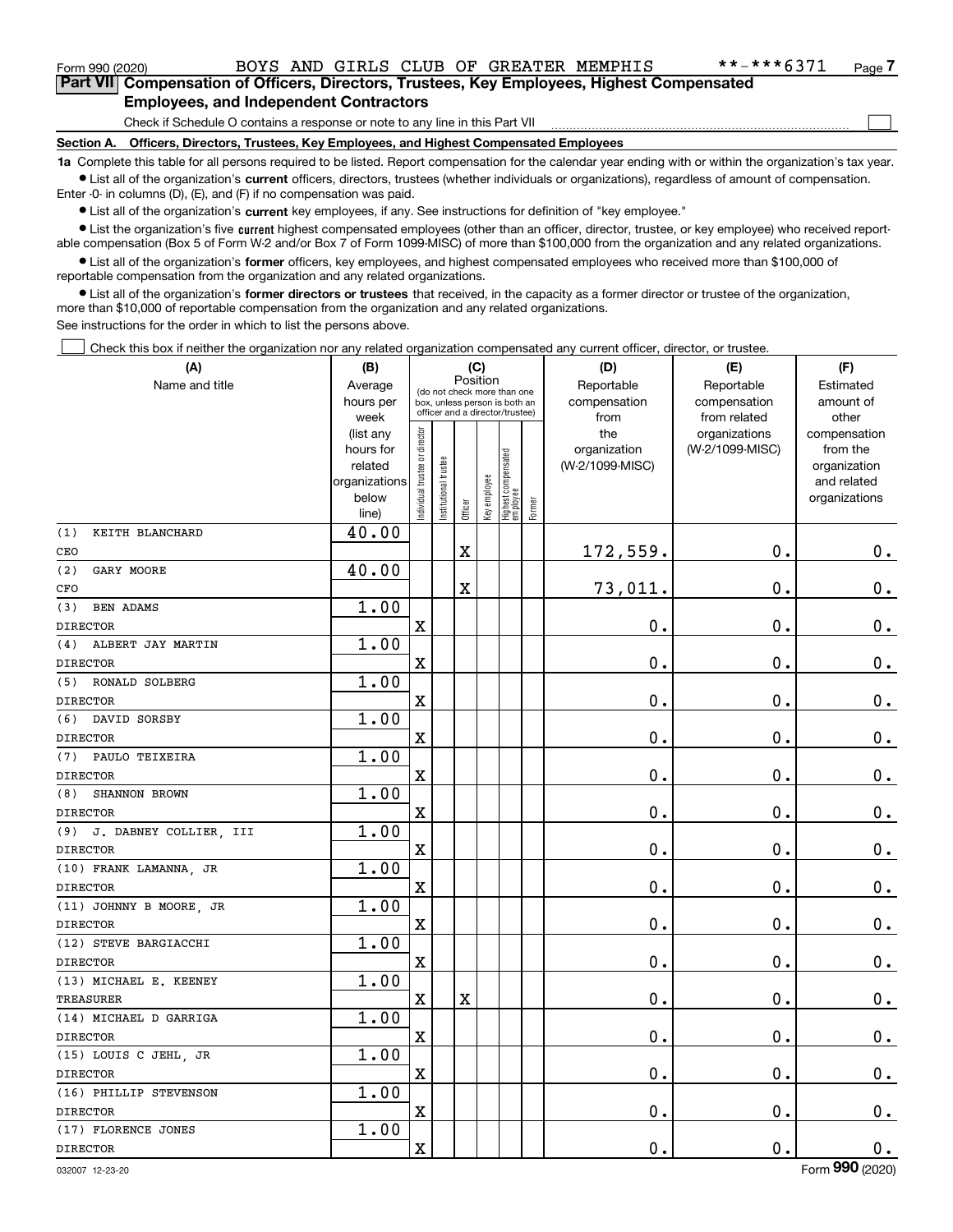|                  | Form 990 (2020)     |                                                                                                                                                                                                                                                                          |                      |                                |                                                                                                 |          |     |                                                 |        | BOYS AND GIRLS CLUB OF GREATER MEMPHIS | **-***6371       |   |                             | Page 8   |
|------------------|---------------------|--------------------------------------------------------------------------------------------------------------------------------------------------------------------------------------------------------------------------------------------------------------------------|----------------------|--------------------------------|-------------------------------------------------------------------------------------------------|----------|-----|-------------------------------------------------|--------|----------------------------------------|------------------|---|-----------------------------|----------|
| <b>Part VII</b>  |                     | Section A. Officers, Directors, Trustees, Key Employees, and Highest Compensated Employees (continued)                                                                                                                                                                   |                      |                                |                                                                                                 |          |     |                                                 |        |                                        |                  |   |                             |          |
|                  |                     | (A)                                                                                                                                                                                                                                                                      | (B)                  |                                |                                                                                                 |          | (C) |                                                 |        | (D)                                    | (E)              |   | (F)                         |          |
|                  |                     | Name and title                                                                                                                                                                                                                                                           | Average              |                                |                                                                                                 | Position |     |                                                 |        | Reportable                             | Reportable       |   | Estimated                   |          |
|                  |                     |                                                                                                                                                                                                                                                                          | hours per            |                                | (do not check more than one<br>box, unless person is both an<br>officer and a director/trustee) |          |     |                                                 |        | compensation                           | compensation     |   | amount of                   |          |
|                  |                     |                                                                                                                                                                                                                                                                          | week                 |                                |                                                                                                 |          |     |                                                 |        | from                                   | from related     |   | other                       |          |
|                  |                     |                                                                                                                                                                                                                                                                          | (list any            |                                |                                                                                                 |          |     |                                                 |        | the                                    | organizations    |   | compensation                |          |
|                  |                     |                                                                                                                                                                                                                                                                          | hours for<br>related |                                |                                                                                                 |          |     |                                                 |        | organization                           | (W-2/1099-MISC)  |   | from the                    |          |
|                  |                     |                                                                                                                                                                                                                                                                          | organizations        |                                |                                                                                                 |          |     |                                                 |        | (W-2/1099-MISC)                        |                  |   | organization<br>and related |          |
|                  |                     |                                                                                                                                                                                                                                                                          | below                |                                |                                                                                                 |          |     |                                                 |        |                                        |                  |   | organizations               |          |
|                  |                     |                                                                                                                                                                                                                                                                          | line)                | Individual trustee or director | Institutional trustee                                                                           | Officer  |     | key employee<br>Highest compensated<br>employee | Former |                                        |                  |   |                             |          |
|                  | (18) TAMMY LOCASCIO |                                                                                                                                                                                                                                                                          | 1.00                 |                                |                                                                                                 |          |     |                                                 |        |                                        |                  |   |                             |          |
| <b>SECRETARY</b> |                     |                                                                                                                                                                                                                                                                          |                      | $\mathbf X$                    |                                                                                                 | X        |     |                                                 |        | 0.                                     | $\mathbf 0$ .    |   |                             | $0$ .    |
|                  | (19) RUBY HANCOCK   |                                                                                                                                                                                                                                                                          | 1.00                 |                                |                                                                                                 |          |     |                                                 |        |                                        |                  |   |                             |          |
| <b>DIRECTOR</b>  |                     |                                                                                                                                                                                                                                                                          |                      | Χ                              |                                                                                                 |          |     |                                                 |        | 0.                                     | $\mathbf 0$ .    |   |                             | $0$ .    |
|                  |                     | (20) DR. BIANCA SWEETEN                                                                                                                                                                                                                                                  | 1.00                 |                                |                                                                                                 |          |     |                                                 |        |                                        |                  |   |                             |          |
| <b>DIRECTOR</b>  |                     |                                                                                                                                                                                                                                                                          |                      | X                              |                                                                                                 |          |     |                                                 |        | 0.                                     | $\mathbf 0$ .    |   |                             | $0$ .    |
|                  |                     | (21) WILLIAM J COCHRAN SR                                                                                                                                                                                                                                                | 1.00                 |                                |                                                                                                 |          |     |                                                 |        |                                        |                  |   |                             |          |
| <b>DIRECTOR</b>  |                     |                                                                                                                                                                                                                                                                          |                      | X                              |                                                                                                 |          |     |                                                 |        | 0.                                     | $\mathbf 0$ .    |   |                             | $0$ .    |
|                  |                     | (22) MICHELLE HARPER                                                                                                                                                                                                                                                     | 1.00                 |                                |                                                                                                 |          |     |                                                 |        |                                        |                  |   |                             |          |
| <b>DIRECTOR</b>  |                     |                                                                                                                                                                                                                                                                          |                      | Χ                              |                                                                                                 |          |     |                                                 |        | 0.                                     | $\mathbf 0$ .    |   |                             | $0$ .    |
|                  | (23) SHELEAB HARRIS |                                                                                                                                                                                                                                                                          | 1.00                 |                                |                                                                                                 |          |     |                                                 |        |                                        |                  |   |                             |          |
| <b>DIRECTOR</b>  |                     |                                                                                                                                                                                                                                                                          |                      | $\mathbf X$                    |                                                                                                 |          |     |                                                 |        | 0.                                     | $\mathbf 0$ .    |   |                             | $0$ .    |
|                  | (24) ANNE WULFF     |                                                                                                                                                                                                                                                                          | 0.00                 |                                |                                                                                                 |          |     |                                                 |        |                                        |                  |   |                             |          |
| <b>CHAIR</b>     |                     |                                                                                                                                                                                                                                                                          |                      | $\mathbf X$                    |                                                                                                 | X        |     |                                                 |        | 0.                                     | $\mathbf 0$ .    |   |                             | $0$ .    |
|                  |                     |                                                                                                                                                                                                                                                                          |                      |                                |                                                                                                 |          |     |                                                 |        |                                        |                  |   |                             |          |
|                  |                     |                                                                                                                                                                                                                                                                          |                      |                                |                                                                                                 |          |     |                                                 |        |                                        |                  |   |                             |          |
|                  |                     |                                                                                                                                                                                                                                                                          |                      |                                |                                                                                                 |          |     |                                                 |        |                                        |                  |   |                             |          |
|                  |                     |                                                                                                                                                                                                                                                                          |                      |                                |                                                                                                 |          |     |                                                 |        | 245,570.                               | 0.               |   |                             |          |
|                  |                     |                                                                                                                                                                                                                                                                          |                      |                                |                                                                                                 |          |     |                                                 |        | 0.                                     | $\overline{0}$ . |   |                             | 0.<br>0. |
|                  |                     | c Total from continuation sheets to Part VII, Section A                                                                                                                                                                                                                  |                      |                                |                                                                                                 |          |     |                                                 |        | 245,570.                               | 0.               |   |                             | 0.       |
|                  |                     |                                                                                                                                                                                                                                                                          |                      |                                |                                                                                                 |          |     |                                                 |        |                                        |                  |   |                             |          |
| $\mathbf{2}$     |                     | Total number of individuals (including but not limited to those listed above) who received more than \$100,000 of reportable                                                                                                                                             |                      |                                |                                                                                                 |          |     |                                                 |        |                                        |                  |   |                             | 1        |
|                  |                     | compensation from the organization $\blacktriangleright$                                                                                                                                                                                                                 |                      |                                |                                                                                                 |          |     |                                                 |        |                                        |                  |   | Yes                         | No       |
| 3                |                     | Did the organization list any former officer, director, trustee, key employee, or highest compensated employee on                                                                                                                                                        |                      |                                |                                                                                                 |          |     |                                                 |        |                                        |                  |   |                             |          |
|                  |                     |                                                                                                                                                                                                                                                                          |                      |                                |                                                                                                 |          |     |                                                 |        |                                        |                  | 3 |                             | x        |
|                  |                     | line 1a? If "Yes," complete Schedule J for such individual manufactured content to the 1a? If "Yes," complete Schedule J for such individual<br>For any individual listed on line 1a, is the sum of reportable compensation and other compensation from the organization |                      |                                |                                                                                                 |          |     |                                                 |        |                                        |                  |   |                             |          |
|                  |                     |                                                                                                                                                                                                                                                                          |                      |                                |                                                                                                 |          |     |                                                 |        |                                        |                  | 4 | х                           |          |
| 5                |                     | Did any person listed on line 1a receive or accrue compensation from any unrelated organization or individual for services                                                                                                                                               |                      |                                |                                                                                                 |          |     |                                                 |        |                                        |                  |   |                             |          |
|                  |                     | rendered to the organization? If "Yes." complete Schedule J for such person                                                                                                                                                                                              |                      |                                |                                                                                                 |          |     |                                                 |        |                                        |                  | 5 |                             | х        |
|                  |                     | <b>Section B. Independent Contractors</b>                                                                                                                                                                                                                                |                      |                                |                                                                                                 |          |     |                                                 |        |                                        |                  |   |                             |          |
| 1.               |                     | Complete this table for your five highest compensated independent contractors that received more than \$100,000 of compensation from                                                                                                                                     |                      |                                |                                                                                                 |          |     |                                                 |        |                                        |                  |   |                             |          |
|                  |                     | the organization. Report compensation for the calendar year ending with or within the organization's tax year.                                                                                                                                                           |                      |                                |                                                                                                 |          |     |                                                 |        |                                        |                  |   |                             |          |
|                  |                     | (A)                                                                                                                                                                                                                                                                      |                      |                                |                                                                                                 |          |     |                                                 |        | (B)                                    |                  |   | (C)                         |          |
|                  |                     | Name and business address                                                                                                                                                                                                                                                |                      |                                | <b>NONE</b>                                                                                     |          |     |                                                 |        | Description of services                |                  |   | Compensation                |          |
|                  |                     |                                                                                                                                                                                                                                                                          |                      |                                |                                                                                                 |          |     |                                                 |        |                                        |                  |   |                             |          |
|                  |                     |                                                                                                                                                                                                                                                                          |                      |                                |                                                                                                 |          |     |                                                 |        |                                        |                  |   |                             |          |
|                  |                     |                                                                                                                                                                                                                                                                          |                      |                                |                                                                                                 |          |     |                                                 |        |                                        |                  |   |                             |          |
|                  |                     |                                                                                                                                                                                                                                                                          |                      |                                |                                                                                                 |          |     |                                                 |        |                                        |                  |   |                             |          |
|                  |                     |                                                                                                                                                                                                                                                                          |                      |                                |                                                                                                 |          |     |                                                 |        |                                        |                  |   |                             |          |
|                  |                     |                                                                                                                                                                                                                                                                          |                      |                                |                                                                                                 |          |     |                                                 |        |                                        |                  |   |                             |          |
|                  |                     |                                                                                                                                                                                                                                                                          |                      |                                |                                                                                                 |          |     |                                                 |        |                                        |                  |   |                             |          |
|                  |                     |                                                                                                                                                                                                                                                                          |                      |                                |                                                                                                 |          |     |                                                 |        |                                        |                  |   |                             |          |
|                  |                     |                                                                                                                                                                                                                                                                          |                      |                                |                                                                                                 |          |     |                                                 |        |                                        |                  |   |                             |          |
| $\mathbf{p}$     |                     | Total number of independent contractors (including but not limited to those listed above) who received more than                                                                                                                                                         |                      |                                |                                                                                                 |          |     |                                                 |        |                                        |                  |   |                             |          |

**2**Total number of independent contractors (including but not limited to those listed above) who received more than \$100,000 of compensation from the organization 0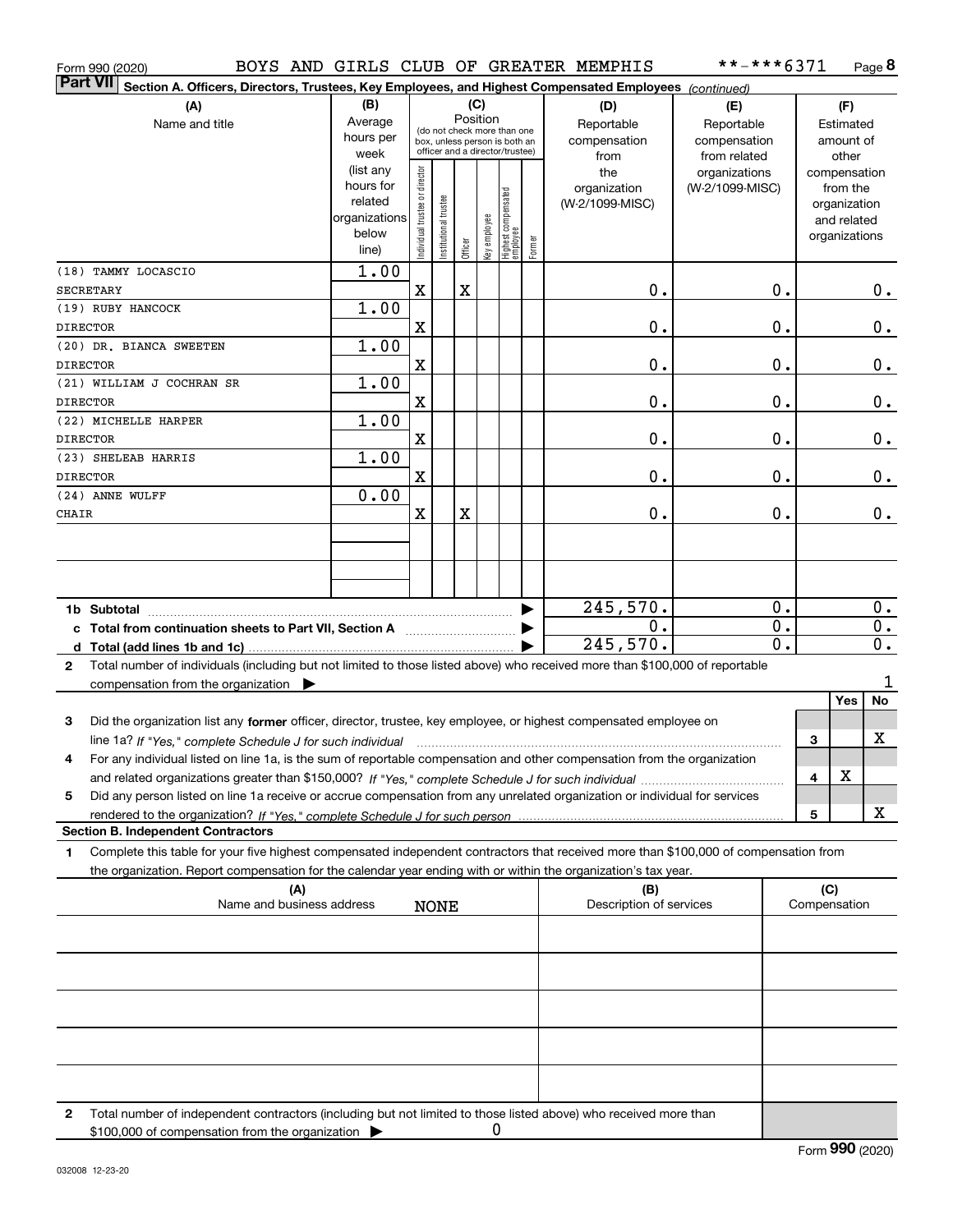|                                                           |                  |   | Form 990 (2020)                                                                                                       |          |                |                |                      | BOYS AND GIRLS CLUB OF GREATER MEMPHIS |                   | **-***6371       | Page 9                               |
|-----------------------------------------------------------|------------------|---|-----------------------------------------------------------------------------------------------------------------------|----------|----------------|----------------|----------------------|----------------------------------------|-------------------|------------------|--------------------------------------|
|                                                           | <b>Part VIII</b> |   | <b>Statement of Revenue</b>                                                                                           |          |                |                |                      |                                        |                   |                  |                                      |
|                                                           |                  |   | Check if Schedule O contains a response or note to any line in this Part VIII                                         |          |                |                |                      |                                        |                   |                  |                                      |
|                                                           |                  |   |                                                                                                                       |          |                |                |                      | (A)                                    | $\overline{(B)}$  | $\overline{(C)}$ | (D)                                  |
|                                                           |                  |   |                                                                                                                       |          |                |                |                      | Total revenue                          | Related or exempt | Unrelated        | Revenue excluded                     |
|                                                           |                  |   |                                                                                                                       |          |                |                |                      |                                        | function revenue  | business revenue | from tax under<br>sections 512 - 514 |
|                                                           |                  |   |                                                                                                                       |          |                |                |                      |                                        |                   |                  |                                      |
|                                                           |                  |   | 1 a Federated campaigns                                                                                               |          | 1a             |                | 260,441.             |                                        |                   |                  |                                      |
|                                                           |                  |   | <b>b</b> Membership dues                                                                                              |          | 1 <sub>b</sub> |                | 8,670.               |                                        |                   |                  |                                      |
|                                                           |                  |   | c Fundraising events                                                                                                  |          | 1 <sub>c</sub> |                | 434,858.             |                                        |                   |                  |                                      |
|                                                           |                  |   | d Related organizations                                                                                               |          | 1 <sub>d</sub> |                |                      |                                        |                   |                  |                                      |
|                                                           |                  |   | e Government grants (contributions)                                                                                   |          | 1e             |                | 2,573,496.           |                                        |                   |                  |                                      |
| Contributions, Gifts, Grants<br>and Other Similar Amounts |                  |   | f All other contributions, gifts, grants, and                                                                         |          |                |                |                      |                                        |                   |                  |                                      |
|                                                           |                  |   | similar amounts not included above                                                                                    |          | 1f             |                | 2, 217, 648.         |                                        |                   |                  |                                      |
|                                                           |                  |   | g Noncash contributions included in lines 1a-1f                                                                       |          | $1g$ \$        |                | 33, 341.             |                                        |                   |                  |                                      |
|                                                           |                  |   |                                                                                                                       |          |                |                |                      | 5,495,113.                             |                   |                  |                                      |
|                                                           |                  |   |                                                                                                                       |          |                |                | <b>Business Code</b> |                                        |                   |                  |                                      |
|                                                           | 2 a              |   |                                                                                                                       |          |                |                |                      |                                        |                   |                  |                                      |
|                                                           |                  | b | <u> 1989 - Johann Stein, mars an deutscher Stein († 1958)</u>                                                         |          |                |                |                      |                                        |                   |                  |                                      |
|                                                           |                  | c | <u> 1989 - Johann Harry Harry Harry Harry Harry Harry Harry Harry Harry Harry Harry Harry Harry Harry Harry Harry</u> |          |                |                |                      |                                        |                   |                  |                                      |
| evenue                                                    |                  | d |                                                                                                                       |          |                |                |                      |                                        |                   |                  |                                      |
| Program Service<br>Revenue                                |                  | е |                                                                                                                       |          |                |                |                      |                                        |                   |                  |                                      |
|                                                           |                  |   | All other program service revenue <i></i>                                                                             |          |                |                |                      |                                        |                   |                  |                                      |
|                                                           |                  | a |                                                                                                                       |          |                |                |                      |                                        |                   |                  |                                      |
|                                                           | 3                |   | Investment income (including dividends, interest, and                                                                 |          |                |                |                      |                                        |                   |                  |                                      |
|                                                           |                  |   |                                                                                                                       |          |                |                |                      | 281,064.                               |                   |                  | 281,064.                             |
|                                                           | 4                |   | Income from investment of tax-exempt bond proceeds                                                                    |          |                |                |                      |                                        |                   |                  |                                      |
|                                                           | 5                |   |                                                                                                                       |          |                |                |                      |                                        |                   |                  |                                      |
|                                                           |                  |   |                                                                                                                       |          | (i) Real       |                | (ii) Personal        |                                        |                   |                  |                                      |
|                                                           |                  |   | 6 a Gross rents<br>.                                                                                                  | 6a       |                |                |                      |                                        |                   |                  |                                      |
|                                                           |                  | b | Less: rental expenses                                                                                                 | 6b       |                |                |                      |                                        |                   |                  |                                      |
|                                                           |                  | c | Rental income or (loss)                                                                                               | 6c       |                |                |                      |                                        |                   |                  |                                      |
|                                                           |                  |   | d Net rental income or (loss)                                                                                         |          |                |                |                      |                                        |                   |                  |                                      |
|                                                           |                  |   | 7 a Gross amount from sales of                                                                                        |          | (i) Securities |                | (ii) Other           |                                        |                   |                  |                                      |
|                                                           |                  |   | assets other than inventory                                                                                           | 7a       | 1,799,621.     |                |                      |                                        |                   |                  |                                      |
|                                                           |                  |   |                                                                                                                       |          |                |                |                      |                                        |                   |                  |                                      |
|                                                           |                  |   | <b>b</b> Less: cost or other basis                                                                                    |          | 1,528,253.     |                |                      |                                        |                   |                  |                                      |
| venue                                                     |                  |   | and sales expenses                                                                                                    | 7b<br>7c | 271,368.       |                |                      |                                        |                   |                  |                                      |
|                                                           |                  |   | <b>c</b> Gain or (loss) $\ldots$                                                                                      |          |                |                |                      |                                        |                   |                  |                                      |
|                                                           |                  |   |                                                                                                                       |          |                |                |                      | 271,368.                               |                   |                  | 271,368.                             |
| Other R                                                   |                  |   | 8 a Gross income from fundraising events (not                                                                         |          |                |                |                      |                                        |                   |                  |                                      |
|                                                           |                  |   | including $\frac{2}{3}$ 434, 858. of                                                                                  |          |                |                |                      |                                        |                   |                  |                                      |
|                                                           |                  |   | contributions reported on line 1c). See                                                                               |          |                |                |                      |                                        |                   |                  |                                      |
|                                                           |                  |   |                                                                                                                       |          |                | l 8a           | 11,800.              |                                        |                   |                  |                                      |
|                                                           |                  |   | <b>b</b> Less: direct expenses <i></i>                                                                                |          |                | 8 <sub>b</sub> | 22, 247.             |                                        |                   |                  |                                      |
|                                                           |                  |   | c Net income or (loss) from fundraising events                                                                        |          |                |                | ▶                    | $-10,447.$                             |                   |                  | $-10,447.$                           |
|                                                           |                  |   | 9 a Gross income from gaming activities. See                                                                          |          |                |                |                      |                                        |                   |                  |                                      |
|                                                           |                  |   |                                                                                                                       |          |                | 9a             |                      |                                        |                   |                  |                                      |
|                                                           |                  |   | <b>b</b> Less: direct expenses <b>manually</b>                                                                        |          |                | 9b             |                      |                                        |                   |                  |                                      |
|                                                           |                  |   | c Net income or (loss) from gaming activities                                                                         |          |                |                |                      |                                        |                   |                  |                                      |
|                                                           |                  |   | 10 a Gross sales of inventory, less returns                                                                           |          |                |                |                      |                                        |                   |                  |                                      |
|                                                           |                  |   |                                                                                                                       |          |                | 10a            |                      |                                        |                   |                  |                                      |
|                                                           |                  |   |                                                                                                                       |          |                | 10b            |                      |                                        |                   |                  |                                      |
|                                                           |                  |   | c Net income or (loss) from sales of inventory                                                                        |          |                |                |                      |                                        |                   |                  |                                      |
|                                                           |                  |   |                                                                                                                       |          |                |                | <b>Business Code</b> |                                        |                   |                  |                                      |
|                                                           | 11 a             |   |                                                                                                                       |          |                |                |                      |                                        |                   |                  |                                      |
|                                                           |                  | b |                                                                                                                       |          |                |                |                      |                                        |                   |                  |                                      |
| Miscellaneous<br>Revenue                                  |                  | c |                                                                                                                       |          |                |                |                      |                                        |                   |                  |                                      |
|                                                           |                  |   |                                                                                                                       |          |                |                |                      |                                        |                   |                  |                                      |
|                                                           |                  |   |                                                                                                                       |          |                |                |                      |                                        |                   |                  |                                      |
|                                                           | 12               |   |                                                                                                                       |          |                |                |                      | 6,037,098.                             | $\mathbf{0}$ .    | 0.               | 541,985.                             |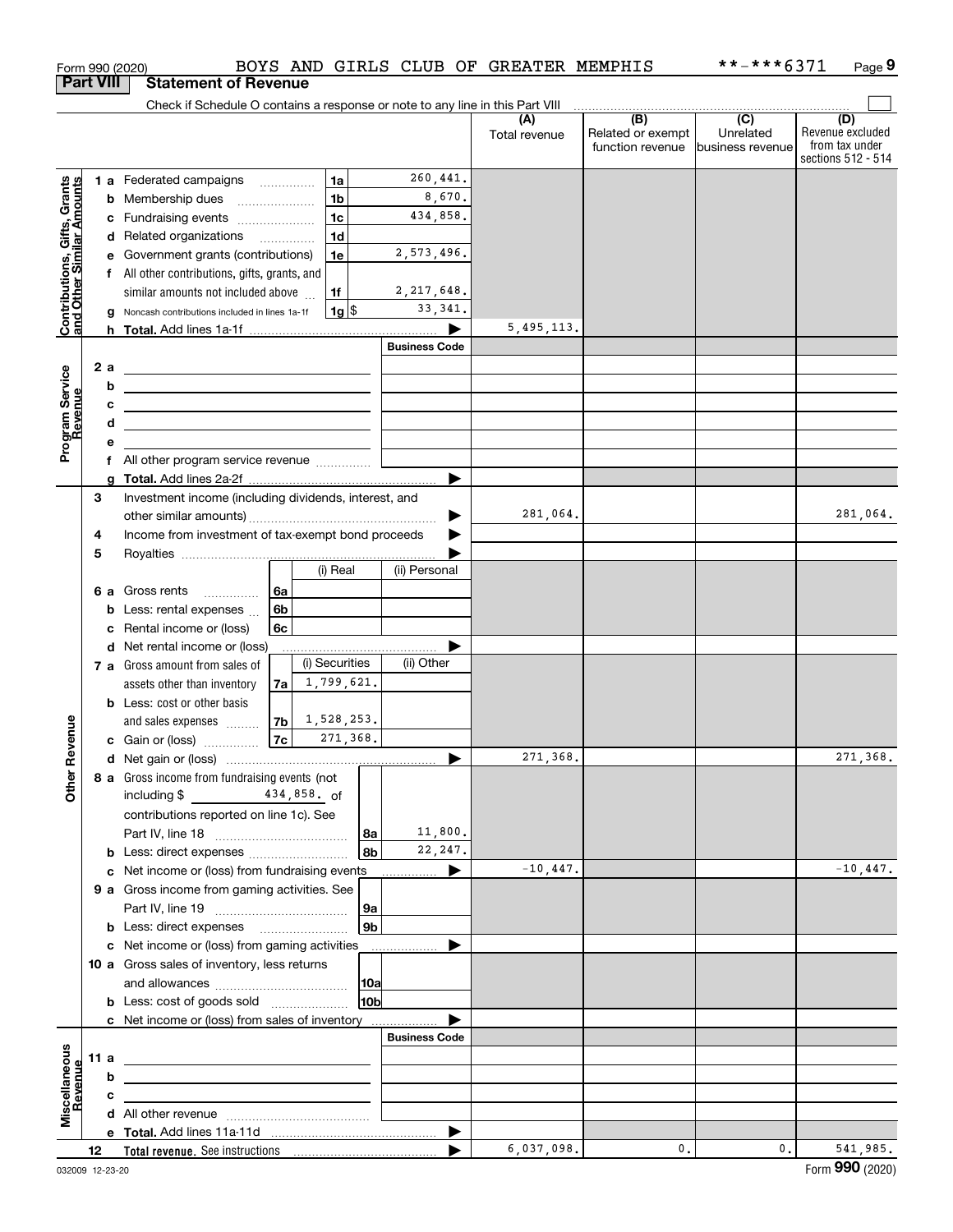Check here  $\blacktriangleright$ 

|              | Form 990 (2020)<br><b>Part IX   Statement of Functional Expenses</b>                                                       | BOYS AND GIRLS CLUB OF GREATER MEMPHIS |                             |                                    | **-***6371<br>Page      |
|--------------|----------------------------------------------------------------------------------------------------------------------------|----------------------------------------|-----------------------------|------------------------------------|-------------------------|
|              | Section 501(c)(3) and 501(c)(4) organizations must complete all columns. All other organizations must complete column (A). |                                        |                             |                                    |                         |
|              | Check if Schedule O contains a response or note to any line in this Part IX                                                |                                        |                             |                                    |                         |
|              |                                                                                                                            | (A)                                    | (B)                         | (C)                                | (D)                     |
|              | Do not include amounts reported on lines 6b,<br>7b, 8b, 9b, and 10b of Part VIII.                                          | Total expenses                         | Program service<br>expenses | Management and<br>general expenses | Fundraising<br>expenses |
| 1            | Grants and other assistance to domestic organizations                                                                      |                                        |                             |                                    |                         |
|              | and domestic governments. See Part IV, line 21                                                                             |                                        |                             |                                    |                         |
| $\mathbf{2}$ | Grants and other assistance to domestic                                                                                    |                                        |                             |                                    |                         |
|              | individuals. See Part IV, line 22                                                                                          |                                        |                             |                                    |                         |
| 3            | Grants and other assistance to foreign                                                                                     |                                        |                             |                                    |                         |
|              | organizations, foreign governments, and foreign                                                                            |                                        |                             |                                    |                         |
|              | individuals. See Part IV, lines 15 and 16                                                                                  |                                        |                             |                                    |                         |
| 4            | Benefits paid to or for members                                                                                            |                                        |                             |                                    |                         |
| 5            | Compensation of current officers, directors,                                                                               |                                        |                             |                                    |                         |
|              | trustees, and key employees                                                                                                | 245,570.                               | 186,053.                    | 47,613.                            | 11,904                  |
| 6            | Compensation not included above to disqualified                                                                            |                                        |                             |                                    |                         |
|              | persons (as defined under section 4958(f)(1)) and                                                                          |                                        |                             |                                    |                         |
| 7            | persons described in section 4958(c)(3)(B)                                                                                 | 1,960,869.                             | 1,620,645.                  | 264,283.                           | 75,941                  |
| 8            | Pension plan accruals and contributions (include                                                                           |                                        |                             |                                    |                         |
|              | section 401(k) and 403(b) employer contributions)                                                                          | 56,500.                                | 42,388.                     |                                    |                         |
| 9            |                                                                                                                            | $\overline{285,112}$ .                 | 246, 423.                   | $\frac{11,290}{33,117}$            | $\frac{2,822}{5,572}$   |
| 10           |                                                                                                                            | 138,223.                               | 116,304.                    | 17,968.                            | 3,951                   |
| 11           | Fees for services (nonemployees):                                                                                          |                                        |                             |                                    |                         |
| a            |                                                                                                                            |                                        |                             |                                    |                         |
| b            |                                                                                                                            |                                        |                             |                                    |                         |
| c            |                                                                                                                            | 18,740.                                | 14,055.                     | 3,748.                             | 93 <sub>1</sub>         |
| d            |                                                                                                                            |                                        |                             |                                    |                         |
| е            | Professional fundraising services. See Part IV, line 17                                                                    |                                        |                             |                                    |                         |

16,045. 12,078.

74,204.

74,204.

177,185.

414,309.

227,587.

61,273.

88,365. 5,559.

177,185.

414,309. 131,437.

227,587. 225,148. 132,508. 61,273. 141,088. 4,411,800.

|    | g Other. (If line 11g amount exceeds 10% of line 25, |  |  |  |  |
|----|------------------------------------------------------|--|--|--|--|
|    | column (A) amount, list line 11g expenses on Sch 0.) |  |  |  |  |
| 12 |                                                      |  |  |  |  |
| 13 |                                                      |  |  |  |  |
| 14 |                                                      |  |  |  |  |

~~~~~~~~~~~

Investment management fees

**1617181920212223**Royalties ~~~~~~~~~~~~~~~~~~ Occupancy ~~~~~~~~~~~~~~~~~ Travel ……………………………………………… Payments of travel or entertainment expenses for any federal, state, or local public officials ... Conferences, conventions, and meetings Interest Payments to affiliates ~~~~~~~~~~~~ Depreciation, depletion, and amortization  $\,\,\ldots\,\,$ Insurance

**24abc**UTILITIES **d** WORK INCENTIVE Other expenses. Itemize expenses not covered above (List miscellaneous expenses on line 24e. If line 24e amount exceeds 10% of line 25, column (A) amount, list line 24e expenses on Schedule O.) PROGRAM SUPPLIES CONTRACT SERVICES

Check here  $\bullet$  if following SOP 98-2 (ASC 958-720) **Total functional expenses.**  Add lines 1 through 24e **Joint costs.** Complete this line only if the organization **e** All other expenses **2526**reported in column (B) joint costs from a combined educational campaign and fundraising solicitation.

10,422. 3,936. 1,687.  $9,059.$  2,415. 604.

69,727. 12,428. 6,210.  $3,889.$  1,113. 557.

 $123,552.$  5,256. 2,629.

196,406. 15,799. 12,943.  $119,610.$  8,600. 4,298.

71,507. 50,770. 18,811. 3,784,598. 478,336. 148,866.

Form (2020) **990**

11,904.

15,941.

2,822.  $5,572.$ 3,951.

937.

 $\mathcal{L}^{\text{max}}$ 

> **ef**

**15**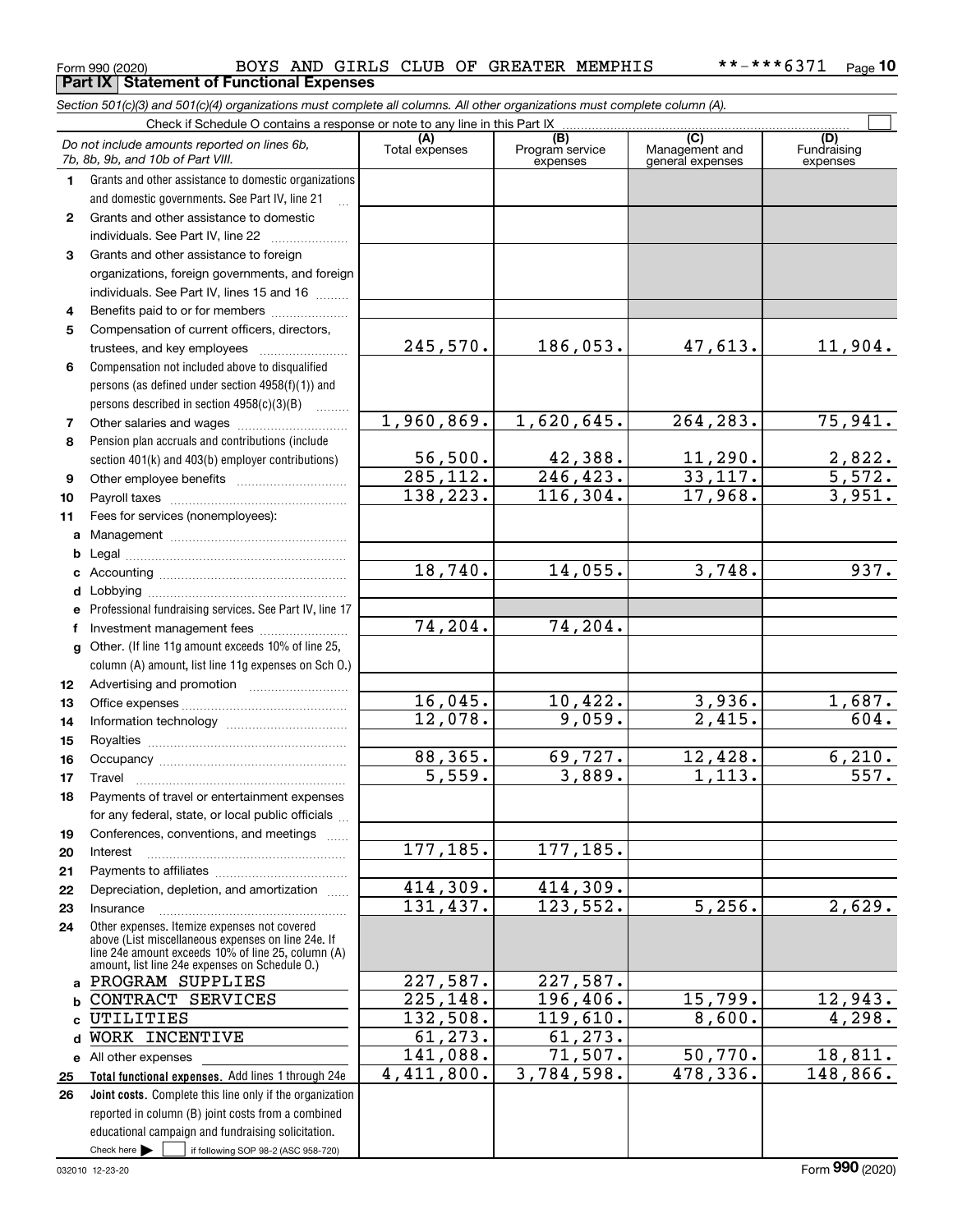**32 33**

Net.

| Form 990 (2020)                         | BOYS |  |  | AND GIRLS CLUB OF GREATER. | MEMPHIS | . | Page |
|-----------------------------------------|------|--|--|----------------------------|---------|---|------|
| $\sim$ $\sim$<br>il Factoria de Alcanto |      |  |  |                            |         |   |      |

Total net assets or fund balances ~~~~~~~~~~~~~~~~~~~~~~

Total liabilities and net assets/fund balances

**11**

|                             |          | Check if Schedule O contains a response or note to any line in this Part X                                                                                 |                           |                 |                          |
|-----------------------------|----------|------------------------------------------------------------------------------------------------------------------------------------------------------------|---------------------------|-----------------|--------------------------|
|                             |          |                                                                                                                                                            | (A)<br>Beginning of year  |                 | (B)<br>End of year       |
|                             | 1        | Cash - non-interest-bearing                                                                                                                                | 2, 294, 702.              | $\mathbf{1}$    | 3,969,968.               |
|                             | 2        |                                                                                                                                                            |                           | $\mathbf{2}$    |                          |
|                             | з        |                                                                                                                                                            | 1,228,702.                | 3               | 572,528.                 |
|                             | 4        |                                                                                                                                                            |                           | 4               | 4,510.                   |
|                             | 5        | Loans and other receivables from any current or former officer, director,                                                                                  |                           |                 |                          |
|                             |          | trustee, key employee, creator or founder, substantial contributor, or 35%                                                                                 |                           |                 |                          |
|                             |          | controlled entity or family member of any of these persons                                                                                                 |                           | 5               |                          |
|                             | 6        | Loans and other receivables from other disqualified persons (as defined                                                                                    |                           |                 |                          |
|                             |          | under section $4958(f)(1)$ , and persons described in section $4958(c)(3)(B)$<br>1.1.1.1                                                                   |                           | 6               |                          |
|                             | 7        |                                                                                                                                                            |                           | 7               |                          |
| Assets                      | 8        |                                                                                                                                                            |                           | 8               |                          |
|                             | 9        | Prepaid expenses and deferred charges                                                                                                                      | 26,761.                   | 9               | 30, 382.                 |
|                             |          | 10a Land, buildings, and equipment: cost or other                                                                                                          |                           |                 |                          |
|                             |          | 13,622,976.<br>basis. Complete Part VI of Schedule D  10a                                                                                                  |                           |                 |                          |
|                             |          | 8,032,031.<br><b>b</b> Less: accumulated depreciation                                                                                                      | 5,846,831.                | 10 <sub>c</sub> | 5,590,945.               |
|                             | 11       |                                                                                                                                                            | 10,108,012.               | 11              | 11,360,866.              |
|                             | 12       |                                                                                                                                                            | 1,259,961.                | 12              | 1,450,651.               |
|                             | 13       | Investments - program-related. See Part IV, line 11                                                                                                        |                           | 13              |                          |
|                             | 14       |                                                                                                                                                            |                           | 14              |                          |
|                             | 15       |                                                                                                                                                            | $\overline{276}$ , 722.   | 15              | 256,710.                 |
|                             | 16       |                                                                                                                                                            | $\overline{21,041,691}$ . | 16              | 23, 236, 560.            |
|                             | 17       |                                                                                                                                                            | 214,909.                  | 17              | 185,084.                 |
|                             | 18       |                                                                                                                                                            |                           | 18              |                          |
|                             | 19       |                                                                                                                                                            | 546,849.                  | 19              | 0.                       |
|                             | 20       |                                                                                                                                                            |                           | 20              |                          |
|                             | 21       | Escrow or custodial account liability. Complete Part IV of Schedule D<br>1.1.1.1.1.1.1.1.1.1                                                               |                           | 21              |                          |
|                             | 22       | Loans and other payables to any current or former officer, director,                                                                                       |                           |                 |                          |
|                             |          | trustee, key employee, creator or founder, substantial contributor, or 35%                                                                                 |                           |                 |                          |
| Liabilities                 |          | controlled entity or family member of any of these persons                                                                                                 | 5,490,565.                | 22              | $\overline{5,111,905}$ . |
|                             | 23       | Secured mortgages and notes payable to unrelated third parties<br>.                                                                                        |                           | 23<br>24        | 579,300.                 |
|                             | 24<br>25 |                                                                                                                                                            |                           |                 |                          |
|                             |          | Other liabilities (including federal income tax, payables to related third<br>parties, and other liabilities not included on lines 17-24). Complete Part X |                           |                 |                          |
|                             |          | of Schedule D                                                                                                                                              |                           | 25              |                          |
|                             | 26       | Total liabilities. Add lines 17 through 25                                                                                                                 | 6, 252, 323.              | 26              | 5,876,289.               |
|                             |          | Organizations that follow FASB ASC 958, check here $\blacktriangleright \boxed{X}$                                                                         |                           |                 |                          |
|                             |          | and complete lines 27, 28, 32, and 33.                                                                                                                     |                           |                 |                          |
|                             | 27       | Net assets without donor restrictions                                                                                                                      | 9,946,007.                | 27              | 12,341,724.              |
|                             | 28       | Net assets with donor restrictions                                                                                                                         | 4,843,361.                | 28              | 5,018,547.               |
| Net Assets or Fund Balances |          | Organizations that do not follow FASB ASC 958, check here $\blacktriangleright$                                                                            |                           |                 |                          |
|                             |          | and complete lines 29 through 33.                                                                                                                          |                           |                 |                          |
|                             | 29       | Capital stock or trust principal, or current funds                                                                                                         |                           | 29              |                          |
|                             | 30       | Paid-in or capital surplus, or land, building, or equipment fund                                                                                           |                           | 30              |                          |
|                             | 31       | Retained earnings, endowment, accumulated income, or other funds                                                                                           |                           | 31              |                          |
|                             | 32       |                                                                                                                                                            | 14,789,368.               | 32              | 17,360,271.              |

Form (2020) **990**

**32 33**

21,041,691.

**Part X Balance Sheet**

| Form 990 (2020 |  |
|----------------|--|
|                |  |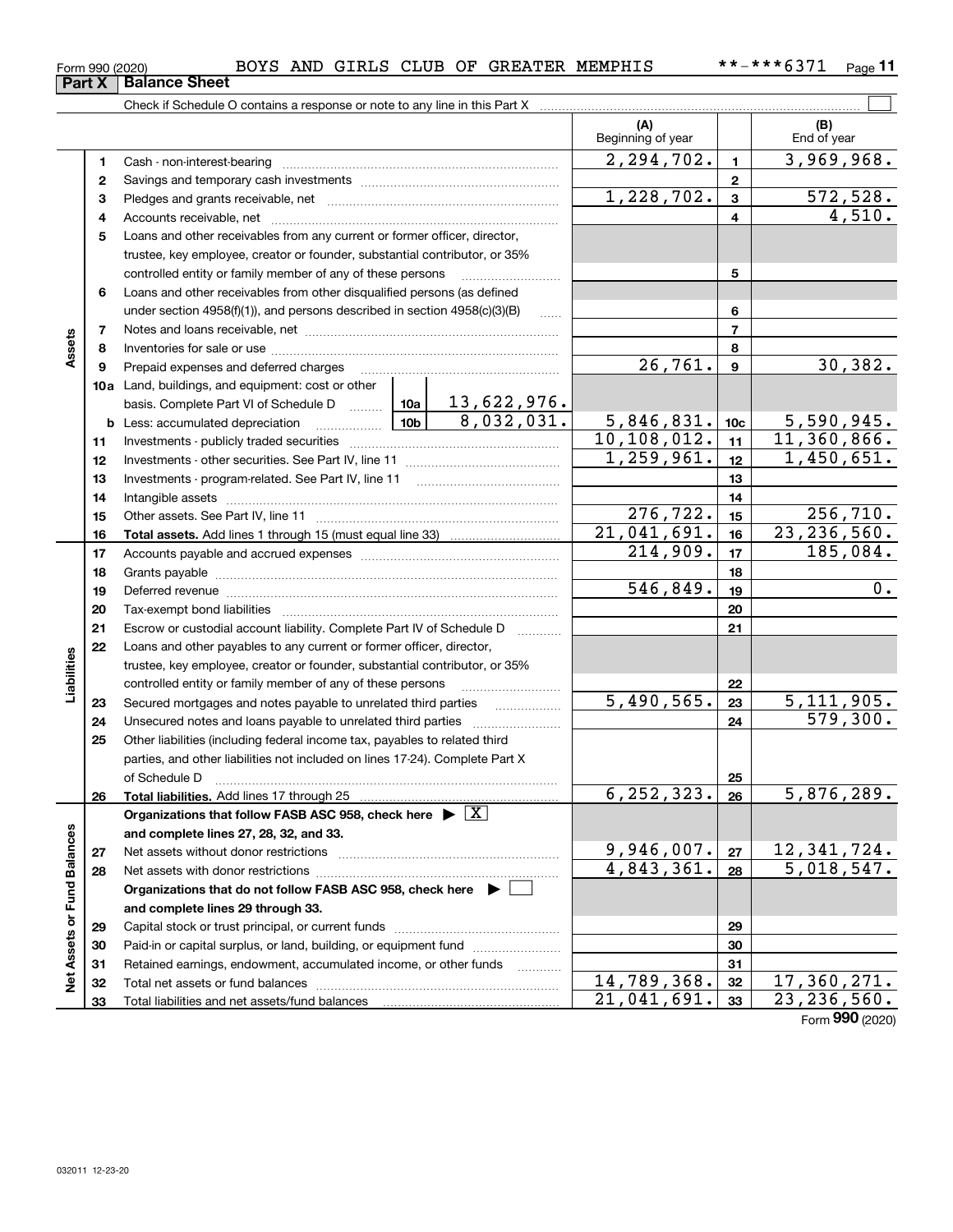|    | BOYS AND GIRLS CLUB OF GREATER MEMPHIS<br>Form 990 (2020)                                                                       |                         | **-***6371     |            | Page 12   |
|----|---------------------------------------------------------------------------------------------------------------------------------|-------------------------|----------------|------------|-----------|
|    | Part XI<br><b>Reconciliation of Net Assets</b>                                                                                  |                         |                |            |           |
|    |                                                                                                                                 |                         |                |            |           |
|    |                                                                                                                                 |                         |                |            |           |
| 1  |                                                                                                                                 | 1.                      | 6,037,098.     |            |           |
| 2  |                                                                                                                                 | $\mathbf{2}$            | 4,411,800.     |            |           |
| з  | Revenue less expenses. Subtract line 2 from line 1                                                                              | 3                       | 1,625,298.     |            |           |
| 4  |                                                                                                                                 | $\overline{\mathbf{4}}$ | 14,789,368.    |            |           |
| 5  |                                                                                                                                 | 5                       |                | 956,624.   |           |
| 6  |                                                                                                                                 | 6                       |                | $-11,019.$ |           |
| 7  | Investment expenses www.communication.com/www.communication.com/www.communication.com/www.com                                   | $\overline{7}$          |                |            |           |
| 8  | Prior period adjustments                                                                                                        | 8                       |                |            |           |
| 9  | Other changes in net assets or fund balances (explain on Schedule O)                                                            | $\mathbf{Q}$            |                |            | 0.        |
| 10 | Net assets or fund balances at end of year. Combine lines 3 through 9 (must equal Part X, line 32,                              |                         |                |            |           |
|    | column (B))                                                                                                                     | 10                      | 17,360,271.    |            |           |
|    | Part XII Financial Statements and Reporting                                                                                     |                         |                |            |           |
|    |                                                                                                                                 |                         |                |            |           |
|    |                                                                                                                                 |                         |                | <b>Yes</b> | <b>No</b> |
| 1  | $\boxed{\mathbf{X}}$ Accrual<br>Accounting method used to prepare the Form 990: [139] Cash<br>Other                             |                         |                |            |           |
|    | If the organization changed its method of accounting from a prior year or checked "Other," explain in Schedule O.               |                         |                |            |           |
|    | 2a Were the organization's financial statements compiled or reviewed by an independent accountant?                              |                         | 2a             |            | x         |
|    | If "Yes," check a box below to indicate whether the financial statements for the year were compiled or reviewed on a            |                         |                |            |           |
|    | separate basis, consolidated basis, or both:                                                                                    |                         |                |            |           |
|    | Separate basis<br>Consolidated basis<br>Both consolidated and separate basis                                                    |                         |                |            |           |
|    | <b>b</b> Were the organization's financial statements audited by an independent accountant?                                     |                         | 2 <sub>b</sub> | Х          |           |
|    | If "Yes," check a box below to indicate whether the financial statements for the year were audited on a separate basis,         |                         |                |            |           |
|    | consolidated basis, or both:                                                                                                    |                         |                |            |           |
|    | $X$ Separate basis<br><b>Consolidated basis</b><br>Both consolidated and separate basis                                         |                         |                |            |           |
|    | c If "Yes" to line 2a or 2b, does the organization have a committee that assumes responsibility for oversight of the audit,     |                         |                |            |           |
|    |                                                                                                                                 |                         | 2c             | х          |           |
|    | If the organization changed either its oversight process or selection process during the tax year, explain on Schedule O.       |                         |                |            |           |
|    | 3a As a result of a federal award, was the organization required to undergo an audit or audits as set forth in the Single Audit |                         |                |            |           |
|    |                                                                                                                                 |                         | За             |            | x         |
|    | b If "Yes," did the organization undergo the required audit or audits? If the organization did not undergo the required audit   |                         |                |            |           |
|    |                                                                                                                                 |                         | 3b             |            |           |

Form (2020) **990**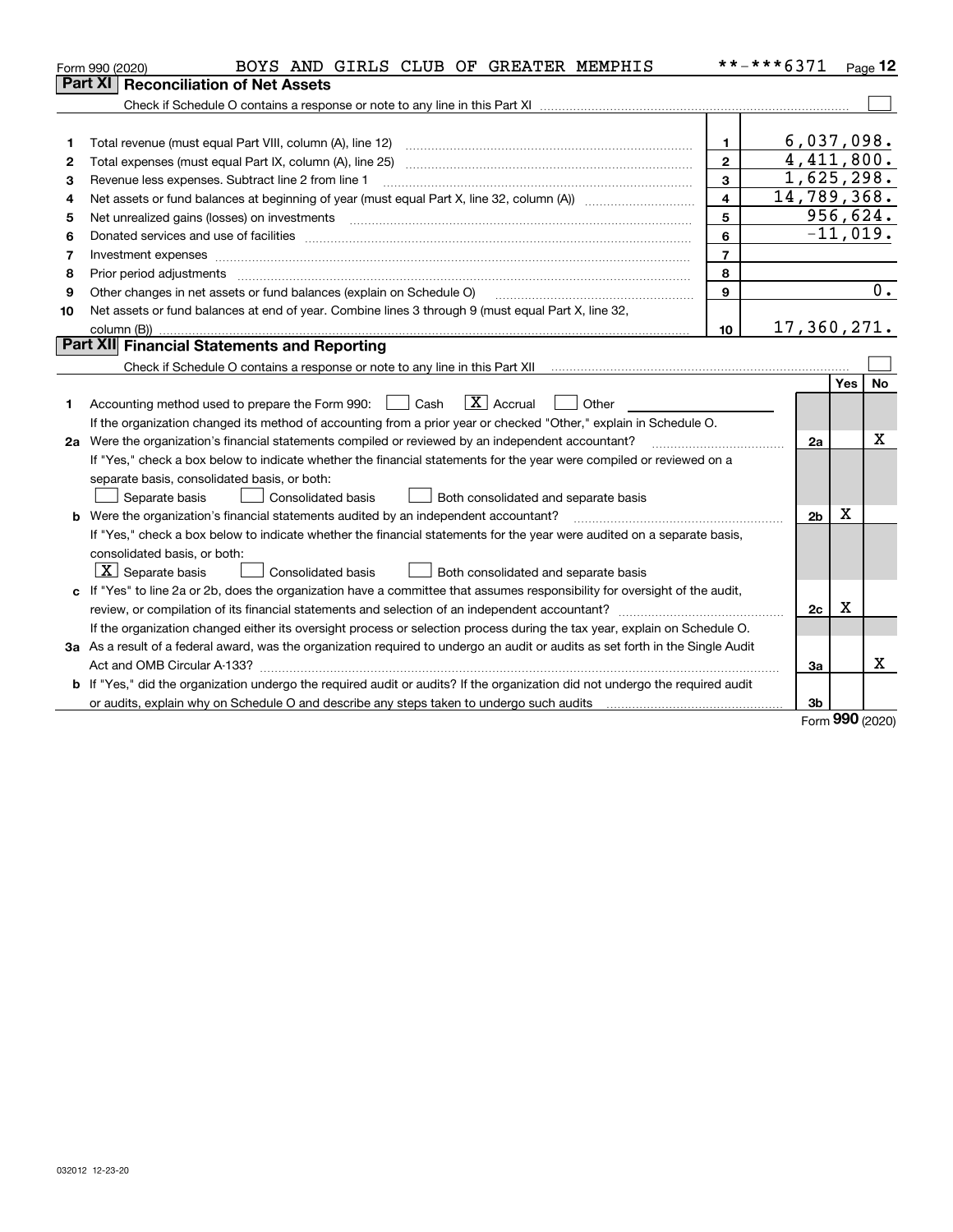| <b>SCHEDULE A</b> |  |
|-------------------|--|
|-------------------|--|

Department of the Treasury Internal Revenue Service

|  |  |  | (Form 990 or 990-EZ) |
|--|--|--|----------------------|
|--|--|--|----------------------|

# **Public Charity Status and Public Support**

**Complete if the organization is a section 501(c)(3) organization or a section 4947(a)(1) nonexempt charitable trust. | Attach to Form 990 or Form 990-EZ.** 

|  | $\blacksquare$                                                           |  |  |
|--|--------------------------------------------------------------------------|--|--|
|  | ▶ Go to www.irs.gov/Form990 for instructions and the latest information. |  |  |
|  |                                                                          |  |  |

| O)                                  |
|-------------------------------------|
| <b>Open to Public</b><br>Inspection |

OMB No. 1545-0047

|  | Name of the organization |
|--|--------------------------|
|--|--------------------------|

|    |            | Name of the organization                                                                                                                     |            | BOYS AND GIRLS CLUB OF GREATER MEMPHIS |                                 |    |                            | <b>Employer identification number</b><br>**-***6371 |
|----|------------|----------------------------------------------------------------------------------------------------------------------------------------------|------------|----------------------------------------|---------------------------------|----|----------------------------|-----------------------------------------------------|
|    | Part I     | Reason for Public Charity Status. (All organizations must complete this part.) See instructions.                                             |            |                                        |                                 |    |                            |                                                     |
|    |            | The organization is not a private foundation because it is: (For lines 1 through 12, check only one box.)                                    |            |                                        |                                 |    |                            |                                                     |
| 1  |            | A church, convention of churches, or association of churches described in section 170(b)(1)(A)(i).                                           |            |                                        |                                 |    |                            |                                                     |
| 2  |            | A school described in section 170(b)(1)(A)(ii). (Attach Schedule E (Form 990 or 990-EZ).)                                                    |            |                                        |                                 |    |                            |                                                     |
| з  |            | A hospital or a cooperative hospital service organization described in section 170(b)(1)(A)(iii).                                            |            |                                        |                                 |    |                            |                                                     |
| 4  |            | A medical research organization operated in conjunction with a hospital described in section 170(b)(1)(A)(iii). Enter the hospital's name,   |            |                                        |                                 |    |                            |                                                     |
|    |            | city, and state:                                                                                                                             |            |                                        |                                 |    |                            |                                                     |
| 5  |            | An organization operated for the benefit of a college or university owned or operated by a governmental unit described in                    |            |                                        |                                 |    |                            |                                                     |
|    |            | section 170(b)(1)(A)(iv). (Complete Part II.)                                                                                                |            |                                        |                                 |    |                            |                                                     |
| 6  |            | A federal, state, or local government or governmental unit described in section 170(b)(1)(A)(v).                                             |            |                                        |                                 |    |                            |                                                     |
|    | $7 \times$ | An organization that normally receives a substantial part of its support from a governmental unit or from the general public described in    |            |                                        |                                 |    |                            |                                                     |
|    |            | section 170(b)(1)(A)(vi). (Complete Part II.)                                                                                                |            |                                        |                                 |    |                            |                                                     |
| 8  |            | A community trust described in section 170(b)(1)(A)(vi). (Complete Part II.)                                                                 |            |                                        |                                 |    |                            |                                                     |
| 9  |            | An agricultural research organization described in section 170(b)(1)(A)(ix) operated in conjunction with a land-grant college                |            |                                        |                                 |    |                            |                                                     |
|    |            | or university or a non-land-grant college of agriculture (see instructions). Enter the name, city, and state of the college or               |            |                                        |                                 |    |                            |                                                     |
|    |            | university:                                                                                                                                  |            |                                        |                                 |    |                            |                                                     |
| 10 |            | An organization that normally receives (1) more than 33 1/3% of its support from contributions, membership fees, and gross receipts from     |            |                                        |                                 |    |                            |                                                     |
|    |            | activities related to its exempt functions, subject to certain exceptions; and (2) no more than 33 1/3% of its support from gross investment |            |                                        |                                 |    |                            |                                                     |
|    |            | income and unrelated business taxable income (less section 511 tax) from businesses acquired by the organization after June 30, 1975.        |            |                                        |                                 |    |                            |                                                     |
|    |            | See section 509(a)(2). (Complete Part III.)                                                                                                  |            |                                        |                                 |    |                            |                                                     |
| 11 |            | An organization organized and operated exclusively to test for public safety. See section 509(a)(4).                                         |            |                                        |                                 |    |                            |                                                     |
| 12 |            | An organization organized and operated exclusively for the benefit of, to perform the functions of, or to carry out the purposes of one or   |            |                                        |                                 |    |                            |                                                     |
|    |            | more publicly supported organizations described in section 509(a)(1) or section 509(a)(2). See section 509(a)(3). Check the box in           |            |                                        |                                 |    |                            |                                                     |
|    |            | lines 12a through 12d that describes the type of supporting organization and complete lines 12e, 12f, and 12g.                               |            |                                        |                                 |    |                            |                                                     |
| а  |            | Type I. A supporting organization operated, supervised, or controlled by its supported organization(s), typically by giving                  |            |                                        |                                 |    |                            |                                                     |
|    |            | the supported organization(s) the power to regularly appoint or elect a majority of the directors or trustees of the supporting              |            |                                        |                                 |    |                            |                                                     |
|    |            | organization. You must complete Part IV, Sections A and B.                                                                                   |            |                                        |                                 |    |                            |                                                     |
| b  |            | Type II. A supporting organization supervised or controlled in connection with its supported organization(s), by having                      |            |                                        |                                 |    |                            |                                                     |
|    |            | control or management of the supporting organization vested in the same persons that control or manage the supported                         |            |                                        |                                 |    |                            |                                                     |
|    |            | organization(s). You must complete Part IV, Sections A and C.                                                                                |            |                                        |                                 |    |                            |                                                     |
| с  |            | Type III functionally integrated. A supporting organization operated in connection with, and functionally integrated with,                   |            |                                        |                                 |    |                            |                                                     |
|    |            | its supported organization(s) (see instructions). You must complete Part IV, Sections A, D, and E.                                           |            |                                        |                                 |    |                            |                                                     |
| d  |            | Type III non-functionally integrated. A supporting organization operated in connection with its supported organization(s)                    |            |                                        |                                 |    |                            |                                                     |
|    |            | that is not functionally integrated. The organization generally must satisfy a distribution requirement and an attentiveness                 |            |                                        |                                 |    |                            |                                                     |
|    |            | requirement (see instructions). You must complete Part IV, Sections A and D, and Part V.                                                     |            |                                        |                                 |    |                            |                                                     |
|    |            | Check this box if the organization received a written determination from the IRS that it is a Type I, Type II, Type III                      |            |                                        |                                 |    |                            |                                                     |
|    |            | functionally integrated, or Type III non-functionally integrated supporting organization.                                                    |            |                                        |                                 |    |                            |                                                     |
|    |            | f Enter the number of supported organizations                                                                                                |            |                                        |                                 |    |                            |                                                     |
|    |            | g Provide the following information about the supported organization(s).<br>(i) Name of supported                                            | (ii) $EIN$ | (iii) Type of organization             | (iv) Is the organization listed |    | (v) Amount of monetary     | (vi) Amount of other                                |
|    |            | organization                                                                                                                                 |            | (described on lines 1-10               | in your governing document?     |    | support (see instructions) | support (see instructions)                          |
|    |            |                                                                                                                                              |            | above (see instructions))              | Yes                             | No |                            |                                                     |
|    |            |                                                                                                                                              |            |                                        |                                 |    |                            |                                                     |
|    |            |                                                                                                                                              |            |                                        |                                 |    |                            |                                                     |
|    |            |                                                                                                                                              |            |                                        |                                 |    |                            |                                                     |
|    |            |                                                                                                                                              |            |                                        |                                 |    |                            |                                                     |
|    |            |                                                                                                                                              |            |                                        |                                 |    |                            |                                                     |
|    |            |                                                                                                                                              |            |                                        |                                 |    |                            |                                                     |
|    |            |                                                                                                                                              |            |                                        |                                 |    |                            |                                                     |
|    |            |                                                                                                                                              |            |                                        |                                 |    |                            |                                                     |
|    |            |                                                                                                                                              |            |                                        |                                 |    |                            |                                                     |
|    |            |                                                                                                                                              |            |                                        |                                 |    |                            |                                                     |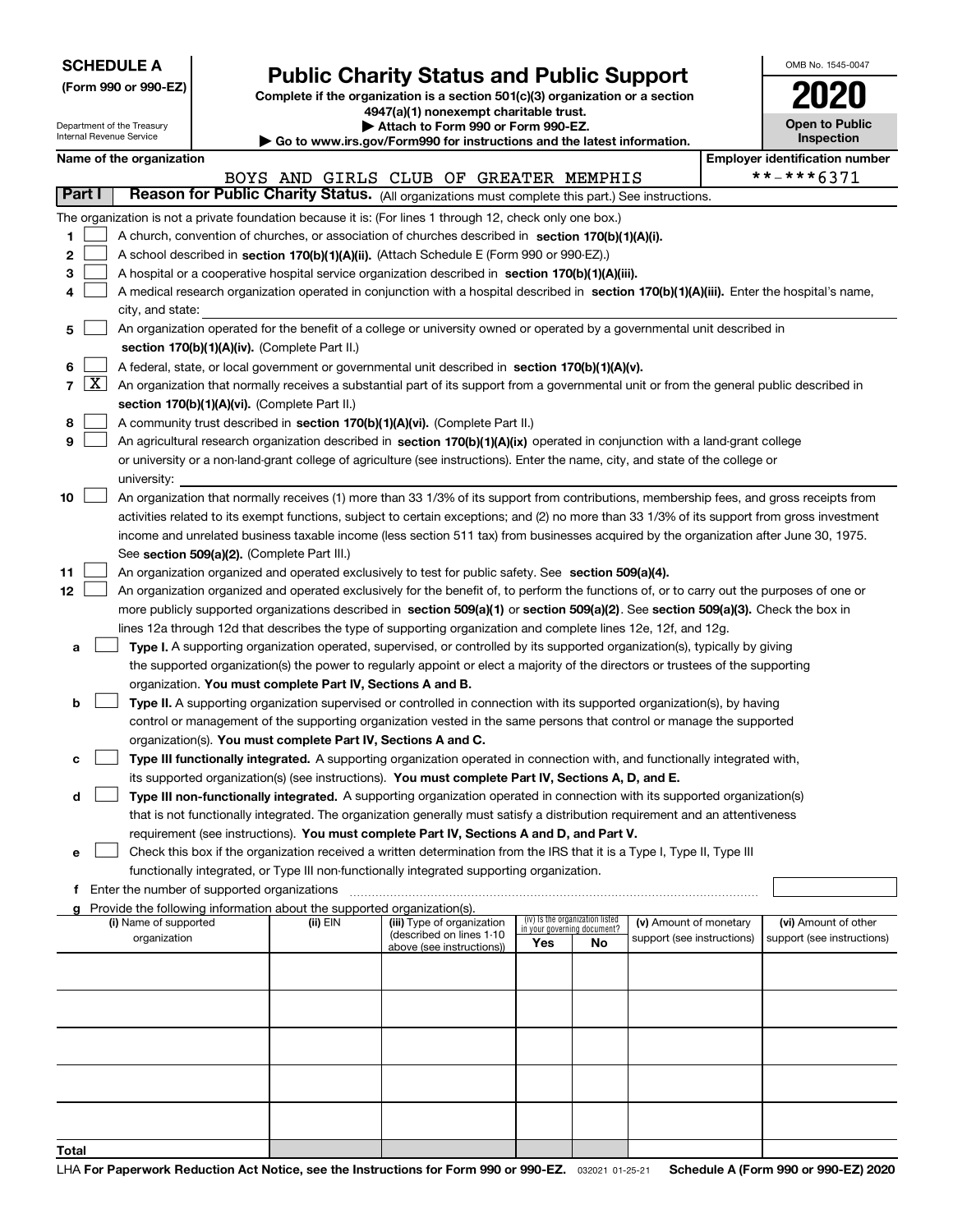#### **2** Schedule A (Form 990 or 990-EZ) 2020  $\, {\rm BOYS} \,$  AND <code>GIRLS CLUB OF GREATER MEMPHIS \*\*-\*\*\*6371 Page</code> **Part II Support Schedule for Organizations Described in Sections 170(b)(1)(A)(iv) and 170(b)(1)(A)(vi)**

(Complete only if you checked the box on line 5, 7, or 8 of Part I or if the organization failed to qualify under Part III. If the organization fails to qualify under the tests listed below, please complete Part III.)

| <b>Section A. Public Support</b>                                                                                                                                                                                               |          |            |            |            |          |                                          |
|--------------------------------------------------------------------------------------------------------------------------------------------------------------------------------------------------------------------------------|----------|------------|------------|------------|----------|------------------------------------------|
| Calendar year (or fiscal year beginning in) $\blacktriangleright$                                                                                                                                                              | (a) 2016 | $(b)$ 2017 | $(c)$ 2018 | $(d)$ 2019 | (e) 2020 | (f) Total                                |
| 1 Gifts, grants, contributions, and                                                                                                                                                                                            |          |            |            |            |          |                                          |
| membership fees received. (Do not                                                                                                                                                                                              |          |            |            |            |          |                                          |
| include any "unusual grants.")                                                                                                                                                                                                 | 3280464. | 4025913.   | 5055083.   | 5066099.   |          | 5466585.22894144.                        |
| 2 Tax revenues levied for the organ-                                                                                                                                                                                           |          |            |            |            |          |                                          |
| ization's benefit and either paid to                                                                                                                                                                                           |          |            |            |            |          |                                          |
| or expended on its behalf                                                                                                                                                                                                      |          |            |            |            |          |                                          |
| 3 The value of services or facilities                                                                                                                                                                                          |          |            |            |            |          |                                          |
| furnished by a governmental unit to                                                                                                                                                                                            |          |            |            |            |          |                                          |
| the organization without charge                                                                                                                                                                                                |          |            |            |            |          |                                          |
| 4 Total. Add lines 1 through 3                                                                                                                                                                                                 | 3280464. | 4025913.   | 5055083.   | 5066099.   |          | 5466585.22894144.                        |
| 5 The portion of total contributions                                                                                                                                                                                           |          |            |            |            |          |                                          |
| by each person (other than a                                                                                                                                                                                                   |          |            |            |            |          |                                          |
| governmental unit or publicly                                                                                                                                                                                                  |          |            |            |            |          |                                          |
| supported organization) included                                                                                                                                                                                               |          |            |            |            |          |                                          |
| on line 1 that exceeds 2% of the                                                                                                                                                                                               |          |            |            |            |          |                                          |
| amount shown on line 11,                                                                                                                                                                                                       |          |            |            |            |          |                                          |
| column (f)                                                                                                                                                                                                                     |          |            |            |            |          |                                          |
| 6 Public support. Subtract line 5 from line 4.                                                                                                                                                                                 |          |            |            |            |          | 22894144.                                |
| <b>Section B. Total Support</b>                                                                                                                                                                                                |          |            |            |            |          |                                          |
| Calendar year (or fiscal year beginning in)                                                                                                                                                                                    | (a) 2016 | (b) 2017   | $(c)$ 2018 | $(d)$ 2019 | (e) 2020 | (f) Total                                |
| <b>7</b> Amounts from line 4                                                                                                                                                                                                   | 3280464. | 4025913.   | 5055083.   | 5066099.   |          | 5466585.22894144.                        |
| 8 Gross income from interest,                                                                                                                                                                                                  |          |            |            |            |          |                                          |
| dividends, payments received on                                                                                                                                                                                                |          |            |            |            |          |                                          |
| securities loans, rents, royalties,                                                                                                                                                                                            |          |            |            |            |          |                                          |
| and income from similar sources                                                                                                                                                                                                | 219,916. | 243, 154.  | 348,079.   | 307, 202.  | 281,064. | 1399415.                                 |
| 9 Net income from unrelated business                                                                                                                                                                                           |          |            |            |            |          |                                          |
| activities, whether or not the                                                                                                                                                                                                 |          |            |            |            |          |                                          |
| business is regularly carried on                                                                                                                                                                                               |          |            |            |            |          |                                          |
| 10 Other income. Do not include gain                                                                                                                                                                                           |          |            |            |            |          |                                          |
| or loss from the sale of capital                                                                                                                                                                                               |          |            |            |            |          |                                          |
| assets (Explain in Part VI.) <b>Constant</b>                                                                                                                                                                                   |          |            |            |            |          |                                          |
| 11 Total support. Add lines 7 through 10                                                                                                                                                                                       |          |            |            |            |          | 24293559.                                |
| <b>12</b> Gross receipts from related activities, etc. (see instructions)                                                                                                                                                      |          |            |            |            | 12       |                                          |
| 13 First 5 years. If the Form 990 is for the organization's first, second, third, fourth, or fifth tax year as a section 501(c)(3)                                                                                             |          |            |            |            |          |                                          |
| organization, check this box and stop here manufactured and according to the state of the state of the state of the state of the state of the state of the state of the state of the state of the state of the state of the st |          |            |            |            |          |                                          |
| Section C. Computation of Public Support Percentage                                                                                                                                                                            |          |            |            |            |          |                                          |
| 14 Public support percentage for 2020 (line 6, column (f), divided by line 11, column (f) <i>mummumumum</i>                                                                                                                    |          |            |            |            | 14       | 94.24<br>%                               |
|                                                                                                                                                                                                                                |          |            |            |            | 15       | 93.89<br>%                               |
| 16a 33 1/3% support test - 2020. If the organization did not check the box on line 13, and line 14 is 33 1/3% or more, check this box and                                                                                      |          |            |            |            |          |                                          |
| stop here. The organization qualifies as a publicly supported organization                                                                                                                                                     |          |            |            |            |          | $\blacktriangleright$ $\boxed{\text{X}}$ |
| b 33 1/3% support test - 2019. If the organization did not check a box on line 13 or 16a, and line 15 is 33 1/3% or more, check this box                                                                                       |          |            |            |            |          |                                          |
| and stop here. The organization qualifies as a publicly supported organization                                                                                                                                                 |          |            |            |            |          |                                          |
| 17a 10% -facts-and-circumstances test - 2020. If the organization did not check a box on line 13, 16a, or 16b, and line 14 is 10% or more,                                                                                     |          |            |            |            |          |                                          |
| and if the organization meets the facts-and-circumstances test, check this box and stop here. Explain in Part VI how the organization                                                                                          |          |            |            |            |          |                                          |
| meets the facts-and-circumstances test. The organization qualifies as a publicly supported organization                                                                                                                        |          |            |            |            |          |                                          |
| <b>b 10% -facts-and-circumstances test - 2019.</b> If the organization did not check a box on line 13, 16a, 16b, or 17a, and line 15 is 10% or                                                                                 |          |            |            |            |          |                                          |
| more, and if the organization meets the facts-and-circumstances test, check this box and stop here. Explain in Part VI how the                                                                                                 |          |            |            |            |          |                                          |
| organization meets the facts-and-circumstances test. The organization qualifies as a publicly supported organization                                                                                                           |          |            |            |            |          |                                          |
| 18 Private foundation. If the organization did not check a box on line 13, 16a, 16b, 17a, or 17b, check this box and see instructions                                                                                          |          |            |            |            |          |                                          |
|                                                                                                                                                                                                                                |          |            |            |            |          |                                          |

**Schedule A (Form 990 or 990-EZ) 2020**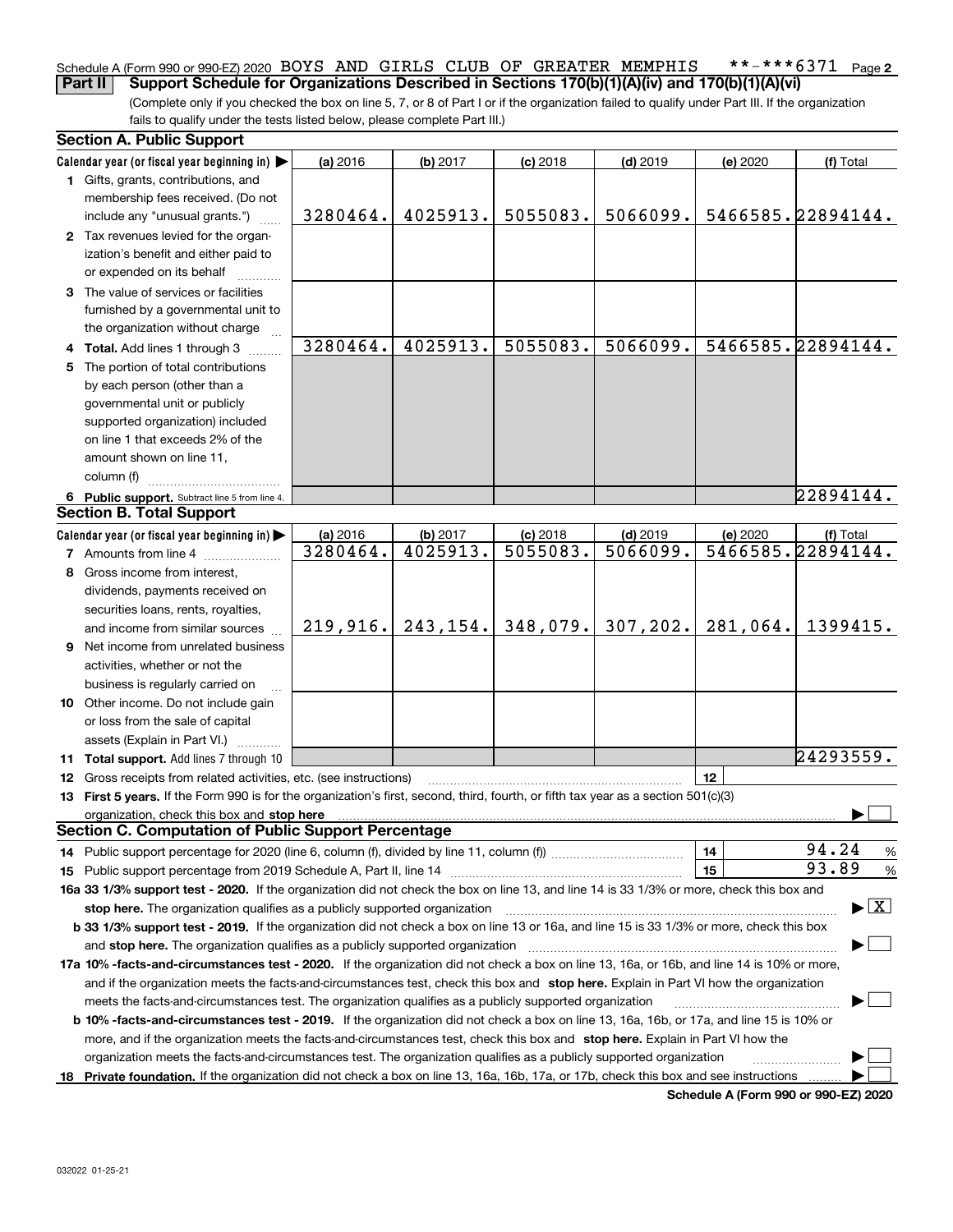#### **3** Schedule A (Form 990 or 990-EZ) 2020  $\, {\rm BOYS} \,$  AND <code>GIRLS CLUB OF GREATER MEMPHIS \*\*-\*\*\*6371 Page</code> **Part III Support Schedule for Organizations Described in Section 509(a)(2)**

(Complete only if you checked the box on line 10 of Part I or if the organization failed to qualify under Part II. If the organization fails to qualify under the tests listed below, please complete Part II.)

|    | <b>Section A. Public Support</b>                                                                                                                 |          |          |            |            |          |           |
|----|--------------------------------------------------------------------------------------------------------------------------------------------------|----------|----------|------------|------------|----------|-----------|
|    | Calendar year (or fiscal year beginning in) $\blacktriangleright$                                                                                | (a) 2016 | (b) 2017 | $(c)$ 2018 | $(d)$ 2019 | (e) 2020 | (f) Total |
|    | 1 Gifts, grants, contributions, and                                                                                                              |          |          |            |            |          |           |
|    | membership fees received. (Do not                                                                                                                |          |          |            |            |          |           |
|    | include any "unusual grants.")                                                                                                                   |          |          |            |            |          |           |
|    | <b>2</b> Gross receipts from admissions,                                                                                                         |          |          |            |            |          |           |
|    | merchandise sold or services per-                                                                                                                |          |          |            |            |          |           |
|    | formed, or facilities furnished in                                                                                                               |          |          |            |            |          |           |
|    | any activity that is related to the<br>organization's tax-exempt purpose                                                                         |          |          |            |            |          |           |
|    | 3 Gross receipts from activities that                                                                                                            |          |          |            |            |          |           |
|    | are not an unrelated trade or bus-                                                                                                               |          |          |            |            |          |           |
|    |                                                                                                                                                  |          |          |            |            |          |           |
|    | iness under section 513                                                                                                                          |          |          |            |            |          |           |
|    | 4 Tax revenues levied for the organ-                                                                                                             |          |          |            |            |          |           |
|    | ization's benefit and either paid to                                                                                                             |          |          |            |            |          |           |
|    | or expended on its behalf<br>.                                                                                                                   |          |          |            |            |          |           |
|    | 5 The value of services or facilities                                                                                                            |          |          |            |            |          |           |
|    | furnished by a governmental unit to                                                                                                              |          |          |            |            |          |           |
|    | the organization without charge                                                                                                                  |          |          |            |            |          |           |
|    | <b>6 Total.</b> Add lines 1 through 5                                                                                                            |          |          |            |            |          |           |
|    | 7a Amounts included on lines 1, 2, and                                                                                                           |          |          |            |            |          |           |
|    | 3 received from disqualified persons                                                                                                             |          |          |            |            |          |           |
|    | <b>b</b> Amounts included on lines 2 and 3 received                                                                                              |          |          |            |            |          |           |
|    | from other than disqualified persons that                                                                                                        |          |          |            |            |          |           |
|    | exceed the greater of \$5,000 or 1% of the<br>amount on line 13 for the year                                                                     |          |          |            |            |          |           |
|    | c Add lines 7a and 7b                                                                                                                            |          |          |            |            |          |           |
|    | 8 Public support. (Subtract line 7c from line 6.)                                                                                                |          |          |            |            |          |           |
|    | <b>Section B. Total Support</b>                                                                                                                  |          |          |            |            |          |           |
|    | Calendar year (or fiscal year beginning in)                                                                                                      | (a) 2016 | (b) 2017 | $(c)$ 2018 | $(d)$ 2019 | (e) 2020 | (f) Total |
|    | 9 Amounts from line 6                                                                                                                            |          |          |            |            |          |           |
|    | <b>10a</b> Gross income from interest,                                                                                                           |          |          |            |            |          |           |
|    | dividends, payments received on                                                                                                                  |          |          |            |            |          |           |
|    | securities loans, rents, royalties,<br>and income from similar sources                                                                           |          |          |            |            |          |           |
|    | <b>b</b> Unrelated business taxable income                                                                                                       |          |          |            |            |          |           |
|    | (less section 511 taxes) from businesses                                                                                                         |          |          |            |            |          |           |
|    | acquired after June 30, 1975 [10001]                                                                                                             |          |          |            |            |          |           |
|    |                                                                                                                                                  |          |          |            |            |          |           |
|    | c Add lines 10a and 10b<br>11 Net income from unrelated business                                                                                 |          |          |            |            |          |           |
|    | activities not included in line 10b,                                                                                                             |          |          |            |            |          |           |
|    | whether or not the business is                                                                                                                   |          |          |            |            |          |           |
|    | regularly carried on                                                                                                                             |          |          |            |            |          |           |
|    | <b>12</b> Other income. Do not include gain<br>or loss from the sale of capital                                                                  |          |          |            |            |          |           |
|    | assets (Explain in Part VI.)                                                                                                                     |          |          |            |            |          |           |
|    | <b>13</b> Total support. (Add lines 9, 10c, 11, and 12.)                                                                                         |          |          |            |            |          |           |
|    | 14 First 5 years. If the Form 990 is for the organization's first, second, third, fourth, or fifth tax year as a section 501(c)(3) organization, |          |          |            |            |          |           |
|    | check this box and stop here measurements are constructed as the state of the state of the state of the state o                                  |          |          |            |            |          |           |
|    | <b>Section C. Computation of Public Support Percentage</b>                                                                                       |          |          |            |            |          |           |
|    | 15 Public support percentage for 2020 (line 8, column (f), divided by line 13, column (f))                                                       |          |          |            |            | 15       | %         |
|    | 16 Public support percentage from 2019 Schedule A, Part III, line 15                                                                             |          |          |            |            | 16       | %         |
|    | Section D. Computation of Investment Income Percentage                                                                                           |          |          |            |            |          |           |
|    | 17 Investment income percentage for 2020 (line 10c, column (f), divided by line 13, column (f))                                                  |          |          |            |            | 17       | %         |
|    | <b>18</b> Investment income percentage from <b>2019</b> Schedule A, Part III, line 17                                                            |          |          |            |            | 18       | %         |
|    | 19a 33 1/3% support tests - 2020. If the organization did not check the box on line 14, and line 15 is more than 33 1/3%, and line 17 is not     |          |          |            |            |          |           |
|    | more than 33 1/3%, check this box and stop here. The organization qualifies as a publicly supported organization                                 |          |          |            |            |          | ▶         |
|    | b 33 1/3% support tests - 2019. If the organization did not check a box on line 14 or line 19a, and line 16 is more than 33 1/3%, and            |          |          |            |            |          |           |
|    | line 18 is not more than 33 1/3%, check this box and stop here. The organization qualifies as a publicly supported organization                  |          |          |            |            |          |           |
| 20 |                                                                                                                                                  |          |          |            |            |          |           |
|    |                                                                                                                                                  |          |          |            |            |          |           |

**Schedule A (Form 990 or 990-EZ) 2020**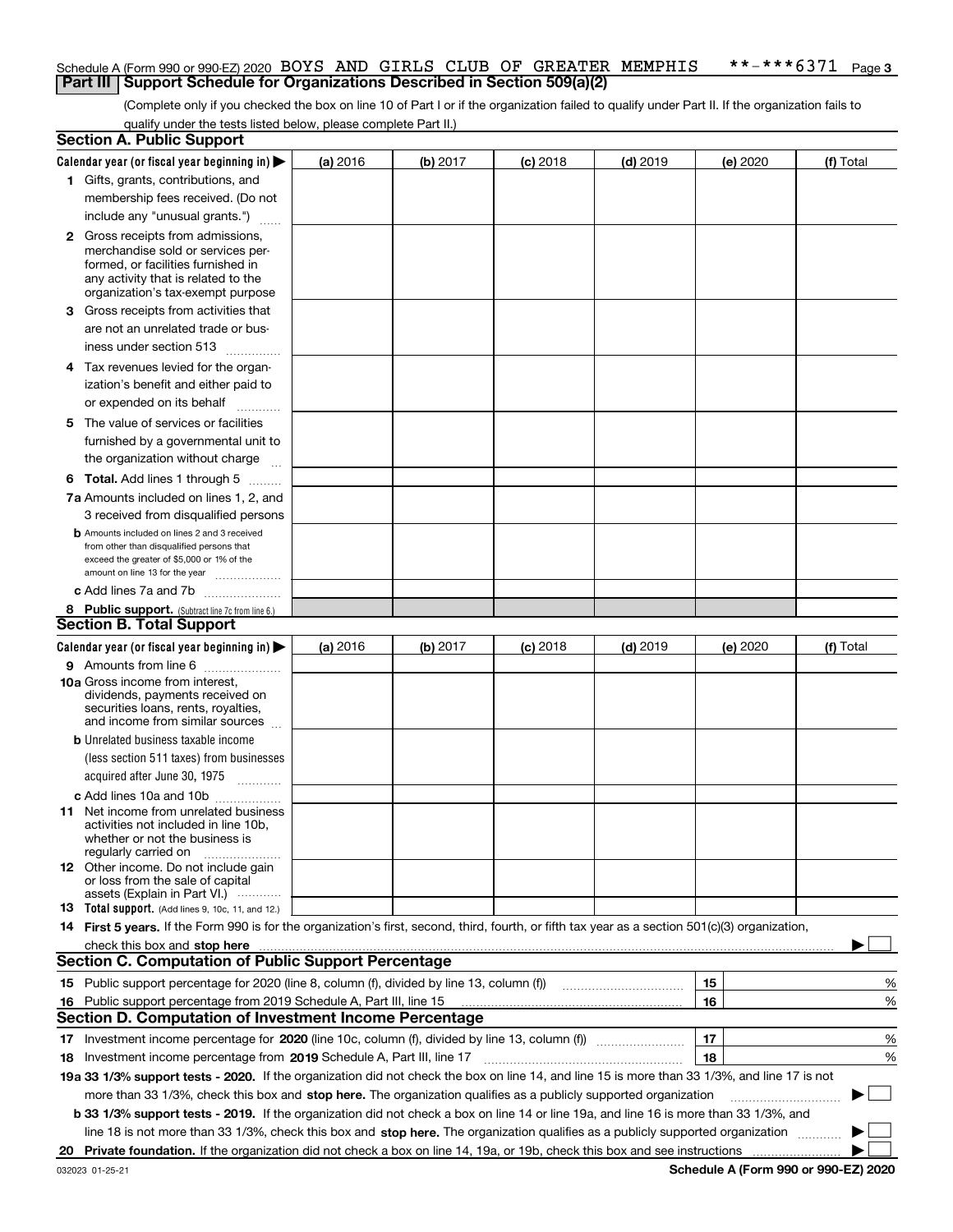#### $***$   $***$  6371 Page 4 Schedule A (Form 990 or 990-EZ) 2020  $\, {\rm BOYS} \,$  AND <code>GIRLS CLUB OF GREATER MEMPHIS \*\*-\*\*\*6371 Page</code>

### **Part IV Supporting Organizations**

(Complete only if you checked a box in line 12 on Part I. If you checked box 12a, Part I, complete Sections A and B. If you checked box 12b, Part I, complete Sections A and C. If you checked box 12c, Part I, complete Sections A, D, and E. If you checked box 12d, Part I, complete Sections A and D, and complete Part V.)

#### **Section A. All Supporting Organizations**

- **1** Are all of the organization's supported organizations listed by name in the organization's governing documents? If "No," describe in **Part VI** how the supported organizations are designated. If designated by *class or purpose, describe the designation. If historic and continuing relationship, explain.*
- **2** Did the organization have any supported organization that does not have an IRS determination of status under section 509(a)(1) or (2)? If "Yes," explain in Part VI how the organization determined that the supported *organization was described in section 509(a)(1) or (2).*
- **3a** Did the organization have a supported organization described in section 501(c)(4), (5), or (6)? If "Yes," answer *lines 3b and 3c below.*
- **b** Did the organization confirm that each supported organization qualified under section 501(c)(4), (5), or (6) and satisfied the public support tests under section 509(a)(2)? If "Yes," describe in **Part VI** when and how the *organization made the determination.*
- **c**Did the organization ensure that all support to such organizations was used exclusively for section 170(c)(2)(B) purposes? If "Yes," explain in **Part VI** what controls the organization put in place to ensure such use.
- **4a***If* Was any supported organization not organized in the United States ("foreign supported organization")? *"Yes," and if you checked box 12a or 12b in Part I, answer lines 4b and 4c below.*
- **b** Did the organization have ultimate control and discretion in deciding whether to make grants to the foreign supported organization? If "Yes," describe in **Part VI** how the organization had such control and discretion *despite being controlled or supervised by or in connection with its supported organizations.*
- **c** Did the organization support any foreign supported organization that does not have an IRS determination under sections 501(c)(3) and 509(a)(1) or (2)? If "Yes," explain in **Part VI** what controls the organization used *to ensure that all support to the foreign supported organization was used exclusively for section 170(c)(2)(B) purposes.*
- **5a***If "Yes,"* Did the organization add, substitute, or remove any supported organizations during the tax year? answer lines 5b and 5c below (if applicable). Also, provide detail in **Part VI,** including (i) the names and EIN *numbers of the supported organizations added, substituted, or removed; (ii) the reasons for each such action; (iii) the authority under the organization's organizing document authorizing such action; and (iv) how the action was accomplished (such as by amendment to the organizing document).*
- **b** Type I or Type II only. Was any added or substituted supported organization part of a class already designated in the organization's organizing document?
- **cSubstitutions only.**  Was the substitution the result of an event beyond the organization's control?
- **6** Did the organization provide support (whether in the form of grants or the provision of services or facilities) to **Part VI.** *If "Yes," provide detail in* support or benefit one or more of the filing organization's supported organizations? anyone other than (i) its supported organizations, (ii) individuals that are part of the charitable class benefited by one or more of its supported organizations, or (iii) other supporting organizations that also
- **7**Did the organization provide a grant, loan, compensation, or other similar payment to a substantial contributor *If "Yes," complete Part I of Schedule L (Form 990 or 990-EZ).* regard to a substantial contributor? (as defined in section 4958(c)(3)(C)), a family member of a substantial contributor, or a 35% controlled entity with
- **8** Did the organization make a loan to a disqualified person (as defined in section 4958) not described in line 7? *If "Yes," complete Part I of Schedule L (Form 990 or 990-EZ).*
- **9a** Was the organization controlled directly or indirectly at any time during the tax year by one or more in section 509(a)(1) or (2))? If "Yes," *provide detail in* <code>Part VI.</code> disqualified persons, as defined in section 4946 (other than foundation managers and organizations described
- **b** Did one or more disqualified persons (as defined in line 9a) hold a controlling interest in any entity in which the supporting organization had an interest? If "Yes," provide detail in P**art VI**.
- **c**Did a disqualified person (as defined in line 9a) have an ownership interest in, or derive any personal benefit from, assets in which the supporting organization also had an interest? If "Yes," provide detail in P**art VI.**
- **10a** Was the organization subject to the excess business holdings rules of section 4943 because of section supporting organizations)? If "Yes," answer line 10b below. 4943(f) (regarding certain Type II supporting organizations, and all Type III non-functionally integrated
- **b** Did the organization have any excess business holdings in the tax year? (Use Schedule C, Form 4720, to *determine whether the organization had excess business holdings.)*

**YesNo**

**1**

**10b**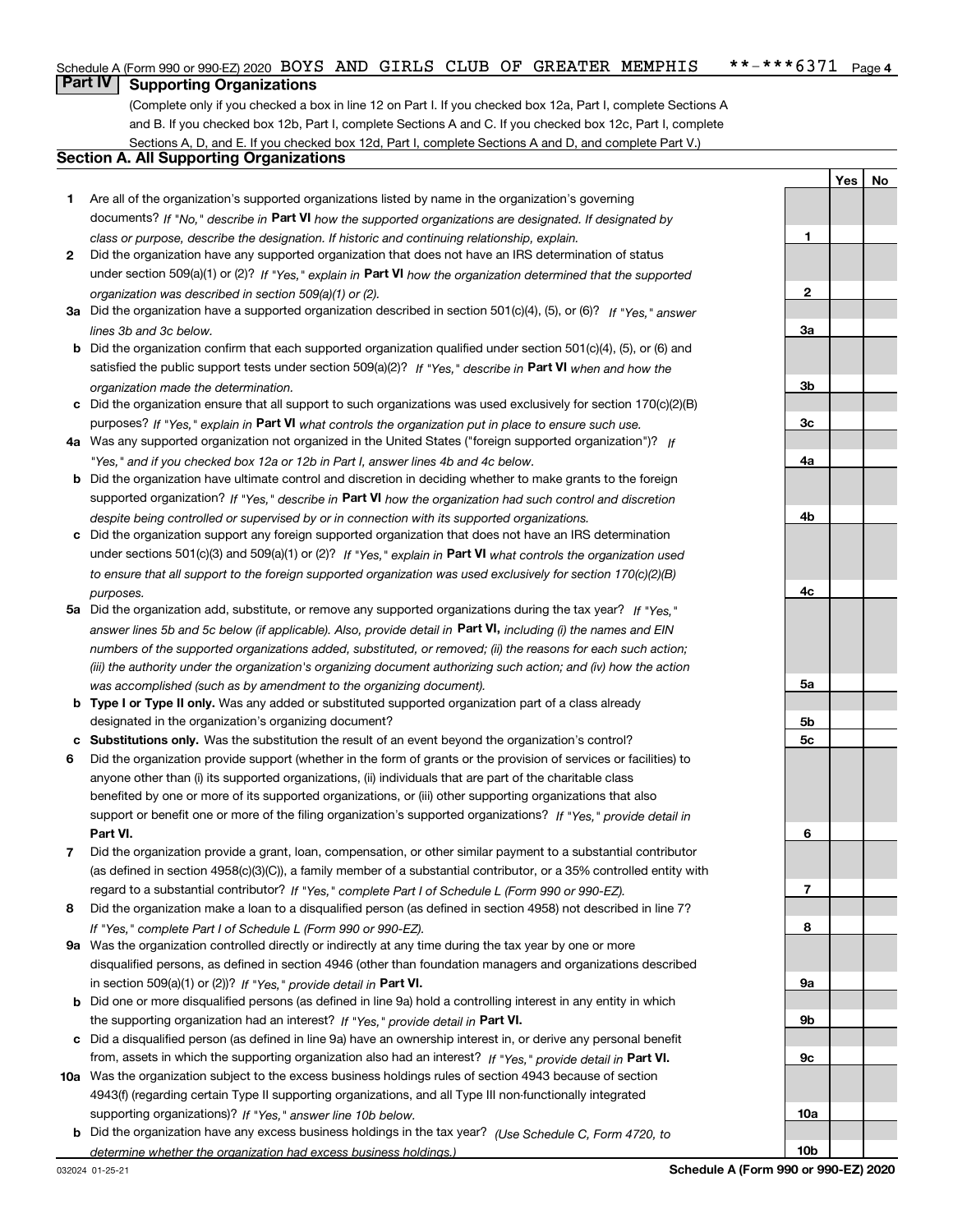#### $***$   $***$  6371 Page 5 Schedule A (Form 990 or 990-EZ) 2020  $\, {\rm BOYS} \,$  AND <code>GIRLS CLUB OF GREATER MEMPHIS \*\*-\*\*\*6371 Page</code> **Part IV Supporting Organizations** *(continued)*

|    |                                                                                                                                                                                                                                                                                                                                                                                                                                                                                                                                                                                                                                                      |     | Yes   | No. |
|----|------------------------------------------------------------------------------------------------------------------------------------------------------------------------------------------------------------------------------------------------------------------------------------------------------------------------------------------------------------------------------------------------------------------------------------------------------------------------------------------------------------------------------------------------------------------------------------------------------------------------------------------------------|-----|-------|-----|
| 11 | Has the organization accepted a gift or contribution from any of the following persons?                                                                                                                                                                                                                                                                                                                                                                                                                                                                                                                                                              |     |       |     |
|    | a A person who directly or indirectly controls, either alone or together with persons described in lines 11b and                                                                                                                                                                                                                                                                                                                                                                                                                                                                                                                                     |     |       |     |
|    | 11c below, the governing body of a supported organization?                                                                                                                                                                                                                                                                                                                                                                                                                                                                                                                                                                                           | 11a |       |     |
|    | <b>b</b> A family member of a person described in line 11a above?                                                                                                                                                                                                                                                                                                                                                                                                                                                                                                                                                                                    | 11b |       |     |
|    | c A 35% controlled entity of a person described in line 11a or 11b above? If "Yes" to line 11a, 11b, or 11c, provide                                                                                                                                                                                                                                                                                                                                                                                                                                                                                                                                 |     |       |     |
|    | detail in Part VI.                                                                                                                                                                                                                                                                                                                                                                                                                                                                                                                                                                                                                                   | 11c |       |     |
|    | <b>Section B. Type I Supporting Organizations</b>                                                                                                                                                                                                                                                                                                                                                                                                                                                                                                                                                                                                    |     |       |     |
|    |                                                                                                                                                                                                                                                                                                                                                                                                                                                                                                                                                                                                                                                      |     | Yes l | No  |
|    | Did the governing body, members of the governing body, officers acting in their official capacity, or membership of one or<br>more supported organizations have the power to regularly appoint or elect at least a majority of the organization's officers,<br>directors, or trustees at all times during the tax year? If "No," describe in Part VI how the supported organization(s)<br>effectively operated, supervised, or controlled the organization's activities. If the organization had more than one supported<br>organization, describe how the powers to appoint and/or remove officers, directors, or trustees were allocated among the |     |       |     |

| supported organizations and what conditions or restrictions, if any, applied to such powers during the tax year.  |
|-------------------------------------------------------------------------------------------------------------------|
| 2 Did the organization operate for the benefit of any supported organization other than the supported             |
| organization(s) that operated, supervised, or controlled the supporting organization? If "Yes," explain in        |
| <b>Dart VI</b> bour providing ough bonofit corried out the purposes of the supported examination(s) that energied |

**Part VI**  *how providing such benefit carried out the purposes of the supported organization(s) that operated,*

| supervised, or controlled the supporting organization. |  |
|--------------------------------------------------------|--|
| <b>Section C. Type II Supporting Organizations</b>     |  |

**Yes No 1**or trustees of each of the organization's supported organization(s)? If "No," describe in **Part VI** how control **1***or management of the supporting organization was vested in the same persons that controlled or managed the supported organization(s).* Were a majority of the organization's directors or trustees during the tax year also a majority of the directors

| Section D. All Type III Supporting Organizations |  |  |  |  |  |
|--------------------------------------------------|--|--|--|--|--|
|                                                  |  |  |  |  |  |
|                                                  |  |  |  |  |  |

|              |                                                                                                                        |   | Yes   No |  |
|--------------|------------------------------------------------------------------------------------------------------------------------|---|----------|--|
|              | Did the organization provide to each of its supported organizations, by the last day of the fifth month of the         |   |          |  |
|              | organization's tax year, (i) a written notice describing the type and amount of support provided during the prior tax  |   |          |  |
|              | year, (ii) a copy of the Form 990 that was most recently filed as of the date of notification, and (iii) copies of the |   |          |  |
|              | organization's governing documents in effect on the date of notification, to the extent not previously provided?       |   |          |  |
| $\mathbf{2}$ | Were any of the organization's officers, directors, or trustees either (i) appointed or elected by the supported       |   |          |  |
|              | organization(s) or (ii) serving on the governing body of a supported organization? If "No," explain in Part VI how     |   |          |  |
|              | the organization maintained a close and continuous working relationship with the supported organization(s).            | 2 |          |  |
| 3            | By reason of the relationship described in line 2, above, did the organization's supported organizations have a        |   |          |  |
|              | significant voice in the organization's investment policies and in directing the use of the organization's             |   |          |  |
|              | income or assets at all times during the tax year? If "Yes," describe in Part VI the role the organization's           |   |          |  |
|              | supported organizations played in this regard                                                                          |   |          |  |

# *supported organizations played in this regard.* **Section E. Type III Functionally Integrated Supporting Organizations**

- **1**Check the box next to the method that the organization used to satisfy the Integral Part Test during the year (see instructions).
- **alinupy** The organization satisfied the Activities Test. Complete line 2 below.
- **bThe organization is the parent of each of its supported organizations. Complete line 3 below.**

|  |  | $\mathbf{c}$ The organization supported a governmental entity. Describe in Part VI how you supported a governmental entity (see instructions). |  |  |  |  |
|--|--|------------------------------------------------------------------------------------------------------------------------------------------------|--|--|--|--|
|--|--|------------------------------------------------------------------------------------------------------------------------------------------------|--|--|--|--|

- **2Answer lines 2a and 2b below. Yes No** Activities Test.
- **a** Did substantially all of the organization's activities during the tax year directly further the exempt purposes of the supported organization(s) to which the organization was responsive? If "Yes," then in **Part VI identify those supported organizations and explain**  *how these activities directly furthered their exempt purposes, how the organization was responsive to those supported organizations, and how the organization determined that these activities constituted substantially all of its activities.*
- **b** Did the activities described in line 2a, above, constitute activities that, but for the organization's involvement, **Part VI**  *the reasons for the organization's position that its supported organization(s) would have engaged in* one or more of the organization's supported organization(s) would have been engaged in? If "Yes," e*xplain in these activities but for the organization's involvement.*
- **3** Parent of Supported Organizations. Answer lines 3a and 3b below.
- **a** Did the organization have the power to regularly appoint or elect a majority of the officers, directors, or trustees of each of the supported organizations? If "Yes" or "No" provide details in **Part VI.**
- **b** Did the organization exercise a substantial degree of direction over the policies, programs, and activities of each of its supported organizations? If "Yes," describe in Part VI the role played by the organization in this regard.

**2a**

**2b**

**3a**

**3b**

**1**

**2**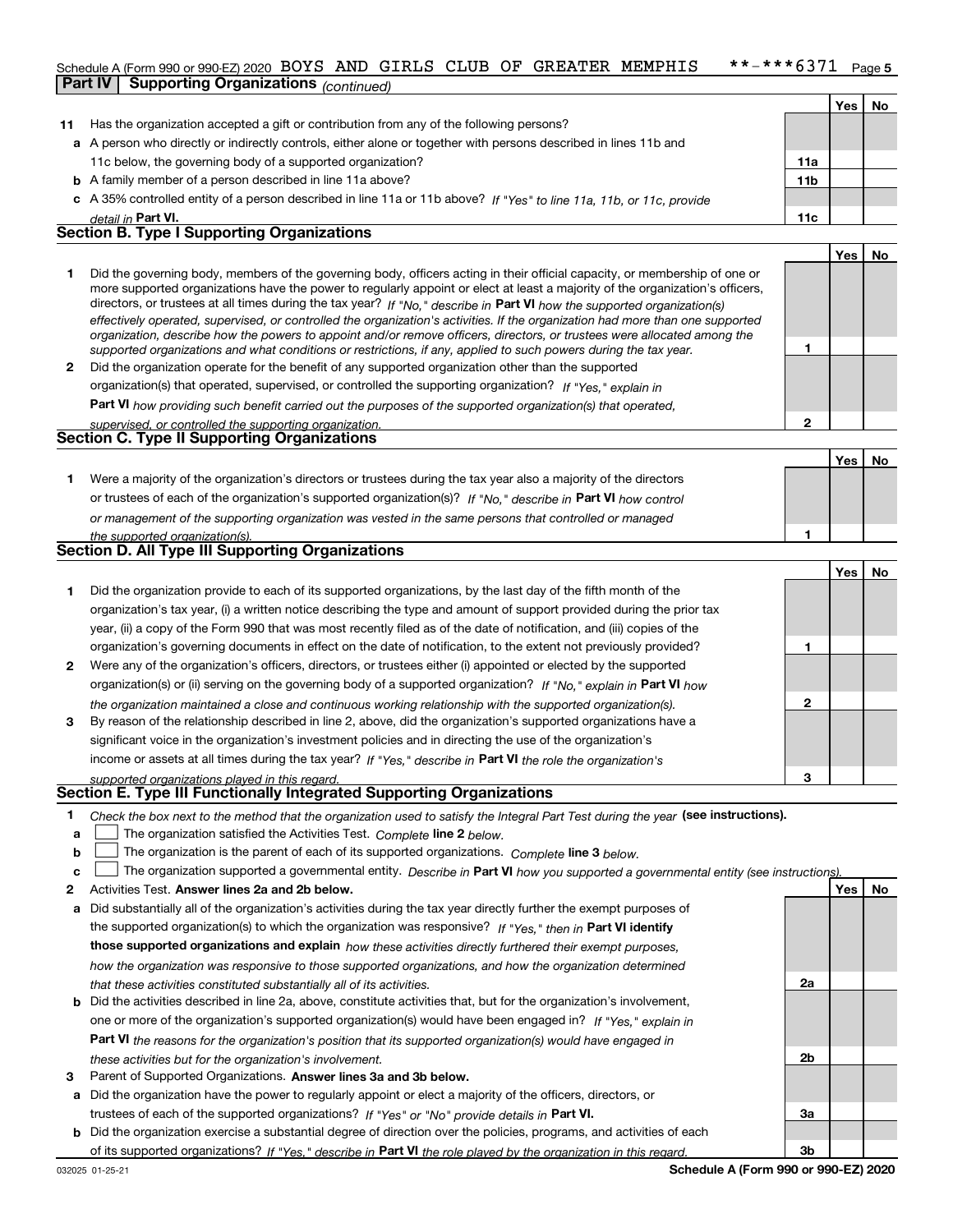|              | Schedule A (Form 990 or 990-EZ) 2020 BOYS AND GIRLS CLUB OF GREATER MEMPHIS                                                                    |                |                |                                |
|--------------|------------------------------------------------------------------------------------------------------------------------------------------------|----------------|----------------|--------------------------------|
|              | Type III Non-Functionally Integrated 509(a)(3) Supporting Organizations<br><b>Part V</b>                                                       |                |                |                                |
| 1            | Check here if the organization satisfied the Integral Part Test as a qualifying trust on Nov. 20, 1970 (explain in Part VI). See instructions. |                |                |                                |
|              | All other Type III non-functionally integrated supporting organizations must complete Sections A through E.                                    |                |                |                                |
|              | <b>Section A - Adjusted Net Income</b>                                                                                                         |                | (A) Prior Year | (B) Current Year<br>(optional) |
| 1            | Net short-term capital gain                                                                                                                    | 1              |                |                                |
| $\mathbf{2}$ | Recoveries of prior-year distributions                                                                                                         | $\mathbf{2}$   |                |                                |
| 3            | Other gross income (see instructions)                                                                                                          | 3              |                |                                |
| 4            | Add lines 1 through 3.                                                                                                                         | 4              |                |                                |
| 5            | Depreciation and depletion                                                                                                                     | 5              |                |                                |
| 6            | Portion of operating expenses paid or incurred for production or                                                                               |                |                |                                |
|              | collection of gross income or for management, conservation, or                                                                                 |                |                |                                |
|              | maintenance of property held for production of income (see instructions)                                                                       | 6              |                |                                |
| 7            | Other expenses (see instructions)                                                                                                              | $\overline{7}$ |                |                                |
| 8            | <b>Adjusted Net Income</b> (subtract lines 5, 6, and 7 from line 4)                                                                            | 8              |                |                                |
|              | <b>Section B - Minimum Asset Amount</b>                                                                                                        |                | (A) Prior Year | (B) Current Year<br>(optional) |
| 1            | Aggregate fair market value of all non-exempt-use assets (see                                                                                  |                |                |                                |
|              | instructions for short tax year or assets held for part of year):                                                                              |                |                |                                |
|              | a Average monthly value of securities                                                                                                          | 1a             |                |                                |
|              | <b>b</b> Average monthly cash balances                                                                                                         | 1 <sub>b</sub> |                |                                |
|              | c Fair market value of other non-exempt-use assets                                                                                             | 1c             |                |                                |
|              | d Total (add lines 1a, 1b, and 1c)                                                                                                             | 1d             |                |                                |
|              | <b>e</b> Discount claimed for blockage or other factors                                                                                        |                |                |                                |
|              | (explain in detail in Part VI):                                                                                                                |                |                |                                |
| $\mathbf{2}$ | Acquisition indebtedness applicable to non-exempt-use assets                                                                                   | $\mathbf{2}$   |                |                                |
| 3            | Subtract line 2 from line 1d.                                                                                                                  | 3              |                |                                |
| 4            | Cash deemed held for exempt use. Enter 0.015 of line 3 (for greater amount,                                                                    |                |                |                                |
|              | see instructions).                                                                                                                             | 4              |                |                                |
| 5            | Net value of non-exempt-use assets (subtract line 4 from line 3)                                                                               | 5              |                |                                |
| 6            | Multiply line 5 by 0.035.                                                                                                                      | 6              |                |                                |
| 7            | Recoveries of prior-year distributions                                                                                                         | $\overline{7}$ |                |                                |
| 8            | <b>Minimum Asset Amount</b> (add line 7 to line 6)                                                                                             | 8              |                |                                |
|              | <b>Section C - Distributable Amount</b>                                                                                                        |                |                | <b>Current Year</b>            |
| 1            | Adjusted net income for prior year (from Section A, line 8, column A)                                                                          | 1              |                |                                |
| 2            | Enter 0.85 of line 1.                                                                                                                          | $\mathbf{2}$   |                |                                |
| 3            | Minimum asset amount for prior year (from Section B, line 8, column A)                                                                         | 3              |                |                                |
| 4            | Enter greater of line 2 or line 3.                                                                                                             | 4              |                |                                |
| 5            | Income tax imposed in prior year                                                                                                               | 5              |                |                                |
| 6            | <b>Distributable Amount.</b> Subtract line 5 from line 4, unless subject to                                                                    |                |                |                                |
|              | emergency temporary reduction (see instructions).                                                                                              | 6              |                |                                |
|              |                                                                                                                                                |                |                |                                |

**7** Check here if the current year is the organization's first as a non-functionally integrated Type III supporting organization (see instructions).

**Schedule A (Form 990 or 990-EZ) 2020**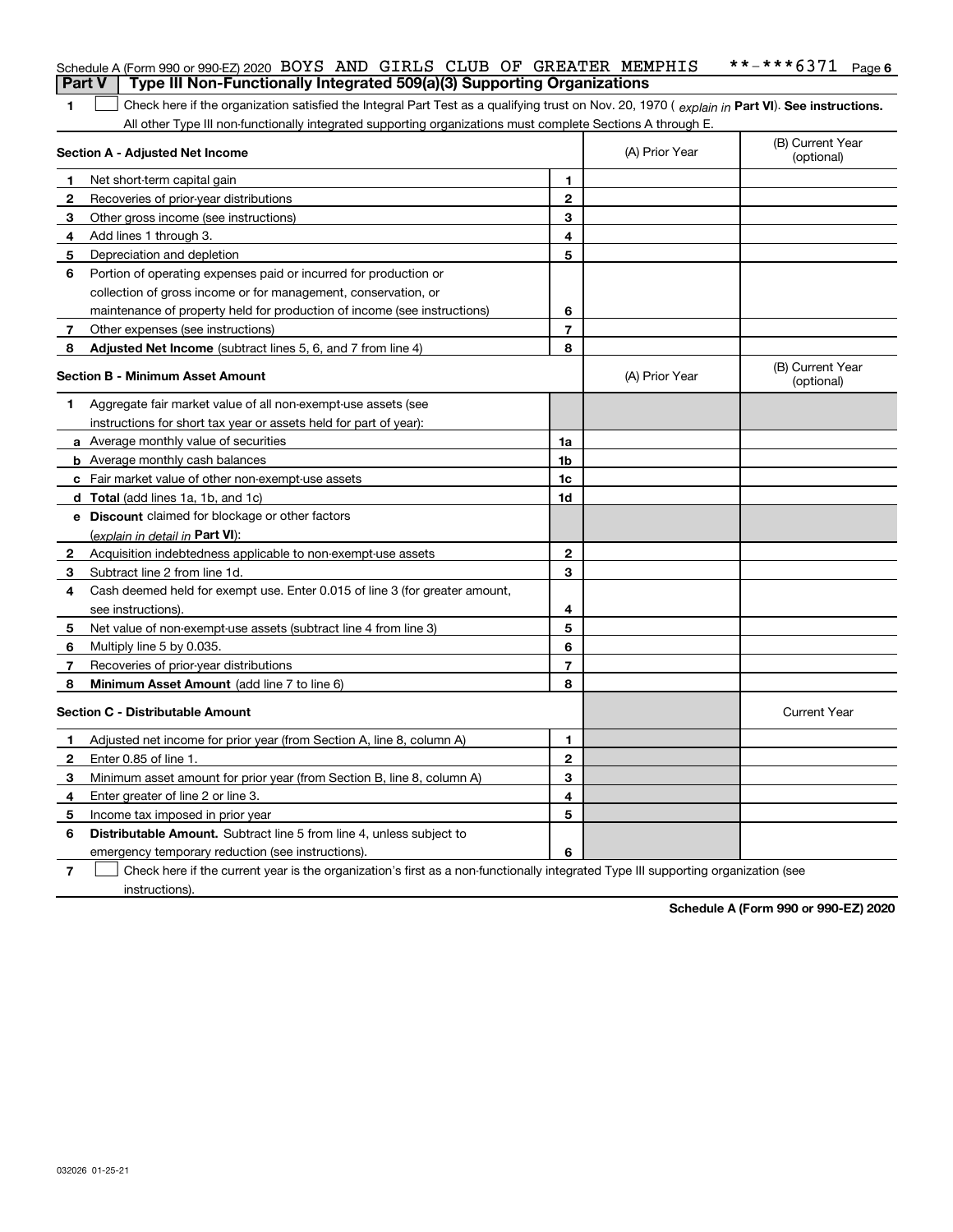#### **7** Schedule A (Form 990 or 990-EZ) 2020  $\, {\rm BOYS} \,$  AND <code>GIRLS CLUB OF GREATER MEMPHIS \*\*-\*\*\*6371 Page</code>

| <b>Part V</b> | Type III Non-Functionally Integrated 509(a)(3) Supporting Organizations $ _{\text{continued}}\rangle$ |                             |                                       |                |                                         |
|---------------|-------------------------------------------------------------------------------------------------------|-----------------------------|---------------------------------------|----------------|-----------------------------------------|
|               | <b>Section D - Distributions</b>                                                                      |                             |                                       |                | <b>Current Year</b>                     |
| 1             | Amounts paid to supported organizations to accomplish exempt purposes                                 |                             |                                       | 1              |                                         |
| 2             | Amounts paid to perform activity that directly furthers exempt purposes of supported                  |                             |                                       |                |                                         |
|               | organizations, in excess of income from activity                                                      |                             |                                       | 2              |                                         |
| 3             | Administrative expenses paid to accomplish exempt purposes of supported organizations                 |                             |                                       | 3              |                                         |
| 4             | Amounts paid to acquire exempt-use assets                                                             |                             |                                       | 4              |                                         |
| 5             | Qualified set-aside amounts (prior IRS approval required - <i>provide details in</i> Part VI)         |                             |                                       | 5              |                                         |
| 6             | Other distributions ( <i>describe in</i> Part VI). See instructions.                                  |                             |                                       | 6              |                                         |
| 7             | Total annual distributions. Add lines 1 through 6.                                                    |                             |                                       | $\overline{7}$ |                                         |
| 8             | Distributions to attentive supported organizations to which the organization is responsive            |                             |                                       |                |                                         |
|               | (provide details in Part VI). See instructions.                                                       |                             |                                       | 8              |                                         |
| 9             | Distributable amount for 2020 from Section C, line 6                                                  |                             |                                       | 9              |                                         |
| 10            | Line 8 amount divided by line 9 amount                                                                |                             |                                       | 10             |                                         |
|               |                                                                                                       | (i)                         | (ii)                                  |                | (iii)                                   |
|               | <b>Section E - Distribution Allocations</b> (see instructions)                                        | <b>Excess Distributions</b> | <b>Underdistributions</b><br>Pre-2020 |                | <b>Distributable</b><br>Amount for 2020 |
| 1             | Distributable amount for 2020 from Section C, line 6                                                  |                             |                                       |                |                                         |
| 2             | Underdistributions, if any, for years prior to 2020 (reason-                                          |                             |                                       |                |                                         |
|               | able cause required - explain in Part VI). See instructions.                                          |                             |                                       |                |                                         |
| 3             | Excess distributions carryover, if any, to 2020                                                       |                             |                                       |                |                                         |
|               | a From 2015                                                                                           |                             |                                       |                |                                         |
|               | <b>b</b> From 2016                                                                                    |                             |                                       |                |                                         |
|               | $c$ From 2017                                                                                         |                             |                                       |                |                                         |
|               | d From 2018                                                                                           |                             |                                       |                |                                         |
|               | e From 2019                                                                                           |                             |                                       |                |                                         |
|               | f Total of lines 3a through 3e                                                                        |                             |                                       |                |                                         |
|               | g Applied to underdistributions of prior years                                                        |                             |                                       |                |                                         |
|               | <b>h</b> Applied to 2020 distributable amount                                                         |                             |                                       |                |                                         |
|               | Carryover from 2015 not applied (see instructions)                                                    |                             |                                       |                |                                         |
|               | Remainder. Subtract lines 3g, 3h, and 3i from line 3f.                                                |                             |                                       |                |                                         |
| 4             | Distributions for 2020 from Section D,                                                                |                             |                                       |                |                                         |
|               | line $7:$                                                                                             |                             |                                       |                |                                         |
|               | a Applied to underdistributions of prior years                                                        |                             |                                       |                |                                         |
|               | <b>b</b> Applied to 2020 distributable amount                                                         |                             |                                       |                |                                         |
|               | c Remainder. Subtract lines 4a and 4b from line 4.                                                    |                             |                                       |                |                                         |
| 5.            | Remaining underdistributions for years prior to 2020, if                                              |                             |                                       |                |                                         |
|               | any. Subtract lines 3g and 4a from line 2. For result greater                                         |                             |                                       |                |                                         |
|               | than zero, explain in Part VI. See instructions.                                                      |                             |                                       |                |                                         |
| 6             | Remaining underdistributions for 2020. Subtract lines 3h                                              |                             |                                       |                |                                         |
|               | and 4b from line 1. For result greater than zero, explain in                                          |                             |                                       |                |                                         |
|               | Part VI. See instructions.                                                                            |                             |                                       |                |                                         |
| 7             | Excess distributions carryover to 2021. Add lines 3j                                                  |                             |                                       |                |                                         |
|               | and 4c.                                                                                               |                             |                                       |                |                                         |
| 8             | Breakdown of line 7:                                                                                  |                             |                                       |                |                                         |
|               | a Excess from 2016                                                                                    |                             |                                       |                |                                         |
|               | <b>b</b> Excess from 2017                                                                             |                             |                                       |                |                                         |
|               | c Excess from 2018                                                                                    |                             |                                       |                |                                         |
|               | d Excess from 2019                                                                                    |                             |                                       |                |                                         |
|               | e Excess from 2020                                                                                    |                             |                                       |                |                                         |

**Schedule A (Form 990 or 990-EZ) 2020**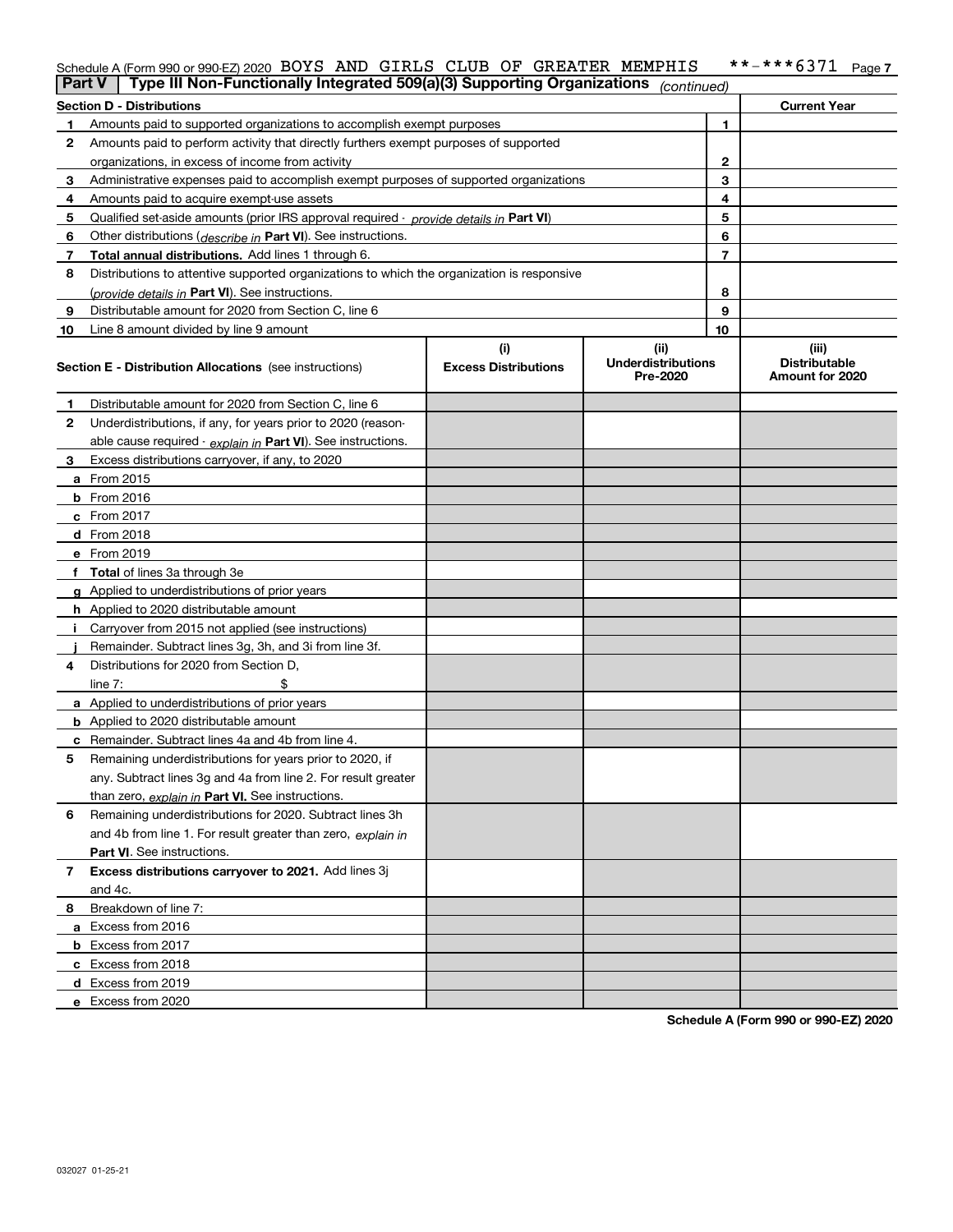|                | **-***637 <u>1 Page 8</u><br>Schedule A (Form 990 or 990-EZ) 2020 BOYS AND GIRLS CLUB OF GREATER MEMPHIS                                                                                                                                                                            |
|----------------|-------------------------------------------------------------------------------------------------------------------------------------------------------------------------------------------------------------------------------------------------------------------------------------|
| <b>Part VI</b> | Supplemental Information. Provide the explanations required by Part II, line 10; Part II, line 17a or 17b; Part III, line 12;                                                                                                                                                       |
|                | Part IV, Section A, lines 1, 2, 3b, 3c, 4b, 4c, 5a, 6, 9a, 9b, 9c, 11a, 11b, and 11c; Part IV, Section B, lines 1 and 2; Part IV, Section C,                                                                                                                                        |
|                | line 1; Part IV, Section D, lines 2 and 3; Part IV, Section E, lines 1c, 2a, 2b, 3a, and 3b; Part V, line 1; Part V, Section B, line 1e; Part V,<br>Section D, lines 5, 6, and 8; and Part V, Section E, lines 2, 5, and 6. Also complete this part for any additional information. |
|                | (See instructions.)                                                                                                                                                                                                                                                                 |
|                |                                                                                                                                                                                                                                                                                     |
|                |                                                                                                                                                                                                                                                                                     |
|                |                                                                                                                                                                                                                                                                                     |
|                |                                                                                                                                                                                                                                                                                     |
|                |                                                                                                                                                                                                                                                                                     |
|                |                                                                                                                                                                                                                                                                                     |
|                |                                                                                                                                                                                                                                                                                     |
|                |                                                                                                                                                                                                                                                                                     |
|                |                                                                                                                                                                                                                                                                                     |
|                |                                                                                                                                                                                                                                                                                     |
|                |                                                                                                                                                                                                                                                                                     |
|                |                                                                                                                                                                                                                                                                                     |
|                |                                                                                                                                                                                                                                                                                     |
|                |                                                                                                                                                                                                                                                                                     |
|                |                                                                                                                                                                                                                                                                                     |
|                |                                                                                                                                                                                                                                                                                     |
|                |                                                                                                                                                                                                                                                                                     |
|                |                                                                                                                                                                                                                                                                                     |
|                |                                                                                                                                                                                                                                                                                     |
|                |                                                                                                                                                                                                                                                                                     |
|                |                                                                                                                                                                                                                                                                                     |
|                |                                                                                                                                                                                                                                                                                     |
|                |                                                                                                                                                                                                                                                                                     |
|                |                                                                                                                                                                                                                                                                                     |
|                |                                                                                                                                                                                                                                                                                     |
|                |                                                                                                                                                                                                                                                                                     |
|                |                                                                                                                                                                                                                                                                                     |
|                |                                                                                                                                                                                                                                                                                     |
|                |                                                                                                                                                                                                                                                                                     |
|                |                                                                                                                                                                                                                                                                                     |
|                |                                                                                                                                                                                                                                                                                     |
|                |                                                                                                                                                                                                                                                                                     |
|                |                                                                                                                                                                                                                                                                                     |
|                |                                                                                                                                                                                                                                                                                     |
|                |                                                                                                                                                                                                                                                                                     |
|                |                                                                                                                                                                                                                                                                                     |
|                |                                                                                                                                                                                                                                                                                     |
|                |                                                                                                                                                                                                                                                                                     |
|                |                                                                                                                                                                                                                                                                                     |
|                |                                                                                                                                                                                                                                                                                     |
|                |                                                                                                                                                                                                                                                                                     |
|                |                                                                                                                                                                                                                                                                                     |
|                |                                                                                                                                                                                                                                                                                     |
|                |                                                                                                                                                                                                                                                                                     |
|                |                                                                                                                                                                                                                                                                                     |
|                |                                                                                                                                                                                                                                                                                     |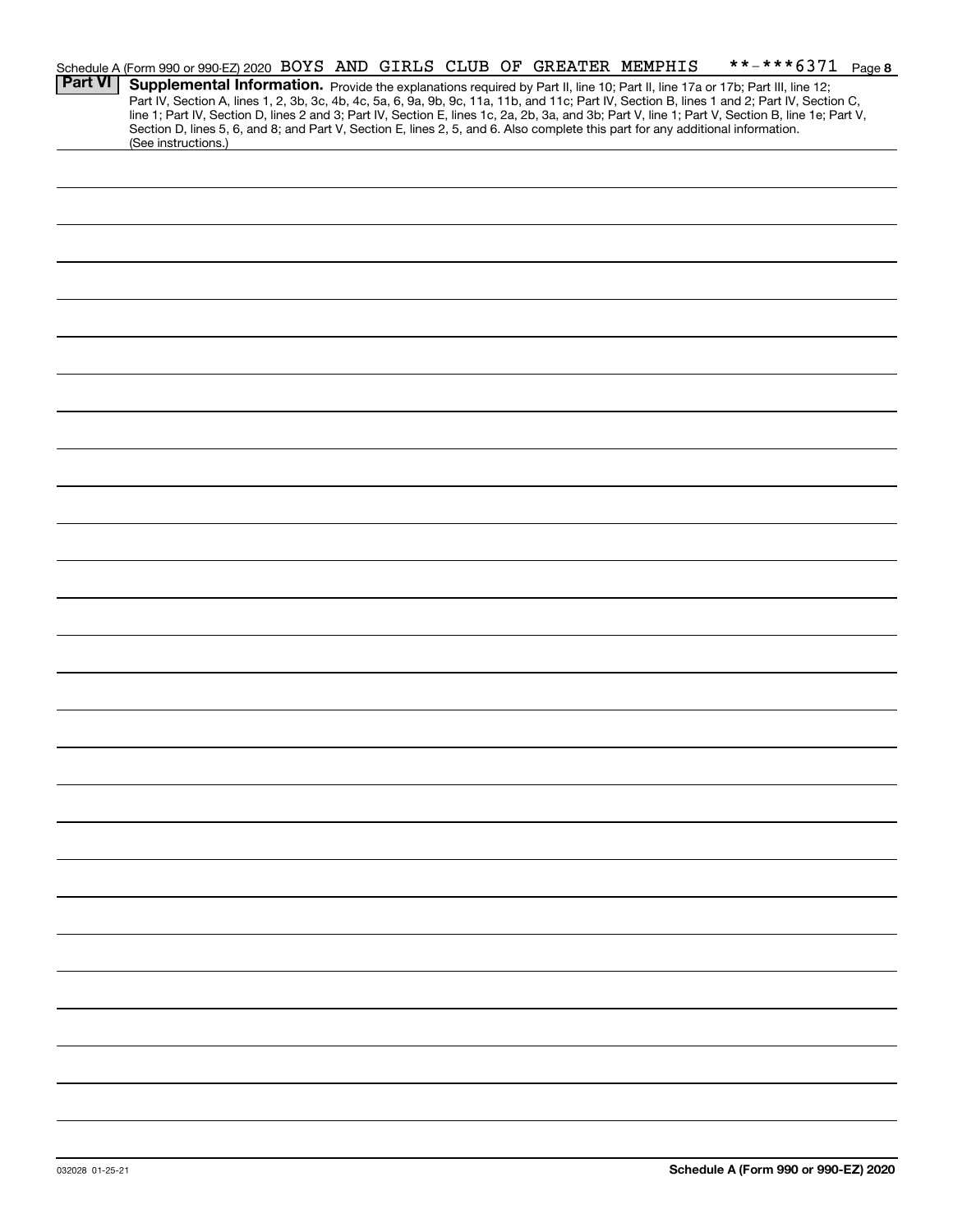Department of the Treasury Internal Revenue Service **(Form 990, 990-EZ, or 990-PF)** Name of the organization

# **Schedule B Schedule of Contributors**

**| Attach to Form 990, Form 990-EZ, or Form 990-PF. | Go to www.irs.gov/Form990 for the latest information.**

BOYS AND GIRLS CLUB OF GREATER MEMPHIS  $*$ 

OMB No. 1545-0047

**2020**

**Employer identification number**

| $* - * * * 6371$ |  |  |  |  |  |  |  |  |
|------------------|--|--|--|--|--|--|--|--|
|------------------|--|--|--|--|--|--|--|--|

| <b>Organization type</b> (check one): |                                                                           |  |  |  |  |
|---------------------------------------|---------------------------------------------------------------------------|--|--|--|--|
| Filers of:                            | Section:                                                                  |  |  |  |  |
| Form 990 or 990-EZ                    | $\lfloor x \rfloor$ 501(c)( 3) (enter number) organization                |  |  |  |  |
|                                       | 4947(a)(1) nonexempt charitable trust not treated as a private foundation |  |  |  |  |
|                                       | 527 political organization                                                |  |  |  |  |
| Form 990-PF                           | 501(c)(3) exempt private foundation                                       |  |  |  |  |
|                                       | 4947(a)(1) nonexempt charitable trust treated as a private foundation     |  |  |  |  |
|                                       | 501(c)(3) taxable private foundation                                      |  |  |  |  |

Check if your organization is covered by the **General Rule** or a **Special Rule. Note:**  Only a section 501(c)(7), (8), or (10) organization can check boxes for both the General Rule and a Special Rule. See instructions.

#### **General Rule**

 $\mathcal{L}^{\text{max}}$ 

For an organization filing Form 990, 990-EZ, or 990-PF that received, during the year, contributions totaling \$5,000 or more (in money or property) from any one contributor. Complete Parts I and II. See instructions for determining a contributor's total contributions.

#### **Special Rules**

any one contributor, during the year, total contributions of the greater of  $\,$  (1) \$5,000; or **(2)** 2% of the amount on (i) Form 990, Part VIII, line 1h;  $\boxed{\textbf{X}}$  For an organization described in section 501(c)(3) filing Form 990 or 990-EZ that met the 33 1/3% support test of the regulations under sections 509(a)(1) and 170(b)(1)(A)(vi), that checked Schedule A (Form 990 or 990-EZ), Part II, line 13, 16a, or 16b, and that received from or (ii) Form 990-EZ, line 1. Complete Parts I and II.

For an organization described in section 501(c)(7), (8), or (10) filing Form 990 or 990-EZ that received from any one contributor, during the year, total contributions of more than \$1,000 exclusively for religious, charitable, scientific, literary, or educational purposes, or for the prevention of cruelty to children or animals. Complete Parts I (entering "N/A" in column (b) instead of the contributor name and address), II, and III.  $\mathcal{L}^{\text{max}}$ 

purpose. Don't complete any of the parts unless the **General Rule** applies to this organization because it received *nonexclusively* year, contributions <sub>exclusively</sub> for religious, charitable, etc., purposes, but no such contributions totaled more than \$1,000. If this box is checked, enter here the total contributions that were received during the year for an  $\;$ exclusively religious, charitable, etc., For an organization described in section 501(c)(7), (8), or (10) filing Form 990 or 990-EZ that received from any one contributor, during the religious, charitable, etc., contributions totaling \$5,000 or more during the year  $\Box$ — $\Box$   $\Box$   $\Box$  $\mathcal{L}^{\text{max}}$ 

**Caution:**  An organization that isn't covered by the General Rule and/or the Special Rules doesn't file Schedule B (Form 990, 990-EZ, or 990-PF),  **must** but it answer "No" on Part IV, line 2, of its Form 990; or check the box on line H of its Form 990-EZ or on its Form 990-PF, Part I, line 2, to certify that it doesn't meet the filing requirements of Schedule B (Form 990, 990-EZ, or 990-PF).

**For Paperwork Reduction Act Notice, see the instructions for Form 990, 990-EZ, or 990-PF. Schedule B (Form 990, 990-EZ, or 990-PF) (2020)** LHA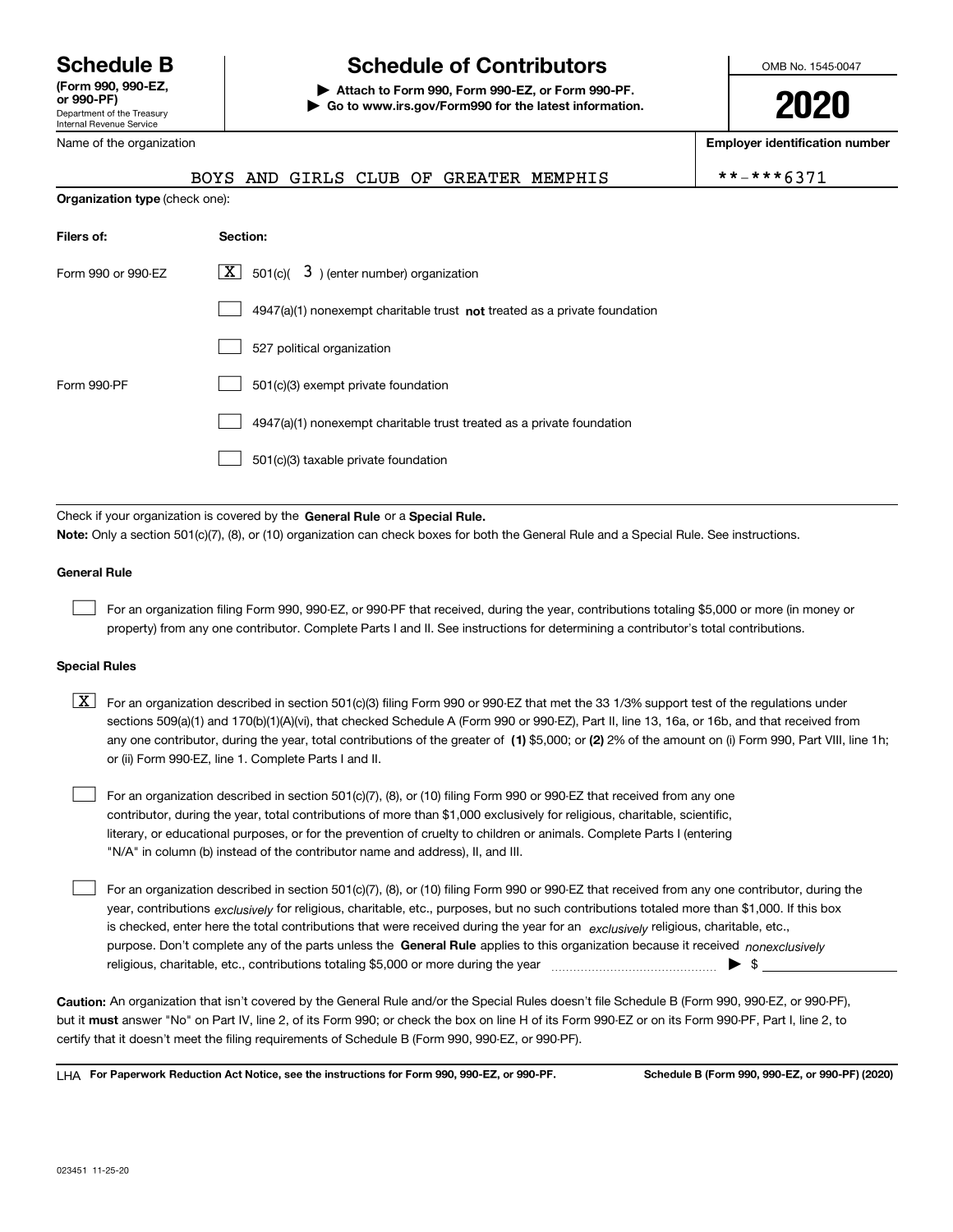### Schedule B (Form 990, 990-EZ, or 990-PF) (2020) Page 2

Name of organization

**Employer identification number**

### BOYS AND GIRLS CLUB OF GREATER MEMPHIS  $* * - * * * 6371$

Chedule B (Form 990, 990-EZ, or 990-PF) (2020)<br>
lame of organization<br> **20YS AND GIRLS CLUB OF GREATER MEMPHIS**<br> **20YS AND GIRLS CLUB OF GREATER MEMPHIS**<br> **20YS AND GIRLS CLUB OF GREATER MEMPHIS** 

| (a)<br>No. | (b)<br>Name, address, and ZIP + 4                                                               | (c)<br><b>Total contributions</b> | (d)<br>Type of contribution                                                                                        |
|------------|-------------------------------------------------------------------------------------------------|-----------------------------------|--------------------------------------------------------------------------------------------------------------------|
| 1          | TENNESSEE ALLIANCE OF BOY'S AND GIRLS<br>CLUBS, INC<br>967 IRWIN ST<br>KNOXVILLE, TN 37917      | 540, 967.<br>$\mathfrak{S}$       | $\overline{\mathbf{x}}$<br>Person<br>Pavroll<br><b>Noncash</b><br>(Complete Part II for<br>noncash contributions.) |
| (a)<br>No. | (b)<br>Name, address, and ZIP + 4                                                               | (c)<br><b>Total contributions</b> | (d)<br>Type of contribution                                                                                        |
| 2          | THE JUICE PLUS CHILDREN FOUNDATION INC                                                          |                                   | $\overline{\mathbf{x}}$<br>Person                                                                                  |
|            | 140 CRESCENT DRIVE<br>COLLIERVILLE, TN 38017-3374                                               | 515,000.<br>$\mathfrak{S}$        | Payroll<br><b>Noncash</b><br>(Complete Part II for<br>noncash contributions.)                                      |
| (a)<br>No. | (b)<br>Name, address, and ZIP + 4                                                               | (c)<br><b>Total contributions</b> | (d)<br>Type of contribution                                                                                        |
| 3          | THE ALBERT JAY MARTIN FAMILY<br>FOUNDATION<br>140 CRESCENT DRIVE<br>COLLIERVILLE, TN 38017-3374 | 500,000.<br>\$                    | $\overline{\textbf{X}}$<br>Person<br>Payroll<br><b>Noncash</b><br>(Complete Part II for<br>noncash contributions.) |
| (a)<br>No. | (b)<br>Name, address, and ZIP + 4                                                               | (c)<br><b>Total contributions</b> | (d)<br>Type of contribution                                                                                        |
| 4          | UNITED WAY OF THE MID-SOUTH<br>6775 LENOX CENTER COURT SUITE #200<br>MEMPHIS, TN 38115-4428     | 248,286.<br>\$                    | $\overline{\mathbf{x}}$<br>Person<br>Payroll<br><b>Noncash</b><br>(Complete Part II for<br>noncash contributions.) |
| (a)<br>No. | (b)<br>Name, address, and ZIP + 4                                                               | (c)<br><b>Total contributions</b> | (d)<br>Type of contribution                                                                                        |
| 5          | BOYS AND GIRLS CLUB OF<br>AMERICA<br>1275<br>PEACHTREE STREET NE<br>ATLANTA, GA 38309           | 226,291.<br>\$                    | $\mathbf{X}$<br>Person<br>Pavroll<br><b>Noncash</b><br>(Complete Part II for<br>noncash contributions.)            |
| (a)<br>No. | (b)<br>Name, address, and ZIP + 4                                                               | (c)<br><b>Total contributions</b> | (d)<br>Type of contribution                                                                                        |
| 6          | CITY OF MEMPHIS<br>125 N MAIN SUITE #354<br>MEMPHIS, TN 38103-2030                              | 224,063.<br>\$                    | $\mathbf{X}$<br>Person<br>Payroll<br><b>Noncash</b><br>(Complete Part II for<br>noncash contributions.)            |

023452 11-25-20 **Schedule B (Form 990, 990-EZ, or 990-PF) (2020)**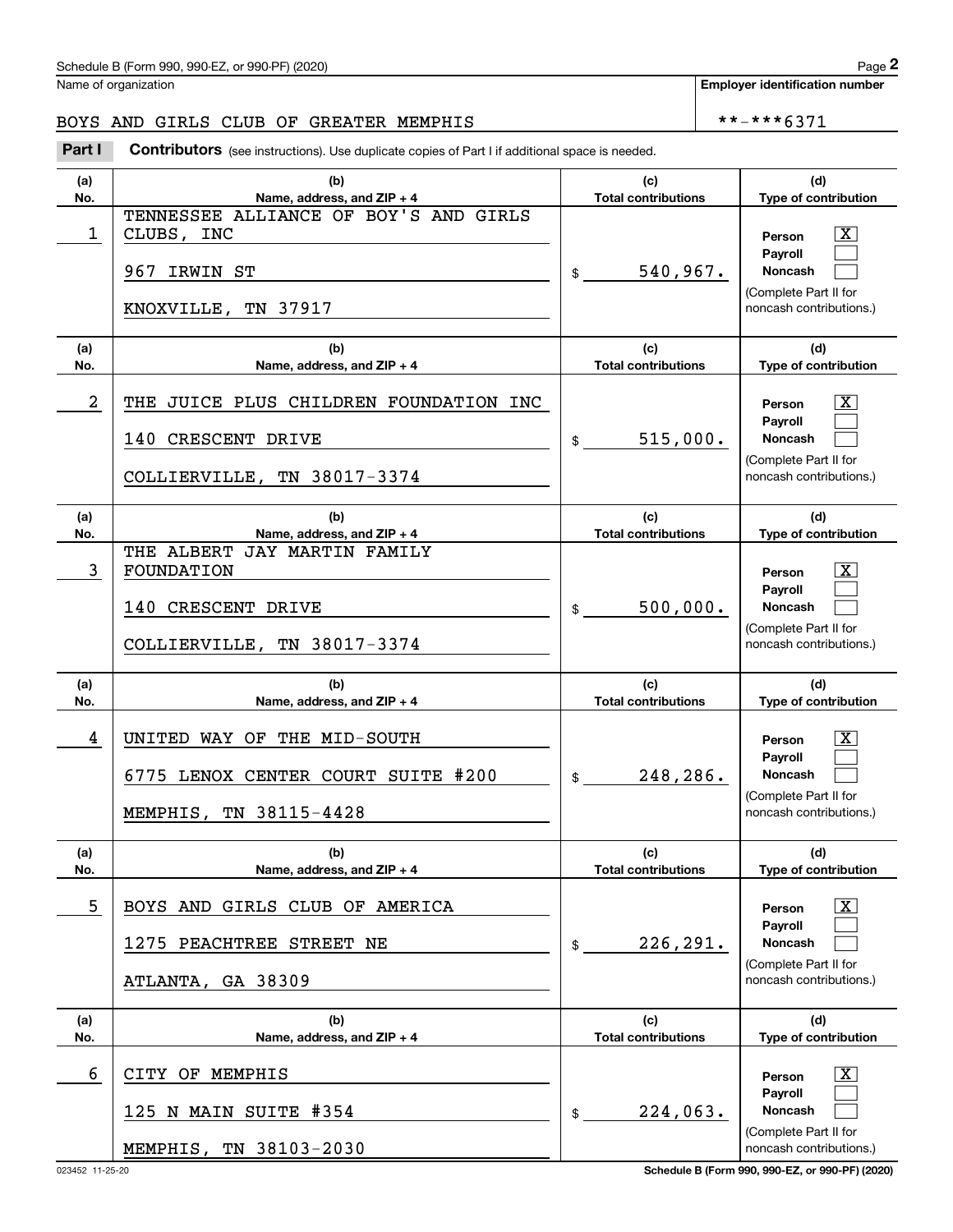### Schedule B (Form 990, 990-EZ, or 990-PF) (2020) Page 2

Name of organization

### BOYS AND GIRLS CLUB OF GREATER MEMPHIS  $* * - * * * 6371$

Chedule B (Form 990, 990-EZ, or 990-PF) (2020)<br>
lame of organization<br> **20YS AND GIRLS CLUB OF GREATER MEMPHIS**<br> **20YS AND GIRLS CLUB OF GREATER MEMPHIS**<br> **20YS AND GIRLS CLUB OF GREATER MEMPHIS** 

| (a) | (b)                                                               | (c)                        | (d)                                                                                                         |
|-----|-------------------------------------------------------------------|----------------------------|-------------------------------------------------------------------------------------------------------------|
| No. | Name, address, and ZIP + 4                                        | <b>Total contributions</b> | Type of contribution                                                                                        |
| 7   | <b>BRUCE TAYLOR</b><br>130 IVY CHASE CV<br>MEMPHIS, TN 38117-2480 | 184,000.<br>$\frac{1}{2}$  | $\overline{\mathbf{X}}$<br>Person<br>Payroll<br>Noncash<br>(Complete Part II for<br>noncash contributions.) |
| (a) | (b)                                                               | (c)                        | (d)                                                                                                         |
| No. | Name, address, and ZIP + 4                                        | <b>Total contributions</b> | Type of contribution                                                                                        |
| 8   | FIRST HORIZON<br>165 MADISON AVE<br>MEMPHIS, TN 38103-2723        | 120,000.<br>$\frac{1}{2}$  | $\overline{\text{X}}$<br>Person<br>Payroll<br>Noncash<br>(Complete Part II for<br>noncash contributions.)   |
| (a) | (b)                                                               | (c)                        | (d)                                                                                                         |
| No. | Name, address, and ZIP + 4                                        | <b>Total contributions</b> | Type of contribution                                                                                        |
|     |                                                                   | \$                         | Person<br>Payroll<br>Noncash<br>(Complete Part II for<br>noncash contributions.)                            |
| (a) | (b)                                                               | (c)                        | (d)                                                                                                         |
| No. | Name, address, and ZIP + 4                                        | <b>Total contributions</b> | Type of contribution                                                                                        |
|     |                                                                   | \$                         | Person<br>Payroll<br>Noncash<br>(Complete Part II for<br>noncash contributions.)                            |
| (a) | (b)                                                               | (c)                        | (d)                                                                                                         |
| No. | Name, address, and ZIP + 4                                        | <b>Total contributions</b> | Type of contribution                                                                                        |
|     |                                                                   | \$                         | Person<br>Payroll<br>Noncash<br>(Complete Part II for<br>noncash contributions.)                            |
| (a) | (b)                                                               | (c)                        | (d)                                                                                                         |
| No. | Name, address, and ZIP + 4                                        | <b>Total contributions</b> | Type of contribution                                                                                        |
|     |                                                                   | \$                         | Person<br>Payroll<br>Noncash<br>(Complete Part II for<br>noncash contributions.)                            |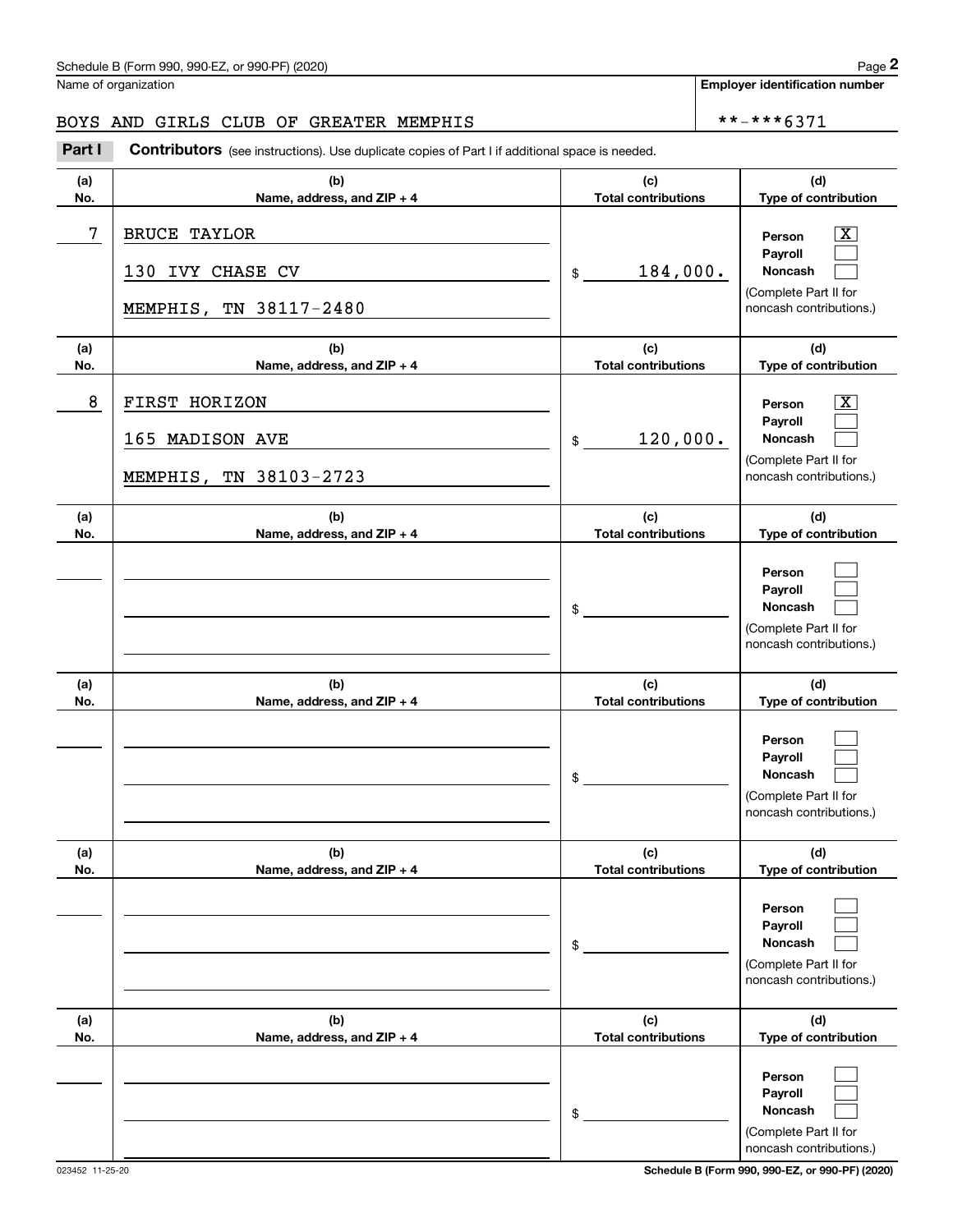**Employer identification number**

## BOYS AND GIRLS CLUB OF GREATER MEMPHIS  $****6371$

Chedule B (Form 990, 990-EZ, or 990-PF) (2020)<br>
lame of organization<br> **3OYS AND GIRLS CLUB OF GREATER MEMPHIS**<br> **Part II Noncash Property** (see instructions). Use duplicate copies of Part II if additional space is needed

| (a)<br>No.<br>from<br>Part I | (b)<br>Description of noncash property given | (c)<br>FMV (or estimate)<br>(See instructions.) | (d)<br>Date received |
|------------------------------|----------------------------------------------|-------------------------------------------------|----------------------|
|                              |                                              | $\frac{1}{2}$                                   |                      |
| (a)<br>No.<br>from<br>Part I | (b)<br>Description of noncash property given | (c)<br>FMV (or estimate)<br>(See instructions.) | (d)<br>Date received |
|                              |                                              | $\frac{1}{2}$                                   |                      |
| (a)<br>No.<br>from<br>Part I | (b)<br>Description of noncash property given | (c)<br>FMV (or estimate)<br>(See instructions.) | (d)<br>Date received |
|                              |                                              | $\frac{1}{2}$                                   |                      |
| (a)<br>No.<br>from<br>Part I | (b)<br>Description of noncash property given | (c)<br>FMV (or estimate)<br>(See instructions.) | (d)<br>Date received |
|                              |                                              | $\mathfrak{S}$                                  |                      |
| (a)<br>No.<br>from<br>Part I | (b)<br>Description of noncash property given | (c)<br>FMV (or estimate)<br>(See instructions.) | (d)<br>Date received |
|                              |                                              | \$                                              |                      |
| (a)<br>No.<br>from<br>Part I | (b)<br>Description of noncash property given | (c)<br>FMV (or estimate)<br>(See instructions.) | (d)<br>Date received |
|                              |                                              | \$                                              |                      |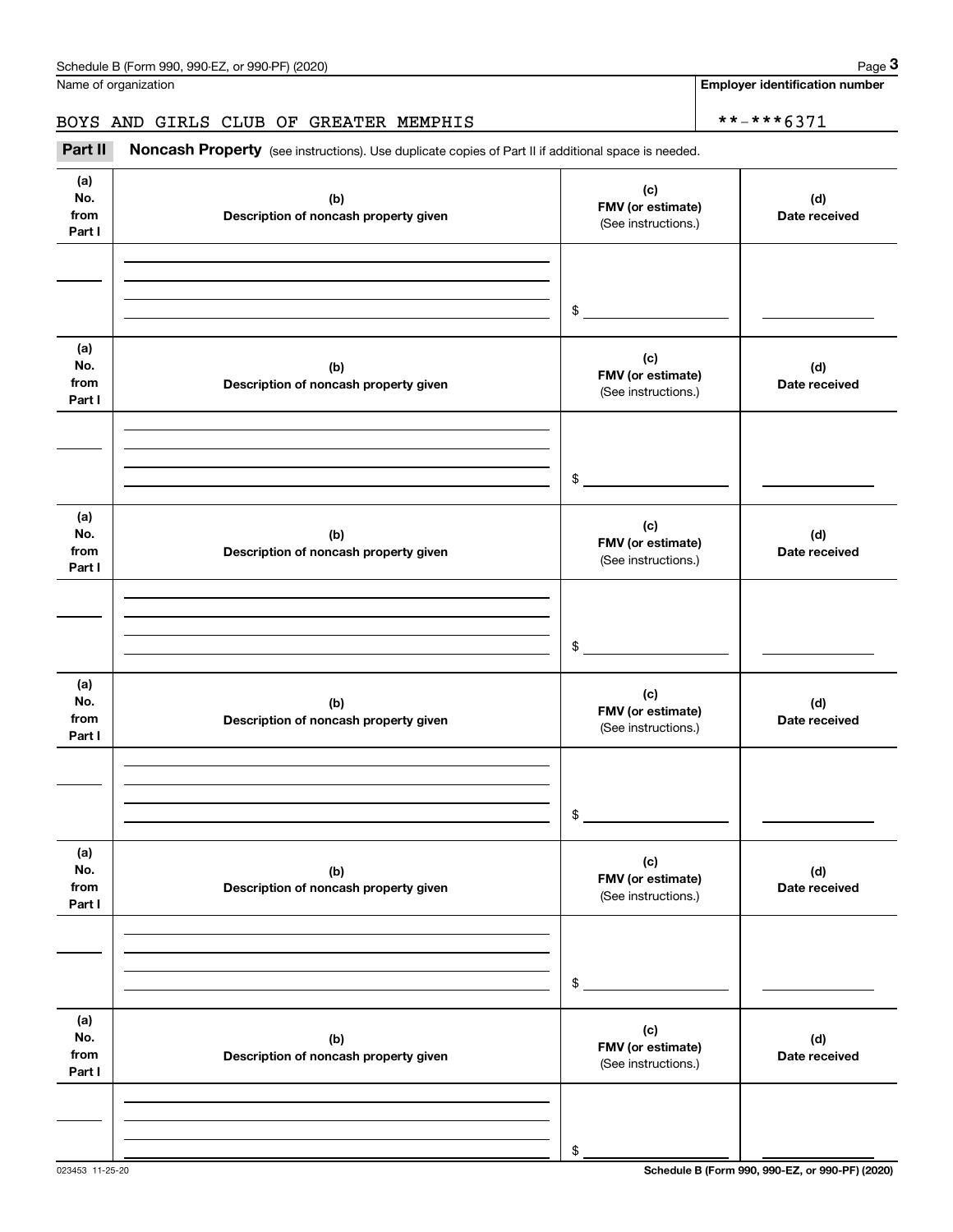|                 | Schedule B (Form 990, 990-EZ, or 990-PF) (2020)                                                                                                                                                                                 |                 |                      |  | Page 4                                   |  |  |
|-----------------|---------------------------------------------------------------------------------------------------------------------------------------------------------------------------------------------------------------------------------|-----------------|----------------------|--|------------------------------------------|--|--|
|                 | Name of organization                                                                                                                                                                                                            |                 |                      |  | <b>Employer identification number</b>    |  |  |
|                 | BOYS AND GIRLS CLUB OF GREATER MEMPHIS                                                                                                                                                                                          |                 |                      |  | **-***6371                               |  |  |
| Part III        | Exclusively religious, charitable, etc., contributions to organizations described in section 501(c)(7), (8), or (10) that total more than \$1,000 for the year                                                                  |                 |                      |  |                                          |  |  |
|                 | from any one contributor. Complete columns (a) through (e) and the following line entry. For organizations                                                                                                                      |                 |                      |  |                                          |  |  |
|                 | completing Part III, enter the total of exclusively religious, charitable, etc., contributions of \$1,000 or less for the year. (Enter this info. once.) \\$<br>Use duplicate copies of Part III if additional space is needed. |                 |                      |  |                                          |  |  |
| (a) No.         |                                                                                                                                                                                                                                 |                 |                      |  |                                          |  |  |
| from<br>Part I  | (b) Purpose of gift                                                                                                                                                                                                             | (c) Use of gift |                      |  | (d) Description of how gift is held      |  |  |
|                 |                                                                                                                                                                                                                                 |                 |                      |  |                                          |  |  |
|                 |                                                                                                                                                                                                                                 |                 |                      |  |                                          |  |  |
|                 |                                                                                                                                                                                                                                 |                 |                      |  |                                          |  |  |
|                 |                                                                                                                                                                                                                                 |                 |                      |  |                                          |  |  |
|                 |                                                                                                                                                                                                                                 |                 | (e) Transfer of gift |  |                                          |  |  |
|                 |                                                                                                                                                                                                                                 |                 |                      |  |                                          |  |  |
|                 | Transferee's name, address, and ZIP + 4                                                                                                                                                                                         |                 |                      |  | Relationship of transferor to transferee |  |  |
|                 |                                                                                                                                                                                                                                 |                 |                      |  |                                          |  |  |
|                 |                                                                                                                                                                                                                                 |                 |                      |  |                                          |  |  |
|                 |                                                                                                                                                                                                                                 |                 |                      |  |                                          |  |  |
| (a) No.<br>from | (b) Purpose of gift                                                                                                                                                                                                             | (c) Use of gift |                      |  | (d) Description of how gift is held      |  |  |
| Part I          |                                                                                                                                                                                                                                 |                 |                      |  |                                          |  |  |
|                 |                                                                                                                                                                                                                                 |                 |                      |  |                                          |  |  |
|                 |                                                                                                                                                                                                                                 |                 |                      |  |                                          |  |  |
|                 |                                                                                                                                                                                                                                 |                 |                      |  |                                          |  |  |
|                 | (e) Transfer of gift                                                                                                                                                                                                            |                 |                      |  |                                          |  |  |
|                 |                                                                                                                                                                                                                                 |                 |                      |  |                                          |  |  |
|                 | Transferee's name, address, and ZIP + 4                                                                                                                                                                                         |                 |                      |  | Relationship of transferor to transferee |  |  |
|                 |                                                                                                                                                                                                                                 |                 |                      |  |                                          |  |  |
|                 |                                                                                                                                                                                                                                 |                 |                      |  |                                          |  |  |
|                 |                                                                                                                                                                                                                                 |                 |                      |  |                                          |  |  |
| (a) No.         |                                                                                                                                                                                                                                 |                 |                      |  |                                          |  |  |
| from<br>Part I  | (b) Purpose of gift                                                                                                                                                                                                             | (c) Use of gift |                      |  | (d) Description of how gift is held      |  |  |
|                 |                                                                                                                                                                                                                                 |                 |                      |  |                                          |  |  |
|                 |                                                                                                                                                                                                                                 |                 |                      |  |                                          |  |  |
|                 |                                                                                                                                                                                                                                 |                 |                      |  |                                          |  |  |
|                 |                                                                                                                                                                                                                                 |                 |                      |  |                                          |  |  |
|                 | (e) Transfer of gift                                                                                                                                                                                                            |                 |                      |  |                                          |  |  |
|                 | Transferee's name, address, and ZIP + 4                                                                                                                                                                                         |                 |                      |  | Relationship of transferor to transferee |  |  |
|                 |                                                                                                                                                                                                                                 |                 |                      |  |                                          |  |  |
|                 |                                                                                                                                                                                                                                 |                 |                      |  |                                          |  |  |
|                 |                                                                                                                                                                                                                                 |                 |                      |  |                                          |  |  |
|                 |                                                                                                                                                                                                                                 |                 |                      |  |                                          |  |  |
| (a) No.<br>from | (b) Purpose of gift                                                                                                                                                                                                             | (c) Use of gift |                      |  | (d) Description of how gift is held      |  |  |
| Part I          |                                                                                                                                                                                                                                 |                 |                      |  |                                          |  |  |
|                 |                                                                                                                                                                                                                                 |                 |                      |  |                                          |  |  |
|                 |                                                                                                                                                                                                                                 |                 |                      |  |                                          |  |  |
|                 |                                                                                                                                                                                                                                 |                 |                      |  |                                          |  |  |
|                 |                                                                                                                                                                                                                                 |                 | (e) Transfer of gift |  |                                          |  |  |
|                 |                                                                                                                                                                                                                                 |                 |                      |  |                                          |  |  |
|                 | Transferee's name, address, and $ZIP + 4$                                                                                                                                                                                       |                 |                      |  | Relationship of transferor to transferee |  |  |
|                 |                                                                                                                                                                                                                                 |                 |                      |  |                                          |  |  |
|                 |                                                                                                                                                                                                                                 |                 |                      |  |                                          |  |  |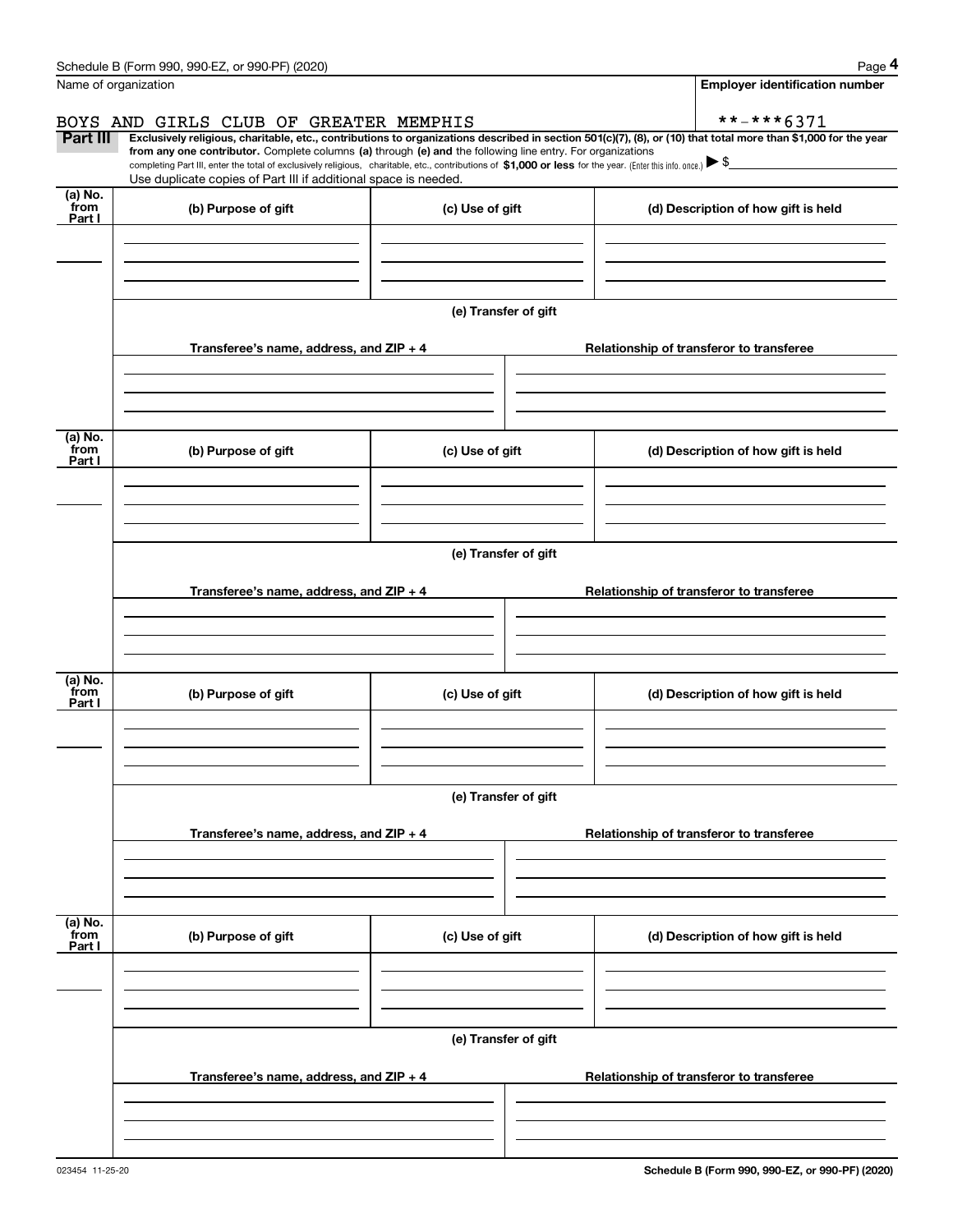| <b>SCHEDULE D</b> |  |
|-------------------|--|
|-------------------|--|

| (Form 990) |  |
|------------|--|
|------------|--|

# **Supplemental Financial Statements**

(Form 990)<br>
Pepartment of the Treasury<br>
Department of the Treasury<br>
Department of the Treasury<br>
Department of the Treasury<br> **Co to www.irs.gov/Form990 for instructions and the latest information.**<br> **Co to www.irs.gov/Form9** 



**No**

**No**

Department of the Treasury Internal Revenue Service

 $\mathcal{L}^{\text{max}}$ 

| Name of the organization                                                                                    |                                        | <b>Employer identification number</b> |  |  |  |  |
|-------------------------------------------------------------------------------------------------------------|----------------------------------------|---------------------------------------|--|--|--|--|
|                                                                                                             | BOYS AND GIRLS CLUB OF GREATER MEMPHIS | **-***6371                            |  |  |  |  |
| Part I<br>Organizations Maintaining Donor Advised Funds or Other Similar Funds or Accounts. Complete if the |                                        |                                       |  |  |  |  |
| organization answered "Yes" on Form 990, Part IV, line 6.                                                   |                                        |                                       |  |  |  |  |
|                                                                                                             | (a) Donor advised funds                | (b) Funds and other accounts          |  |  |  |  |
| Total number at end of year                                                                                 |                                        |                                       |  |  |  |  |
| Aggregate value of contributions to (during year)<br>.                                                      |                                        |                                       |  |  |  |  |
| Aggregate value of grants from (during year)                                                                |                                        |                                       |  |  |  |  |
| Aggregate value at end of year                                                                              |                                        |                                       |  |  |  |  |

| 5 Did the organization inform all donors and donor advisors in writing that the assets held in donor advised funds  |  |
|---------------------------------------------------------------------------------------------------------------------|--|
| $\vert$ Yes<br>are the organization's property, subject to the organization's exclusive legal control?              |  |
| 6 Did the organization inform all grantees, donors, and donor advisors in writing that grant funds can be used only |  |
| for charitable purposes and not for the benefit of the donor or donor advisor, or for any other purpose conferring  |  |

|                                | Part II Conservation Easements. Complete if the organization answered "Yes" on Form 990, Part IV, line 7 |  |  |
|--------------------------------|----------------------------------------------------------------------------------------------------------|--|--|
| impermissible private benefit? |                                                                                                          |  |  |
|                                |                                                                                                          |  |  |

| Purpose(s) of conservation easements held by the organization (check all that apply).   |              |
|-----------------------------------------------------------------------------------------|--------------|
| Preservation of land for public use (for example, recreation or education) Preservation |              |
| Protection of natural habitat                                                           | Preservation |

of a historically important land area Preservation of a certified historic structure

**2a**

| 2 Complete lines 2a through 2d if the organization held a qualified conservation contribution in the form of a conservation easement on the last |                                 |
|--------------------------------------------------------------------------------------------------------------------------------------------------|---------------------------------|
| day of the tax year.                                                                                                                             | Held at the End of the Tax Year |

~~~~~~~~~~~~~~~~~~~~~~~~~~~~~~~~

|   | <b>b</b> Total acreage restricted by conservation easements                                                                               | 2 <sub>b</sub> |            |    |
|---|-------------------------------------------------------------------------------------------------------------------------------------------|----------------|------------|----|
|   |                                                                                                                                           | 2c             |            |    |
|   | d Number of conservation easements included in (c) acquired after 7/25/06, and not on a historic structure                                |                |            |    |
|   |                                                                                                                                           | 2d             |            |    |
| 3 | Number of conservation easements modified, transferred, released, extinguished, or terminated by the organization during the tax          |                |            |    |
|   | $\vee$ ear $\blacktriangleright$                                                                                                          |                |            |    |
| 4 | Number of states where property subject to conservation easement is located $\blacktriangleright$                                         |                |            |    |
| 5 | Does the organization have a written policy regarding the periodic monitoring, inspection, handling of                                    |                |            |    |
|   | violations, and enforcement of the conservation easements it holds?                                                                       |                | Yes        | No |
| 6 | Staff and volunteer hours devoted to monitoring, inspecting, handling of violations, and enforcing conservation easements during the year |                |            |    |
|   |                                                                                                                                           |                |            |    |
| 7 | Amount of expenses incurred in monitoring, inspecting, handling of violations, and enforcing conservation easements during the year       |                |            |    |
|   | $\triangleright$ \$                                                                                                                       |                |            |    |
| 8 | Does each conservation easement reported on line 2(d) above satisfy the requirements of section 170(h)(4)(B)(i)                           |                |            |    |
|   | and section $170(h)(4)(B)(ii)?$                                                                                                           |                | <b>Yes</b> | Νo |
| 9 | In Part XIII, describe how the organization reports conservation easements in its revenue and expense statement and                       |                |            |    |
|   | balance sheet, and include, if applicable, the text of the footnote to the organization's financial statements that describes the         |                |            |    |

| organization's accounting for conservation easements. |  |  |  |
|-------------------------------------------------------|--|--|--|
|                                                       |  |  |  |

**a**Total number of conservation easements

Preservation of open space

| organization o accounting for concervation capemento.                                                   |  |
|---------------------------------------------------------------------------------------------------------|--|
| Part III   Organizations Maintaining Collections of Art, Historical Treasures, or Other Similar Assets. |  |
| Complete if the organization answered "Yes" on Form 990, Part IV, line 8.                               |  |
|                                                                                                         |  |

| 1a If the organization elected, as permitted under FASB ASC 958, not to report in its revenue statement and balance sheet works   |
|-----------------------------------------------------------------------------------------------------------------------------------|
| of art, historical treasures, or other similar assets held for public exhibition, education, or research in furtherance of public |
| service, provide in Part XIII the text of the footnote to its financial statements that describes these items.                    |

| <b>b</b> If the organization elected, as permitted under FASB ASC 958, to report in its revenue statement and balance sheet works of                                                                                                                                                                        |  |  |
|-------------------------------------------------------------------------------------------------------------------------------------------------------------------------------------------------------------------------------------------------------------------------------------------------------------|--|--|
| art, historical treasures, or other similar assets held for public exhibition, education, or research in furtherance of public service,                                                                                                                                                                     |  |  |
| provide the following amounts relating to these items:                                                                                                                                                                                                                                                      |  |  |
| $\mathbf{r}$ , $\mathbf{r}$ , $\mathbf{r}$ , $\mathbf{r}$ , $\mathbf{r}$ , $\mathbf{r}$ , $\mathbf{r}$ , $\mathbf{r}$ , $\mathbf{r}$ , $\mathbf{r}$ , $\mathbf{r}$ , $\mathbf{r}$ , $\mathbf{r}$ , $\mathbf{r}$ , $\mathbf{r}$ , $\mathbf{r}$ , $\mathbf{r}$ , $\mathbf{r}$ , $\mathbf{r}$ , $\mathbf{r}$ , |  |  |

| Revenue included on Form 990, Part VIII, line 1<br>(i)                                                                         |  |  |  |  |  |  |  |  |
|--------------------------------------------------------------------------------------------------------------------------------|--|--|--|--|--|--|--|--|
| (ii) Assets included in Form 990, Part X [11] [2000] [2010] Assets included in Form 990, Part X                                |  |  |  |  |  |  |  |  |
| 2 If the organization received or held works of art, historical treasures, or other similar assets for financial gain, provide |  |  |  |  |  |  |  |  |
| the following amounts required to be reported under FASB ASC 958 relating to these items:                                      |  |  |  |  |  |  |  |  |
| <b>a</b> Revenue included on Form 990, Part VIII, line 1                                                                       |  |  |  |  |  |  |  |  |
|                                                                                                                                |  |  |  |  |  |  |  |  |

I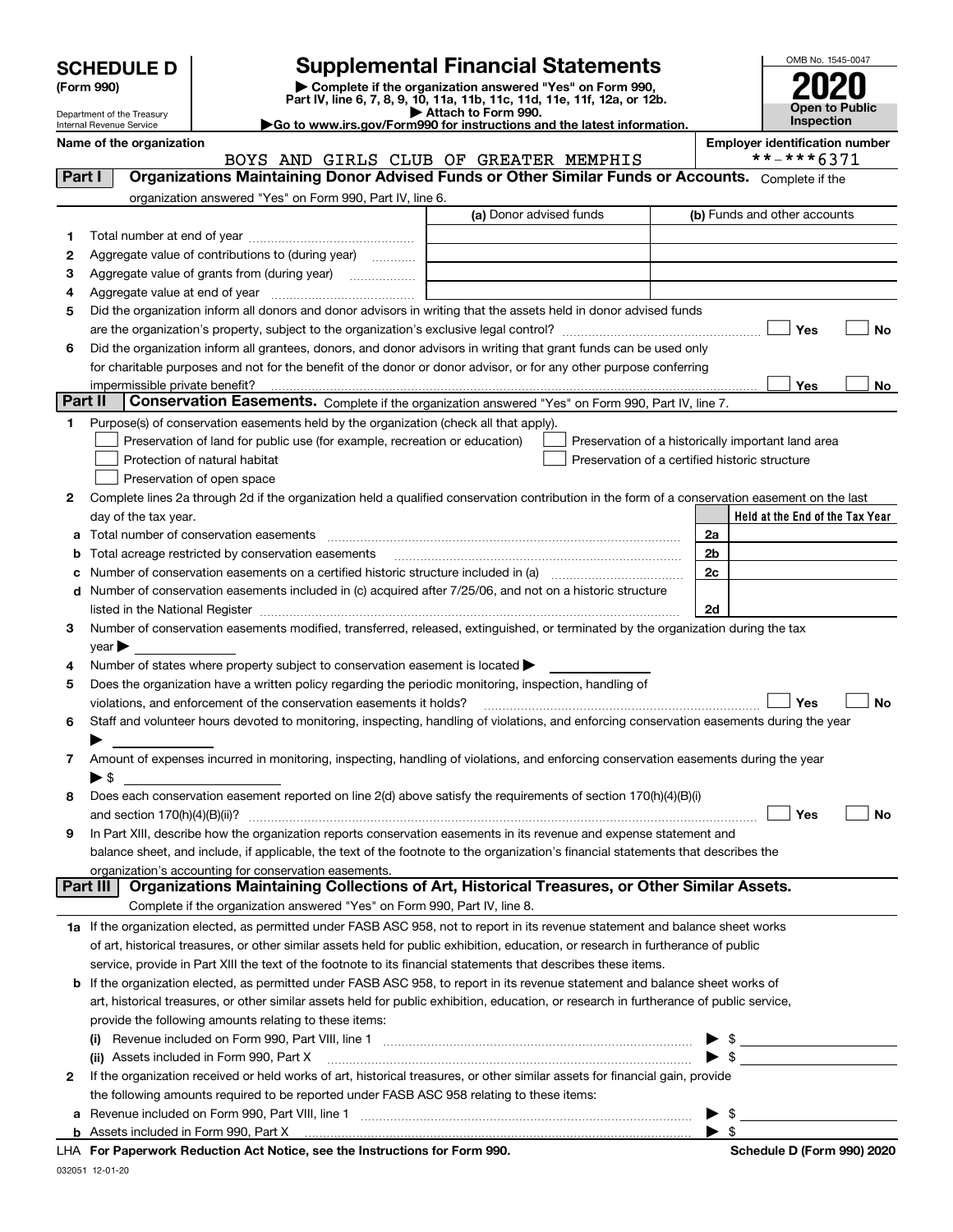|               | Schedule D (Form 990) 2020<br>Part III<br>Organizations Maintaining Collections of Art, Historical Treasures, or Other Similar Assets (continued)                                                                                                        | BOYS AND GIRLS CLUB OF GREATER MEMPHIS |                   |                          |                                            | **-***6371                 |                |            | Page 2 |  |  |
|---------------|----------------------------------------------------------------------------------------------------------------------------------------------------------------------------------------------------------------------------------------------------------|----------------------------------------|-------------------|--------------------------|--------------------------------------------|----------------------------|----------------|------------|--------|--|--|
|               |                                                                                                                                                                                                                                                          |                                        |                   |                          |                                            |                            |                |            |        |  |  |
| 3             | Using the organization's acquisition, accession, and other records, check any of the following that make significant use of its                                                                                                                          |                                        |                   |                          |                                            |                            |                |            |        |  |  |
|               | collection items (check all that apply):                                                                                                                                                                                                                 |                                        |                   |                          |                                            |                            |                |            |        |  |  |
| a             | Public exhibition                                                                                                                                                                                                                                        |                                        |                   | Loan or exchange program |                                            |                            |                |            |        |  |  |
| b             | Scholarly research<br>Other and the contract of the contract of the contract of the contract of the contract of the contract of the contract of the contract of the contract of the contract of the contract of the contract of the contract of the<br>e |                                        |                   |                          |                                            |                            |                |            |        |  |  |
| c             | Preservation for future generations                                                                                                                                                                                                                      |                                        |                   |                          |                                            |                            |                |            |        |  |  |
| 4             | Provide a description of the organization's collections and explain how they further the organization's exempt purpose in Part XIII.                                                                                                                     |                                        |                   |                          |                                            |                            |                |            |        |  |  |
| 5             | During the year, did the organization solicit or receive donations of art, historical treasures, or other similar assets                                                                                                                                 |                                        |                   |                          |                                            |                            |                |            |        |  |  |
|               |                                                                                                                                                                                                                                                          |                                        |                   |                          |                                            |                            | Yes            |            | No     |  |  |
|               | <b>Part IV</b><br>Escrow and Custodial Arrangements. Complete if the organization answered "Yes" on Form 990, Part IV, line 9, or<br>reported an amount on Form 990, Part X, line 21.                                                                    |                                        |                   |                          |                                            |                            |                |            |        |  |  |
|               |                                                                                                                                                                                                                                                          |                                        |                   |                          |                                            |                            |                |            |        |  |  |
|               | 1a Is the organization an agent, trustee, custodian or other intermediary for contributions or other assets not included                                                                                                                                 |                                        |                   |                          |                                            |                            |                |            |        |  |  |
|               | on Form 990, Part X? [11] matter contract the contract of the contract of the contract of the contract of the contract of the contract of the contract of the contract of the contract of the contract of the contract of the                            |                                        |                   |                          |                                            |                            | Yes            |            | No     |  |  |
|               | b If "Yes," explain the arrangement in Part XIII and complete the following table:                                                                                                                                                                       |                                        |                   |                          |                                            |                            |                |            |        |  |  |
|               |                                                                                                                                                                                                                                                          |                                        |                   |                          |                                            |                            | Amount         |            |        |  |  |
|               | c Beginning balance                                                                                                                                                                                                                                      |                                        |                   |                          | 1c                                         |                            |                |            |        |  |  |
|               | d Additions during the year measurements are all an according to the year measurement of the year measurement of the state of the state of the state of the state of the state of the state of the state of the state of the s                           |                                        |                   |                          | 1d                                         |                            |                |            |        |  |  |
|               | e Distributions during the year manufactured and contain an account of the year manufactured and the year manufactured and the year manufactured and the year manufactured and the year manufactured and the year manufactured                           |                                        |                   |                          | 1e                                         |                            |                |            |        |  |  |
| f             |                                                                                                                                                                                                                                                          |                                        |                   |                          | 1f                                         |                            |                |            |        |  |  |
|               | 2a Did the organization include an amount on Form 990, Part X, line 21, for escrow or custodial account liability?                                                                                                                                       |                                        |                   |                          |                                            |                            | Yes            |            | No     |  |  |
|               | b If "Yes," explain the arrangement in Part XIII. Check here if the explanation has been provided on Part XIII                                                                                                                                           |                                        |                   |                          |                                            |                            |                |            |        |  |  |
| <b>Part V</b> | Endowment Funds. Complete if the organization answered "Yes" on Form 990, Part IV, line 10.                                                                                                                                                              |                                        |                   |                          |                                            |                            |                |            |        |  |  |
|               |                                                                                                                                                                                                                                                          | (a) Current year                       | (b) Prior year    | (c) Two years back       | (d) Three years back   (e) Four years back |                            |                |            |        |  |  |
|               | 1a Beginning of year balance                                                                                                                                                                                                                             | 3,592,112.                             | 3,025,523.        | 3,226,506.               |                                            | 2,893,223.                 |                | 2,483,653. |        |  |  |
|               |                                                                                                                                                                                                                                                          |                                        |                   |                          |                                            |                            | 250,000.       |            |        |  |  |
|               | c Net investment earnings, gains, and losses                                                                                                                                                                                                             | 451,522.                               | 566,589.          |                          |                                            | 333, 283.                  | 159,570.       |            |        |  |  |
|               |                                                                                                                                                                                                                                                          |                                        |                   |                          |                                            |                            |                |            |        |  |  |
|               | e Other expenditures for facilities                                                                                                                                                                                                                      |                                        |                   |                          |                                            |                            |                |            |        |  |  |
|               | and programs                                                                                                                                                                                                                                             |                                        |                   |                          |                                            |                            |                |            |        |  |  |
| Ť.            | Administrative expenses                                                                                                                                                                                                                                  |                                        |                   |                          |                                            |                            |                |            |        |  |  |
| g             | End of year balance                                                                                                                                                                                                                                      | 4,043,664.                             | 3,592,112.        | 3,025,523.               |                                            | 3,226,506.                 |                | 2,893,223. |        |  |  |
| 2             | Provide the estimated percentage of the current year end balance (line 1g, column (a)) held as:                                                                                                                                                          |                                        |                   |                          |                                            |                            |                |            |        |  |  |
|               | a Board designated or quasi-endowment                                                                                                                                                                                                                    | 22.0000                                | %                 |                          |                                            |                            |                |            |        |  |  |
|               | <b>b</b> Permanent endowment $\triangleright$ 20.0000                                                                                                                                                                                                    | %                                      |                   |                          |                                            |                            |                |            |        |  |  |
|               | c Term endowment $\blacktriangleright$ $\_\_$ 58.0000<br>$\%$                                                                                                                                                                                            |                                        |                   |                          |                                            |                            |                |            |        |  |  |
|               | The percentages on lines 2a, 2b, and 2c should equal 100%.                                                                                                                                                                                               |                                        |                   |                          |                                            |                            |                |            |        |  |  |
|               | 3a Are there endowment funds not in the possession of the organization that are held and administered for the organization                                                                                                                               |                                        |                   |                          |                                            |                            |                |            |        |  |  |
|               | by:                                                                                                                                                                                                                                                      |                                        |                   |                          |                                            |                            |                | Yes        | No     |  |  |
|               | (i)                                                                                                                                                                                                                                                      |                                        |                   |                          |                                            |                            | 3a(i)          |            | X      |  |  |
|               |                                                                                                                                                                                                                                                          |                                        |                   |                          |                                            |                            | 3a(ii)         |            | X      |  |  |
|               |                                                                                                                                                                                                                                                          |                                        |                   |                          |                                            |                            | 3 <sub>b</sub> |            |        |  |  |
| 4             | Describe in Part XIII the intended uses of the organization's endowment funds.                                                                                                                                                                           |                                        |                   |                          |                                            |                            |                |            |        |  |  |
|               | Land, Buildings, and Equipment.<br><b>Part VI</b>                                                                                                                                                                                                        |                                        |                   |                          |                                            |                            |                |            |        |  |  |
|               | Complete if the organization answered "Yes" on Form 990, Part IV, line 11a. See Form 990, Part X, line 10.                                                                                                                                               |                                        |                   |                          |                                            |                            |                |            |        |  |  |
|               | Description of property                                                                                                                                                                                                                                  | (a) Cost or other                      | (b) Cost or other |                          | (c) Accumulated                            |                            | (d) Book value |            |        |  |  |
|               |                                                                                                                                                                                                                                                          | basis (investment)                     | basis (other)     |                          | depreciation                               |                            |                |            |        |  |  |
|               |                                                                                                                                                                                                                                                          | 275,123.                               |                   |                          |                                            |                            |                | 275, 123.  |        |  |  |
|               |                                                                                                                                                                                                                                                          | $\overline{11,071,508}$ .              |                   |                          | 6, 110, 936.                               |                            | 4,960,572.     |            |        |  |  |
|               |                                                                                                                                                                                                                                                          | 240,458.                               |                   |                          | 123,006.                                   |                            |                | 117,452.   |        |  |  |
|               |                                                                                                                                                                                                                                                          | 1,680,619.                             |                   |                          | 1,508,385.                                 |                            |                | 172,234.   |        |  |  |
|               |                                                                                                                                                                                                                                                          | 355, 268.                              |                   |                          | 289,704.                                   |                            |                | 65,564.    |        |  |  |
|               | Total. Add lines 1a through 1e. (Column (d) must equal Form 990. Part X. column (B). line 10c.)                                                                                                                                                          |                                        |                   |                          |                                            |                            | 5,590,945.     |            |        |  |  |
|               |                                                                                                                                                                                                                                                          |                                        |                   |                          |                                            | Schedule D (Form 990) 2020 |                |            |        |  |  |
|               |                                                                                                                                                                                                                                                          |                                        |                   |                          |                                            |                            |                |            |        |  |  |

032052 12-01-20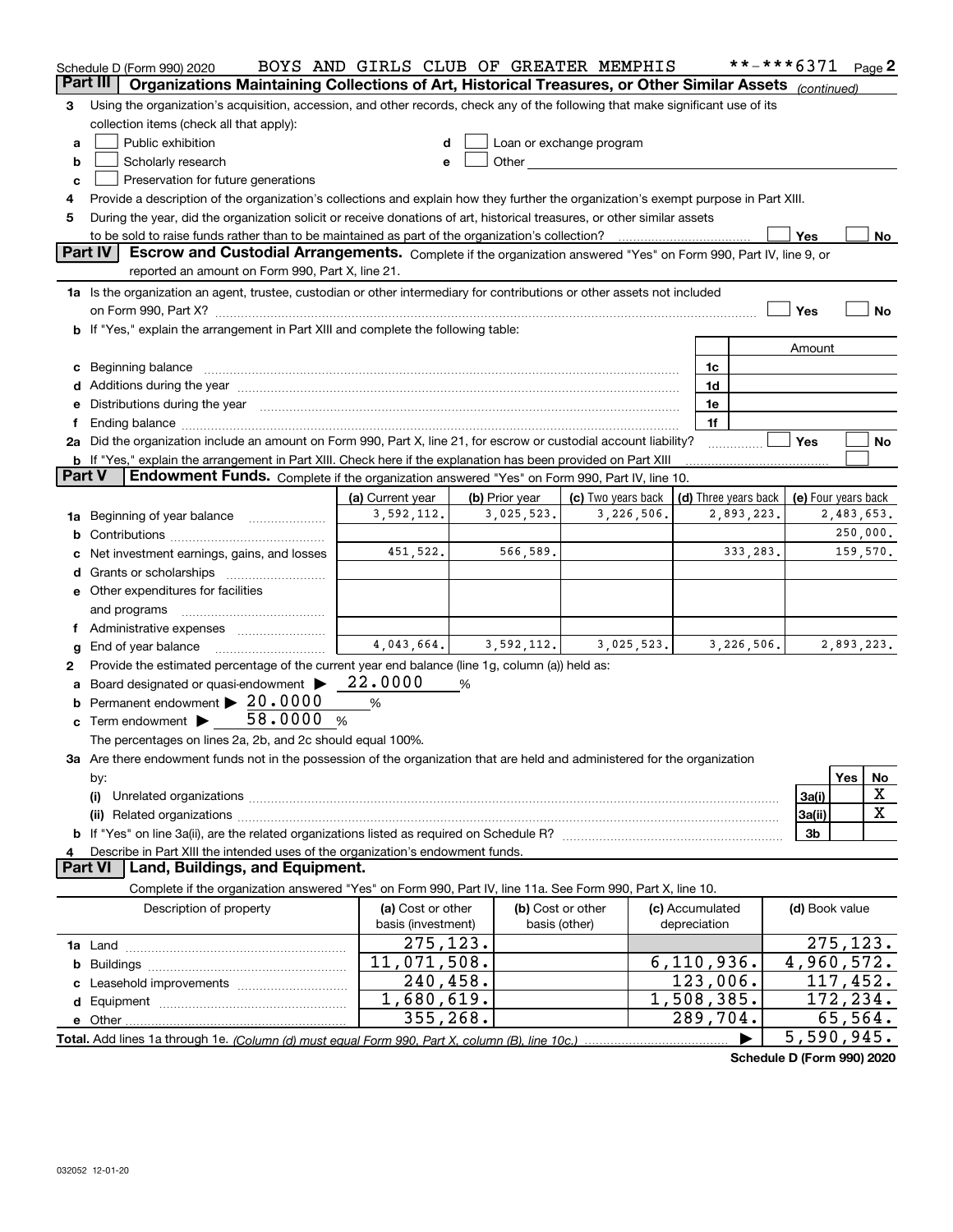| Schedule D (Form 990) 2020                                                                                        | BOYS AND GIRLS CLUB OF GREATER MEMPHIS | **-***6371<br>$Page$ <sup>3</sup>                         |
|-------------------------------------------------------------------------------------------------------------------|----------------------------------------|-----------------------------------------------------------|
| Part VII Investments - Other Securities.                                                                          |                                        |                                                           |
| Complete if the organization answered "Yes" on Form 990, Part IV, line 11b. See Form 990, Part X, line 12.        |                                        |                                                           |
| (a) Description of security or category (including name of security)                                              | (b) Book value                         | (c) Method of valuation: Cost or end-of-year market value |
| (1) Financial derivatives                                                                                         |                                        |                                                           |
| (2) Closely held equity interests                                                                                 |                                        |                                                           |
| (3) Other                                                                                                         |                                        |                                                           |
| COMMUNITY FOUNDATION OF<br>(A)                                                                                    |                                        |                                                           |
| MEMPHIS<br>(B)                                                                                                    | 102,688.                               | END-OF-YEAR MARKET VALUE                                  |
| GT FUND LTD<br>(C)                                                                                                | 1,347,963.                             | END-OF-YEAR MARKET VALUE                                  |
| (D)                                                                                                               |                                        |                                                           |
| (E)                                                                                                               |                                        |                                                           |
| (F)                                                                                                               |                                        |                                                           |
| (G)                                                                                                               |                                        |                                                           |
| (H)                                                                                                               |                                        |                                                           |
| Total. (Col. (b) must equal Form 990, Part X, col. (B) line 12.)                                                  | 1,450,651.                             |                                                           |
| Part VIII Investments - Program Related.                                                                          |                                        |                                                           |
| Complete if the organization answered "Yes" on Form 990, Part IV, line 11c. See Form 990, Part X, line 13.        |                                        |                                                           |
| (a) Description of investment                                                                                     | (b) Book value                         | (c) Method of valuation: Cost or end-of-year market value |
| (1)                                                                                                               |                                        |                                                           |
| (2)                                                                                                               |                                        |                                                           |
| (3)                                                                                                               |                                        |                                                           |
| (4)                                                                                                               |                                        |                                                           |
| (5)                                                                                                               |                                        |                                                           |
| (6)                                                                                                               |                                        |                                                           |
| (7)                                                                                                               |                                        |                                                           |
| (8)                                                                                                               |                                        |                                                           |
| (9)                                                                                                               |                                        |                                                           |
| Total. (Col. (b) must equal Form 990, Part X, col. (B) line 13.)                                                  |                                        |                                                           |
| <b>Other Assets.</b><br>Part IX                                                                                   |                                        |                                                           |
| Complete if the organization answered "Yes" on Form 990, Part IV, line 11d. See Form 990, Part X, line 15.        |                                        |                                                           |
|                                                                                                                   | (a) Description                        | (b) Book value                                            |
| (1)                                                                                                               |                                        |                                                           |
| (2)                                                                                                               |                                        |                                                           |
| (3)                                                                                                               |                                        |                                                           |
| (4)                                                                                                               |                                        |                                                           |
| (5)                                                                                                               |                                        |                                                           |
| (6)                                                                                                               |                                        |                                                           |
| (7)                                                                                                               |                                        |                                                           |
| (8)                                                                                                               |                                        |                                                           |
| (9)                                                                                                               |                                        |                                                           |
| <b>Other Liabilities.</b><br>Part X                                                                               |                                        |                                                           |
| Complete if the organization answered "Yes" on Form 990, Part IV, line 11e or 11f. See Form 990, Part X, line 25. |                                        |                                                           |
| (a) Description of liability                                                                                      |                                        | (b) Book value                                            |
| 1.                                                                                                                |                                        |                                                           |
| (1)<br>Federal income taxes                                                                                       |                                        |                                                           |
| (2)                                                                                                               |                                        |                                                           |
| (3)                                                                                                               |                                        |                                                           |
| (4)                                                                                                               |                                        |                                                           |
| (5)                                                                                                               |                                        |                                                           |
| (6)                                                                                                               |                                        |                                                           |
| (7)                                                                                                               |                                        |                                                           |
| (8)                                                                                                               |                                        |                                                           |
|                                                                                                                   |                                        |                                                           |
| (9)                                                                                                               |                                        |                                                           |

**2.** Liability for uncertain tax positions. In Part XIII, provide the text of the footnote to the organization's financial statements that reports the organization's liability for uncertain tax positions under FASB ASC 740. Check here if the text of the footnote has been provided in Part XIII

 $***-**6371$  Page 3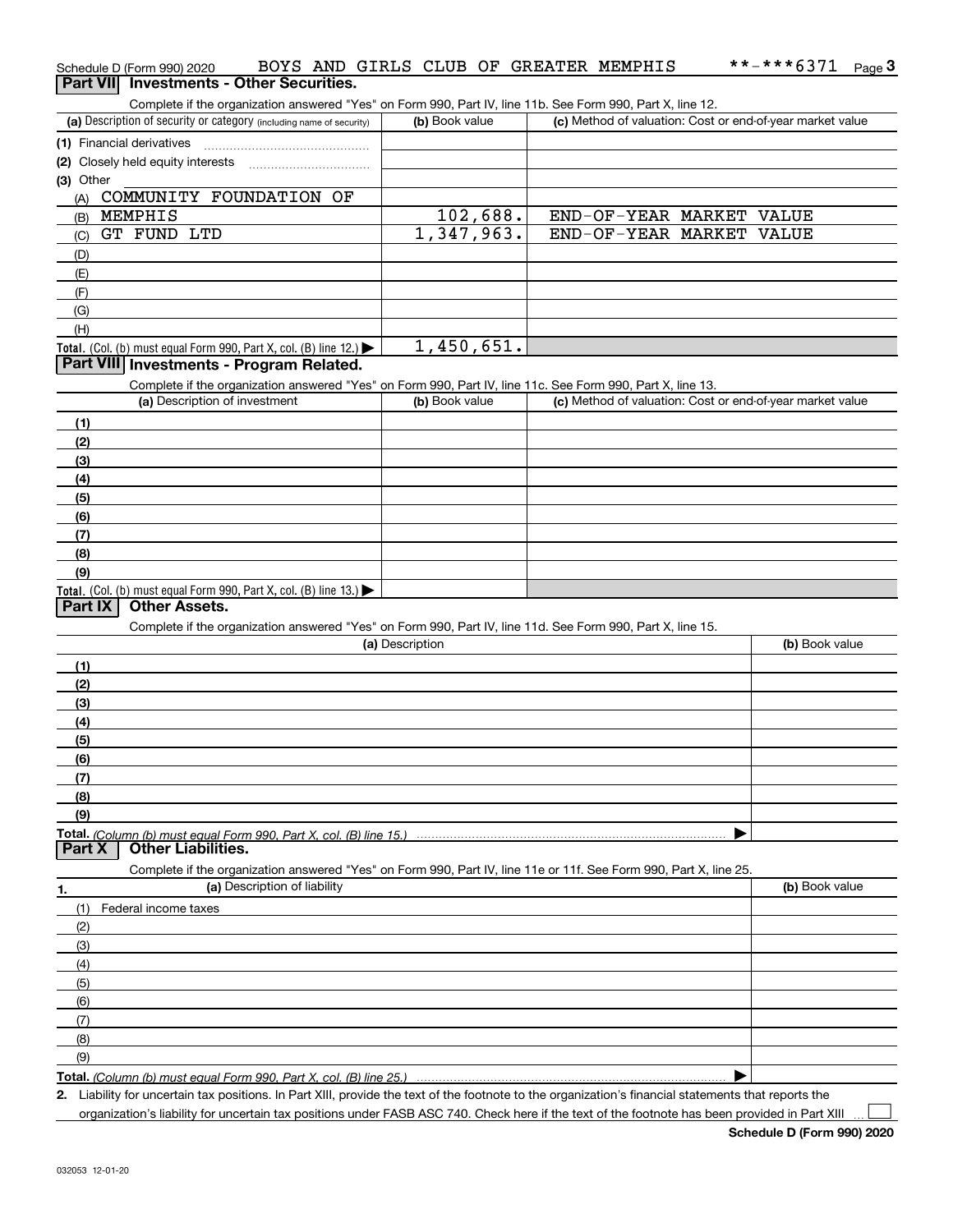|   |                                                                                                                                                                                                                                | 4b             | $-22, 247.$            |                |                |
|---|--------------------------------------------------------------------------------------------------------------------------------------------------------------------------------------------------------------------------------|----------------|------------------------|----------------|----------------|
|   | Add lines 4a and 4b                                                                                                                                                                                                            |                |                        | 4c             | <u>51,957.</u> |
| 5 |                                                                                                                                                                                                                                |                |                        | 5              | 6,037,098.     |
|   | Part XII   Reconciliation of Expenses per Audited Financial Statements With Expenses per Return.                                                                                                                               |                |                        |                |                |
|   | Complete if the organization answered "Yes" on Form 990, Part IV, line 12a.                                                                                                                                                    |                |                        |                |                |
| 1 | Total expenses and losses per audited financial statements [111] [12] contain an interview and losses per audited financial statements [11] [12] contain an interview and the statements of the statements of the statements a |                |                        | $\blacksquare$ | 4,370,862.     |
| 2 | Amounts included on line 1 but not on Form 990, Part IX, line 25:                                                                                                                                                              |                |                        |                |                |
| a |                                                                                                                                                                                                                                | 2a             | 11,019.                |                |                |
| b |                                                                                                                                                                                                                                | 2 <sub>b</sub> |                        |                |                |
| c | Other losses                                                                                                                                                                                                                   | 2c             |                        |                |                |
| d |                                                                                                                                                                                                                                | 2d             | $\overline{22}$ , 247. |                |                |
| е | Add lines 2a through 2d                                                                                                                                                                                                        |                |                        | 2e             | 33, 266.       |
| 3 |                                                                                                                                                                                                                                |                |                        | 3              | 4,337,596.     |
| 4 | Amounts included on Form 990, Part IX, line 25, but not on line 1:                                                                                                                                                             |                |                        |                |                |
|   |                                                                                                                                                                                                                                | 4a             | 74,204.                |                |                |
| b |                                                                                                                                                                                                                                | 4b             |                        |                |                |
|   | c Add lines 4a and 4b                                                                                                                                                                                                          |                |                        | 4c             | 74,204.        |
| 5 | Part XIII Supplemental Information.                                                                                                                                                                                            |                |                        | 5              | 4,411,800.     |
|   | PART V, LINE 4:<br>EARNINGS ON ENDOWMENT FUNDS ARE PREDOMINANTLY USED TO SUBSIDIZE THE COST<br>OF MAINTAINING AND IMPROVING FACILITIES.                                                                                        |                |                        |                |                |
|   | PART XI, LINE 4B - OTHER ADJUSTMENTS:                                                                                                                                                                                          |                |                        |                |                |
|   | SPECIAL EVENTS EXPENSE                                                                                                                                                                                                         |                |                        |                | $-22, 247.$    |
|   | PART XII, LINE 2D - OTHER ADJUSTMENTS:                                                                                                                                                                                         |                |                        |                |                |
|   | SPECIAL EVENTS EXPENSE                                                                                                                                                                                                         |                |                        |                | 22, 247.       |
|   |                                                                                                                                                                                                                                |                |                        |                |                |

| Schedule D (Form 990) 2020                                                                    |  |  | BOYS AND GIRLS CLUB OF GREATER MEMPHIS |  |  |
|-----------------------------------------------------------------------------------------------|--|--|----------------------------------------|--|--|
| Part XI   Reconciliation of Revenue per Audited Financial Statements With Revenue per Return. |  |  |                                        |  |  |
| Complete if the organization answered "Yes" on Form 990, Part IV, line 12a.                   |  |  |                                        |  |  |

**a**Net unrealized gains (losses) on investments ~~~~~~~~~~~~~~~~~~

Donated services and use of facilities ~~~~~~~~~~~~~~~~~~~~~~ Recoveries of prior year grants ~~~~~~~~~~~~~~~~~~~~~~~~~

Total revenue, gains, and other support per audited financial statements Amounts included on line 1 but not on Form 990, Part VIII, line 12:

**a** Investment expenses not included on Form 990, Part VIII, line 7b

Amounts included on Form 990, Part VIII, line 12, but not on line 1:

**2a 2d 2e** Add lines through ~~~~~~~~~~~~~~~~~~~~~~~~~~~~~~~~~~~~~~~~~~~ **2e 1 3** Subtract line from line ~~~~~~~~~~~~~~~~~~~~~~~~~~~~~~~~~~~~~~~~~~

**12**

> **bcde**

Other (Describe in Part XIII.)

**34** 6,941,765.

956,624. 5,985,141.

**1**

956,624.

74,204.

**2a2b2c 2d**

**4a**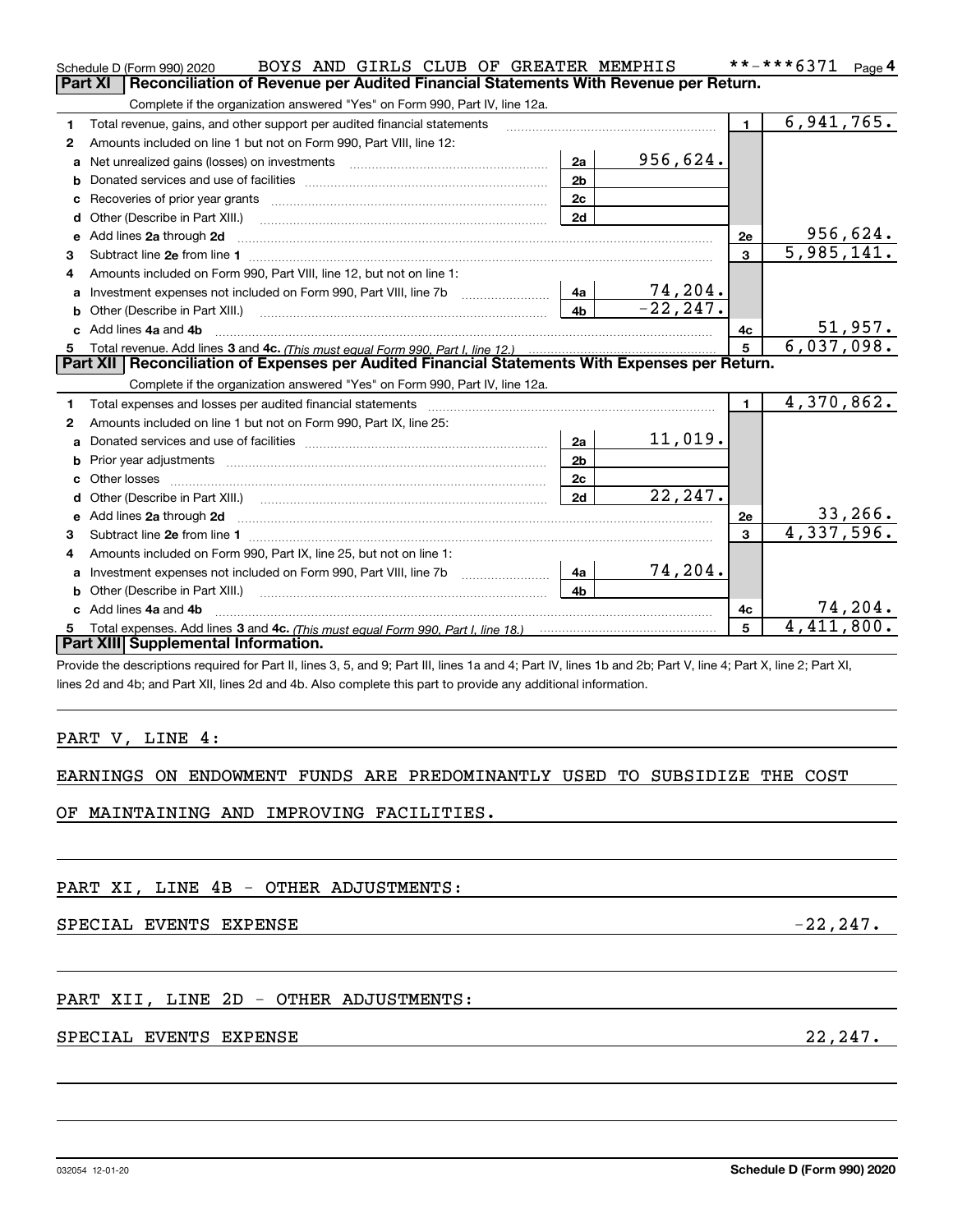| Schedule D (Form 990) 2020 BOYS AND G.<br>Part XIII Supplemental Information (continued) |  |  | BOYS AND GIRLS CLUB OF GREATER MEMPHIS | **-***6371 Page 5 |  |
|------------------------------------------------------------------------------------------|--|--|----------------------------------------|-------------------|--|
|                                                                                          |  |  |                                        |                   |  |
|                                                                                          |  |  |                                        |                   |  |
|                                                                                          |  |  |                                        |                   |  |
|                                                                                          |  |  |                                        |                   |  |
|                                                                                          |  |  |                                        |                   |  |
|                                                                                          |  |  |                                        |                   |  |
|                                                                                          |  |  |                                        |                   |  |
|                                                                                          |  |  |                                        |                   |  |
|                                                                                          |  |  |                                        |                   |  |
|                                                                                          |  |  |                                        |                   |  |
|                                                                                          |  |  |                                        |                   |  |
|                                                                                          |  |  |                                        |                   |  |
|                                                                                          |  |  |                                        |                   |  |
|                                                                                          |  |  |                                        |                   |  |
|                                                                                          |  |  |                                        |                   |  |
|                                                                                          |  |  |                                        |                   |  |
|                                                                                          |  |  |                                        |                   |  |
|                                                                                          |  |  |                                        |                   |  |
|                                                                                          |  |  |                                        |                   |  |
|                                                                                          |  |  |                                        |                   |  |
|                                                                                          |  |  |                                        |                   |  |
|                                                                                          |  |  |                                        |                   |  |
|                                                                                          |  |  |                                        |                   |  |
|                                                                                          |  |  |                                        |                   |  |
|                                                                                          |  |  |                                        |                   |  |
|                                                                                          |  |  |                                        |                   |  |
|                                                                                          |  |  |                                        |                   |  |
|                                                                                          |  |  |                                        |                   |  |
|                                                                                          |  |  |                                        |                   |  |
|                                                                                          |  |  |                                        |                   |  |
|                                                                                          |  |  |                                        |                   |  |
|                                                                                          |  |  |                                        |                   |  |
|                                                                                          |  |  |                                        |                   |  |
|                                                                                          |  |  |                                        |                   |  |
|                                                                                          |  |  |                                        |                   |  |
|                                                                                          |  |  |                                        |                   |  |
|                                                                                          |  |  |                                        |                   |  |
|                                                                                          |  |  |                                        |                   |  |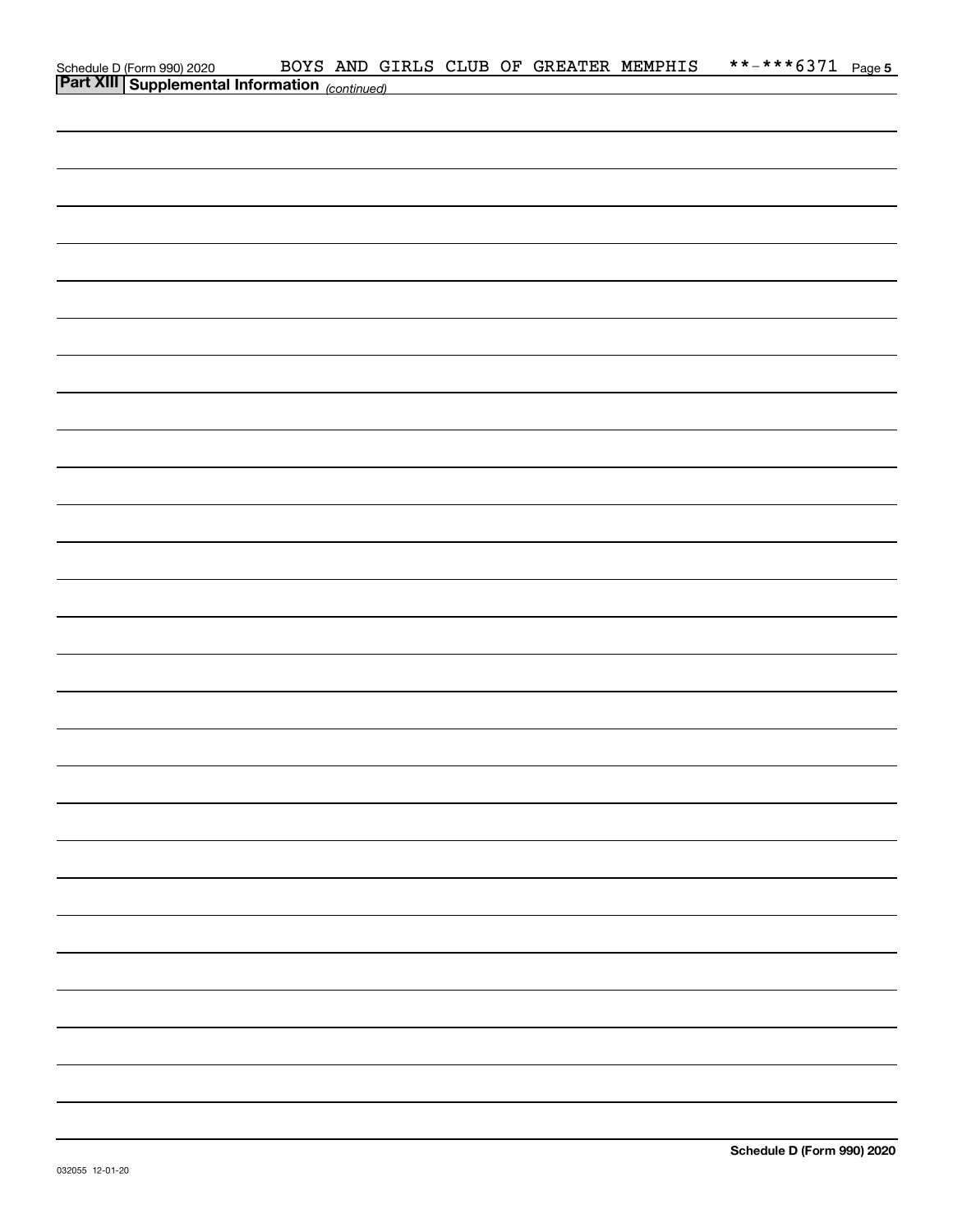| Complete if the organization answered "Yes" on Form 990, Part IV, line 17, 18, or 19, or if the<br>(Form 990 or 990-EZ)<br><b>2020</b><br>organization entered more than \$15,000 on Form 990-EZ, line 6a.<br>Attach to Form 990 or Form 990-EZ.<br><b>Open to Public</b><br>Department of the Treasury<br>Inspection<br><b>Internal Revenue Service</b><br>Go to www.irs.gov/Form990 for instructions and the latest information.<br>Name of the organization<br><b>Employer identification number</b><br>**-***6371<br>BOYS AND GIRLS CLUB OF GREATER MEMPHIS<br>Part I<br>Fundraising Activities. Complete if the organization answered "Yes" on Form 990, Part IV, line 17. Form 990-EZ filers are not<br>required to complete this part.<br>1 Indicate whether the organization raised funds through any of the following activities. Check all that apply.<br>Mail solicitations<br>Solicitation of non-government grants<br>e<br>a<br>Internet and email solicitations<br>Solicitation of government grants<br>f<br>b<br>Phone solicitations<br>Special fundraising events<br>c<br>g<br>In-person solicitations<br>d<br>2 a Did the organization have a written or oral agreement with any individual (including officers, directors, trustees, or<br><b>No</b><br>key employees listed in Form 990, Part VII) or entity in connection with professional fundraising services?<br>Yes<br><b>b</b> If "Yes," list the 10 highest paid individuals or entities (fundraisers) pursuant to agreements under which the fundraiser is to be<br>compensated at least \$5,000 by the organization.<br>(v) Amount paid<br>(iii) Did<br>(vi) Amount paid<br>(i) Name and address of individual<br>(iv) Gross receipts<br>fundraiser<br>to (or retained by)<br>(ii) Activity<br>to (or retained by)<br>have custody<br>fundraiser<br>or entity (fundraiser)<br>from activity<br>or control of<br>organization<br>listed in col. (i)<br>contributions?<br>Yes<br>No<br>Total<br>3 List all states in which the organization is registered or licensed to solicit contributions or has been notified it is exempt from registration<br>or licensing. | <b>SCHEDULE G</b> |  | <b>Supplemental Information Regarding Fundraising or Gaming Activities</b> |  |  |  |  |  | OMB No. 1545-0047 |  |  |  |  |
|------------------------------------------------------------------------------------------------------------------------------------------------------------------------------------------------------------------------------------------------------------------------------------------------------------------------------------------------------------------------------------------------------------------------------------------------------------------------------------------------------------------------------------------------------------------------------------------------------------------------------------------------------------------------------------------------------------------------------------------------------------------------------------------------------------------------------------------------------------------------------------------------------------------------------------------------------------------------------------------------------------------------------------------------------------------------------------------------------------------------------------------------------------------------------------------------------------------------------------------------------------------------------------------------------------------------------------------------------------------------------------------------------------------------------------------------------------------------------------------------------------------------------------------------------------------------------------------------------------------------------------------------------------------------------------------------------------------------------------------------------------------------------------------------------------------------------------------------------------------------------------------------------------------------------------------------------------------------------------------------------------------------------------------------------------------------------------------------------------------------------------------------|-------------------|--|----------------------------------------------------------------------------|--|--|--|--|--|-------------------|--|--|--|--|
|                                                                                                                                                                                                                                                                                                                                                                                                                                                                                                                                                                                                                                                                                                                                                                                                                                                                                                                                                                                                                                                                                                                                                                                                                                                                                                                                                                                                                                                                                                                                                                                                                                                                                                                                                                                                                                                                                                                                                                                                                                                                                                                                                |                   |  |                                                                            |  |  |  |  |  |                   |  |  |  |  |
|                                                                                                                                                                                                                                                                                                                                                                                                                                                                                                                                                                                                                                                                                                                                                                                                                                                                                                                                                                                                                                                                                                                                                                                                                                                                                                                                                                                                                                                                                                                                                                                                                                                                                                                                                                                                                                                                                                                                                                                                                                                                                                                                                |                   |  |                                                                            |  |  |  |  |  |                   |  |  |  |  |
|                                                                                                                                                                                                                                                                                                                                                                                                                                                                                                                                                                                                                                                                                                                                                                                                                                                                                                                                                                                                                                                                                                                                                                                                                                                                                                                                                                                                                                                                                                                                                                                                                                                                                                                                                                                                                                                                                                                                                                                                                                                                                                                                                |                   |  |                                                                            |  |  |  |  |  |                   |  |  |  |  |
|                                                                                                                                                                                                                                                                                                                                                                                                                                                                                                                                                                                                                                                                                                                                                                                                                                                                                                                                                                                                                                                                                                                                                                                                                                                                                                                                                                                                                                                                                                                                                                                                                                                                                                                                                                                                                                                                                                                                                                                                                                                                                                                                                |                   |  |                                                                            |  |  |  |  |  |                   |  |  |  |  |
|                                                                                                                                                                                                                                                                                                                                                                                                                                                                                                                                                                                                                                                                                                                                                                                                                                                                                                                                                                                                                                                                                                                                                                                                                                                                                                                                                                                                                                                                                                                                                                                                                                                                                                                                                                                                                                                                                                                                                                                                                                                                                                                                                |                   |  |                                                                            |  |  |  |  |  |                   |  |  |  |  |
|                                                                                                                                                                                                                                                                                                                                                                                                                                                                                                                                                                                                                                                                                                                                                                                                                                                                                                                                                                                                                                                                                                                                                                                                                                                                                                                                                                                                                                                                                                                                                                                                                                                                                                                                                                                                                                                                                                                                                                                                                                                                                                                                                |                   |  |                                                                            |  |  |  |  |  |                   |  |  |  |  |
|                                                                                                                                                                                                                                                                                                                                                                                                                                                                                                                                                                                                                                                                                                                                                                                                                                                                                                                                                                                                                                                                                                                                                                                                                                                                                                                                                                                                                                                                                                                                                                                                                                                                                                                                                                                                                                                                                                                                                                                                                                                                                                                                                |                   |  |                                                                            |  |  |  |  |  |                   |  |  |  |  |
|                                                                                                                                                                                                                                                                                                                                                                                                                                                                                                                                                                                                                                                                                                                                                                                                                                                                                                                                                                                                                                                                                                                                                                                                                                                                                                                                                                                                                                                                                                                                                                                                                                                                                                                                                                                                                                                                                                                                                                                                                                                                                                                                                |                   |  |                                                                            |  |  |  |  |  |                   |  |  |  |  |
|                                                                                                                                                                                                                                                                                                                                                                                                                                                                                                                                                                                                                                                                                                                                                                                                                                                                                                                                                                                                                                                                                                                                                                                                                                                                                                                                                                                                                                                                                                                                                                                                                                                                                                                                                                                                                                                                                                                                                                                                                                                                                                                                                |                   |  |                                                                            |  |  |  |  |  |                   |  |  |  |  |
|                                                                                                                                                                                                                                                                                                                                                                                                                                                                                                                                                                                                                                                                                                                                                                                                                                                                                                                                                                                                                                                                                                                                                                                                                                                                                                                                                                                                                                                                                                                                                                                                                                                                                                                                                                                                                                                                                                                                                                                                                                                                                                                                                |                   |  |                                                                            |  |  |  |  |  |                   |  |  |  |  |
|                                                                                                                                                                                                                                                                                                                                                                                                                                                                                                                                                                                                                                                                                                                                                                                                                                                                                                                                                                                                                                                                                                                                                                                                                                                                                                                                                                                                                                                                                                                                                                                                                                                                                                                                                                                                                                                                                                                                                                                                                                                                                                                                                |                   |  |                                                                            |  |  |  |  |  |                   |  |  |  |  |
|                                                                                                                                                                                                                                                                                                                                                                                                                                                                                                                                                                                                                                                                                                                                                                                                                                                                                                                                                                                                                                                                                                                                                                                                                                                                                                                                                                                                                                                                                                                                                                                                                                                                                                                                                                                                                                                                                                                                                                                                                                                                                                                                                |                   |  |                                                                            |  |  |  |  |  |                   |  |  |  |  |
|                                                                                                                                                                                                                                                                                                                                                                                                                                                                                                                                                                                                                                                                                                                                                                                                                                                                                                                                                                                                                                                                                                                                                                                                                                                                                                                                                                                                                                                                                                                                                                                                                                                                                                                                                                                                                                                                                                                                                                                                                                                                                                                                                |                   |  |                                                                            |  |  |  |  |  |                   |  |  |  |  |
|                                                                                                                                                                                                                                                                                                                                                                                                                                                                                                                                                                                                                                                                                                                                                                                                                                                                                                                                                                                                                                                                                                                                                                                                                                                                                                                                                                                                                                                                                                                                                                                                                                                                                                                                                                                                                                                                                                                                                                                                                                                                                                                                                |                   |  |                                                                            |  |  |  |  |  |                   |  |  |  |  |
|                                                                                                                                                                                                                                                                                                                                                                                                                                                                                                                                                                                                                                                                                                                                                                                                                                                                                                                                                                                                                                                                                                                                                                                                                                                                                                                                                                                                                                                                                                                                                                                                                                                                                                                                                                                                                                                                                                                                                                                                                                                                                                                                                |                   |  |                                                                            |  |  |  |  |  |                   |  |  |  |  |
|                                                                                                                                                                                                                                                                                                                                                                                                                                                                                                                                                                                                                                                                                                                                                                                                                                                                                                                                                                                                                                                                                                                                                                                                                                                                                                                                                                                                                                                                                                                                                                                                                                                                                                                                                                                                                                                                                                                                                                                                                                                                                                                                                |                   |  |                                                                            |  |  |  |  |  |                   |  |  |  |  |
|                                                                                                                                                                                                                                                                                                                                                                                                                                                                                                                                                                                                                                                                                                                                                                                                                                                                                                                                                                                                                                                                                                                                                                                                                                                                                                                                                                                                                                                                                                                                                                                                                                                                                                                                                                                                                                                                                                                                                                                                                                                                                                                                                |                   |  |                                                                            |  |  |  |  |  |                   |  |  |  |  |
|                                                                                                                                                                                                                                                                                                                                                                                                                                                                                                                                                                                                                                                                                                                                                                                                                                                                                                                                                                                                                                                                                                                                                                                                                                                                                                                                                                                                                                                                                                                                                                                                                                                                                                                                                                                                                                                                                                                                                                                                                                                                                                                                                |                   |  |                                                                            |  |  |  |  |  |                   |  |  |  |  |
|                                                                                                                                                                                                                                                                                                                                                                                                                                                                                                                                                                                                                                                                                                                                                                                                                                                                                                                                                                                                                                                                                                                                                                                                                                                                                                                                                                                                                                                                                                                                                                                                                                                                                                                                                                                                                                                                                                                                                                                                                                                                                                                                                |                   |  |                                                                            |  |  |  |  |  |                   |  |  |  |  |
|                                                                                                                                                                                                                                                                                                                                                                                                                                                                                                                                                                                                                                                                                                                                                                                                                                                                                                                                                                                                                                                                                                                                                                                                                                                                                                                                                                                                                                                                                                                                                                                                                                                                                                                                                                                                                                                                                                                                                                                                                                                                                                                                                |                   |  |                                                                            |  |  |  |  |  |                   |  |  |  |  |
|                                                                                                                                                                                                                                                                                                                                                                                                                                                                                                                                                                                                                                                                                                                                                                                                                                                                                                                                                                                                                                                                                                                                                                                                                                                                                                                                                                                                                                                                                                                                                                                                                                                                                                                                                                                                                                                                                                                                                                                                                                                                                                                                                |                   |  |                                                                            |  |  |  |  |  |                   |  |  |  |  |
|                                                                                                                                                                                                                                                                                                                                                                                                                                                                                                                                                                                                                                                                                                                                                                                                                                                                                                                                                                                                                                                                                                                                                                                                                                                                                                                                                                                                                                                                                                                                                                                                                                                                                                                                                                                                                                                                                                                                                                                                                                                                                                                                                |                   |  |                                                                            |  |  |  |  |  |                   |  |  |  |  |
|                                                                                                                                                                                                                                                                                                                                                                                                                                                                                                                                                                                                                                                                                                                                                                                                                                                                                                                                                                                                                                                                                                                                                                                                                                                                                                                                                                                                                                                                                                                                                                                                                                                                                                                                                                                                                                                                                                                                                                                                                                                                                                                                                |                   |  |                                                                            |  |  |  |  |  |                   |  |  |  |  |
|                                                                                                                                                                                                                                                                                                                                                                                                                                                                                                                                                                                                                                                                                                                                                                                                                                                                                                                                                                                                                                                                                                                                                                                                                                                                                                                                                                                                                                                                                                                                                                                                                                                                                                                                                                                                                                                                                                                                                                                                                                                                                                                                                |                   |  |                                                                            |  |  |  |  |  |                   |  |  |  |  |
|                                                                                                                                                                                                                                                                                                                                                                                                                                                                                                                                                                                                                                                                                                                                                                                                                                                                                                                                                                                                                                                                                                                                                                                                                                                                                                                                                                                                                                                                                                                                                                                                                                                                                                                                                                                                                                                                                                                                                                                                                                                                                                                                                |                   |  |                                                                            |  |  |  |  |  |                   |  |  |  |  |
|                                                                                                                                                                                                                                                                                                                                                                                                                                                                                                                                                                                                                                                                                                                                                                                                                                                                                                                                                                                                                                                                                                                                                                                                                                                                                                                                                                                                                                                                                                                                                                                                                                                                                                                                                                                                                                                                                                                                                                                                                                                                                                                                                |                   |  |                                                                            |  |  |  |  |  |                   |  |  |  |  |
|                                                                                                                                                                                                                                                                                                                                                                                                                                                                                                                                                                                                                                                                                                                                                                                                                                                                                                                                                                                                                                                                                                                                                                                                                                                                                                                                                                                                                                                                                                                                                                                                                                                                                                                                                                                                                                                                                                                                                                                                                                                                                                                                                |                   |  |                                                                            |  |  |  |  |  |                   |  |  |  |  |
|                                                                                                                                                                                                                                                                                                                                                                                                                                                                                                                                                                                                                                                                                                                                                                                                                                                                                                                                                                                                                                                                                                                                                                                                                                                                                                                                                                                                                                                                                                                                                                                                                                                                                                                                                                                                                                                                                                                                                                                                                                                                                                                                                |                   |  |                                                                            |  |  |  |  |  |                   |  |  |  |  |
|                                                                                                                                                                                                                                                                                                                                                                                                                                                                                                                                                                                                                                                                                                                                                                                                                                                                                                                                                                                                                                                                                                                                                                                                                                                                                                                                                                                                                                                                                                                                                                                                                                                                                                                                                                                                                                                                                                                                                                                                                                                                                                                                                |                   |  |                                                                            |  |  |  |  |  |                   |  |  |  |  |
|                                                                                                                                                                                                                                                                                                                                                                                                                                                                                                                                                                                                                                                                                                                                                                                                                                                                                                                                                                                                                                                                                                                                                                                                                                                                                                                                                                                                                                                                                                                                                                                                                                                                                                                                                                                                                                                                                                                                                                                                                                                                                                                                                |                   |  |                                                                            |  |  |  |  |  |                   |  |  |  |  |
|                                                                                                                                                                                                                                                                                                                                                                                                                                                                                                                                                                                                                                                                                                                                                                                                                                                                                                                                                                                                                                                                                                                                                                                                                                                                                                                                                                                                                                                                                                                                                                                                                                                                                                                                                                                                                                                                                                                                                                                                                                                                                                                                                |                   |  |                                                                            |  |  |  |  |  |                   |  |  |  |  |
|                                                                                                                                                                                                                                                                                                                                                                                                                                                                                                                                                                                                                                                                                                                                                                                                                                                                                                                                                                                                                                                                                                                                                                                                                                                                                                                                                                                                                                                                                                                                                                                                                                                                                                                                                                                                                                                                                                                                                                                                                                                                                                                                                |                   |  |                                                                            |  |  |  |  |  |                   |  |  |  |  |
|                                                                                                                                                                                                                                                                                                                                                                                                                                                                                                                                                                                                                                                                                                                                                                                                                                                                                                                                                                                                                                                                                                                                                                                                                                                                                                                                                                                                                                                                                                                                                                                                                                                                                                                                                                                                                                                                                                                                                                                                                                                                                                                                                |                   |  |                                                                            |  |  |  |  |  |                   |  |  |  |  |
|                                                                                                                                                                                                                                                                                                                                                                                                                                                                                                                                                                                                                                                                                                                                                                                                                                                                                                                                                                                                                                                                                                                                                                                                                                                                                                                                                                                                                                                                                                                                                                                                                                                                                                                                                                                                                                                                                                                                                                                                                                                                                                                                                |                   |  |                                                                            |  |  |  |  |  |                   |  |  |  |  |
|                                                                                                                                                                                                                                                                                                                                                                                                                                                                                                                                                                                                                                                                                                                                                                                                                                                                                                                                                                                                                                                                                                                                                                                                                                                                                                                                                                                                                                                                                                                                                                                                                                                                                                                                                                                                                                                                                                                                                                                                                                                                                                                                                |                   |  |                                                                            |  |  |  |  |  |                   |  |  |  |  |
|                                                                                                                                                                                                                                                                                                                                                                                                                                                                                                                                                                                                                                                                                                                                                                                                                                                                                                                                                                                                                                                                                                                                                                                                                                                                                                                                                                                                                                                                                                                                                                                                                                                                                                                                                                                                                                                                                                                                                                                                                                                                                                                                                |                   |  |                                                                            |  |  |  |  |  |                   |  |  |  |  |
|                                                                                                                                                                                                                                                                                                                                                                                                                                                                                                                                                                                                                                                                                                                                                                                                                                                                                                                                                                                                                                                                                                                                                                                                                                                                                                                                                                                                                                                                                                                                                                                                                                                                                                                                                                                                                                                                                                                                                                                                                                                                                                                                                |                   |  |                                                                            |  |  |  |  |  |                   |  |  |  |  |
|                                                                                                                                                                                                                                                                                                                                                                                                                                                                                                                                                                                                                                                                                                                                                                                                                                                                                                                                                                                                                                                                                                                                                                                                                                                                                                                                                                                                                                                                                                                                                                                                                                                                                                                                                                                                                                                                                                                                                                                                                                                                                                                                                |                   |  |                                                                            |  |  |  |  |  |                   |  |  |  |  |
|                                                                                                                                                                                                                                                                                                                                                                                                                                                                                                                                                                                                                                                                                                                                                                                                                                                                                                                                                                                                                                                                                                                                                                                                                                                                                                                                                                                                                                                                                                                                                                                                                                                                                                                                                                                                                                                                                                                                                                                                                                                                                                                                                |                   |  |                                                                            |  |  |  |  |  |                   |  |  |  |  |

LHA For Paperwork Reduction Act Notice, see the Instructions for Form 990 or 990-EZ. Schedule G (Form 990 or 990-EZ) 2020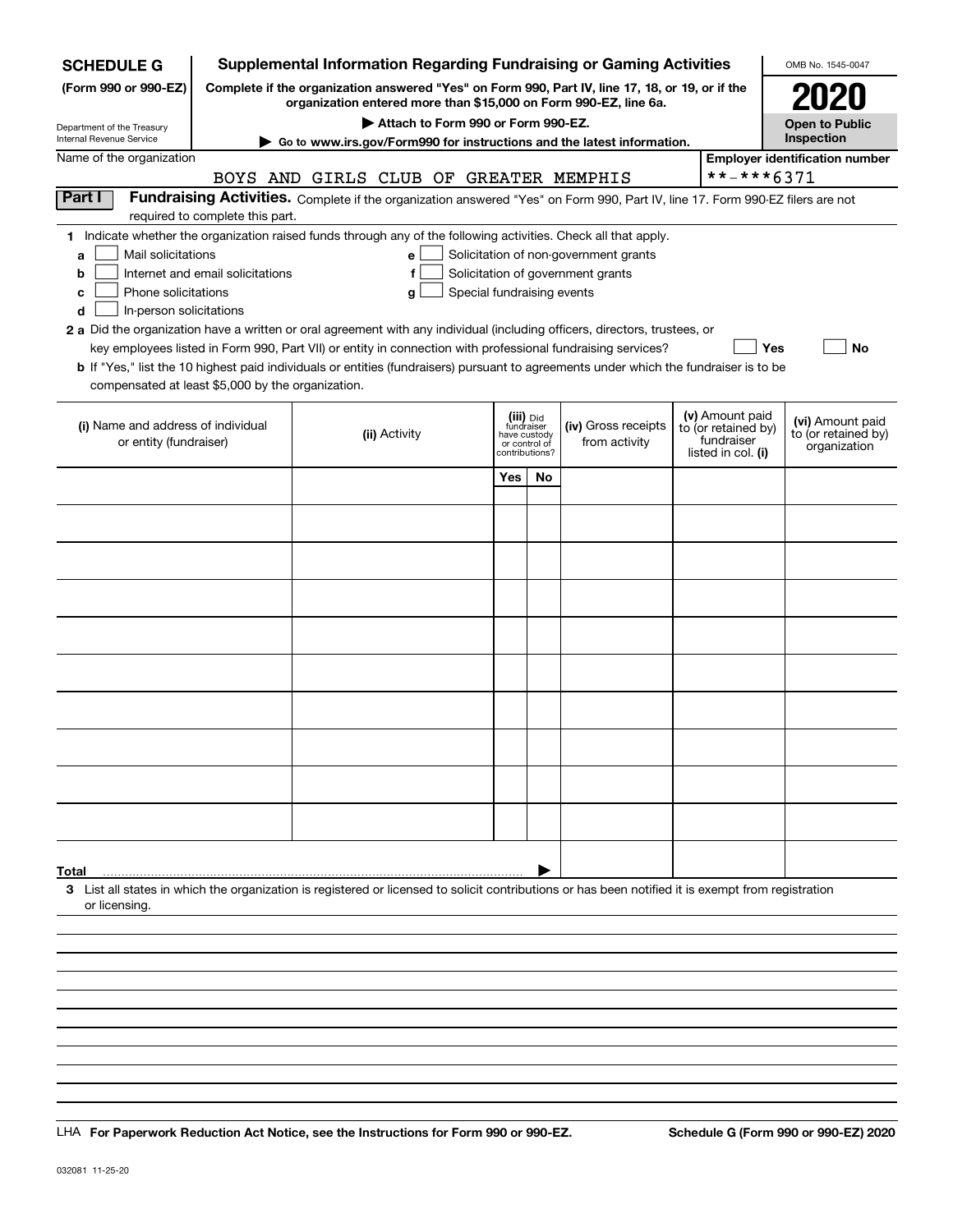**2** Schedule G (Form 990 or 990-EZ) 2020  $\rm BOYS$   $\rm AND$   $\rm GIRLS$   $\rm CLUB$   $\rm OF$   $\rm GRRTER$   $\rm MEMPHIS$   $\rm \ast*-***6371$   $\rm Page$ 

**Part II** | Fundraising Events. Complete if the organization answered "Yes" on Form 990, Part IV, line 18, or reported more than \$15,000 of fundraising event contributions and gross income on Form 990-EZ, lines 1 and 6b. List events with gross receipts greater than \$5,000.

|                 |    | 01 lunuraising event commodions and gross income on Form 990-EZ, illies T and OD. Eist events with gross receipts greater than \$0,000. |                                                                          |                         |                  |                            |  |  |  |  |
|-----------------|----|-----------------------------------------------------------------------------------------------------------------------------------------|--------------------------------------------------------------------------|-------------------------|------------------|----------------------------|--|--|--|--|
|                 |    |                                                                                                                                         | (a) Event $#1$                                                           | $(b)$ Event #2          | (c) Other events | (d) Total events           |  |  |  |  |
|                 |    |                                                                                                                                         | STEAK &                                                                  | TENNIS                  |                  | (add col. (a) through      |  |  |  |  |
|                 |    |                                                                                                                                         | <b>BURGER</b>                                                            | TOURNAMENT              | $\overline{a}$   | col. (c)                   |  |  |  |  |
|                 |    |                                                                                                                                         | (event type)                                                             | (event type)            | (total number)   |                            |  |  |  |  |
|                 |    |                                                                                                                                         |                                                                          |                         |                  |                            |  |  |  |  |
| Revenue         |    |                                                                                                                                         | 138,811.                                                                 | 202,457.                | 105,390.         | 446,658.                   |  |  |  |  |
|                 |    |                                                                                                                                         |                                                                          |                         |                  |                            |  |  |  |  |
|                 |    |                                                                                                                                         | 138,811.                                                                 | 196,457.                | 99,590.          | 434,858.                   |  |  |  |  |
|                 |    |                                                                                                                                         |                                                                          |                         |                  |                            |  |  |  |  |
|                 | 3  | Gross income (line 1 minus line 2)                                                                                                      |                                                                          | 6,000.                  | 5,800.           | 11,800.                    |  |  |  |  |
|                 |    |                                                                                                                                         |                                                                          |                         |                  |                            |  |  |  |  |
|                 |    |                                                                                                                                         |                                                                          |                         |                  |                            |  |  |  |  |
|                 |    |                                                                                                                                         |                                                                          |                         |                  |                            |  |  |  |  |
|                 | 5. |                                                                                                                                         |                                                                          |                         |                  |                            |  |  |  |  |
|                 |    |                                                                                                                                         |                                                                          |                         |                  |                            |  |  |  |  |
|                 |    |                                                                                                                                         |                                                                          |                         | 11,767.          | <u>11,767.</u>             |  |  |  |  |
| Direct Expenses |    |                                                                                                                                         |                                                                          |                         |                  |                            |  |  |  |  |
|                 |    | 7 Food and beverages                                                                                                                    |                                                                          |                         | 2,308.           | 2,308.                     |  |  |  |  |
|                 |    |                                                                                                                                         |                                                                          |                         |                  |                            |  |  |  |  |
|                 | 8  |                                                                                                                                         |                                                                          |                         |                  |                            |  |  |  |  |
|                 | 9  |                                                                                                                                         | 1,152.                                                                   | 7,020.                  |                  | 8,172.                     |  |  |  |  |
|                 |    | 10 Direct expense summary. Add lines 4 through 9 in column (d)                                                                          |                                                                          |                         |                  | $\overline{22,247}$ .      |  |  |  |  |
|                 |    | 11 Net income summary. Subtract line 10 from line 3, column (d)                                                                         |                                                                          |                         |                  | $-10,447.$                 |  |  |  |  |
| <b>Part III</b> |    | Gaming. Complete if the organization answered "Yes" on Form 990, Part IV, line 19, or reported more than                                |                                                                          |                         |                  |                            |  |  |  |  |
|                 |    | \$15,000 on Form 990-EZ, line 6a.                                                                                                       |                                                                          |                         |                  |                            |  |  |  |  |
|                 |    |                                                                                                                                         | (a) Bingo                                                                | (b) Pull tabs/instant   | (c) Other gaming | (d) Total gaming (add      |  |  |  |  |
|                 |    |                                                                                                                                         |                                                                          | bingo/progressive bingo |                  | col. (a) through col. (c)) |  |  |  |  |
| Revenue         |    |                                                                                                                                         |                                                                          |                         |                  |                            |  |  |  |  |
|                 | 1. |                                                                                                                                         |                                                                          |                         |                  |                            |  |  |  |  |
|                 |    |                                                                                                                                         |                                                                          |                         |                  |                            |  |  |  |  |
|                 |    |                                                                                                                                         |                                                                          |                         |                  |                            |  |  |  |  |
| Expenses        |    |                                                                                                                                         |                                                                          |                         |                  |                            |  |  |  |  |
|                 |    |                                                                                                                                         |                                                                          |                         |                  |                            |  |  |  |  |
|                 |    |                                                                                                                                         |                                                                          |                         |                  |                            |  |  |  |  |
| Direct I        | 4  |                                                                                                                                         |                                                                          |                         |                  |                            |  |  |  |  |
|                 |    |                                                                                                                                         |                                                                          |                         |                  |                            |  |  |  |  |
|                 |    | 5 Other direct expenses                                                                                                                 |                                                                          |                         |                  |                            |  |  |  |  |
|                 |    |                                                                                                                                         | Yes<br>%                                                                 | Yes<br>%                | Yes<br>%         |                            |  |  |  |  |
|                 |    | 6 Volunteer labor                                                                                                                       | No                                                                       | No                      | No               |                            |  |  |  |  |
|                 |    |                                                                                                                                         |                                                                          |                         |                  |                            |  |  |  |  |
|                 | 7  | Direct expense summary. Add lines 2 through 5 in column (d)                                                                             |                                                                          |                         |                  |                            |  |  |  |  |
|                 |    |                                                                                                                                         |                                                                          |                         |                  |                            |  |  |  |  |
|                 | 8  |                                                                                                                                         |                                                                          |                         |                  |                            |  |  |  |  |
|                 |    |                                                                                                                                         |                                                                          |                         |                  |                            |  |  |  |  |
|                 |    |                                                                                                                                         | Enter the state(s) in which the organization conducts gaming activities: |                         |                  |                            |  |  |  |  |
| 9               |    |                                                                                                                                         |                                                                          |                         |                  |                            |  |  |  |  |
|                 |    |                                                                                                                                         |                                                                          |                         |                  | Yes<br><b>No</b>           |  |  |  |  |
|                 |    |                                                                                                                                         |                                                                          |                         |                  |                            |  |  |  |  |
|                 |    |                                                                                                                                         |                                                                          |                         |                  |                            |  |  |  |  |
|                 |    |                                                                                                                                         |                                                                          |                         |                  |                            |  |  |  |  |
|                 |    |                                                                                                                                         |                                                                          |                         |                  | Yes<br>No                  |  |  |  |  |
|                 |    |                                                                                                                                         |                                                                          |                         |                  |                            |  |  |  |  |

032082 11-25-20

**Schedule G (Form 990 or 990-EZ) 2020**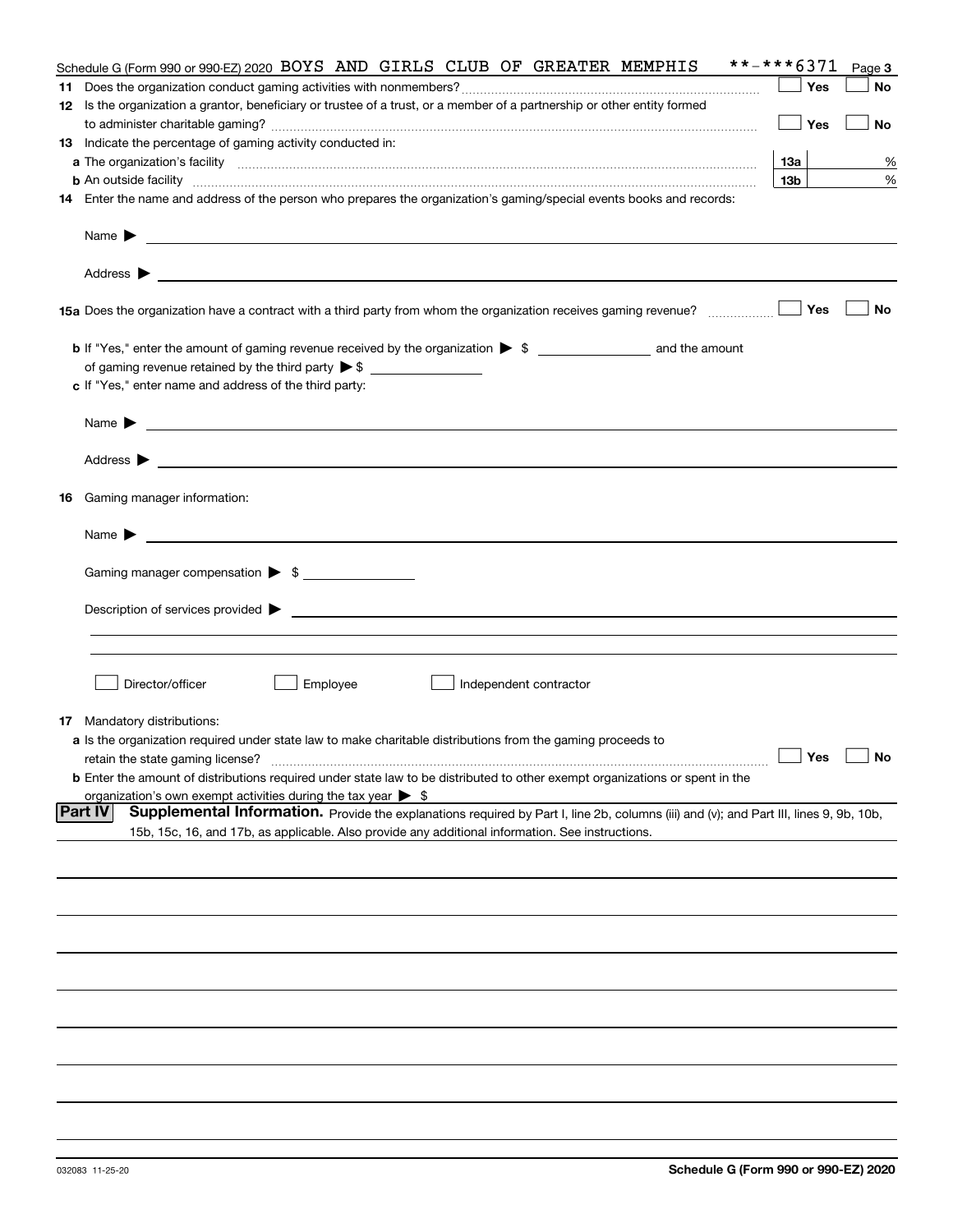| Schedule G (Form 990 or 990-EZ) BOYS AND G<br><b>Part IV</b> Supplemental Information (continued) |  |  | BOYS AND GIRLS CLUB OF GREATER MEMPHIS | **-***6371 Page 4 |  |
|---------------------------------------------------------------------------------------------------|--|--|----------------------------------------|-------------------|--|
|                                                                                                   |  |  |                                        |                   |  |
|                                                                                                   |  |  |                                        |                   |  |
|                                                                                                   |  |  |                                        |                   |  |
|                                                                                                   |  |  |                                        |                   |  |
|                                                                                                   |  |  |                                        |                   |  |
|                                                                                                   |  |  |                                        |                   |  |
|                                                                                                   |  |  |                                        |                   |  |
|                                                                                                   |  |  |                                        |                   |  |
|                                                                                                   |  |  |                                        |                   |  |
|                                                                                                   |  |  |                                        |                   |  |
|                                                                                                   |  |  |                                        |                   |  |
|                                                                                                   |  |  |                                        |                   |  |
|                                                                                                   |  |  |                                        |                   |  |
|                                                                                                   |  |  |                                        |                   |  |
|                                                                                                   |  |  |                                        |                   |  |
|                                                                                                   |  |  |                                        |                   |  |
|                                                                                                   |  |  |                                        |                   |  |
|                                                                                                   |  |  |                                        |                   |  |
|                                                                                                   |  |  |                                        |                   |  |
|                                                                                                   |  |  |                                        |                   |  |
|                                                                                                   |  |  |                                        |                   |  |
|                                                                                                   |  |  |                                        |                   |  |
|                                                                                                   |  |  |                                        |                   |  |
|                                                                                                   |  |  |                                        |                   |  |
|                                                                                                   |  |  |                                        |                   |  |
|                                                                                                   |  |  |                                        |                   |  |
|                                                                                                   |  |  |                                        |                   |  |
|                                                                                                   |  |  |                                        |                   |  |
|                                                                                                   |  |  |                                        |                   |  |
|                                                                                                   |  |  |                                        |                   |  |
|                                                                                                   |  |  |                                        |                   |  |
|                                                                                                   |  |  |                                        |                   |  |
|                                                                                                   |  |  |                                        |                   |  |
|                                                                                                   |  |  |                                        |                   |  |
|                                                                                                   |  |  |                                        |                   |  |
|                                                                                                   |  |  |                                        |                   |  |
|                                                                                                   |  |  |                                        |                   |  |
|                                                                                                   |  |  |                                        |                   |  |
|                                                                                                   |  |  |                                        |                   |  |
|                                                                                                   |  |  |                                        |                   |  |
|                                                                                                   |  |  |                                        |                   |  |
|                                                                                                   |  |  |                                        |                   |  |
|                                                                                                   |  |  |                                        |                   |  |
|                                                                                                   |  |  |                                        |                   |  |
|                                                                                                   |  |  |                                        |                   |  |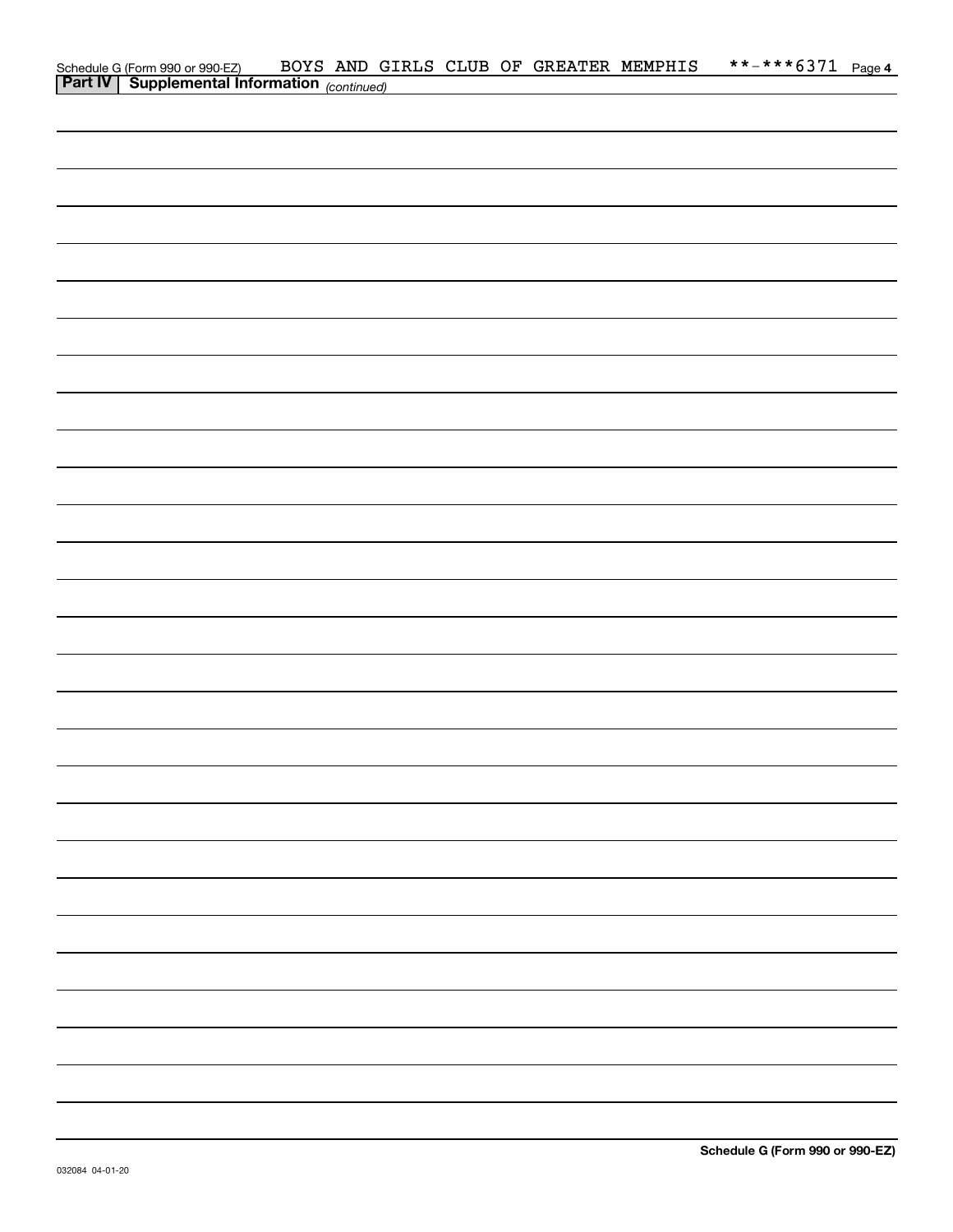| <b>SCHEDULE J</b>          |                                         | <b>Compensation Information</b>                                                                                                                                                                                                          | OMB No. 1545-0047     |                                       |     |              |  |  |
|----------------------------|-----------------------------------------|------------------------------------------------------------------------------------------------------------------------------------------------------------------------------------------------------------------------------------------|-----------------------|---------------------------------------|-----|--------------|--|--|
| (Form 990)                 |                                         | For certain Officers, Directors, Trustees, Key Employees, and Highest                                                                                                                                                                    |                       |                                       |     |              |  |  |
|                            |                                         | <b>Compensated Employees</b>                                                                                                                                                                                                             | 2020                  |                                       |     |              |  |  |
| Department of the Treasury |                                         | Complete if the organization answered "Yes" on Form 990, Part IV, line 23.<br>Attach to Form 990.                                                                                                                                        | <b>Open to Public</b> |                                       |     |              |  |  |
| Internal Revenue Service   |                                         | ► Go to www.irs.gov/Form990 for instructions and the latest information.                                                                                                                                                                 |                       | Inspection                            |     |              |  |  |
|                            | Name of the organization                |                                                                                                                                                                                                                                          |                       | <b>Employer identification number</b> |     |              |  |  |
|                            |                                         | BOYS AND GIRLS CLUB OF GREATER MEMPHIS                                                                                                                                                                                                   |                       | **-***6371                            |     |              |  |  |
|                            | Part I                                  | <b>Questions Regarding Compensation</b>                                                                                                                                                                                                  |                       |                                       |     |              |  |  |
|                            |                                         |                                                                                                                                                                                                                                          |                       |                                       | Yes | No           |  |  |
|                            |                                         | <b>1a</b> Check the appropriate box(es) if the organization provided any of the following to or for a person listed on Form 990,                                                                                                         |                       |                                       |     |              |  |  |
|                            |                                         | Part VII, Section A, line 1a. Complete Part III to provide any relevant information regarding these items.                                                                                                                               |                       |                                       |     |              |  |  |
|                            | First-class or charter travel           | Housing allowance or residence for personal use                                                                                                                                                                                          |                       |                                       |     |              |  |  |
|                            | Travel for companions                   | Payments for business use of personal residence                                                                                                                                                                                          |                       |                                       |     |              |  |  |
|                            |                                         | Health or social club dues or initiation fees<br>Tax indemnification and gross-up payments                                                                                                                                               |                       |                                       |     |              |  |  |
|                            |                                         | Discretionary spending account<br>Personal services (such as maid, chauffeur, chef)                                                                                                                                                      |                       |                                       |     |              |  |  |
|                            |                                         |                                                                                                                                                                                                                                          |                       |                                       |     |              |  |  |
|                            |                                         | <b>b</b> If any of the boxes on line 1a are checked, did the organization follow a written policy regarding payment or                                                                                                                   |                       |                                       |     |              |  |  |
|                            |                                         | reimbursement or provision of all of the expenses described above? If "No," complete Part III to explain                                                                                                                                 |                       | 1b                                    |     |              |  |  |
| 2                          |                                         | Did the organization require substantiation prior to reimbursing or allowing expenses incurred by all directors,                                                                                                                         |                       |                                       | X   |              |  |  |
|                            |                                         |                                                                                                                                                                                                                                          |                       | $\mathbf{2}$                          |     |              |  |  |
| 3                          |                                         |                                                                                                                                                                                                                                          |                       |                                       |     |              |  |  |
|                            |                                         | Indicate which, if any, of the following the organization used to establish the compensation of the organization's<br>CEO/Executive Director. Check all that apply. Do not check any boxes for methods used by a related organization to |                       |                                       |     |              |  |  |
|                            |                                         | establish compensation of the CEO/Executive Director, but explain in Part III.                                                                                                                                                           |                       |                                       |     |              |  |  |
|                            | Compensation committee                  | $X$ Written employment contract                                                                                                                                                                                                          |                       |                                       |     |              |  |  |
|                            |                                         | Compensation survey or study                                                                                                                                                                                                             |                       |                                       |     |              |  |  |
|                            |                                         | Independent compensation consultant<br>$ \mathbf{X} $ Approval by the board or compensation committee                                                                                                                                    |                       |                                       |     |              |  |  |
|                            |                                         | Form 990 of other organizations                                                                                                                                                                                                          |                       |                                       |     |              |  |  |
| 4                          |                                         | During the year, did any person listed on Form 990, Part VII, Section A, line 1a, with respect to the filing                                                                                                                             |                       |                                       |     |              |  |  |
|                            | organization or a related organization: |                                                                                                                                                                                                                                          |                       |                                       |     |              |  |  |
| а                          |                                         | Receive a severance payment or change-of-control payment?                                                                                                                                                                                |                       | 4a                                    |     | х            |  |  |
| b                          |                                         | Participate in or receive payment from a supplemental nonqualified retirement plan?                                                                                                                                                      |                       | 4b                                    |     | X            |  |  |
| c                          |                                         | Participate in or receive payment from an equity-based compensation arrangement?                                                                                                                                                         |                       | 4с                                    |     | $\mathbf x$  |  |  |
|                            |                                         | If "Yes" to any of lines 4a-c, list the persons and provide the applicable amounts for each item in Part III.                                                                                                                            |                       |                                       |     |              |  |  |
|                            |                                         |                                                                                                                                                                                                                                          |                       |                                       |     |              |  |  |
|                            |                                         | Only section 501(c)(3), 501(c)(4), and 501(c)(29) organizations must complete lines 5-9.                                                                                                                                                 |                       |                                       |     |              |  |  |
|                            |                                         | For persons listed on Form 990, Part VII, Section A, line 1a, did the organization pay or accrue any compensation                                                                                                                        |                       |                                       |     |              |  |  |
|                            | contingent on the revenues of:          |                                                                                                                                                                                                                                          |                       |                                       |     |              |  |  |
|                            |                                         | a The organization? <b>Constitution</b> and the organization?                                                                                                                                                                            |                       | 5a                                    |     | х            |  |  |
|                            |                                         |                                                                                                                                                                                                                                          |                       | 5b                                    |     | $\mathbf{x}$ |  |  |
|                            |                                         | If "Yes" on line 5a or 5b, describe in Part III.                                                                                                                                                                                         |                       |                                       |     |              |  |  |
| 6                          |                                         | For persons listed on Form 990, Part VII, Section A, line 1a, did the organization pay or accrue any compensation                                                                                                                        |                       |                                       |     |              |  |  |
|                            | contingent on the net earnings of:      |                                                                                                                                                                                                                                          |                       |                                       |     |              |  |  |
| a                          |                                         |                                                                                                                                                                                                                                          |                       | 6a                                    |     | х            |  |  |
|                            |                                         |                                                                                                                                                                                                                                          |                       | 6b                                    |     | $\mathbf X$  |  |  |
|                            |                                         | If "Yes" on line 6a or 6b, describe in Part III.                                                                                                                                                                                         |                       |                                       |     |              |  |  |
|                            |                                         | 7 For persons listed on Form 990, Part VII, Section A, line 1a, did the organization provide any nonfixed payments                                                                                                                       |                       |                                       |     |              |  |  |
|                            |                                         |                                                                                                                                                                                                                                          |                       | 7                                     |     | х            |  |  |
| 8                          |                                         | Were any amounts reported on Form 990, Part VII, paid or accrued pursuant to a contract that was subject to the                                                                                                                          |                       |                                       |     |              |  |  |
|                            |                                         | initial contract exception described in Regulations section 53.4958-4(a)(3)? If "Yes," describe in Part III                                                                                                                              |                       | 8                                     |     | х            |  |  |
| 9                          |                                         | If "Yes" on line 8, did the organization also follow the rebuttable presumption procedure described in                                                                                                                                   |                       |                                       |     |              |  |  |
|                            |                                         |                                                                                                                                                                                                                                          |                       | 9                                     |     |              |  |  |
|                            |                                         | ueuk Deduction Act Notice, ace the Instructions for Form 000                                                                                                                                                                             |                       | Calcodiale Linearn                    |     | 0.001000     |  |  |

LHA For Paperwork Reduction Act Notice, see the Instructions for Form 990. Schedule J (Form 990) 2020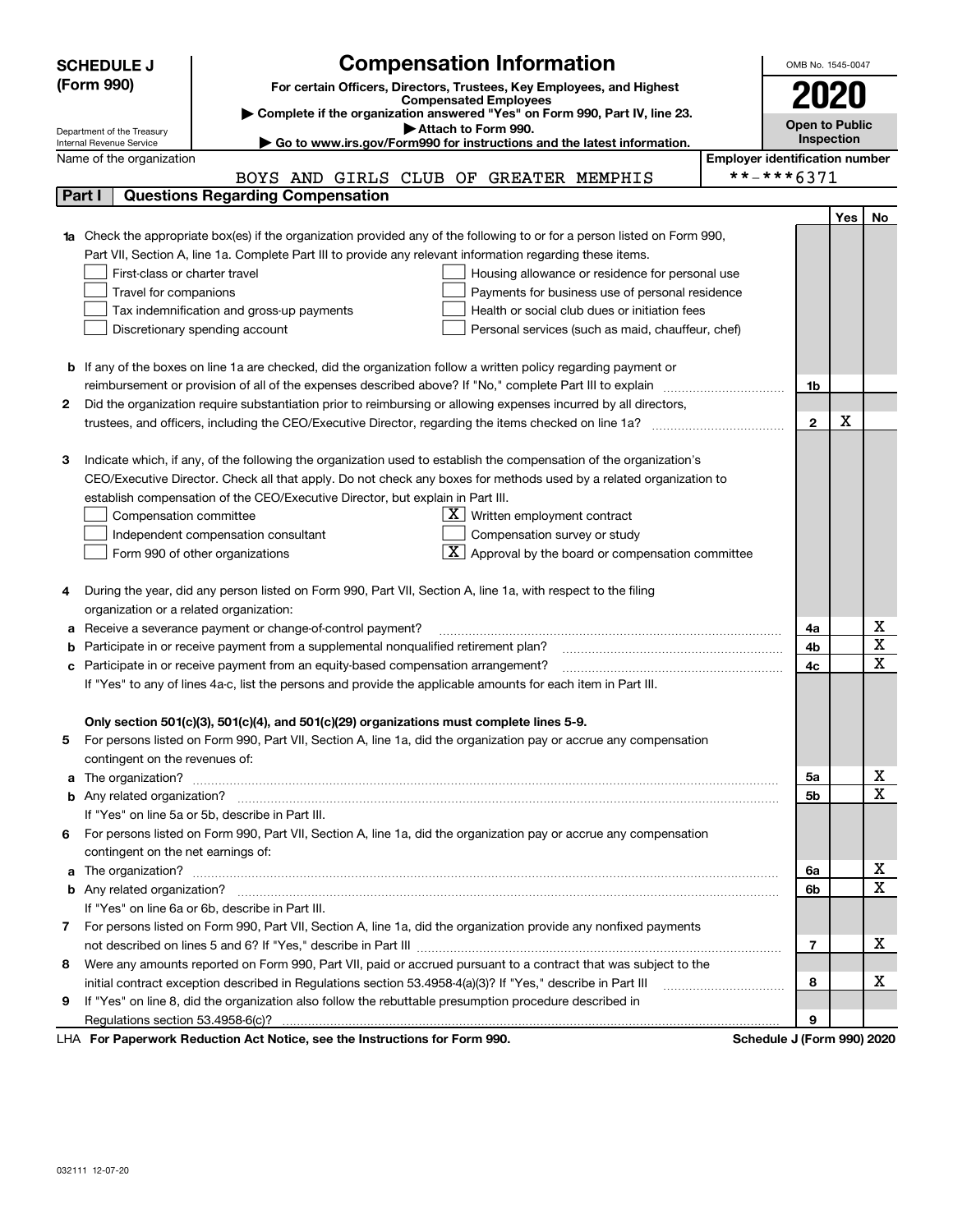#### BOYS AND GIRLS CLUB OF GREATER MEMPHIS \*\*-\*\*\*6371

# **Part II Officers, Directors, Trustees, Key Employees, and Highest Compensated Employees.**  Schedule J (Form 990) 2020 Page Use duplicate copies if additional space is needed.

For each individual whose compensation must be reported on Schedule J, report compensation from the organization on row (i) and from related organizations, described in the instructions, on row (ii). Do not list any individuals that aren't listed on Form 990, Part VII.

**Note:**  The sum of columns (B)(i)-(iii) for each listed individual must equal the total amount of Form 990, Part VII, Section A, line 1a, applicable column (D) and (E) amounts for that individual.

|                               |                          | (B) Breakdown of W-2 and/or 1099-MISC compensation |                                           | (C) Retirement and<br>other deferred | (D) Nontaxable<br>benefits | (E) Total of columns<br>$(B)(i)-(D)$ | (F) Compensation<br>in column (B)         |  |
|-------------------------------|--------------------------|----------------------------------------------------|-------------------------------------------|--------------------------------------|----------------------------|--------------------------------------|-------------------------------------------|--|
| (A) Name and Title            | (i) Base<br>compensation | (ii) Bonus &<br>incentive<br>compensation          | (iii) Other<br>reportable<br>compensation | compensation                         |                            |                                      | reported as deferred<br>on prior Form 990 |  |
| KEITH BLANCHARD<br>(1)<br>(i) | 165,059.                 | 7,500.                                             | $\overline{0}$ .                          | $\overline{0}$ .                     | $\overline{0}$ .           | 172,559.                             | 0.                                        |  |
| $\mathtt{CEO}$<br><u>(ii)</u> | $\overline{0}$ .         | $\overline{0}$ .                                   | $\overline{0}$ .                          | $\overline{0}$ .                     | $\overline{0}$ .           | $\overline{0}$ .                     | $\overline{0}$ .                          |  |
| (i)                           |                          |                                                    |                                           |                                      |                            |                                      |                                           |  |
| <u>(ii)</u>                   |                          |                                                    |                                           |                                      |                            |                                      |                                           |  |
| (i)                           |                          |                                                    |                                           |                                      |                            |                                      |                                           |  |
| <u>(ii)</u>                   |                          |                                                    |                                           |                                      |                            |                                      |                                           |  |
| (i)                           |                          |                                                    |                                           |                                      |                            |                                      |                                           |  |
| (ii)                          |                          |                                                    |                                           |                                      |                            |                                      |                                           |  |
| (i)                           |                          |                                                    |                                           |                                      |                            |                                      |                                           |  |
| (ii)                          |                          |                                                    |                                           |                                      |                            |                                      |                                           |  |
| (i)                           |                          |                                                    |                                           |                                      |                            |                                      |                                           |  |
| (ii)                          |                          |                                                    |                                           |                                      |                            |                                      |                                           |  |
| (i)                           |                          |                                                    |                                           |                                      |                            |                                      |                                           |  |
| <u>(ii)</u>                   |                          |                                                    |                                           |                                      |                            |                                      |                                           |  |
| (i)<br><u>(ii)</u>            |                          |                                                    |                                           |                                      |                            |                                      |                                           |  |
| (i)                           |                          |                                                    |                                           |                                      |                            |                                      |                                           |  |
| <u>(ii)</u>                   |                          |                                                    |                                           |                                      |                            |                                      |                                           |  |
| (i)                           |                          |                                                    |                                           |                                      |                            |                                      |                                           |  |
| (ii)                          |                          |                                                    |                                           |                                      |                            |                                      |                                           |  |
| (i)                           |                          |                                                    |                                           |                                      |                            |                                      |                                           |  |
| <u>(ii)</u>                   |                          |                                                    |                                           |                                      |                            |                                      |                                           |  |
| (i)                           |                          |                                                    |                                           |                                      |                            |                                      |                                           |  |
| <u>(ii)</u>                   |                          |                                                    |                                           |                                      |                            |                                      |                                           |  |
| (i)                           |                          |                                                    |                                           |                                      |                            |                                      |                                           |  |
| (ii)                          |                          |                                                    |                                           |                                      |                            |                                      |                                           |  |
| $(\sf{i})$                    |                          |                                                    |                                           |                                      |                            |                                      |                                           |  |
| (ii)                          |                          |                                                    |                                           |                                      |                            |                                      |                                           |  |
| (i)                           |                          |                                                    |                                           |                                      |                            |                                      |                                           |  |
| <u>(ii)</u>                   |                          |                                                    |                                           |                                      |                            |                                      |                                           |  |
| (i)                           |                          |                                                    |                                           |                                      |                            |                                      |                                           |  |
| $\overline{}}$                |                          |                                                    |                                           |                                      |                            |                                      |                                           |  |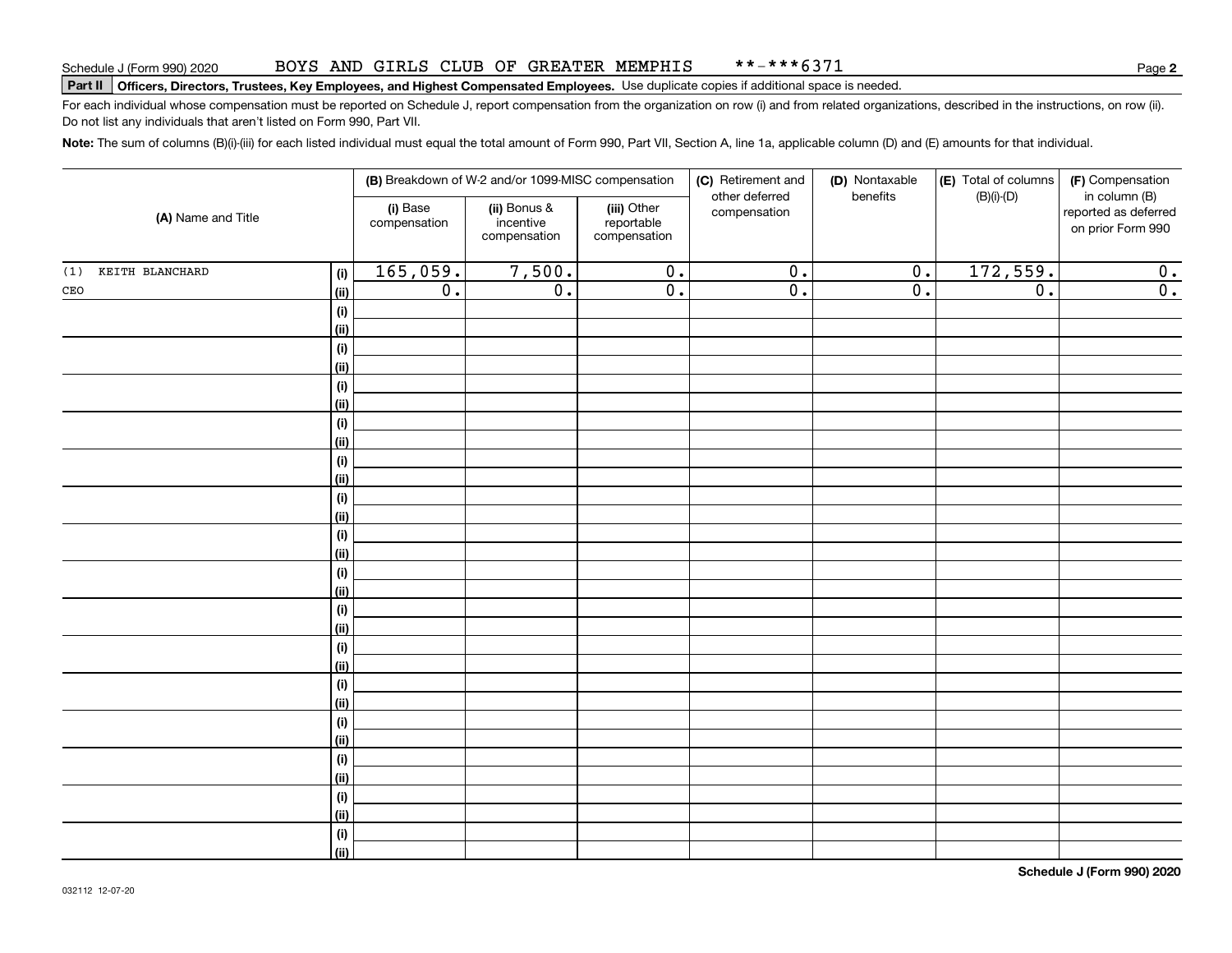### **Part III Supplemental Information**

Schedule J (Form 990) 2020 BOYS AND GIRLS CLUB OF GREATER MEMPHIS<br>Part III Supplemental Information<br>Provide the information, explanation, or descriptions required for Part I, lines 1a, 1b, 3, 4a, 4b, 4c, 5a, 5b, 6a, 6b, 7,

**Schedule J (Form 990) 2020**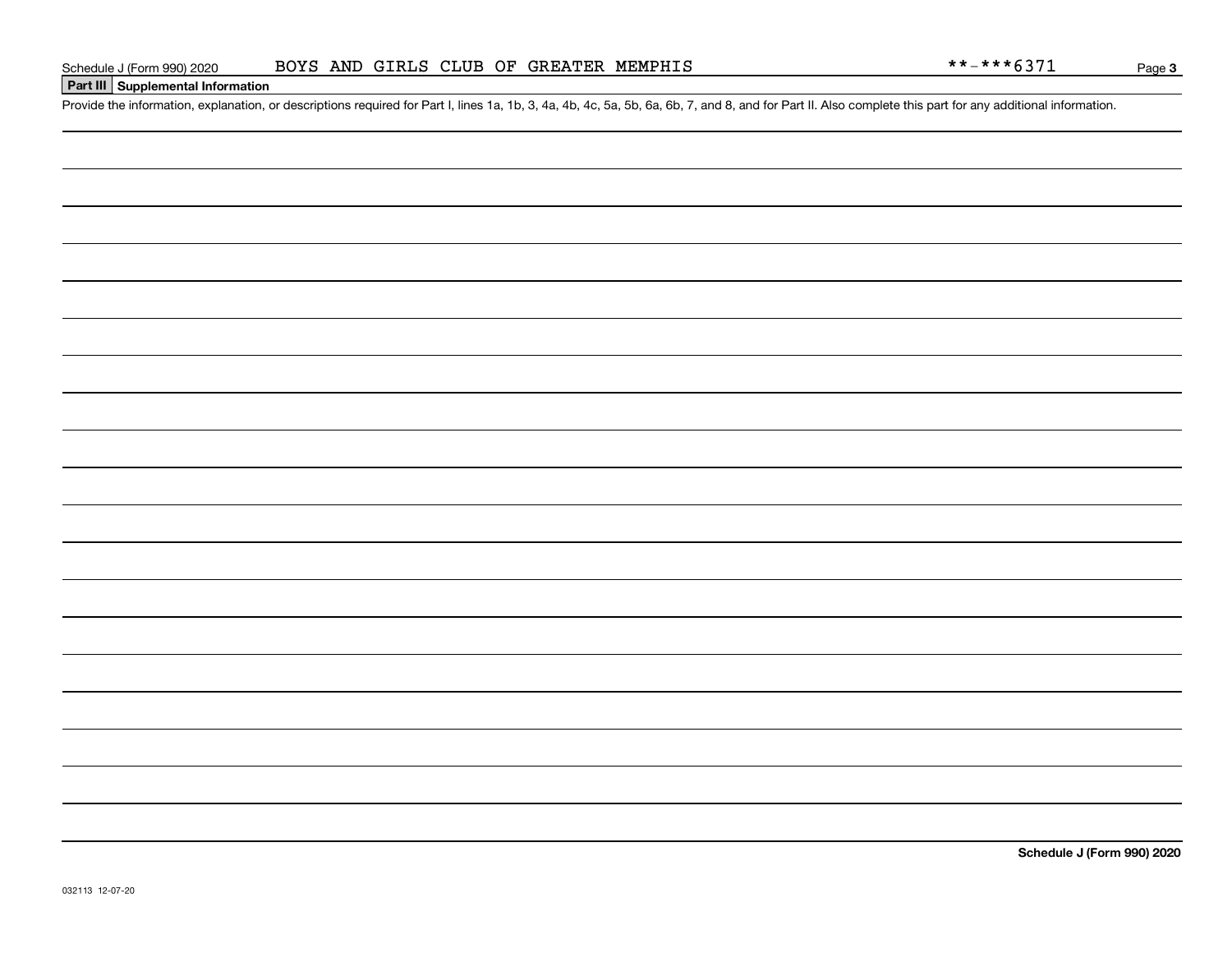#### **SCHEDULE M (Form 990)**

# **Noncash Contributions**

OMB No. 1545-0047

| Department of the Treasury |
|----------------------------|
| Internal Revenue Service   |

**Complete if the organizations answered "Yes" on Form 990, Part IV, lines 29 or 30.** <sup>J</sup>**2020**

 **Go to www.irs.gov/Form990 for instructions and the latest information.** J

**Attach to Form 990.** J

**Open to Public Inspection**

|  | Name of the organization |  |
|--|--------------------------|--|
|  |                          |  |

| <b>Employer identification number</b> |  |
|---------------------------------------|--|
| <b>むむむどつワイ</b>                        |  |

|               | BOYS AND GIRLS CLUB OF GREATER MEMPHIS                                                                                         |                               |                                      |                                                                                                      |                                                       | **-***6371 |     |    |
|---------------|--------------------------------------------------------------------------------------------------------------------------------|-------------------------------|--------------------------------------|------------------------------------------------------------------------------------------------------|-------------------------------------------------------|------------|-----|----|
| <b>Part I</b> | <b>Types of Property</b>                                                                                                       |                               |                                      |                                                                                                      |                                                       |            |     |    |
|               |                                                                                                                                | (a)<br>Check if<br>applicable | (b)<br>Number of<br>contributions or | (c)<br>Noncash contribution<br>amounts reported on<br>items contributed Form 990, Part VIII, line 1g | Method of determining<br>noncash contribution amounts | (d)        |     |    |
| 1.            |                                                                                                                                |                               |                                      |                                                                                                      |                                                       |            |     |    |
| 2             | Art - Historical treasures                                                                                                     |                               |                                      |                                                                                                      |                                                       |            |     |    |
| 3             | Art - Fractional interests                                                                                                     |                               |                                      |                                                                                                      |                                                       |            |     |    |
| 4             | Books and publications                                                                                                         |                               |                                      |                                                                                                      |                                                       |            |     |    |
| 5             | Clothing and household goods                                                                                                   |                               |                                      |                                                                                                      |                                                       |            |     |    |
| 6             |                                                                                                                                |                               |                                      |                                                                                                      |                                                       |            |     |    |
| 7             |                                                                                                                                |                               |                                      |                                                                                                      |                                                       |            |     |    |
| 8             | Intellectual property                                                                                                          |                               |                                      |                                                                                                      |                                                       |            |     |    |
| 9             |                                                                                                                                |                               |                                      |                                                                                                      |                                                       |            |     |    |
| 10            | Securities - Closely held stock                                                                                                |                               |                                      |                                                                                                      |                                                       |            |     |    |
| 11            | Securities - Partnership, LLC, or                                                                                              |                               |                                      |                                                                                                      |                                                       |            |     |    |
|               | trust interests                                                                                                                |                               |                                      |                                                                                                      |                                                       |            |     |    |
| 12            |                                                                                                                                |                               |                                      |                                                                                                      |                                                       |            |     |    |
| 13            | Qualified conservation contribution -                                                                                          |                               |                                      |                                                                                                      |                                                       |            |     |    |
|               | Historic structures                                                                                                            |                               |                                      |                                                                                                      |                                                       |            |     |    |
| 14            | Qualified conservation contribution - Other                                                                                    |                               |                                      |                                                                                                      |                                                       |            |     |    |
| 15            | Real estate - Residential                                                                                                      |                               |                                      |                                                                                                      |                                                       |            |     |    |
| 16            | Real estate - Commercial                                                                                                       | X                             |                                      |                                                                                                      | 6,281. ESTIMATED FAIR VALUE                           |            |     |    |
| 17            |                                                                                                                                |                               |                                      |                                                                                                      |                                                       |            |     |    |
| 18            |                                                                                                                                |                               |                                      |                                                                                                      |                                                       |            |     |    |
| 19            |                                                                                                                                |                               |                                      |                                                                                                      |                                                       |            |     |    |
| 20            |                                                                                                                                |                               |                                      |                                                                                                      |                                                       |            |     |    |
| 21            |                                                                                                                                |                               |                                      |                                                                                                      |                                                       |            |     |    |
| 22            |                                                                                                                                |                               |                                      |                                                                                                      |                                                       |            |     |    |
| 23            |                                                                                                                                |                               |                                      |                                                                                                      |                                                       |            |     |    |
| 24            |                                                                                                                                |                               |                                      |                                                                                                      |                                                       |            |     |    |
| 25            | (EQUIP & SUPPL)<br>Other $\blacktriangleright$                                                                                 | x                             | 25                                   |                                                                                                      | 27,060. ESTIMATED FAIR VALUE                          |            |     |    |
| 26            | $\left(\begin{array}{ccc}\n\end{array}\right)$<br>Other $\blacktriangleright$                                                  |                               |                                      |                                                                                                      |                                                       |            |     |    |
| 27            | Other $\blacktriangleright$                                                                                                    |                               |                                      |                                                                                                      |                                                       |            |     |    |
| 28            | Other $\blacktriangleright$                                                                                                    |                               |                                      |                                                                                                      |                                                       |            |     |    |
| 29            | Number of Forms 8283 received by the organization during the tax year for contributions                                        |                               |                                      |                                                                                                      |                                                       |            |     |    |
|               | for which the organization completed Form 8283, Part V, Donee Acknowledgement                                                  |                               |                                      | 29                                                                                                   |                                                       |            |     |    |
|               |                                                                                                                                |                               |                                      |                                                                                                      |                                                       |            | Yes | No |
|               | 30a During the year, did the organization receive by contribution any property reported in Part I, lines 1 through 28, that it |                               |                                      |                                                                                                      |                                                       |            |     |    |
|               | must hold for at least three years from the date of the initial contribution, and which isn't required to be used for          |                               |                                      |                                                                                                      |                                                       |            |     |    |
|               |                                                                                                                                |                               |                                      |                                                                                                      |                                                       | 30a        |     | х  |
|               | h If "Vee " describe the arrangement in Part II                                                                                |                               |                                      |                                                                                                      |                                                       |            |     |    |

**31**Does the organization have a gift acceptance policy that requires the review of any nonstandard contributions? ~~~~~~**b**s," describe the arrangement in Part II.

**32a** Does the organization hire or use third parties or related organizations to solicit, process, or sell noncash **33**If the organization didn't report an amount in column (c) for a type of property for which column (a) is checked, **32a b** If "Yes," describe in Part II. contributions? ~~~~~~~~~~~~~~~~~~~~~~~~~~~~~~~~~~~~~~~~~~~~~~~~~~~~~~ describe in Part II.

**For Paperwork Reduction Act Notice, see the Instructions for Form 990. Schedule M (Form 990) 2020** LHA

**31**

X

X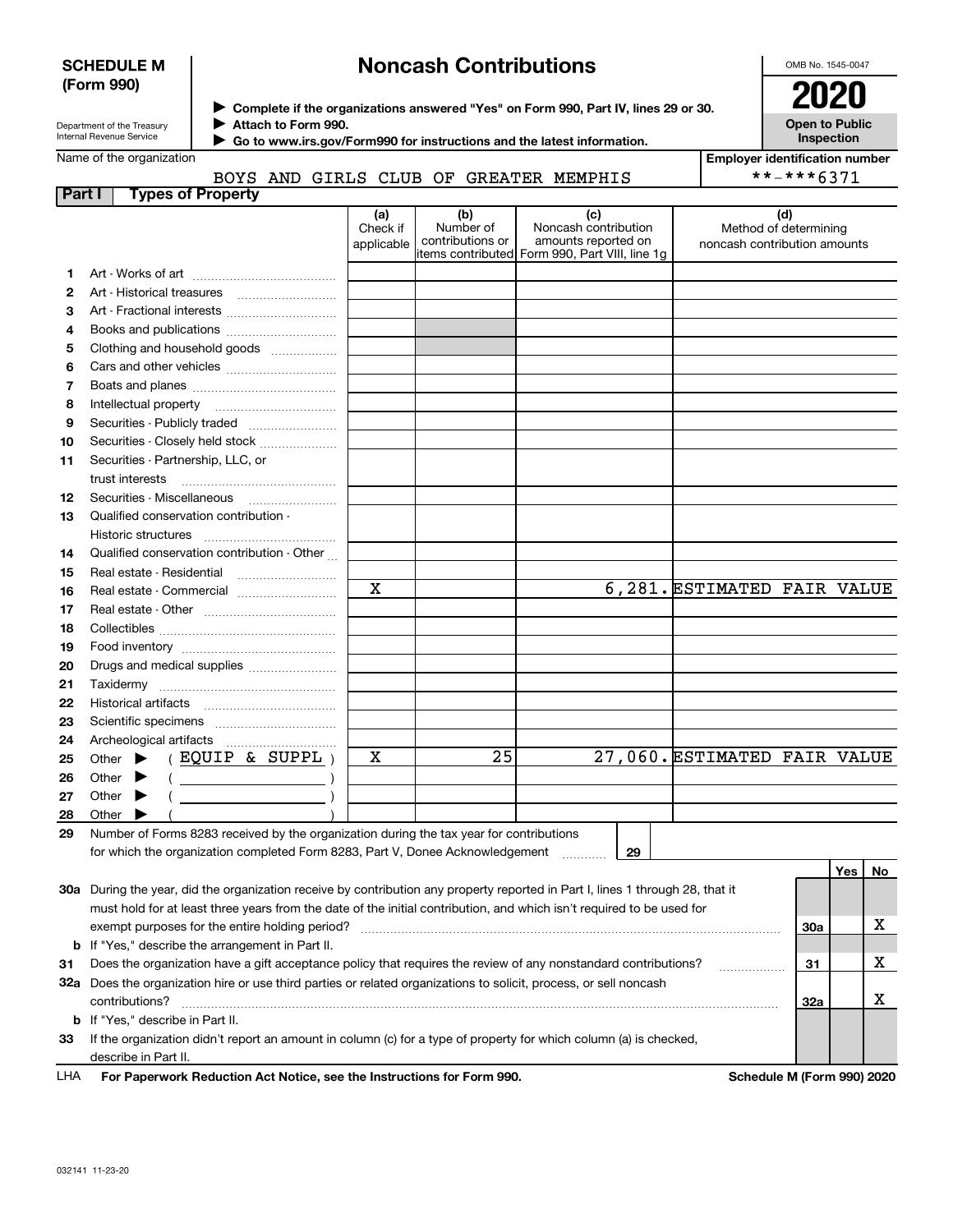|         | Schedule M (Form 990) 2020                |  |  |  | BOYS AND GIRLS CLUB OF GREATER MEMPHIS | **-***6371                                                                                                                                                                                                                          | Page 2 |
|---------|-------------------------------------------|--|--|--|----------------------------------------|-------------------------------------------------------------------------------------------------------------------------------------------------------------------------------------------------------------------------------------|--------|
| Part II | this part for any additional information. |  |  |  |                                        | <b>Supplemental Information.</b> Provide the information required by Part I, lines 30b, 32b, and 33, and whether the organization is reporting in Part I, column (b), the number of contributions, the number of items received, or |        |
|         |                                           |  |  |  |                                        |                                                                                                                                                                                                                                     |        |
|         |                                           |  |  |  |                                        |                                                                                                                                                                                                                                     |        |
|         |                                           |  |  |  |                                        |                                                                                                                                                                                                                                     |        |
|         |                                           |  |  |  |                                        |                                                                                                                                                                                                                                     |        |
|         |                                           |  |  |  |                                        |                                                                                                                                                                                                                                     |        |
|         |                                           |  |  |  |                                        |                                                                                                                                                                                                                                     |        |
|         |                                           |  |  |  |                                        |                                                                                                                                                                                                                                     |        |
|         |                                           |  |  |  |                                        |                                                                                                                                                                                                                                     |        |
|         |                                           |  |  |  |                                        |                                                                                                                                                                                                                                     |        |
|         |                                           |  |  |  |                                        |                                                                                                                                                                                                                                     |        |
|         |                                           |  |  |  |                                        |                                                                                                                                                                                                                                     |        |
|         |                                           |  |  |  |                                        |                                                                                                                                                                                                                                     |        |
|         |                                           |  |  |  |                                        |                                                                                                                                                                                                                                     |        |
|         |                                           |  |  |  |                                        |                                                                                                                                                                                                                                     |        |
|         |                                           |  |  |  |                                        |                                                                                                                                                                                                                                     |        |
|         |                                           |  |  |  |                                        |                                                                                                                                                                                                                                     |        |
|         |                                           |  |  |  |                                        |                                                                                                                                                                                                                                     |        |
|         |                                           |  |  |  |                                        |                                                                                                                                                                                                                                     |        |
|         |                                           |  |  |  |                                        |                                                                                                                                                                                                                                     |        |
|         |                                           |  |  |  |                                        |                                                                                                                                                                                                                                     |        |
|         |                                           |  |  |  |                                        |                                                                                                                                                                                                                                     |        |
|         |                                           |  |  |  |                                        |                                                                                                                                                                                                                                     |        |
|         |                                           |  |  |  |                                        |                                                                                                                                                                                                                                     |        |
|         |                                           |  |  |  |                                        |                                                                                                                                                                                                                                     |        |
|         |                                           |  |  |  |                                        |                                                                                                                                                                                                                                     |        |
|         |                                           |  |  |  |                                        |                                                                                                                                                                                                                                     |        |
|         |                                           |  |  |  |                                        |                                                                                                                                                                                                                                     |        |